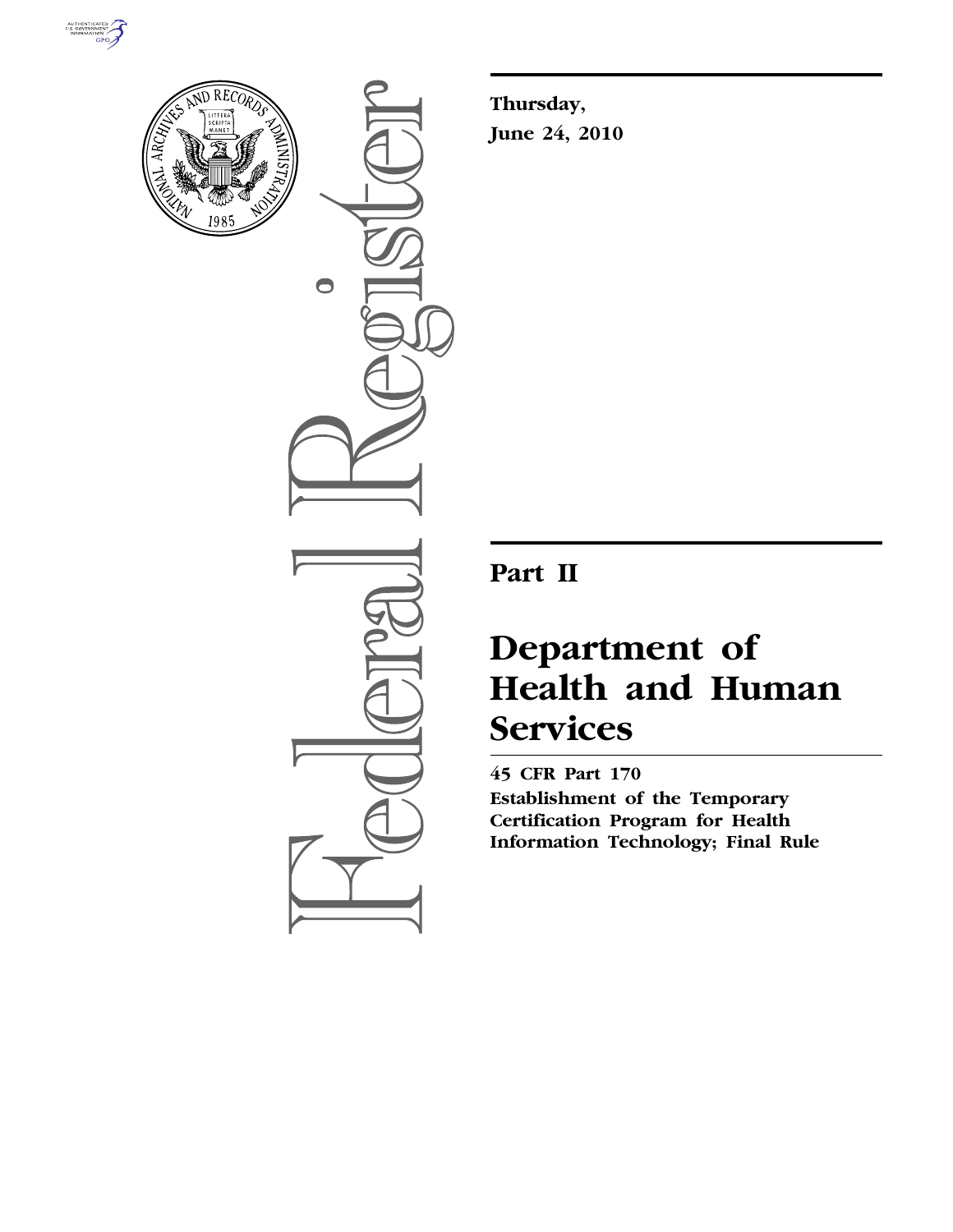#### **DEPARTMENT OF HEALTH AND HUMAN SERVICES**

### **45 CFR Part 170**

**RIN 0991–AB59** 

## **Establishment of the Temporary Certification Program for Health Information Technology**

**AGENCY:** Office of the National Coordinator for Health Information Technology, Department of Health and Human Services.

## **ACTION:** Final rule.

**SUMMARY:** This final rule establishes a temporary certification program for the purposes of testing and certifying health information technology. This final rule is established under the authority granted to the National Coordinator for Health Information Technology (the National Coordinator) by section 3001(c)(5) of the Public Health Service Act (PHSA), as added by the Health Information Technology for Economic and Clinical Health (HITECH) Act. The National Coordinator will utilize the temporary certification program to authorize organizations to test and certify Complete Electronic Health Records (EHRs) and/or EHR Modules, thereby making Certified EHR Technology available prior to the date on which health care providers seeking incentive payments available under the Medicare and Medicaid EHR Incentive Programs may begin demonstrating meaningful use of Certified EHR Technology.

**DATES:** These regulations are effective June 24, 2010. The incorporation by reference of certain publications listed in the rule is approved by the Director of the Federal Register as of June 24, 2010.

#### **FOR FURTHER INFORMATION CONTACT:**

Steven Posnack, Director, Federal Policy Division, Office of Policy and Planning, Office of the National Coordinator for Health Information Technology, 202– 690–7151.

#### **SUPPLEMENTARY INFORMATION:**

#### **Acronyms**

- APA Administrative Procedure Act
- ARRA American Recovery and
- Reinvestment Act of 2009
- CAH Critical Access Hospital
- CCHIT Certification Commission for Health Information Technology
- CGD Certification Guidance Document
- CHPL Certified Health Information
- Technology Products List CMS Centers for Medicare & Medicaid
- Services
- CORE Committee on Operating Rules for Information Exchange®
- EHR Electronic Health Record
- FACA Federal Advisory Committee Act
- FFP Federal Financial Participation
- FFS Fee for Service (Medicare Program) HHS Department of Health and Human Services
- HIPAA Health Insurance Portability and Accountability Act
- HIT Health Information Technology
- HITECH Health Information Technology for Economic and Clinical Health
- ISO International Organization for Standardization
- IT Information Technology
- MA Medicare Advantage
- NHIN Nationwide Health Information Network
- NIST National Institute of Standards and Technology
- OIG Office of Inspector General
- OMB Office of Management and Budget ONC Office of the National Coordinator for
- Health Information Technology ONC–ACB ONC–Authorized Certification Body
- ONC–ATCB ONC–Authorized Testing and Certification Body
- OPM Office of Personnel Management
- PHSA Public Health Service Act
- RFA Regulatory Flexibility Act
- RIA Regulatory Impact Analysis
- SDO Standards Development Organization SSA Social Security Act

## **Table of Contents**

I. Background

- A. Previously Defined Terminology
- B. Legislative and Regulatory History
- 1. Legislative History
- a. Standards, Implementation Specifications, and Certification Criteria
- b. Medicare and Medicaid EHR Incentive Programs
- i. Medicare EHR Incentive Program
- ii. Medicaid EHR Incentive Program
- c. HIT Certification Programs
- 2. Regulatory History and Related Guidance
- a. Initial Set of Standards, Implementation Specifications, and Certification Criteria Interim Final Rule
- b. Medicare and Medicaid EHR Incentive Programs Proposed Rule
- c. HIT Certification Programs Proposed Rule and the Temporary Certification Program Final Rule
- d. Recognized Certification Bodies as Related to the Physician Self-Referral Prohibition and Anti-Kickback EHR Exception and Safe Harbor Final Rules
- II. Overview of the Temporary Certification Program
- III. Provisions of the Temporary Certification Program; Analysis and Response to Public Comments on the Proposed Rule A. Overview
	- B. Scope and Applicability
	- C. Definitions and Correspondence
	- 1. Definitions
	- a. Days
- b. Applicant
- c. ONC–ATCB
- 2. Correspondence
- D. Testing and Certification
- 1. Distinction Between Testing and Certification
- 2. Types of Testing and Certification
- a. Complete EHRs and EHR Modules
- b. Complete EHRs for Ambulatory or Inpatient Settings
- c. Integrated Testing and Certification of EHR Modules
- E. Application Process
- 1. Application Prerequisite
- 2. Application
- a. Part 1
- b. Part 2
- 3. Principles of Proper Conduct for ONC– ATCBs
- a. Operation in Accordance With Guide 65 and ISO 17025 Including Developing a Quality Management System
- b. Use of NIST Test Tools and Test Procedures
- i. Establishment of Test Tools and Test Procedures
- ii. Public Feedback Process
- c. ONC Visits to ONC–ATCB Sites
- d. Lists of Tested and Certified Complete EHRs and EHR Modules i. ONC–ATCB Lists
- ii. Certified HIT Products List
- e. Records Retention
- f. Refunds
	-
- g. Suggested New Principles of Proper Conduct
- 4. Application Submission
- 5. Overall Application Process
- F. Application Review, Application Reconsideration and ONC–ATCB Status
- 1. Review of Application
- 2. ONC–ATCB Application
- Reconsideration
- 3. ONC–ATCB Status
- G. Testing and Certification of Complete EHRs and EHR Modules

a. Applicable Certification Criteria or

b. Privacy and Security Testing and

c. Identification of Certified Status H. The Testing and Certification of ''Minimum Standards''

I. Authorized Testing and Certification

J. Good Standing as an ONC–ATCB, Revocation of ONC–ATCB Status and Effect of Revocation on Certifications Issued by a Former ONC–ATCB 1. Good Standing as an ONC–ATCB 2. Revocation of ONC–ATCB Status 3. Effect of Revocation on Certifications Issued by a Former ONC–ATCB K. Sunset of the Temporary Certification

L. Recognized Certification Bodies as Related to the Physician Self-Referral Prohibition and Anti-Kickback EHR Exception and Safe Harbor Final Rules

Q. Comments Beyond the Scope of this

IV. Provisions of the Final Regulation V. Technical Correction to § 170.100 VI. Waiver of 30-day Delay in the Effective

N. Concept of ''Self-Developed'' O. Validity of Complete EHR and EHR Module Certification and Expiration of

1. Complete EHRs 2. EHR Modules

**Certification** 

Criterion

Methods

Program

M. Grandfathering

Certified Status P. General Comments

Final Rule

Date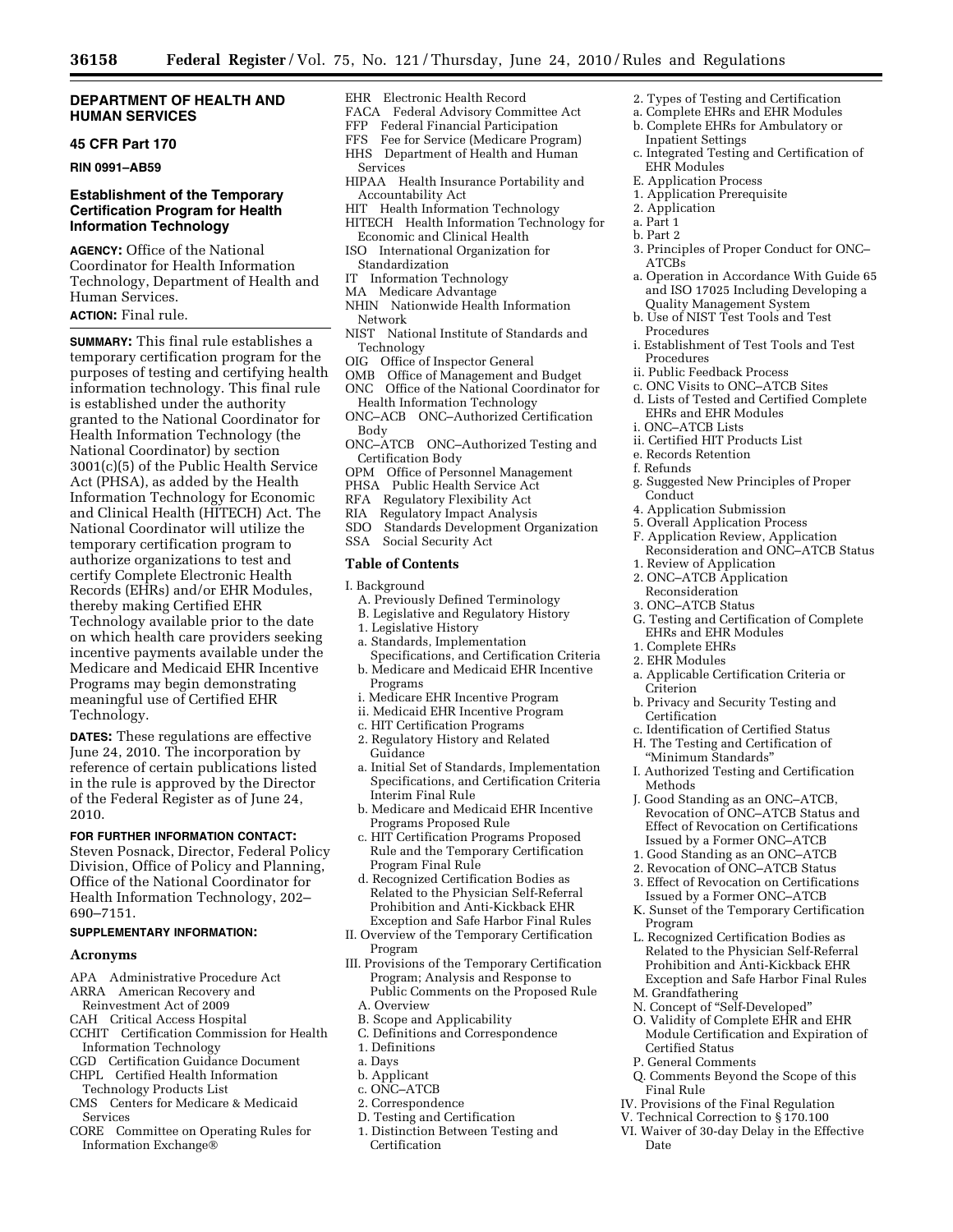- VII. Collection of Information Requirements A. Collection of Information: Application
	- for ONC–ATCB Status Under the Temporary Certification Program
	- B. Collection of Information: ONC–ATCB Collection and Reporting of Information Related to Complete EHR and/or EHR Module Certifications
	- C. Collection of Information: ONC–ATCB Retention of Testing and Certification Records and the Submission of Copies of Records to ONC
- VIII. Regulatory Impact Analysis
	- A. Introduction
	- B. Why is this Rule needed?
	- C. Executive Order 12866—Regulatory Planning and Review Analysis
	- 1. Comment and Response
	- 2. Executive Order 12866 Final Analysis a. Temporary Certification Program
	- Estimated Costs i. Application Process for ONC–ATCB Status
	- ii. Testing and Certification of Complete EHRs and EHR Modules
	- iii. Costs for Collecting, Storing, and Reporting Certification Results
	- iv. Costs for Retaining Records and Providing Copies to ONC
	- b. Temporary Certification Program **Benefits**
	- D. Regulatory Flexibility Act
	- E. Executive Order 13132—Federalism
	- F. Unfunded Mandates Reform Act of 1995

#### **I. Background**

*A. Previously Defined Terminology* 

In addition to new terms and definitions created by this rule, the following terms have the same meaning as provided at 45 CFR 170.102.

- *Certification criteria*
- *Certified EHR Technology*
- *Complete EHR*
- *Disclosure*
- *EHR Module*
- *Implementation specification*
- *Qualified EHR*
- *Standard*

#### *B. Legislative and Regulatory History*

#### 1. Legislative History

The Health Information Technology for Economic and Clinical Health (HITECH) Act, Title XIII of Division A and Title IV of Division B of the American Recovery and Reinvestment Act of 2009 (ARRA) (Pub. L. 111–5), was enacted on February 17, 2009. The HITECH Act amended the Public Health Service Act (PHSA) and created ''Title XXX—Health Information Technology and Quality'' (Title XXX) to improve health care quality, safety, and efficiency through the promotion of health information technology (HIT) and electronic health information exchange. Section 3001 of the PHSA establishes the Office of the National Coordinator for Health Information Technology (ONC). Title XXX of the PHSA provides

the National Coordinator for Health Information Technology (the National Coordinator) and the Secretary of Health and Human Services (the Secretary) with new responsibilities and authorities related to HIT. The HITECH Act also amended several sections of the Social Security Act (SSA) and in doing so established the availability of incentive payments to eligible professionals and eligible hospitals to promote the adoption and meaningful use of interoperable HIT.

a. Standards, Implementation Specifications, and Certification Criteria

With the passage of the HITECH Act, two new Federal advisory committees were established, the HIT Policy Committee and the HIT Standards Committee (sections 3002 and 3003 of the PHSA, respectively). Each is responsible for advising the National Coordinator on different aspects of standards, implementation specifications, and certification criteria. The HIT Policy Committee is responsible for, among other duties, recommending priorities for the development, harmonization, and recognition of standards, implementation specifications, and certification criteria, while the HIT Standards Committee is responsible for recommending standards, implementation specifications, and certification criteria for adoption by the Secretary under section 3004 of the PHSA consistent with the ONCcoordinated Federal Health IT Strategic Plan (the "strategic plan").

Section 3004 of the PHSA defines how the Secretary adopts standards, implementation specifications, and certification criteria. Section 3004(a) of the PHSA defines a process whereby an obligation is imposed on the Secretary to review standards, implementation specifications, and certification criteria and identifies the procedures for the Secretary to follow to determine whether to adopt any group of standards, implementation specifications, or certification criteria included among National Coordinatorendorsed recommendations.

#### b. Medicare and Medicaid EHR Incentive Programs

Title IV, Division B of the HITECH Act establishes incentive payments under the Medicare and Medicaid programs for eligible professionals and eligible hospitals that meaningfully use Certified Electronic Health Record (EHR) Technology. The Centers for Medicare & Medicaid Services (CMS) is charged with developing the Medicare and Medicaid EHR incentive programs.

#### i. Medicare EHR Incentive Program

Section 4101 of the HITECH Act added new subsections to section 1848 of the SSA to establish incentive payments for the meaningful use of Certified EHR Technology by eligible professionals participating in the Medicare Fee-for-Service (FFS) program beginning in calendar year (CY) 2011 and beginning in CY 2015, downward payment adjustments for covered professional services provided by eligible professionals who are not meaningful users of Certified EHR Technology. Section 4101(c) of the HITECH Act added a new subsection to section 1853 of the SSA that provides incentive payments to Medicare Advantage (MA) organizations for their affiliated eligible professionals who meaningfully use Certified EHR Technology beginning in CY 2011 and beginning in CY 2015, downward payment adjustments to MA organizations to account for certain affiliated eligible professionals who are not meaningful users of Certified EHR Technology.

Section 4102 of the HITECH Act added new subsections to section 1886 of the SSA that establish incentive payments for the meaningful use of Certified EHR Technology by subsection (d) hospitals (defined under section 1886(d)(1)(B) of the SSA) that participate in the Medicare FFS program beginning in Federal fiscal year (FY) 2011 and beginning in FY 2015, downward payment adjustments to the market basket updates for inpatient hospital services provided by such hospitals that are not meaningful users of Certified EHR Technology. Section 4102(b) of the HITECH Act amends section 1814 of the SSA to provide an incentive payment to critical access hospitals that meaningfully use Certified EHR Technology based on the hospitals' reasonable costs beginning in FY 2011 and downward payment adjustments for inpatient hospital services provided by such hospitals that are not meaningful users of Certified EHR Technology for cost reporting periods beginning in FY 2015. Section 4102(c) of the HITECH Act adds a new subsection to section 1853 of the SSA to provide incentive payments to MA organizations for certain affiliated eligible hospitals that meaningfully use Certified EHR Technology and beginning in FY 2015, downward payment adjustments to MA organizations for those affiliated hospitals that are not meaningful users of Certified EHR Technology.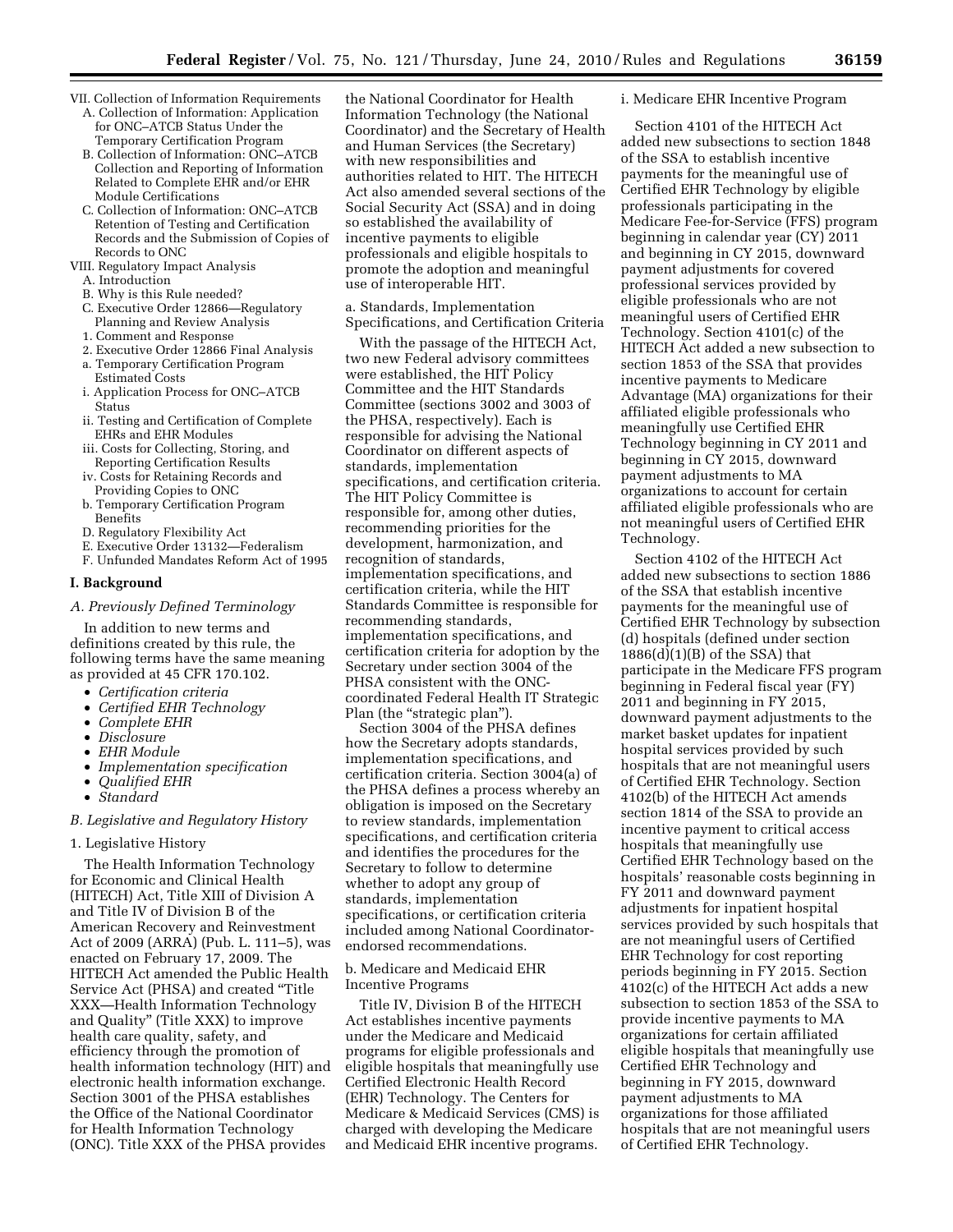#### ii. Medicaid EHR Incentive Program

Section 4201 of the HITECH Act amends section 1903 of the SSA to provide 100 percent Federal financial participation (FFP) to States for incentive payments to eligible health care providers participating in the Medicaid program and 90 percent FFP for State administrative expenses related to the incentive program.

#### c. HIT Certification Programs

Section 3001(c)(5) of the PHSA provides the National Coordinator with the authority to establish a certification program or programs for the voluntary certification of HIT. Specifically, section 3001(c)(5)(A) specifies that the ''National Coordinator, in consultation with the Director of the National Institute of Standards and Technology, shall keep or recognize a program or programs for the voluntary certification of health information technology as being in compliance with applicable certification criteria adopted under this subtitle'' (*i.e.,* certification criteria adopted by the Secretary under section 3004 of the PHSA). The certification program(s) must also ''include, as appropriate, testing of the technology in accordance with section 13201(b) of the [HITECH] Act.''

Section 13201(b) of the HITECH Act requires that with respect to the development of standards and implementation specifications, the Director of the National Institute of Standards and Technology (NIST), in coordination with the HIT Standards Committee, "shall support the establishment of a conformance testing infrastructure, including the development of technical test beds.'' The United States Congress also indicated that ''[t]he development of this conformance testing infrastructure may include a program to accredit independent, non-Federal laboratories to perform testing.''

2. Regulatory History and Related Guidance

a. Initial Set of Standards, Implementation Specifications, and Certification Criteria Interim Final Rule

In accordance with section 3004(b)(1) of the PHSA, the Secretary issued an interim final rule with request for comments entitled ''Health Information Technology: Initial Set of Standards, Implementation Specifications, and Certification Criteria for Electronic Health Record Technology'' (HIT Standards and Certification Criteria interim final rule) (75 FR 2014), which adopted an initial set of standards, implementation specifications, and

certification criteria. The standards, implementation specifications, and certification criteria adopted by the Secretary establish the capabilities that Certified EHR Technology must include in order to, at a minimum, support the achievement of what has been proposed for meaningful use Stage 1 by eligible professionals and eligible hospitals under the Medicare and Medicaid EHR Incentive Programs proposed rule (see 75 FR 1844 for more information about meaningful use and the proposed Stage 1 requirements).

b. Medicare and Medicaid EHR Incentive Programs Proposed Rule

On January 13, 2010, CMS published in the **Federal Register** (75 FR 1844) the Medicare and Medicaid EHR Incentive Programs proposed rule. The rule proposes a definition for meaningful use Stage 1 and regulations associated with the incentive payments made available under Division B, Title IV of the HITECH Act. CMS has proposed that meaningful use Stage 1 would begin in 2011 and has proposed that Stage 1 would focus on "electronically capturing health information in a coded format; using that information to track key clinical conditions and communicating that information for care coordination purposes (whether that information is structured or unstructured), but in structured format whenever feasible; consistent with other provisions of Medicare and Medicaid law, implementing clinical decision support tools to facilitate disease and medication management; and reporting clinical quality measures and public health information.''

c. HIT Certification Programs Proposed Rule and the Temporary Certification Program Final Rule

Section 3001(c)(5) of the PHSA, specifies that the National Coordinator ''shall keep or recognize a program or programs for the voluntary certification of health information technology as being in compliance with applicable certification criteria adopted [by the Secretary] under this subtitle.'' Based on this authority, we proposed both a temporary and permanent certification program for HIT in a notice of proposed rulemaking entitled ''Proposed Establishment of Certification Programs for Health Information Technology'' (75 FR 11328, March 10, 2010) (RIN 0991– AB59) (the "Proposed Rule"). In the Proposed Rule, we proposed to use the certification programs for the purposes of testing and certifying HIT. We also specified the processes the National Coordinator would follow to authorize

organizations to perform the certification of HIT.

We stated in the Proposed Rule that we expected to issue separate final rules for each of the certification programs. This final rule establishes a temporary certification program whereby the National Coordinator will authorize organizations to test and certify Complete EHRs and/or EHR Modules, thereby assuring the availability of Certified EHR Technology prior to the date on which health care providers seeking the incentive payments available under the Medicare and Medicaid EHR Incentive Programs may begin demonstrating meaningful use of Certified EHR Technology.

d. Recognized Certification Bodies as Related to the Physician Self-Referral Prohibition and Anti-Kickback EHR Exception and Safe Harbor Final Rules

In August 2006, HHS published two final rules in which CMS and the Office of Inspector General (OIG) promulgated an exception to the physician selfreferral prohibition and a safe harbor under the anti-kickback statute, respectively, for certain arrangements involving the donation of interoperable EHR software to physicians and other health care practitioners or entities (71 FR 45140 and 71 FR 45110, respectively). The exception and safe harbor provide that EHR software will be "deemed to be interoperable if a certifying body recognized by the Secretary has certified the software no more than 12 months prior to the date it is provided to the [physician/ recipient].'' ONC published separately a Certification Guidance Document (CGD) (71 FR 44296) to explain the factors ONC would use to determine whether to recommend to the Secretary a body for "recognized certification body" status. The CGD serves as a guide for ONC to evaluate applications for "recognized" certification body'' status and provides the information a body would need to apply for and obtain such status. To date, the Certification Commission for Health Information Technology (CCHIT) has been the only organization that has both applied for and been granted ''recognized certification body'' status under the CGD.

In section VI of the CGD, ONC notified the public, including potential applicants, that the recognition process explained in the CGD would be formalized through notice and comment rulemaking and that when a final rule has been promulgated to govern the process by which a ''recognized certification body'' is determined, certification bodies recognized under the CGD would be required to complete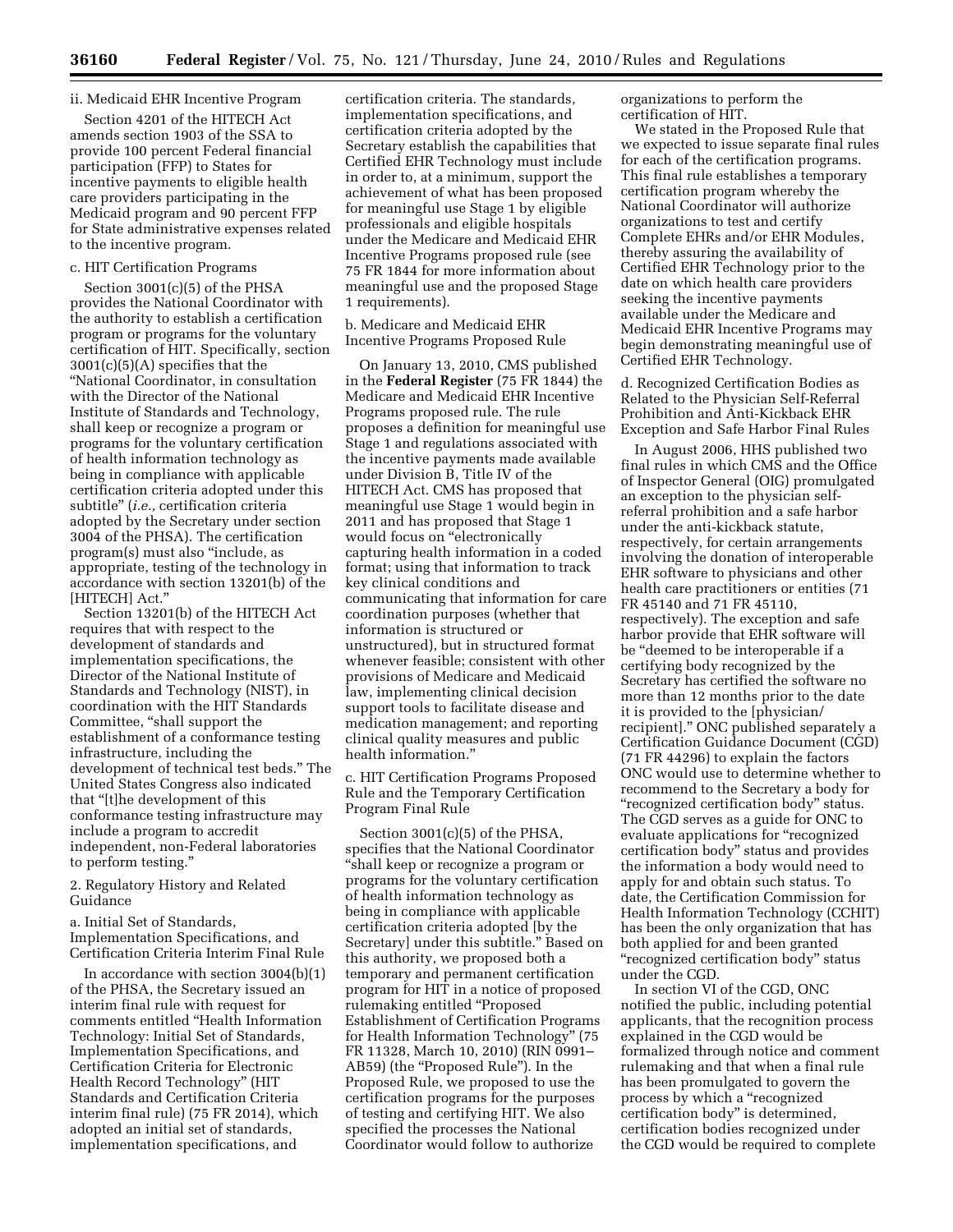new applications and successfully demonstrate compliance with all requirements of the final rule.

In the Proposed Rule, we began the formal notice and comment rulemaking described in the CGD. We stated that the processes we proposed for the temporary certification program and permanent certification program, once finalized, would supersede the CGD, and the authorization process would constitute the new established method for ''recognizing'' certification bodies, as referenced in the physician self-referral prohibition and anti-kickback EHR exception and safe harbor final rules. As a result of our proposal, certifications issued by a certification body "authorized" by the National Coordinator would constitute certification by ''a certifying body recognized by the Secretary'' in the context of the physician self-referral EHR exception and anti-kickback EHR safe harbor. We requested public comment on this proposal and have responded to those comments in Section III of this final rule.

#### **II. Overview of the Temporary Certification Program**

The temporary certification program provides a process by which an organization or organizations may become an ONC–Authorized Testing and Certification Body (ONC–ATCB) and be authorized by the National Coordinator to perform the testing and certification of Complete EHRs and/or EHR Modules.

Under the temporary certification program, the National Coordinator will accept applications for ONC–ATCB status at any time. In order to become an ONC–ATCB, an organization or organizations must submit an application to the National Coordinator to demonstrate its competency and ability to test and certify Complete EHRs and/or EHR Modules. An applicant will need to be able to both test and certify Complete EHRs and/or EHR Modules. We anticipate that only a few organizations will qualify and become ONC–ATCBs under the temporary certification program. These organizations will be required to remain in good standing by adhering to the Principles of Proper Conduct for ONC– ATCBs. ONC–ATCBs will also be required to follow the conditions and requirements applicable to the testing and certification of Complete EHRs and/ or EHR Modules as specified in this final rule. The temporary certification program will sunset on December 31, 2011, or if the permanent certification program is not fully constituted at that time, then upon a subsequent date that

is determined to be appropriate by the National Coordinator.

#### **III. Provisions of the Temporary Certification Program; Analysis and Response to Public Comments on the Proposed Rule**

#### *A. Overview*

This section discusses the 84 timely received comments on the Proposed Rule's proposed temporary certification program and our responses. We have structured this section of the final rule based on the proposed regulatory sections of the temporary certification program and discuss each regulatory section sequentially. For each discussion of the regulatory provision, we first restate or paraphrase the provision as proposed in the Proposed Rule as well as identify any correlated issues for which we sought public comment. Second, we summarize the comments received. Lastly, we provide our response to the comments, including stating whether we will finalize the provision as proposed in the Proposed Rule or modify the proposed provision in response to public comment. Comments on the incorporation of the "recognized certification body'' process, ''grandfathering'' of certifications, the concept of "self-developed," validity and expiration of certifications, general comments, and comments beyond the scope of this final rule are discussed towards the end of the preamble.

#### *B. Scope and Applicability*

In the Proposed Rule, we indicated in section 170.400 that the temporary certification program would serve to implement section 3001(c)(5) of the Public Health Service Act, and that subpart D would also set forth the rules and procedures related to the temporary certification program for HIT administered by the National Coordinator. Under section 170.401, we proposed that subpart D would establish the processes that applicants for ONC– ATCB status must follow to be granted ONC–ATCB status by the National Coordinator, the processes the National Coordinator would follow when assessing applicants and granting ONC– ATCB status, and the requirements of ONC–ATCBs for testing and certifying Complete EHRs and/or EHR Modules in accordance with the applicable certification criteria adopted by the Secretary in subpart C of this part.

*Comments.* We received many comments that expressed support for our proposal for a temporary certification program that would provide the opportunity for Complete EHRs and EHR Modules to be tested and certified in advance of meaningful use Stage 1. The commenters expressed an understanding of the rationale we provided for proposing a temporary certification program and the urgency we associated with establishing the temporary certification program.

Some commenters suggested that we use the terms ''interim,'' ''transitional'' or ''provisional'' to describe the temporary certification program. One commenter asserted that the term "interim" is particularly appropriate because it is used in Federal rulemaking to denote regulatory actions that are fully in effect but will be replaced with more refined versions in the future. Other commenters contended that using the term "temporary" to describe the shortterm program and its associated certifications may cause confusion in the market and prolong, instead of reduce, uncertainty among eligible professionals and eligible hospitals. One commenter recommended that we establish a comprehensive educational program about our proposed certification programs.

Some commenters stated that the certification programs should not be vague and expansive by encompassing various, unidentified areas of HIT, but instead should be targeted to the objectives of achieving meaningful use of Certified EHR Technology. One commenter also mentioned the need for the certification programs to focus on the implementation of the Nationwide Health Information Network (NHIN).

*Response.* We appreciate the commenters' expressions of support for the temporary certification program. We also appreciate the commenters' suggestions and rationale for renaming the temporary certification program. We believe, however, that we have described the temporary certification program in the Proposed Rule and this final rule in a manner that clearly conveys its purpose and scope such that renaming the program is not necessary. Furthermore, as generally recommended by a commenter, we will continue to communicate with and educate stakeholders about the temporary certification program and the eventual transition to the proposed permanent certification program.

We believe that we clearly indicated in the Proposed Rule's preamble and the proposed temporary certification program's scope and applicability provisions that one of the goals of the temporary certification program is to support the achievement of meaningful use by testing and certifying Complete EHRs and EHR Modules to the certification criteria adopted by the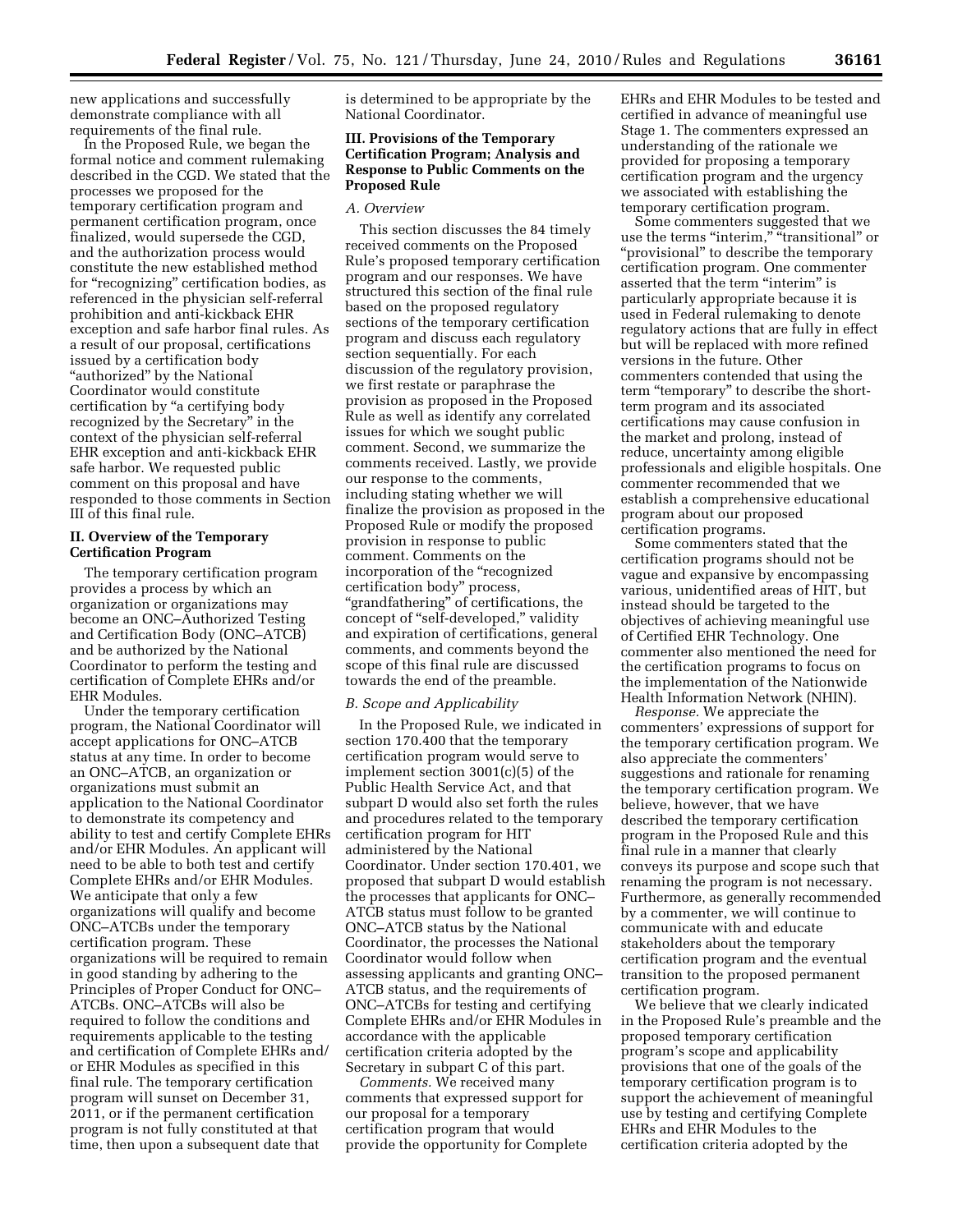Secretary in subpart C of part 170. Therefore, we do not believe that the programs are overly vague or expansive. We believe that the commenters who expressed these concerns focused on our proposals to permit other types of HIT to be certified under the permanent certification program. We plan to address this issue in the final rule for the permanent certification program, but in the interim, we remind these commenters of a fact we stated in the Proposed Rule. The Secretary would first need to adopt certification criteria for other types of HIT before we would consider authorizing, in this case, ONC– ACBs to certify those other types of HIT.

We are revising § 170.401 to clearly state that this subpart includes requirements that ONC–ATCBs must follow to maintain good standing under the temporary certification program. This reference was inadvertently left out of § 170.401 in the Proposed Rule.

#### *C. Definitions and Correspondence*

We proposed in the Proposed Rule to define three terms related to the temporary certification program and to establish a process for applicants for ONC–ATCB status and ONC–ATCBs to correspond with the National Coordinator.

#### 1. Definitions

#### a. Days

We proposed in the Proposed Rule to add the definition of ''day or days'' to section 170.102. We proposed to define ''day or days'' to mean a calendar day or calendar days. We did not receive any comments on this provision. Therefore, we are finalizing this definition without modification.

#### b. Applicant

We proposed in section 170.402 to define applicant to mean a single organization or a consortium of organizations that seeks to become an ONC–ATCB by requesting and subsequently submitting an application for ONC–ATCB status to the National Coordinator.

*Comments.* One commenter recommended that we encourage and support the establishment of coalitions or partnerships for testing and certification that leverage specialized expertise. Another commenter asked whether third-party organizations will be allowed to become testing laboratories for the temporary and permanent certification programs.

*Response.* We agree with the commenter that coalitions or partnerships for testing and certification are capable of leveraging specialized expertise and we continue to support

such an approach. We noted in the Proposed Rule that single organizations and consortia would be eligible to apply for ONC–ATCB status under the temporary certification program. We also stated that we would expect a consortium to be comprised of one organization that would serve as a testing laboratory and a separate organization that would serve as a certification body. We further stated that, as long as such an applicant could perform all of the required responsibilities of an ONC–ATCB, we would fully support the approach. Accordingly, we are finalizing this provision without modification.

Although we are unclear as to what the commenter meant by a ''third-party organization,'' we can state that a testing laboratory could apply to become an ONC–ATCB in a manner described above (*i.e.,* as a member or component of a consortium) or the laboratory could apply independently to become an ONC–ATCB, but it would need to meet all the application requirements, including the requisite certification body qualifications as specified in ISO/ IEC Guide 65:1996 (Guide 65). In the Proposed Rule, we proposed that a testing laboratory would need to become accredited by the testing laboratory accreditor under the permanent certification program. This process and whether an organization that becomes an ONC–ACB under the permanent certification program can be affiliated with an accredited testing laboratory are matters we requested the public to comment on in the Proposed Rule and will be more fully discussed when we finalize the permanent certification program.

#### c. ONC–ATCB

We proposed in section 170.402 to define an ONC–Authorized Testing and Certification Body (ONC–ATCB) to mean an organization or a consortium of organizations that has applied to and been authorized by the National Coordinator pursuant to subpart D to perform the testing and certification of Complete EHRs and/or EHR Modules under the temporary certification program. We did not receive any comments on this provision. Therefore, we are finalizing this definition without modification.

#### 2. Correspondence

We proposed in section 170.405 to require applicants for ONC–ATCB status and ONC–ATCBs to correspond and communicate with the National Coordinator by e-mail, unless otherwise necessary. We proposed that the official date of receipt of any e-mail between the

National Coordinator and an applicant for ONC–ATCB status or an ONC–ATCB would be the day the e-mail was sent. We further proposed that in circumstances where it was necessary for an applicant for ONC–ATCB status or ONC–ATCB to correspond or communicate with the National Coordinator by regular or express mail, the official date of receipt would be the date of the delivery confirmation. We did not receive any comments on these proposals. We are, however, revising this section to include ''or ONC–ATCB'' in paragraph (b) to clarify that either an applicant for ONC–ATCB status or an ONC–ATCB may, when necessary, utilize the specified correspondence methods. This reference was inadvertently left out of § 170.405(b) in the Proposed Rule.

#### *D. Testing and Certification*

1. Distinction Between Testing and Certification

We stated in the Proposed Rule that there is a distinct difference between the ''testing'' and ''certification'' of a Complete EHR and/or EHR Module. We described "testing" as the process used to determine the degree to which a Complete EHR or EHR Module can meet specific, predefined, measurable, and quantitative requirements. We noted that such results would be able to be compared to and evaluated in accordance with predefined measures. In contrast, we described "certification" as the assessment (and subsequent assertion) made by an organization, once it has analyzed the quantitative results rendered from testing along with other qualitative factors, that a Complete EHR or EHR Module has met all of the applicable certification criteria adopted by the Secretary. We noted that qualitative factors could include whether a Complete EHR or EHR Module developer has a quality management system in place, or whether the Complete EHR or EHR Module developer has agreed to the policies and conditions associated with being certified (*e.g.,* proper logo usage). We further stated that the act of certification typically promotes confidence in the quality of a product (and the Complete EHR or EHR Module developer that produced it), offers assurance that the product will perform as described, and helps consumers to differentiate which products have met specific criteria from others that have not.

To further clarify, we stated that a fundamental difference between testing and certification is that testing is intended to result in objective,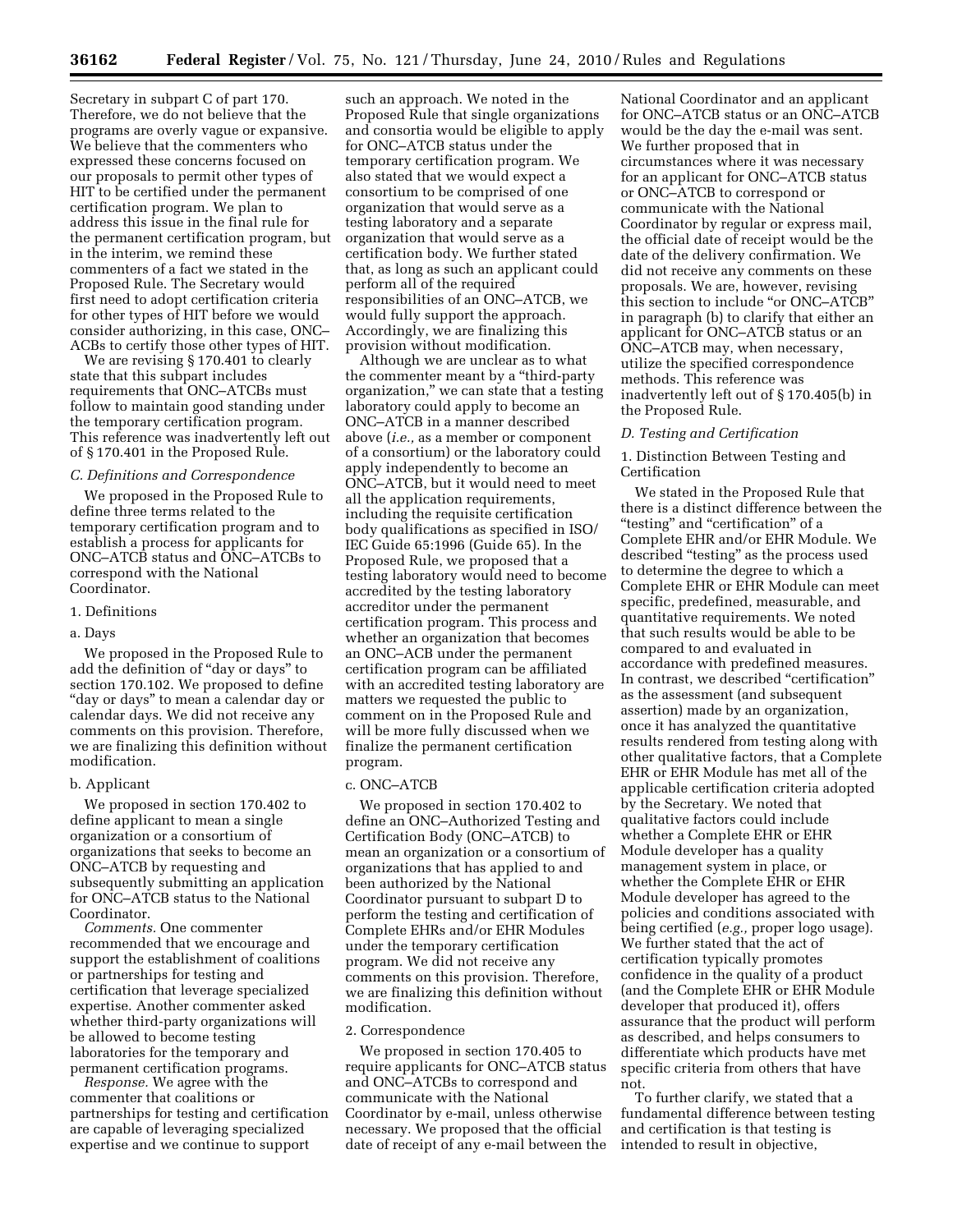unanalyzed data. In contrast, certification is expected to result in an overall assessment of the test results, consideration of their significance, and consideration of other factors to determine whether the prerequisites for certification have been achieved. To illustrate an important difference between testing and certification, we provided the example that we recite below.

An e-prescribing EHR Module developer that seeks to have its EHR Module certified would first submit the EHR Module to be tested. To successfully pass the established testing requirements, the e-prescribing EHR Module would, among other functions, need to transmit an electronic prescription using mock patient data according to the standards adopted by the Secretary. Provided that the eprescribing EHR Module successfully passed this test it would next be evaluated for certification. Certification could require that the EHR Module developer agree to a number of provisions, including, for example, displaying the EHR Module's version and revision number so potential purchasers could discern when the EHR Module was last updated or certified. If the EHR Module developer agreed to all of the applicable certification requirements and the EHR Module achieved a passing test result, the eprescribing EHR Module would be certified. In these situations, both the EHR Module passing the technical requirements tests and the EHR Module vendor meeting the other certification requirements would be required for the EHR Module to achieve certification.

*Comments.* Multiple commenters asked for additional clarification for the distinction between testing and certification. Commenters were concerned that ONC–ATCBs would have too much discretion related to certification. The commenters asserted that ONC–ATCBs should only be empowered to assess whether adopted certification criteria have been met or whether other applicable policies adopted by the National Coordinator through regulation, such as ''labeling'' policies, have been complied with. Commenters expressed specific concern with one of our examples of potential qualitative factors, which was the need to have ''a quality management system in place.'' The commenters suggested that a requirement to have a quality management system in place is vague and gave too much discretion to an ONC–ATCB.

*Response.* We require as a Principle of Proper Conduct that ONC–ATCBs shall operate their certification programs in

accordance with Guide 65. Guide 65 specifies the requirements that an organization must follow to operate a certification program. Moreover, because Guide 65 states in section 4.6.1 that a ''certification body shall specify the conditions for granting, maintaining and extending certification,'' we believe that it would be inappropriate to dictate every specific aspect related to an ONC– ATCB's certification program operations. We understand the concerns expressed by commenters over our example of a "quality management system'' as another factor that ONC– ATCBs may choose to include, in accordance with Guide 65, as part of their certification requirements for assessing Complete EHRs and/or EHR Modules and have considered how to best address such concerns.

With respect to those commenters who requested that we clarify the purview of ONC–ATCBs related to certification and expressed concerns about the discretion afforded to ONC– ATCBs, we agree that additional clarity is necessary regarding our intent and expectations of ONC–ATCBs in our discussion of the differences between testing and certification in the Proposed Rule. We believe commenters were expressing a concern that certification could include other factors beyond the certification criteria adopted by the Secretary in subpart C of part 170, which could prevent them from receiving a certification in a timely manner if they were not aware of those factors. We agree with commenters that this is a legitimate concern and did not intend to convey, through our examples, that we would adopt additional requirements for certification in this final rule beyond the certification criteria adopted by the Secretary in subpart C of part 170 and the other responsibilities specified in subpart D of part 170 that we require an ONC–ATCB to fulfill in order to perform the testing and certification of Complete EHRs and/ or EHR Modules.

We seek to make clear that the primary responsibility of ONC–ATCBs under the temporary certification program is to test and certify Complete EHRs and/or EHR Modules in accordance with the certification criteria adopted by the Secretary. In consideration of the comments and the preceding discussion, we have revised § 170.445 and § 170.450 to make it explicitly clear that an ONC–ATCB must offer the option of testing and certification of a Complete EHR or EHR Module solely to the certification criteria adopted by the Secretary and no other certification criteria. In other words, an ONC–ATCB must comply

with a request made by a Complete EHR or EHR Module developer to have its Complete EHR or EHR Module tested and certified solely to the certification criteria adopted by the Secretary and not to any other factors beyond those we require ONC–ATCBs to follow when issuing a certification as discussed above (*i.e.,* responsibilities specified in subpart D of part 170). However, this does not preclude an ONC–ATCB from also offering testing and certification options that include additional requirements beyond the certification criteria adopted by the Secretary. If an ONC–ATCB chooses to offer testing and certification options that specify additional requirements as a matter of its own business practices, we expect that in accordance with Guide 65, section 6, the ONC–ATCB would "give due notice of any changes it intends to make in its requirements for certification'' and ''take account of views expressed by interested parties before deciding on the precise form and effective date of the changes.''

We note, however, that while we do not preclude an ONC–ATCB from certifying HIT in accordance with its own requirements that may be unrelated to and potentially exceed the certification criteria adopted by the Secretary, such activities are not within the scope of an ONC–ATCB's authority granted under the temporary certification program and are not endorsed or approved by the National Coordinator or the Secretary. Accordingly, we have added as a component of a new principle in the Principles of Proper Conduct for ONC– ATCBs (discussed in more detail in section *O. Validity of Complete EHR and EHR Module Certification and Expiration of Certified Status*) that any certifications issued to HIT that would constitute a Complete EHR or EHR Module and based on the applicable certification criteria adopted by the Secretary at subpart C must be separate and distinct from any other certification(s) that are based on other criteria or requirements. To further clarify, HIT which constitutes a Complete EHR or EHR Module that is tested and certified to the certification criteria adopted by the Secretary as well as an ONC–ATCB's own certification criteria would need to have its certified status as a Complete EHR or EHR Module noted separately and distinctly from any other certification the ONC– ATCB may issue based on the successful demonstration of compliance with its own certification criteria. For example, an ONC–ATCB should indicate that the HIT has been certified as a ''Complete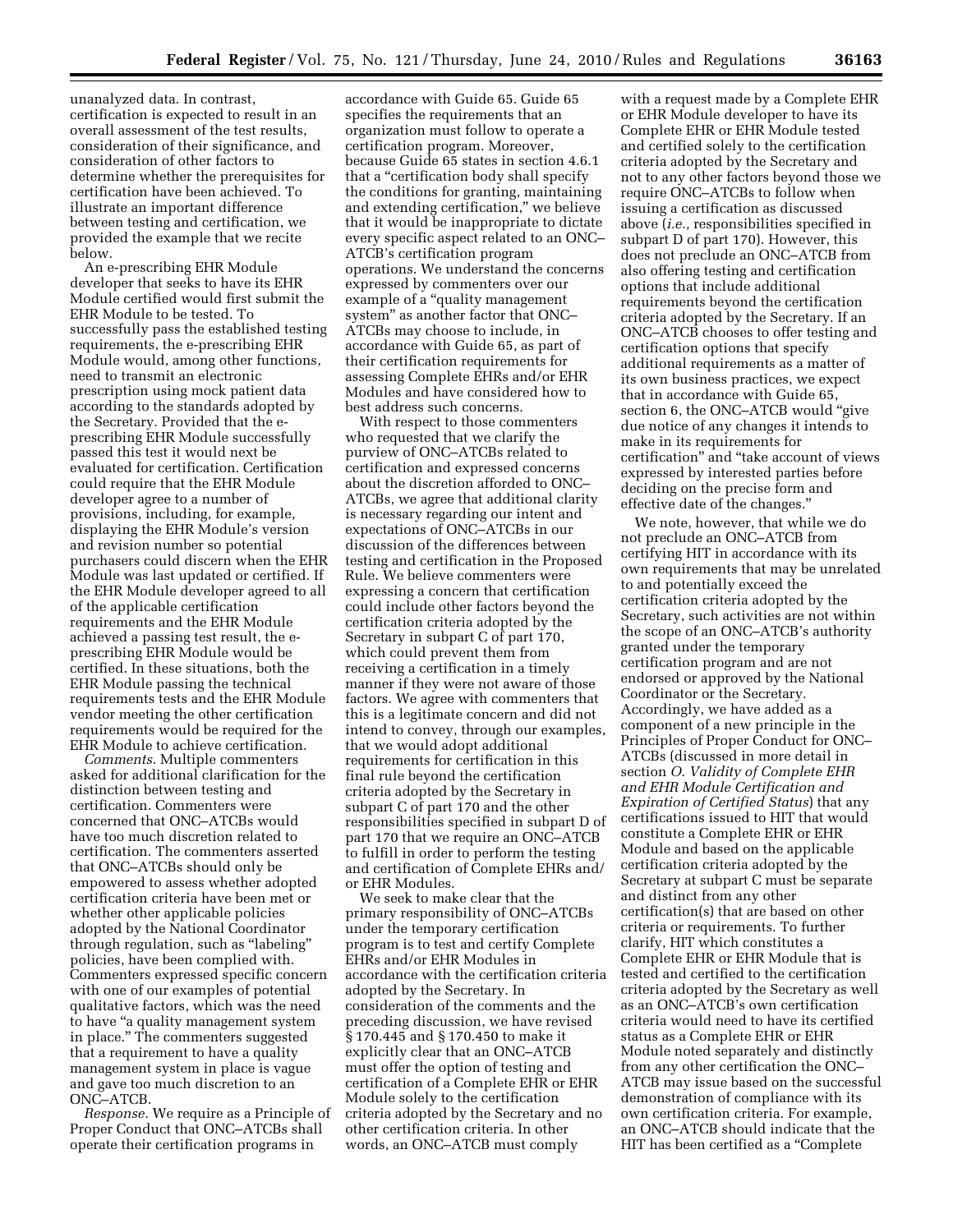EHR in accordance with the applicable certification criteria adopted by the Secretary of Health and Human Services'' and, if applicable, separately indicate that the HIT meets ''XYZ certification criteria as developed and/ or required by [specify certification body].''

#### 2. Types of Testing and Certification

We proposed in section 170.410 that applicants for ONC–ATCB status may seek authorization from the National Coordinator to perform Complete EHR testing and certification and/or EHR Module testing and certification.

We received multiple comments on the types of testing and certification that ONC–ATCBs can and should perform. Many of these comments were in response to our requests for public comments on whether ONC–ATCBs should test and certify the integration of EHR Modules and on whether applicants should be permitted to apply to either test and certify only Complete EHRs designed for an ambulatory setting or Complete EHRs designed for an inpatient setting.

#### a. Complete EHRs and EHR Modules

We proposed that potential applicants have the option of seeking authorization from the National Coordinator to perform Complete EHR testing and certification and/or EHR Module testing and certification.

*Comments.* We received comments expressing support for our proposal because of the flexibility it would provide to applicants and the industry. We also received a few comments expressing positions contrary to our proposal. One commenter recommended that we add more flexibility by allowing applicants, similar to our proposals for the proposed permanent certification program, to either do only testing or certification. Conversely, a few commenters recommended that we not give applicants the option to select, but instead require ONC–ATCBs to perform testing and certification for both Complete EHRs and EHR Modules. One commenter wanted us to ensure that there were at least two ONC–ATCBs for both Complete EHR and EHR Module testing and certification.

*Response.* We have attempted to create a temporary certification program that allows for as many qualified applicants to apply and become authorized as possible in the limited time allotted under the temporary certification program. We do not agree with the commenters that recommended that we pattern the applicant requirements after the proposed

permanent certification program or that we ensure that there will be at least two ONC–ATCBs for both Complete EHR and EHR Module testing and certification. As discussed in the Proposed Rule, the temporary certification program's processes and requirements are different than the permanent certification program because of the urgency with which the temporary certification program must be established. We are also unable to ensure that there will be any specific number of ONC–ATCBs. We believe it is best to let the marketplace dictate the amount of qualified applicants that will apply for ONC–ATCB status. We are, however, confident that there are sufficient incentives for applicants to apply and that the program is structured in a manner that will maximize the number of qualified applicants.

#### b. Complete EHRs for Ambulatory or Inpatient Settings

We requested public comment in the Proposed Rule on whether the National Coordinator should permit applicants to seek authorization to test and certify only Complete EHRs designed for an ambulatory setting or, alternatively, Complete EHRs designed for an inpatient setting. Under our proposal, an applicant seeking authorization to perform Complete EHR testing and certification would be required to test and certify Complete EHRs designed for both ambulatory and inpatient settings.

*Comments.* We received comments ranging from support for providing the option for applicants to test and certify Complete EHRs for either ambulatory or inpatient settings to support for our proposal to require an ONC–ATCB to perform testing and certification for both settings. Some commenters thought that our proposal could stifle competition and expressed concern that there may not be enough entities capable of performing Complete EHR testing and certification for both settings. These commenters stated that allowing for Complete EHR testing and certification for either an ambulatory or inpatient setting could add competition and expedite certifications. Conversely, a few commenters stated that providing the option would multiply the National Coordinator's application workload and slow the authorization of ONC–ATCBs. One commenter also thought that the option may lead to applicants for ONC– ATCB status competing for limited resources, such as specialized staff for conducting testing and certification.

Some commenters expressed concern that if the National Coordinator were to allow applicants to test and certify Complete EHRs for either ambulatory or

inpatient settings, there would not be enough ONC–ATCBs to test and certify Complete EHRs for each setting. Therefore, these commenters' support for the option was conditioned on the National Coordinator ensuring that there were an adequate number of ONC– ATCBs for each setting. One commenter only supported giving ONC–ATCBs an option to test and certify Complete EHRs for either ambulatory or inpatient settings if the option included testing and certification of EHR Module level interactions necessary for the exchange of data between ambulatory and inpatient Complete EHRs.

Some commenters stated that the option could lead to ''almost complete'' EHRs, which could then lead to eligible professionals and eligible hospitals paying large sums for niche EHR Modules based on complicated certification criteria such as biosurveillance or quality reporting. One commenter asserted that under our current proposal an applicant for ONC– ATCB status could seek authorization to test and certify EHR Modules that together would essentially constitute a Complete EHR for an ambulatory setting (or an inpatient setting). Therefore, the commenter contended that we should allow an applicant for ONC–ATCB status the option to seek authorization to test and certify Complete EHRs for either ambulatory or inpatient settings because an applicant for ONC–ATCB status could essentially choose that option by seeking all the necessary EHR Module authorizations for either ambulatory or inpatient settings.

*Response.* We believe that based on the concerns expressed by the commenters that it would be inappropriate at this time to allow applicants for ONC–ATCB status to seek authorization for the testing and certification of Complete EHRs for either ambulatory settings or inpatient settings. We will, however, reconsider this option for the permanent certification program based on the comments received on the proposed permanent certification program.

To address the commenters' concerns about "almost complete" EHRs, we want to reiterate that for EHR technology to be considered a Complete EHR it would have to meet *all* applicable certification criteria adopted by the Secretary. For example, a Complete EHR for an ambulatory setting would have to meet all certification criteria adopted at § 170.302 and § 170.304. Therefore, if we had provided the option for ONC– ATCBs to seek authorization to test and certify Complete EHRs for either ambulatory or inpatient settings, the Complete EHRs that ONC–ATCBs tested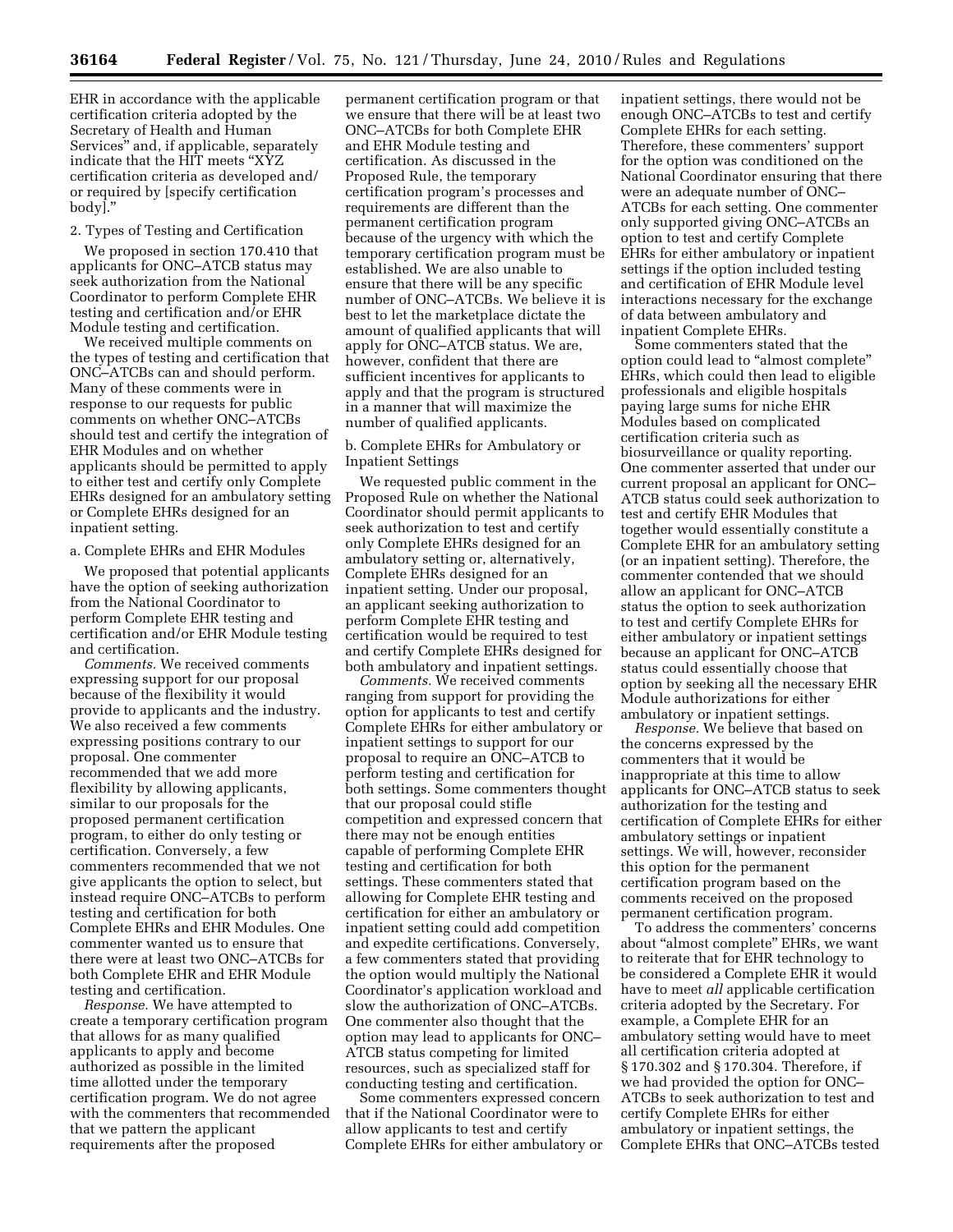and certified would have had to meet all the applicable certification criteria adopted by the Secretary.

We agree with the one commenter that an applicant for ONC–ATCB status could seek authorization to test and certify EHR Modules that together would potentially cover all the applicable certification criteria for an ambulatory setting. In fact, in relation to the privacy and security testing and certification of EHR Modules, we state in this final rule that if EHR Modules are presented for testing and certification as an integrated bundle that would otherwise constitute a Complete EHR we would consider them a Complete EHR for the purposes of being certified by an ONC–ATCB. The important distinction between the commenter's suggested approach and the option we proposed is that under the commenter's approach the ONC– ATCB would not be able to issue a ''Complete EHR certification'' for a combination of EHR Modules because the ONC–ATCB had not received authorization to test and certify Complete EHRs. Consequently, if a Complete EHR developer wanted to obtain Complete EHR certification, they could not seek such certification from an ONC–ATCB that did not have authorization to grant Complete EHR certifications. We would assume that a potential applicant for ONC–ATCB status would consider this impact on its customer base when determining what type of authorization to seek.

c. Integrated Testing and Certification of EHR Modules

In the Proposed Rule, we requested public comment on whether ONC– ATCBs should be required to test and certify that any EHR Module presented by one EHR Module developer for testing and certification would properly work (*i.e.,* integrate or be compatible) with other EHR Modules presented by different EHR Module developers.

*Comments.* Multiple commenters stated that testing and certifying EHR Modules to determine whether they can integrate with one another is a worthwhile endeavor. These commenters stated that such testing and certification would make it easier for eligible professionals and eligible hospitals to purchase certified EHR Modules that are compatible and could be used together to achieve meaningful use and could increase or improve interoperability among HIT in general. Conversely, many other commenters strongly disagreed with requiring EHR Modules to be tested and certified for compatibility. Overall, these commenters asserted that it would be

technically infeasible as well as both logistically (*e.g.,* multiple testing and certification sites and multiple EHR Module developers) and financially impractical to attempt to test and certify for integration given the huge and shifting numbers of possible combinations. Some commenters, however, suggested that EHR Modules could be tested and certified as integrated bundles. One commenter recommended that if we were to pursue any type of EHR Module-to-EHR Module integration, it should be no earlier than when we adopt the next set of standards, implementation specifications, and certification criteria, and then it should only be done selectively based on meaningful use requirements. Another commenter suggested that ONC–ATCBs be given the option, but not be required, to determine if EHR Modules are compatible.

*Response.* We believe that the testing and certification of EHR Modules for the purposes of integration is inappropriate for the temporary certification program due to various impracticalities. We believe that EHR Module-to-EHR Module integration is inappropriate primarily because of the impracticalities pointed out by commenters related to the numerous combinations of EHR Modules that will likely exist and the associated technical, logistical, and financial costs of determining EHR Module-to-EHR Module integration. To the extent that an EHR Module developer or developers present EHR Modules together as an integrated bundle for testing and certification, we would allow the testing and certification of the bundle only if it was capable of meeting all the applicable certification criteria and would otherwise constitute a Complete EHR. In all other circumstances, we would not require testing and certification for EHR Module-to-EHR Module integration as part of the temporary certification program. Nothing in this final rule precludes an ONC–ATCB or other entity from offering a service to test and certify EHR Module-to-EHR Module integration. However, to be clear, although we do not require or specifically preclude an ONC–ATCB from testing and certifying EHR Moduleto-EHR Module integration, any EHR Module-to-EHR Module testing and certification done by an ONC–ATCB or other entity will be done so without specific authorization from the National Coordinator and will not be considered part of the temporary certification program. We understand that testing and certification for EHR Module-toEHR Module integration may be advantageous in certain instances, but we do not believe, for the reasons discussed above, that we could set all the necessary parameters for testing EHR Module-to-EHR Module integration within the allotted timeframe of the temporary certification program.

#### *E. Application Process*

As outlined in greater detail below, the proposed application process consisted of an applicant abiding by certain prerequisites before receiving an application, adhering to the application requirements and submitting the application by one of the proposed methods.

#### 1. Application Prerequisite

We proposed in section 170.415 that applicants would be required to request, in writing, an application for ONC– ATCB status from the National Coordinator. We further proposed that applicants must indicate the type of authorization sought pursuant to § 170.410, and if seeking authorization to perform EHR Module testing and certification, the specific type(s) of EHR Module(s) they seek authorization to test and certify. Finally, we proposed that applicants would only be authorized to test and certify the types of EHR Modules for which the applicants sought and received authorization.

*Comments.* A commenter expressed agreement with our proposal to limit an applicant's authorization to test and certify EHR Modules to the EHR Modules specified in the applicant's application. The commenter requested, however, that we establish a process for allowing ONC–ATCBs to apply for additional authorization to test and certify additional EHR Modules and to allow for the expansion of authorization over time. Another commenter asked that we clarify that ONC–ATCBs that choose to only test and certify EHR Modules be allowed to limit their testing and certification to one health care setting, such as testing and certifying a ''laboratory'' EHR Module solely for an ambulatory setting.

*Response.* The only process that we intend to use to authorize ONC–ATCBs under the temporary certification program is the application process that we have proposed. Therefore, if an ONC–ATCB authorized to test and certify a certain type(s) of EHR Module(s) wanted to seek additional authorization for the testing and certification of other types of EHR Modules, it would need to submit another application requesting that specific authorization. We would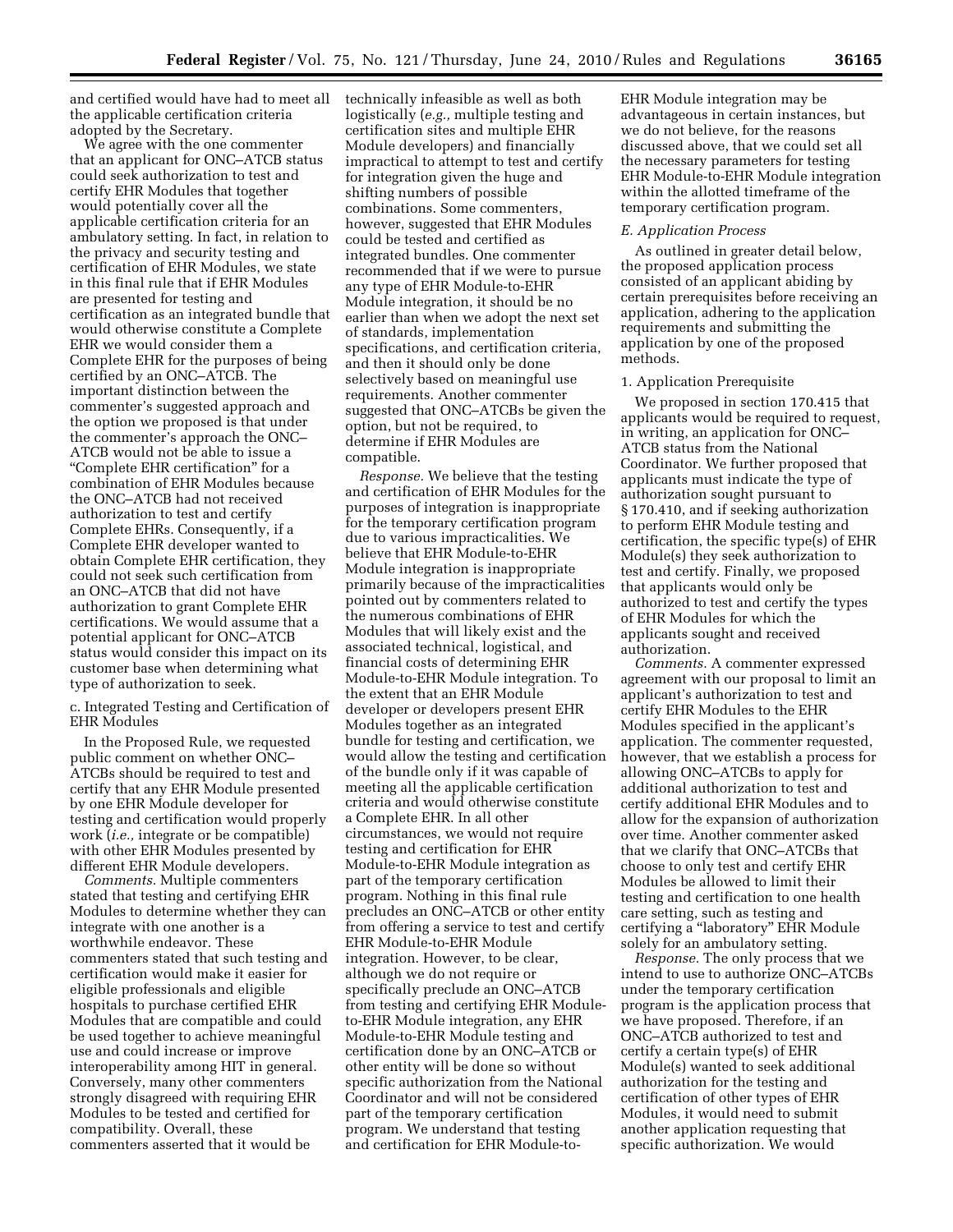anticipate in that situation, however, that the application process and review would proceed fairly quickly. In addition, we will consider whether an alternative method would be appropriate for such a situation under the proposed permanent certification program. Lastly, we note, in response to a commenter's question about whether an ONC–ATCB authorized to test and certify a certain type of EHR Module is required to test and certify for both ambulatory and inpatient settings, that the answer would depend on what type of EHR Module authorization the applicant for ONC–ATCB status sought. As previously noted, it is possible to seek authorization to test and certify EHR Modules that address only an ambulatory or inpatient setting. Accordingly, we are finalizing this provision without modification.

#### 2. Application

We proposed in section 170.420 that the application for ONC–ATCB status would consist of two parts. We further proposed that applicants would be required to complete both parts of the application and submit them to the National Coordinator for the application to be considered complete.

#### a. Part 1

In Part 1 of the application, we proposed that an applicant provide general identifying information including the applicant's name, address, city, state, zip code, and Web site. We proposed that an applicant also designate an authorized representative and provide the name, title, phone number, and e-mail address of the person who would serve as the applicant's point of contact. We proposed that an applicant complete and submit self audits to all sections of Guide 65 and ISO/IEC 17025:2005 (ISO 17025) as well as submit additional documentation related to Guide 65 and ISO 17025. We also proposed that an applicant had to agree to adhere to the Principles of Proper Conduct for ONC– ATCBs.

*Comments.* We received several comments expressing agreement with the application requirements, including the use of Guide 65 and ISO 17025. One commenter specifically stated that requiring applicants for ONC–ATCB status to demonstrate their conformance to both Guide 65 and ISO 17025 is an appropriate and effective means to demonstrate an applicant's competency and ability to test and certify Complete EHRs and/or EHR Modules and, therefore, an appropriate means for initiating our proposed testing and certification program. However, we also

received multiple comments requesting that we provide more explanation about Guide 65 and ISO 17025. The commenters requested information about how Guide 65 and ISO 17025 are related to Complete EHRs and EHR Modules, why we selected Guide 65 and ISO 17025 as conformance requirements for the temporary certification program, and how Guide 65 and ISO 17025 are related to one another, including explaining why ISO 17025 is appropriate for the temporary certification program but not for the permanent certification program. Commenters also recommended that we consult with NIST to develop an ''information paper'' or other supplemental guidance document to assist the industry with understanding Guide 65 and ISO 17025 and how they will apply to the certification programs.

One commenter stated that conformance to ISO 17025 was not a barrier to entry because there are at least two commercial laboratories currently accredited to ISO 17025 and performing testing in a similar government program (USGv6 Testing Program). Conversely, other commenters expressed concern that Guide 65 and ISO 17025 were possible barriers to entry. Some commenters thought that the documentation requirements would be too high an administrative burden for applicants, while others thought there was not enough time for applicants to demonstrate compliance with Guide 65 and ISO 17025 in time to apply for, and receive authorization, under the temporary certification program.

The commenters offered various recommendations for addressing their stated concerns. One commenter suggested that we delay compliance with Guide 65 and ISO 17025 until the permanent certification program is implemented. A second option recommended by commenters was to not require strict compliance with Guide 65 and ISO 17025, but rather allow for material compliance. In support of this recommendation, one commenter contended that certain provisions of ISO 10725 (*i.e.,* provisions on uncertainty of measurements, sampling, calibration methods, and environmental conditions that impact results) do not appropriately address HIT testing and therefore should not apply. A third option presented by commenters was for us to embrace a glide path that would allow qualified organizations to move towards compliance in a systematic way. A more specific recommendation illustrating this sentiment was to allow applicants for ONC–ATCB status to meet certain requirements on a timeline that would

enable a new entrant to build and demonstrate their capabilities throughout the application process while still requiring full adherence to the application requirements before an applicant is granted ONC–ATCB status.

*Response.* With respect to those comments that requested further explanation about Guide 65 and ISO 17025, we would note that the International Organization for Standardization (ISO) developed both standards. As explained in the Introduction of Guide 65, the observance of the Guide's specifies requirements is intended to ensure that certification bodies operate third-party certification systems in a consistent and reliable manner, which will facilitate their acceptance on a national and international basis. ISO 17025 is also an international standard intended to serve as a basis for accreditation, which accreditation bodies use when assessing the competence of testing and calibration laboratories. We note that both standards have been developed by a voluntary consensus standards body, as required by the National Technology Transfer and Advancement Act of 1995 and the Office of Management and Budget (OMB) Circular A–119, and we are aware of no alternative voluntary consensus standards that would serve the purpose for which these standards are intended to serve.

Guide 65 will be utilized to determine if an applicant for ONC–ATCB status is capable of conducting an appropriate certification program for certifying Complete EHRs and/or EHR Modules. ISO 17025 will be utilized to determine if an applicant for ONC–ATCB status is capable of conducting an appropriate testing program for testing Complete EHRs and/or EHR Modules. We believe that Guide 65 and ISO 17025 are clear in the requirements they impose on a testing and certification body, and therefore, we do not see the need for an "information" paper or additional guidance at this time. We would, as appropriate, consider issuing guidance to further clarify any requirements of this final rule.

We agree with the commenters that stated that our application requirements for the temporary certification program are appropriate and do not constitute a barrier to entry. As stated by commenters, requiring applicants for ONC–ATCB status to demonstrate their conformance to both Guide 65 and ISO 17025 is an appropriate and effective method for determining an applicant's competency and ability to test and certify Complete EHRs and/or EHR Modules and, therefore, an appropriate method for initiating our proposed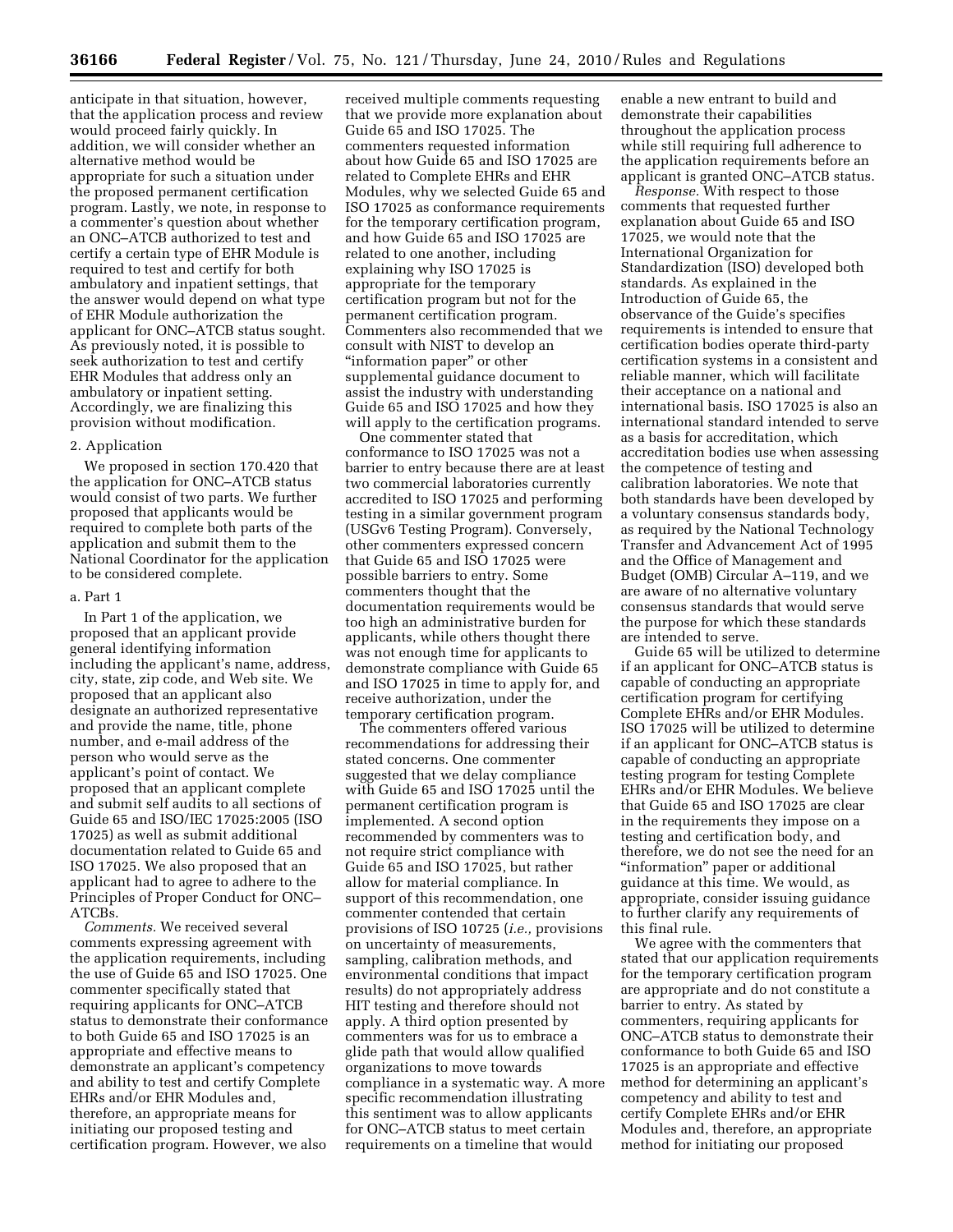temporary certification program. By proposing these requirements, we have not only indicated that we believe them to be appropriate measures of applicants' competencies, but that they are also not overly burdensome and that applicants will have sufficient time to meet the requirements in time to apply under the temporary certification program. As we noted in the Proposed Rule, applicants under the permanent certification program may have to meet potentially more comprehensive requirements in order to meet the proposed accreditation requirement. In regard to the commenter's question about the application of ISO 17025 to the proposed permanent certification program, we have proposed that a separate accreditation process for testing laboratories would exist through the National Voluntary Laboratory Accreditation Program (NVLAP) and anticipate that process would include compliance with ISO 17025.

By ensuring that an ONC–ATCB is capable of performing its responsibilities related to testing and certification we believe industry and consumer confidence will be established in the temporary certification program and in the Complete EHRs and EHR Modules tested and certified under the program. Based on these reasons and our stated belief that there is sufficient time for an applicant to apply for ONC–ATCB status, we do not believe that any type of application or authorization process that would provide for any less than full achievement and compliance with the application requirements of the temporary certification program is appropriate, including allowing for material compliance or a glide path to full compliance. As to the one commenter's contention that certain provisions of ISO 17025 do not apply to the testing of HIT, it is incumbent upon an applicant for ONC–ATCB status to demonstrate in its self audit to ISO 17025 and/or Guide 65 why provisions or requirements do not apply to its request for authorization to test and certify Complete EHRs and/or EHR Modules.

We are finalizing this provision without modification.

#### b. Part 2

We proposed for Part 2 of the application that an applicant must submit a completed proficiency examination. We did not receive any comments on this provision. Therefore, we are finalizing this provision without modification.

3. Principles of Proper Conduct for ONC–ATCBs

We received multiple comments on the proposed Principles of Proper Conduct for ONC–ATCBs. We did not, however, receive any comments on the Principles of Proper Conduct proposed in paragraphs (c), (d) and (f) of § 170.423. Therefore, we are finalizing these Principles of Proper Conduct without modification. While we received comments on all the other proposed Principles of Proper Conduct for ONC–ATCBs and suggestions for additional principles of proper conduct, the majority of the comments were focused on compliance with Guide 65 and ISO 17025, the proposed use of NIST test tools and test procedures, the requirement that ONC–ATCBs provide ONC, no less frequently than weekly, a current list of Complete EHRs and EHR Modules that have been tested and certified, the proposed records retention requirement, and our proposed requirement that ONC–ATCBs issue refunds for tests and certifications that were not completed.

a. Operation in Accordance With Guide 65 and ISO 17025 Including Developing a Quality Management System

We proposed in section 170.423(a) that an ONC–ATCB would be required to operate its certification program in accordance with Guide 65 and its testing program in accordance with ISO 17025. We also proposed in § 170.423(b) that an ONC–ATCB be required to maintain an effective quality management system which addresses all requirements of ISO 17025.

The comments we received on Guide 65 and ISO 17025 were repetitive and essentially indistinguishable from the comments we received on Guide 65 and ISO 17025 in relation to our proposed application process. Therefore, we do not discuss them again in this section and we are finalizing this Principle of Proper Conduct for ONC–ATCBs without modification.

#### b. Use of NIST Test Tools and Test Procedures

We proposed in section 170.423(e), that an ONC–ATCB would be required to ''[u]se testing tools and procedures published by NIST or functionally equivalent testing tools and procedures published by another entity for the purposes of assessing Complete EHRs and/or EHR Modules compliance with the certification criteria adopted by the Secretary.''

We received a number of comments on this proposed Principle of Proper Conduct for ONC–ATCBs. We have

divided the comments into two categories, which are: Establishment of test tools and test procedures; and public feedback process.

i. Establishment of Test Tools and Test Procedures

*Comments.* While some commenters expressed agreement with the use of NIST test tools and test procedures, many commenters requested clarification on NIST's role and scope of authority. A commenter specifically asked whether NIST would be the author of both the test tools and test procedures for each and every certification criterion. Other commenters requested clarification of the phrase "functionally equivalent testing tools and procedures published by another entity'' and specifically requested that we create a process for the timely establishment of functionally equivalent test tools and test procedures, with one commenter recommending that ''functionally equivalent'' be determined by ONC during the application process. Commenters noted that NIST has published draft versions of test procedures that will likely change once the final rules for both the HIT Standards and Certification Criteria interim final rule and the CMS Medicare and Medicaid EHR Incentive Programs proposed rule are issued. One commenter concluded that ''functionally equivalent'' would not be able to be determined until the final NIST test procedures are issued. To address this issue, the commenter recommended that we adopt CCHIT ''IFR Stage 1 Certification'' procedures (with appropriate modifications once a final rule is published) for testing at the start of the temporary certification program and that ONC–ATCBs use NIST test procedures once they became available at which point the NIST test procedures could serve as an option for the temporary certification program, and subsequently be deemed the only acceptable set of test procedures for the proposed permanent certification program. Another commenter expressed a lack of confidence in functionally equivalent test tools and test procedures and requested that we confirm that Complete EHR and EHR Module developers would have no liability regarding the functional equivalence of an ONC–ATCB's test tools and test procedures. The commenter stated that if this assurance could not be provided then only NIST test tools and test procedures should be utilized. Commenters also asked for clarification on the extent to which ONC–ATCBs are permitted to modify test procedures/test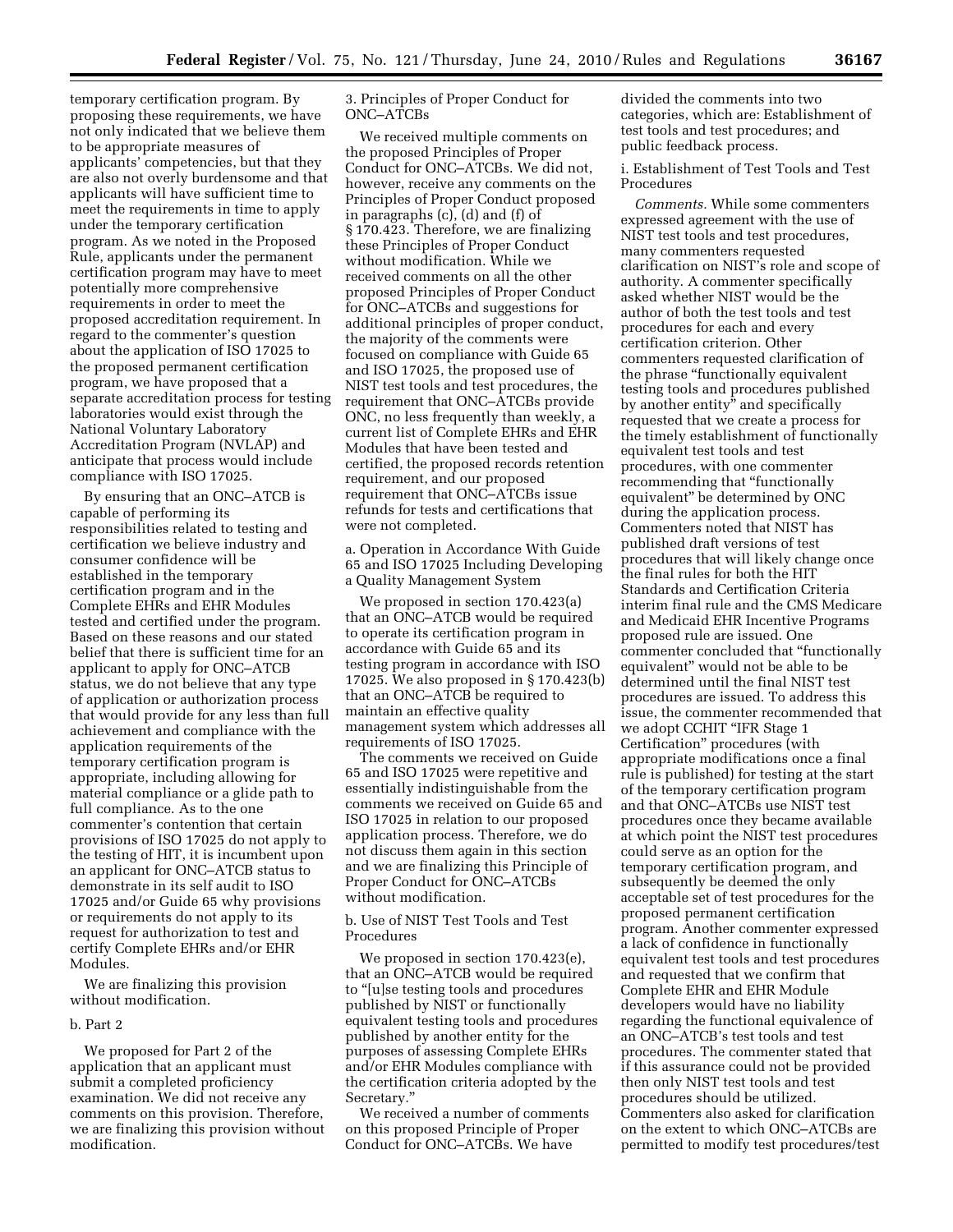scripts and how test procedures/test scripts could be corrected, if necessary. Some commenters expressed a preference for consistency of test data and test criteria across all testing organizations and were concerned about allowing ONC–ATCBs to define their own test scripts or test procedures. The commenters reasoned that some ONC– ATCBs may have "easier" tests than others, and therefore, the credibility of the process will be uneven and questionable. Finally, a commenter also asked who would develop implementation guidance for standards adopted in the HIT Standards and Certification Criteria interim final rule and how this guidance would be linked to the test methods in a way that would accurately reflect a common interpretation of a standard.

*Response.* First and foremost, we reiterate that the National Coordinator is responsible for administering the temporary certification program. Consistent with the HITECH Act, we are in consultation with NIST to learn from its resident experts and have requested NIST's assistance in the development of test tools and test procedures that all ONC–ATCBs could use to properly and consistently test and certify Complete EHRs and EHR Modules in accordance with the standards, implementation specifications, and certification criteria adopted by the Secretary. We expect that NIST will develop a test tool and test procedure for each and every certification criterion.

We have reviewed the commenters' concerns and requests for clarification. After further consideration, we have decided to modify this Principle of Proper Conduct for ONC–ATCBs to more thoroughly clarify our intent. We have revised the Principle of Proper Conduct for ONC–ATCBs to remove the concept of ''functionally equivalent'' and to clearly state that the National Coordinator would play the central role in determining which test tools and test procedures will be approved for ONC– ATCBs to use. The revised Principle of Proper Conduct requires ONC–ATCBs to ''[u]se test tools and test procedures approved by the National Coordinator for the purposes of assessing Complete EHRs' and/or EHR Modules' compliance with the certification criteria adopted by the Secretary.''

We believe that this revision provides the National Coordinator with greater flexibility and discretion to ensure that Complete EHRs and EHR Modules are being tested and certified by ONC– ATCBs according to the best test tools and test procedures available. In that regard, we believe that NIST test tools and test procedures will likely be a

primary source for ONC–ATCBs to use as they develop their test scripts. We understand that NIST may establish test tools and test procedures based on multiple sources, such as NISTdeveloped tools, industry-developed tools, or open source tools, as appropriate. NIST has been exploring and will likely utilize all three of these options. That being said, this revised Principle of Proper Conduct for ONC– ATCBs will provide the National Coordinator with the ability to approve not only NIST test tools and test procedures, but potentially other test tools and test procedures that are identified or developed by other organizations. We understand that commenters would prefer to have the National Coordinator serve as the locus of control with respect to which test tools and test procedures ONC–ATCBs are permitted to use. We also inferred from the comments that such an approach would provide greater certainty to Complete EHR and EHR Module developers as to which test tools and test procedures may be used by ONC–ATCBs, as well as greater consistency among ONC–ATCBs' testing and certification processes.

A person or entity may submit a test tool and/or test procedure to the National Coordinator to be considered for approval to be used by ONC–ATCBs. The submission should identify the developer of the test tool and/or test procedure, specify the certification criterion or criteria that is/are addressed by the test tool and/or test procedure, and explain how the test tool and/or test procedure would evaluate a Complete EHR's or EHR Module's compliance with the applicable certification criterion or criteria. The submission should also provide information describing the process used to develop the test tool and/or test procedure, including any opportunity for the public to comment on the test tool and/or test procedure and the degree to which public comments were considered. In determining whether to approve a test tool and/or test procedure, the National Coordinator will consider whether it is clearly traceable to a certification criterion or criteria adopted by the Secretary, whether it is sufficiently comprehensive (assesses all required capabilities) for ONC–ATCBs to use in testing and certifying a Complete EHR's or EHR Module's compliance with the certification criterion or criteria adopted by the Secretary, whether an appropriate public comment process was used during the development of the test tool and/or test procedure, and any other relevant factors. When the

National Coordinator has approved test tools and/or test procedures, we will publish a notice of availability in the **Federal Register** and identify the approved test tools and test procedures on the ONC Web site.

Once test tools and test procedures have been approved by the National Coordinator, ONC–ATCBs will have the responsibility and flexibility to configure their own test scripts (*i.e.,*  specific scenarios using the test tools and test procedures), to create, for example, a testing sequence that an ONC–ATCB believes is the most efficient way for testing a certain suite of capabilities. Given the level and type of adjustments that we expect ONC– ATCBs to make, we do not believe that it will be possible for ONC–ATCBs to include significant variations in their test scripts such that a Complete EHR or EHR Module will pass a test administered by one ONC–ATCB but fail a test administered by a different ONC–ATCB. As to the commenter's inquiry about how "implementation" guidance'' will link to test tools and test procedures, we believe that, where implementation specifications have been adopted in the HIT Standards and Certification Criteria interim final rule, they will be considered in the development of test tools and test procedures.

*Comments.* A commenter recommended, based on the increased focus on the safety of EHRs, that the NIST testing framework be developed using auditable quality guidelines, including documentation on the purpose, installation, configuration, use and traceability of the NIST testing framework. Some commenters provided recommendations on the processes for the development of test tools and test procedures. A commenter suggested that NIST look to adopt existing test tools and test procedures currently operational and developed via industry consensus, while other commenters specifically recommended that we utilize HL7 EHR–S FM and its profiles and the Committee on Operating Rules for Information Exchange® (CORE) testing processes. Other commenters contended that the scope of the test procedures currently developed by NIST is too narrow and does not take into account clinical realities when systems are implemented in a clinical setting. Another commenter recommended that the test tools and test procedures support end-user needs.

*Response.* The NIST test tools and test procedures include components to help ensure traceability of a specific certification criterion. The test tools and test procedures also have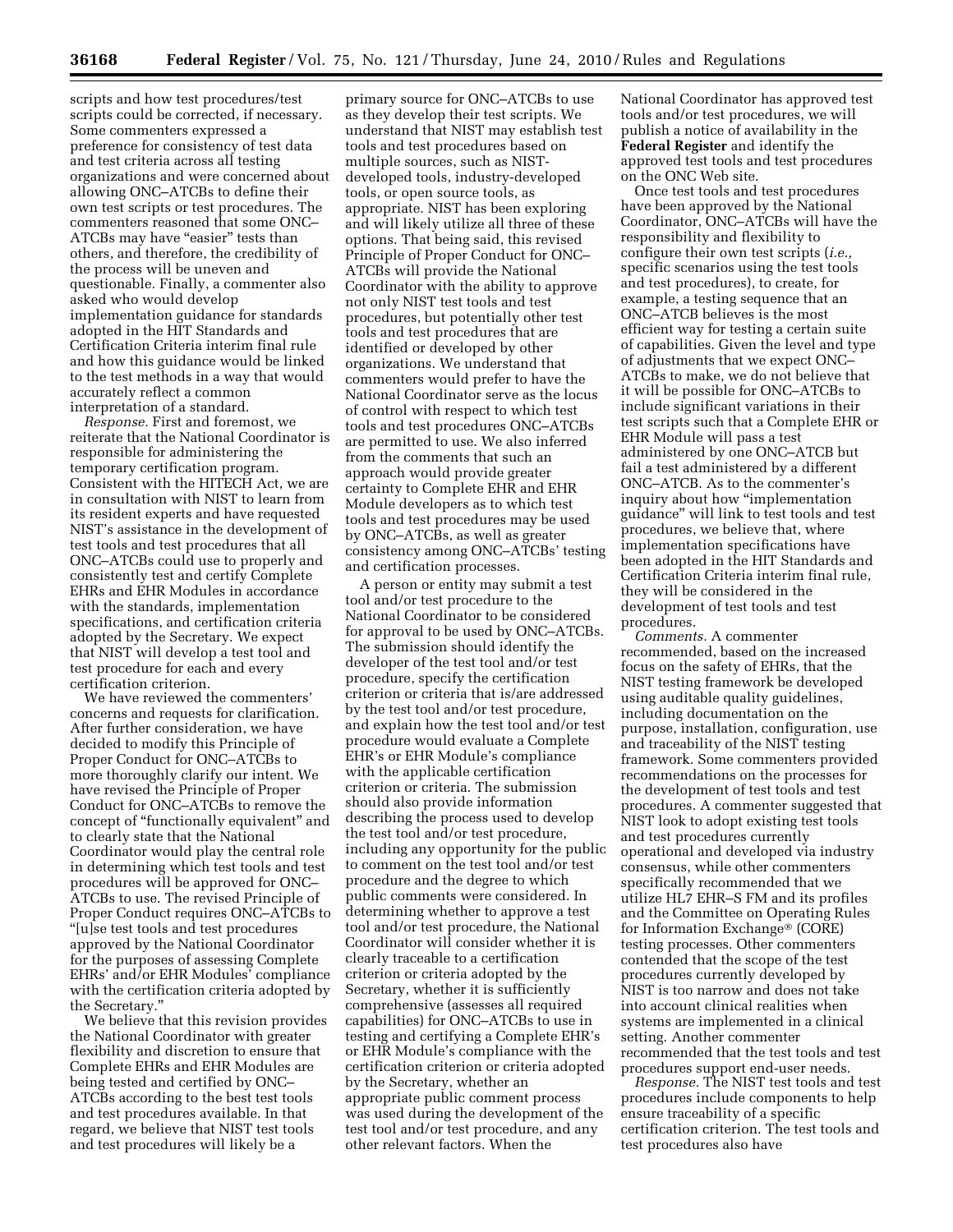documentation for installation, configuration and use. As noted above, the National Coordinator may approve test tools and test procedures for the temporary certification program based on multiple sources, as appropriate. We would further note that while we recognize the utility of other sources, such as HL7 EHR–S FM or CORE testing processes, the temporary certification program's primary focus is to test and certify Complete EHRs and EHR Modules to the certification criteria adopted by the Secretary. The scope of the test tools and test procedures is defined by the applicable certification criterion or criteria. Therefore, the test tools and test procedures are not currently focused on addressing matters outside the scope of adopted certification criteria such as usability or ''end-user needs.''

#### ii. Public Feedback Process

*Comments.* Commenters expressed concern that there was a lack of a specified process for stakeholders, particularly Complete EHR and EHR Module developers, to participate in the development, review and validation of test procedures. Multiple commenters asked for a formal role for Complete EHR and EHR Module developers as well as eligible professionals and eligible hospitals to give feedback to NIST. A commenter noted that the Proposed Rule stated that the test tools and test procedures would be published by NIST on its Web site or through a notice in the **Federal Register,** but that the Proposed Rule did not clearly delineate the processes, how the processes will be managed, and a timeline. Another commenter stated that when "test scripts" involve or relate to the implementation of an adopted standard, NIST should be required to consult with the standards development organization (SDO) publisher of the standard for review of proposed ''test scripts,'' and should be required to consider comments made by the SDO prior to publication of final ''test scripts.'' A final comment expressed concern that the test tools and test procedures being developed by NIST are not following the government protocol for openness and transparency by allowing for an open, public comment period on the test tools and test procedures before adoption.

*Response.* We noted in the Proposed Rule that the test tools and test procedures would be published in some manner and suggested, as examples, that publication on NIST's Web site or by notice in the **Federal Register** would be acceptable methods. As noted above, NIST has published drafts of the test

tools and test procedures on its Web site and has been accepting and reviewing public comments since releasing the drafts. Specifically, NIST began publishing test tools and test procedures on its Web site on February 23, 2010. The test tools and test procedures have been published in four ''waves'' or groups of test tools and test procedures. At the time this final rule was prepared, NIST had received over 100 public comments on its drafts. In response, NIST has issued revised drafts of the test tools and test procedures and is developing ''frequently asked questions and answers'' that it plans to post on its Web site to address common comments on the draft test tools and test procedures. NIST intends to continue to seek and consider public feedback until the test tools and test procedures are finalized, which will likely occur in conjunction with the publication of the final rules for both the HIT Standards and Certification Criteria interim final rule and the Medicare and Medicaid EHR Incentive Programs proposed rule.

It is not within the scope of this rulemaking to instruct NIST to consult with other entities. However, we note that all stakeholders, including Complete EHR and EHR Module developers and SDO publishers, may participate in the public comment process described above. Furthermore, we believe that the feedback process currently employed by NIST is an appropriate and acceptable method for soliciting, accepting and meaningfully considering public comments on the test tools and test procedures.

#### c. ONC Visits to ONC–ATCB Sites

We proposed in section 170.423(g) to require an ONC–ATCB to allow ONC, or its authorized agent(s), to periodically observe on site (unannounced or scheduled), during normal business hours, any testing and/or certification performed to demonstrate compliance with the requirements of the temporary certification program.

*Comments.* A commenter stated that if visits are unannounced, then there can be no assurance that a test or certification will actually be underway upon arrival of an ONC representative. Therefore, the commenter recommended that we should revise the requirement to require that an ONC– ATCB respond within 2 business days to an ONC request to observe testing and/or certification by providing the date, time, and location of the next scheduled test or certification. The commenter further stated that ONC observers for site visits would likely need to execute confidentiality and/or business associate agreements because

some HIT vendors treat their software screens and other elements as trade secrets. Additionally, the commenter stated that during site testing of hospital-developed EHRs, protected health information may inadvertently appear on screen in reports or audit trails. The commenter contended that if ONC or its authorized agent(s) were unable to execute such confidentiality and/or business associate agreements, then ONC observation may have to be limited to those elements of testing that do not risk revealing vendor trade secrets or protected health information; or ONC might have observation of testing limited to Complete EHR or EHR Module developers who waive their confidentiality requirements for ONC observers.

*Response.* Our original proposal gave us the option to either conduct scheduled or unannounced visits. After considering the comments, we believe it is appropriate to maintain both options. If we determine that there is a specific testing and/or certification that would be appropriate for us or our authorized agent(s) to observe, we may find it is more prudent to schedule a visit. However, to monitor compliance with the provisions of the temporary certification program and to maintain the integrity of the program, we believe that unannounced visits are appropriate. In addition, we expect that any confidentiality agreement executed between an ONC–ATCB and a customer, such as Complete EHR and EHR Module developers, for the purposes of testing and certification under the temporary certification program would include ONC and its authorized representatives as parties who may observe the testing and certification of the customer's Complete EHR or EHR Module. We would also expect that the confidentiality agreement would cover any proprietary information, trade secrets, or protected health information. Therefore, we are finalizing this Principle of Proper Conduct without modification.

d. Lists of Tested and Certified Complete EHRs and EHR Modules

#### i. ONC–ATCB Lists

We proposed in section 170.423(h) to require an ONC–ATCB to provide ONC, no less frequently than weekly, a current list of Complete EHRs and/or EHR Modules that have been tested and certified which includes, at a minimum, the vendor name (if applicable), the date certified, product version, the unique certification number or other specific product identification, and where applicable, the certification criterion or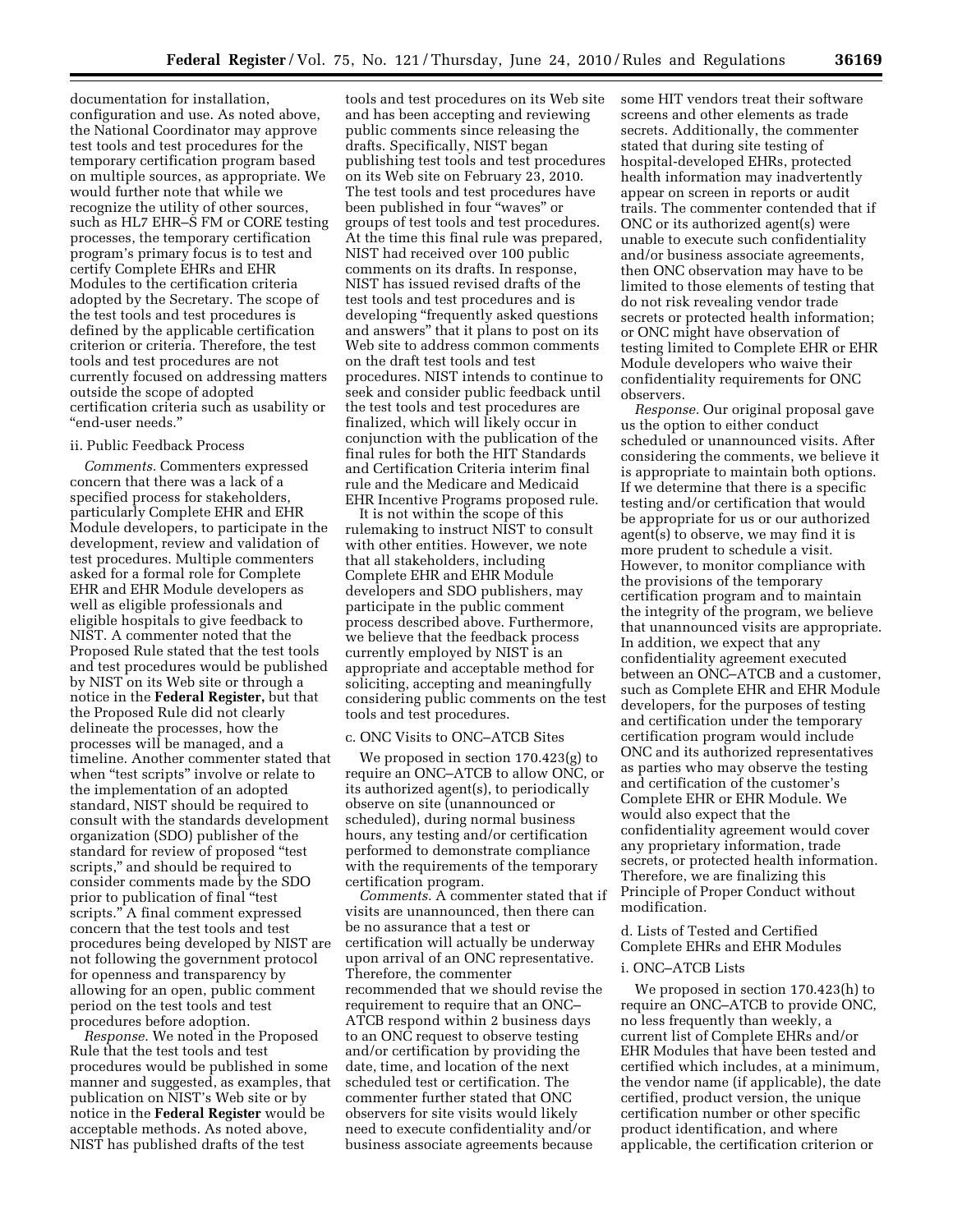certification criteria to which each EHR Module has been tested and certified.

*Comments.* Many provider organizations expressed appreciation for the proposed requirement and the proposed frequency for which the lists were to be updated. In relation to what ONC–ATCBs report, a commenter specifically expressed support for making timely, complete, and useful information available to eligible professionals and eligible hospitals as they work to purchase and implement Certified EHR Technology that will enable them to demonstrate meaningful use.

Some commenters requested clarification and made recommendations for revisions to the provision. One commenter suggested that the provision should be revised to require an ONC–ATCB to notify ONC within a week of successful testing and certification of new Complete EHRs and/or EHR Modules. Additionally, the commenter contended that the proposed provision was unclear as to whether an ONC–ATCB was required to send a complete, current list or only new additions and whether the list could be sent via e-mail. Another commenter suggested revising the provision to require an ONC–ATCB to also report a current list of ''applicants'' and their status in the testing or certification queue.

*Response.* We will, as proposed, require that ONC–ATCBs provide the National Coordinator with a current list of Complete EHRs and/or EHR Modules that have been tested and certified no less frequently than weekly. We anticipate only requiring weekly updates, but ONC–ATCBs are free to provide more frequent updates. We believe that weekly updates are sufficient for providing current information to the market on the status of Complete EHRs and EHR Modules without placing an administrative burden on ONC–ATCBs. In this regard, we have previously stated and continue to expect that the information would be provided electronically, such as through e-mail. We also agree with the commenter that it would be unnecessary for an ONC–ATCB to continue to report on previously certified Complete EHRs and/or EHR Modules and, therefore, only expect these weekly reports to include new certifications issued between the last weekly report and the newly submitted weekly report. Additionally, we do not believe that any substantial benefit would come from having an ONC–ATCB report on the status of Complete EHRs and/or EHR Modules currently being tested and certified. The time needed for testing

and certification of Complete EHRs and EHR Modules will likely vary based on many factors and, in some cases, may not be completed due to various reasons. Therefore, we do not believe that the reporting of products in an ONC–ATCB's queue should be a requirement at this time.

We agree with the commenter who indicated that useful information should be made available to eligible professionals and eligible hospitals as they decide which Certified EHR Technology to adopt. Moreover, we note that much of the information reported by ONC–ATCBs will be included in the Certified HIT Products List (CHPL) that will be available on ONC's Web site. After consideration of public comments and our own programmatic objectives, we accordingly believe that two additional elements should be reported by ONC–ATCBs in order to improve transparency and assist eligible professionals and eligible hospitals who seek to adopt certified Complete EHRs and EHR Modules. The two additional elements we will require ONC–ATCBs to report are the clinical quality measures to which a Complete EHR or EHR Module has been tested and certified and, where applicable, any additional software a Complete EHR or EHR Module relied upon to demonstrate its compliance with a certification criterion or criteria adopted by the Secretary. As with the other information that ONC–ATCBs must report, these two additional elements, as suggested by the commenter, will enable eligible professionals and eligible hospitals to make informed purchasing decisions.

The reporting of clinical quality measures to which a Complete EHR or EHR Module has been tested and certified will enable an eligible professional or eligible hospital to identify and adopt a Complete EHR or EHR Module that includes the clinical quality measures they seek to implement. Knowledge of the additional software a Complete EHR or EHR Module has relied upon to demonstrate compliance with a certification criterion or criteria will be useful, and in some cases essential, for eligible professionals and eligible hospitals who are deciding which Complete EHR or EHR Module to adopt. With this information, eligible professionals and eligible hospitals would be able to assess whether a specific certified Complete EHR or EHR Module may be incompatible with their current information technology (IT) or would require them to install additional IT. We stress that this reporting requirement only relates to software that is *relied upon* by a Complete EHR or EHR Module to demonstrate compliance

with a certification criterion or criteria adopted by the Secretary. We do not intend or expect this requirement to be construed as a comprehensive specifications list or similar type of inclusive list. Rather, our rationale for including this requirement is to ensure that eligible professionals and eligible hospitals who adopt a certified Complete EHR or EHR Module understand what is necessary for the Complete EHR or EHR Module to operate in compliance with the certification criterion or criteria to which it was tested and certified.

For example, if a Complete EHR relied upon an operating system's automatic log-off functionality to demonstrate its compliance with this certification criterion, we would expect the operating system relied upon to be reported. Conversely, if a Complete EHR included its own automatic log-off capability, even though the Complete EHR may have been tested and certified on a particular operating system, we would *not require* the operating system to be reported because it was not relied upon to demonstrate compliance with the certification criterion.

Finally, we note that our required reporting elements constitute a minimum. We do not preclude ONC– ATCBs from including in their weekly reports additional information that prospective purchasers and users of Complete EHRs and EHR Modules would find useful, such as specifying the Complete EHR or EHR Module's compatibility with other software or compatibility with other EHR Modules. If not reported to the National Coordinator, we encourage ONC–ATCBs to consider making such information available on their own Web sites to better inform prospective purchasers and users of Complete EHRs and EHR Modules.

We are revising § 170.423(h) consistent with our discussion above.

#### ii. Certified HIT Products List

We stated in the Proposed Rule that in an effort to make it easier for eligible professionals and eligible hospitals to cross-validate that they have in fact adopted Certified EHR Technology, the National Coordinator intends to make a master CHPL of all Complete EHRs and EHR Modules tested and certified by ONC–ATCBs available on the ONC Web site. The CHPL would be a public service and would be a single, aggregate source of all the certified product information ONC–ATCBs provide to the National Coordinator. The CHPL would also represent all of the Complete EHRs and EHR Modules that could be used to meet the definition of Certified EHR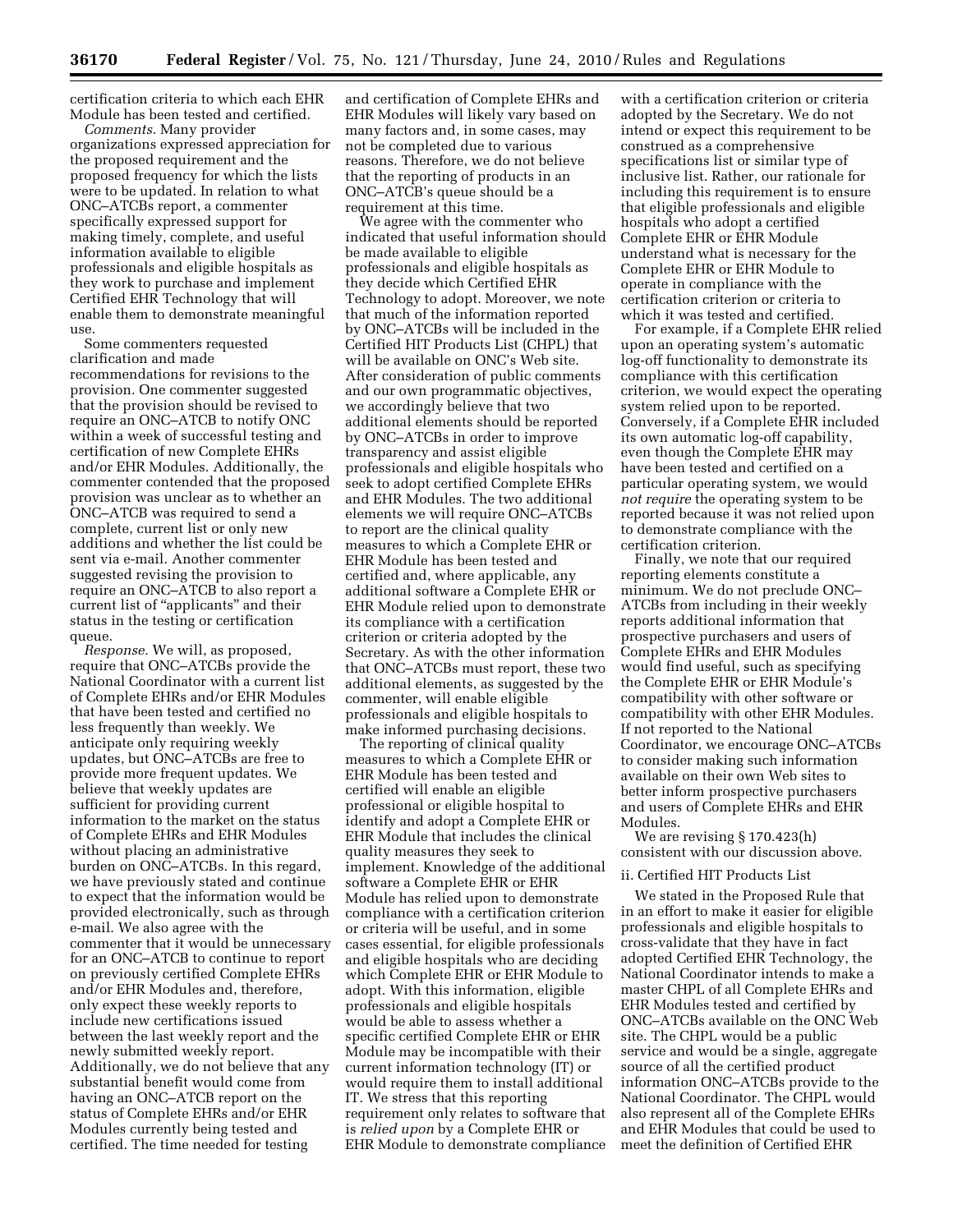Technology. We also noted that, over time, we anticipate adding features to the Web site, which could include interactive functions to enable eligible professionals and eligible hospitals to determine whether a combination of certified EHR Modules could constitute Certified EHR Technology.

*Comments.* Many commenters expressed support for our decision to create a list of certified Complete EHRs and EHR Modules and to post a link to that list on our Web site. Many commenters also provided recommendations for how to enhance the list. One commenter endorsed an online system whereby physicians could type in or select information on the Complete EHR or EHR Module they planned on using to determine whether their selected combination would enable them to meet the CMS Medicare and Medicaid EHR Incentive Programs requirements. The commenter reasoned that the steps were necessary because eligible professionals, especially in smaller practices, did not have the technical expertise or support to ascertain whether or not a Complete EHR, EHR upgrades, EHR Module(s), or a combination of EHR Modules would enable them to perform the meaningful use requirements. Another commenter requested an explicit commitment from ONC that the use of certified Complete EHRs and/or EHR Modules on the CHPL will support their ability to report all required meaningful use measures.

Some commenters expressed a preference that the CHPL contain information on the capabilities of certified Complete EHRs and EHR Modules associated with adopted certification criteria. Other commenters requested that the CHPL contain information on whether certified Complete EHRs or EHR Modules are compatible with other HIT. In particular, commenters stated that it was important to eligible professionals and eligible hospitals for Complete EHR and EHR Module developers to fully disclose the functions for which their products are certified, which software components are necessary to meet certification criteria, and to also fully disclose any compatibility issues. A few commenters also suggested that the CHPL contain data on usability features of certified Complete EHRs and EHR Modules.

One commenter recommended that ONC and each ONC–ATCB maintain a list of certified Complete EHRs and EHR Modules. Another commenter recommended that, in order to prevent the conveyance of potentially inaccurate information and confusion in the market, an ONC–ATCB should not

maintain on its own Web site a current list of the Complete EHRs and/or EHR Modules that it has certified, but instead reference the CHPL on ONC's Web site for the complete list of certified Complete EHRs and EHR Modules.

*Response.* We appreciate the commenters' support for the CHPL and their recommendations for its enhancement. We intend for the CHPL to be a single, aggregate source of all certified Complete EHRs and EHR Modules reported by ONC–ATCBs to the National Coordinator. The CHPL will comprise all of the certified Complete EHRs and EHR Modules that could be used to meet the definition of Certified EHR Technology. It will also include the other pertinent information we require ONC–ATCBs to report to the National Coordinator, such as a certified Complete EHR's version number. Eligible professionals and eligible hospitals that elect to use a combination of certified EHR Modules may also use the CHPL Web page to validate whether the EHR Modules they have selected satisfy all of the applicable certification criteria that are necessary to meet the definition of Certified EHR Technology. The CHPL Web page will include a unique identifier (such as a code or number) for each certified Complete EHR and each combination of certified EHR Modules that satisfies all of the applicable certification criteria necessary to meet the definition of Certified EHR Technology. The unique code or number listed on the CHPL Web page could subsequently be used to submit to CMS for attestation purposes.

We believe that only ONC should maintain the CHPL to ensure that the CHPL is accurate and comprehensive. However, we do not believe that it is appropriate to preclude an ONC–ATCB from maintaining on its own Web site a list of Complete EHRs and/or EHR Modules that it tests and certifies. An ONC–ATCB's own list could have benefits for the market in identifying the specific ONC–ATCB that tested and certified a Complete EHR or EHR Module. The ONC–ATCB may also create a link on its Web site to the CHPL, which conceivably would be a user-friendly feature.

#### e. Records Retention

We proposed in section 170.423(i) to require an ONC–ATCB to retain all records related to the testing and certification of Complete EHRs and/or EHR Modules for the duration of the temporary certification program and to provide copies of all testing and certification records to ONC at the sunset of the temporary certification program.

*Comments.* A commenter asserted that requesting "all" testing and certification records will lead to ONC receiving a voluminous amount of records that we likely never intended to receive. The commenter recommended that we be more specific about the records ONC–ATCBs will need to provide copies of to ONC.

Many commenters noted that CMS has proposed in its Medicare and Medicaid EHR Incentive Programs proposed rule to require providers to maintain records demonstrating meaningful use, which includes the use of Certified EHR Technology, for 10 years. The commenters noted that in the event of an audit, eligible professionals and eligible hospitals may need to go back to the certification body or ONC, in the case of the temporary certification program, to verify that a particular product was indeed certified at a particular point in time. Therefore, the commenters recommended that our proposed retention period for certification bodies needs to be equal to the length of time that eligible professionals and eligible hospitals must maintain records under CMS's proposal, plus two or more additional years to ensure that records are available during an audit process. A commenter also requested that ONC specify how long it would retain copies of records provided by ONC–ATCBs at the sunset of the temporary certification program.

*Response.* To address the commenter's concern about voluminous records being provided to ONC and to provide clarity to ONC–ATCBs about their records retention responsibility, we are clarifying the language of this Principle of Proper Conduct. For the duration of the temporary certification program, an ONC–ATCB will be required to retain all records related to tests and certifications in accordance with Guide 65 and ISO 17025. Upon the conclusion of testing and certification activities under the temporary certification program, ONC–ATCBs will be required to provide copies of the final results of all completed tests and certifications to ONC (*i.e.,* all passed and failed results). ONC will retain all records received from ONC–ATCBs in accordance with applicable federal law and may use the records for assessing compliance with temporary certification program requirements. Our records retention requirement should be construed as an independent requirement. Any other records retention requirements or potential legal compliance requirements should be complied with fully and not in association or correlation with our records retention requirements.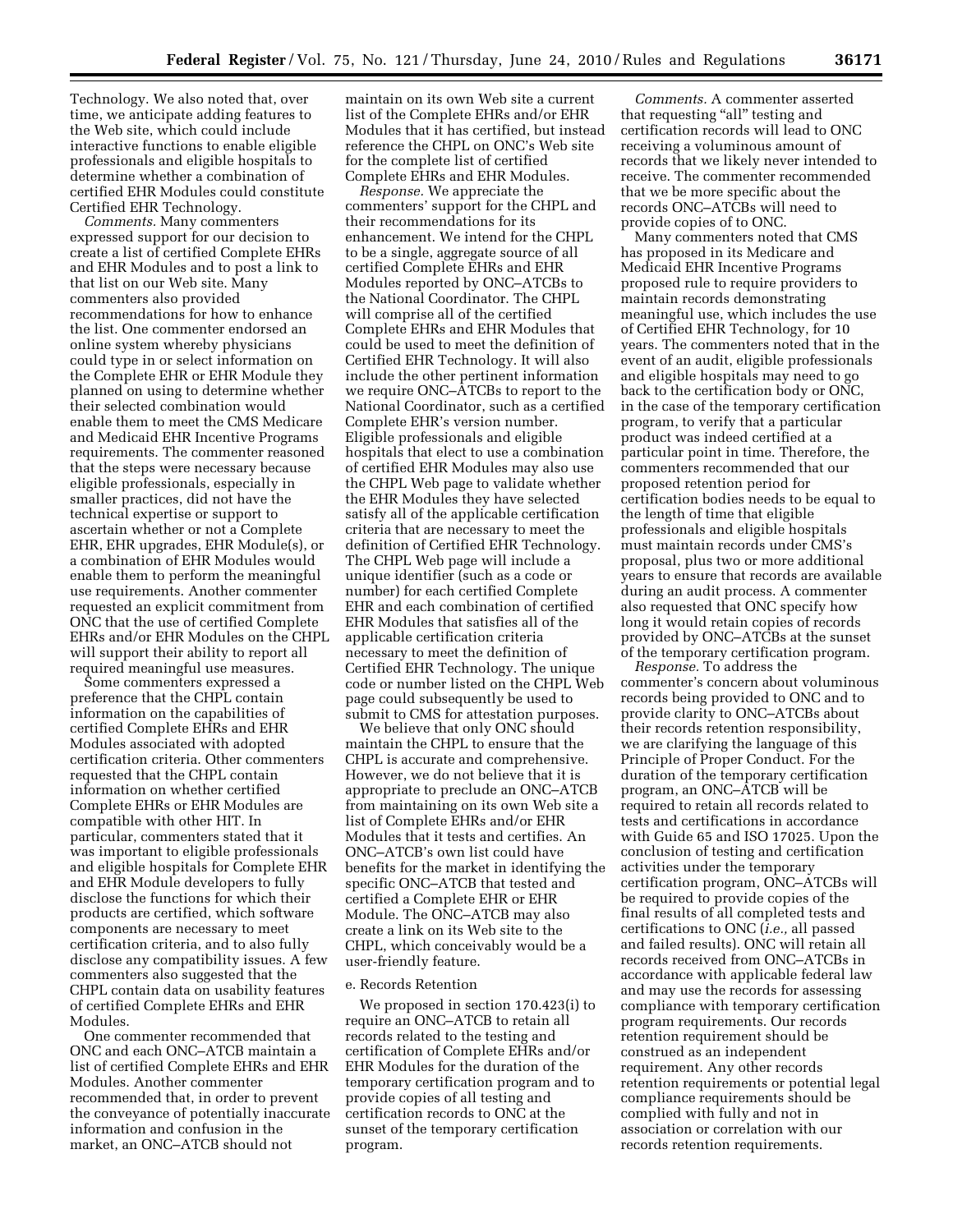We are revising § 170.423(i) consistent interest in more than one entity with our discussion above.

#### f. Refunds

We proposed in section 170.423(j) to require an ONC–ATCB to promptly refund any and all fees received for tests and certifications that will not be completed.

*Comments.* While a vendor organization expressed agreement with our proposed refund requirement, potential applicants for ONC–ATCB status requested that we clarify that refunds would only be required where an ONC–ATCB's conduct caused the testing and certification to be incomplete as opposed to a Complete EHR or EHR Module developer's conduct or a Complete EHR's or EHR Module's failure to achieve a certification. One commenter asked whether this clause was meant to apply only when an ONC–ATCB had its status revoked. Another commenter suggested that our proposed requirement for ONC– ATCBs to return funds should also apply to situations where Complete EHR or EHR Module developers are required to recertify their products because of misconduct by an ONC–ATCB.

*Response.* We agree with the commenters that suggested our proposed refund requirement needs clarification. As advocated by the commenters, it was our intention to require ONC–ATCBs to issue refunds only in situations where an ONC– ATCB's conduct caused testing and certification to not be completed. We also agree with the one commenter that this would include situations where a Complete EHR or EHR Module is required to be recertified because of the conduct of an ONC–ATCB. Similarly, if an ONC–ATCB were to be suspended by the National Coordinator under the suspension provisions we have incorporated in this final rule, an ONC– ATCB would be required to refund all fees paid for testing and certification if a Complete EHR or EHR Module developer withdraws a request for testing and certification while the ONC– ATCB is under suspension.

We are revising § 170.423(j) consistent with our discussion above.

g. Suggested New Principles of Proper Conduct

We received a few comments that suggested we adopt additional principles of proper conduct. These comments concerned the impartiality and business practices of ONC–ATCBs.

*Comments.* A commenter recommended that applicants for ONC– ATCB status should be required to not have an interest, stake and/or conflict of receiving ONC–ATCB status nor have any conflict of interest with EHR product companies actively promoting EHR products in the marketplace.

*Response.* Applicants for ONC–ATCB status and ONC–ATCBs must adhere to the requirements of Guide 65 and ISO 17025. These requirements explicitly obligate testing and certification bodies to conduct business in an impartial manner. For instance, an applicant for ONC–ATCB status and/or an ONC– ATCB must have policies and procedures to avoid involvement in any activities that would diminish confidence in its competence, impartiality, judgment or operational integrity and must ensure that activities of related bodies do not affect the confidentiality, objectivity and impartiality of its certifications. We believe these provisions as well as other impartiality provisions contained in Guide 65 and ISO 17025 adequately address any potential conflicts of interest or other situations that might jeopardize the integrity of the temporary certification program.

*Comments.* We received a few comments recommending that ONC– ATCBs' business practices be considered and evaluated. In particular, one commenter recommended that we adopt a principle of proper conduct that requires an ONC–ATCB to establish, publish and adhere to a nondiscriminatory protocol to ensure that requests for testing and certification are processed in a timely manner beginning on the date the ONC–ATCB sets for accepting requests for testing and certification. The commenter asserted that no one should be allowed to make a request prior to the date set by the ONC–ATCB and requests should be processed in the order in which they are received without regard to whether they are for Complete EHRs or EHR Modules. The commenter further asserted that in the event of simultaneously submitted requests, the National Coordinator should conduct a randomized, fair and transparent method for selecting the order in which the requests will be reviewed. Conversely, another commenter suggested that requests for testing and certification of Complete EHRs and/or EHR Modules that cover the largest market share should be processed first. One commenter recommended that all requests for testing and certification be required to be processed within six months of receipt by an ONC–ATCB.

*Response.* We have established the Principles of Proper Conduct for ONC– ATCBs. ONC–ATCBs must abide by these Principles of Proper Conduct to

remain in good standing. As noted in the previous response, a Principle of Proper Conduct for ONC–ATCBs requires ONC–ATCBs to adhere to the provisions of Guide 65 and ISO 17025, which require an ONC–ATCB to have policies and procedures to avoid involvement in any activities that would diminish confidence in its competence, impartiality, judgment or operational integrity as well as have a documented structure that safeguards impartiality including provisions that ensure the impartiality of its operations. The National Coordinator will review the policies, procedures, and documented structure of applicants for ONC–ATCB status during the application process to ensure that a potential ONC–ATCB meets the impartiality requirements. An ONC–ATCB would also have to maintain impartiality in its operations to remain in good standing under the temporary certification program.

We believe that the requirements of Guide 65 and ISO 17025 clearly require ONC–ATCBs to develop an impartial process for handling requests for the testing and certification of Complete EHRs and EHR Modules. Guide 65 specifically states that ''access shall not be conditional upon the size of the [Complete EHR or EHR Module developer] or membership [in] any association or group, nor shall certification be conditional upon the number of certificates already issued.'' As for the one commenter's recommendation that we require requests for testing and certification to be completed within six months, we will not adopt such a requirement. Due to factors such as the uncertainty of how many ONC–ATCBs will exist and how many requests for the testing and certification of Complete EHRs and EHR Modules will be received by each ONC– ATCB, we do not believe such a requirement would be equitable or enforceable.

#### 4. Application Submission

We proposed in section 170.425 to allow an applicant for ONC–ATCB status to submit its application either electronically via e-mail (or web submission if available), or by regular or express mail at any time during the existence of the temporary certification program. We did not receive any comments on this provision. Therefore, we are finalizing this provision without modification.

#### 5. Overall Application Process

We received a few comments regarding the overall application process.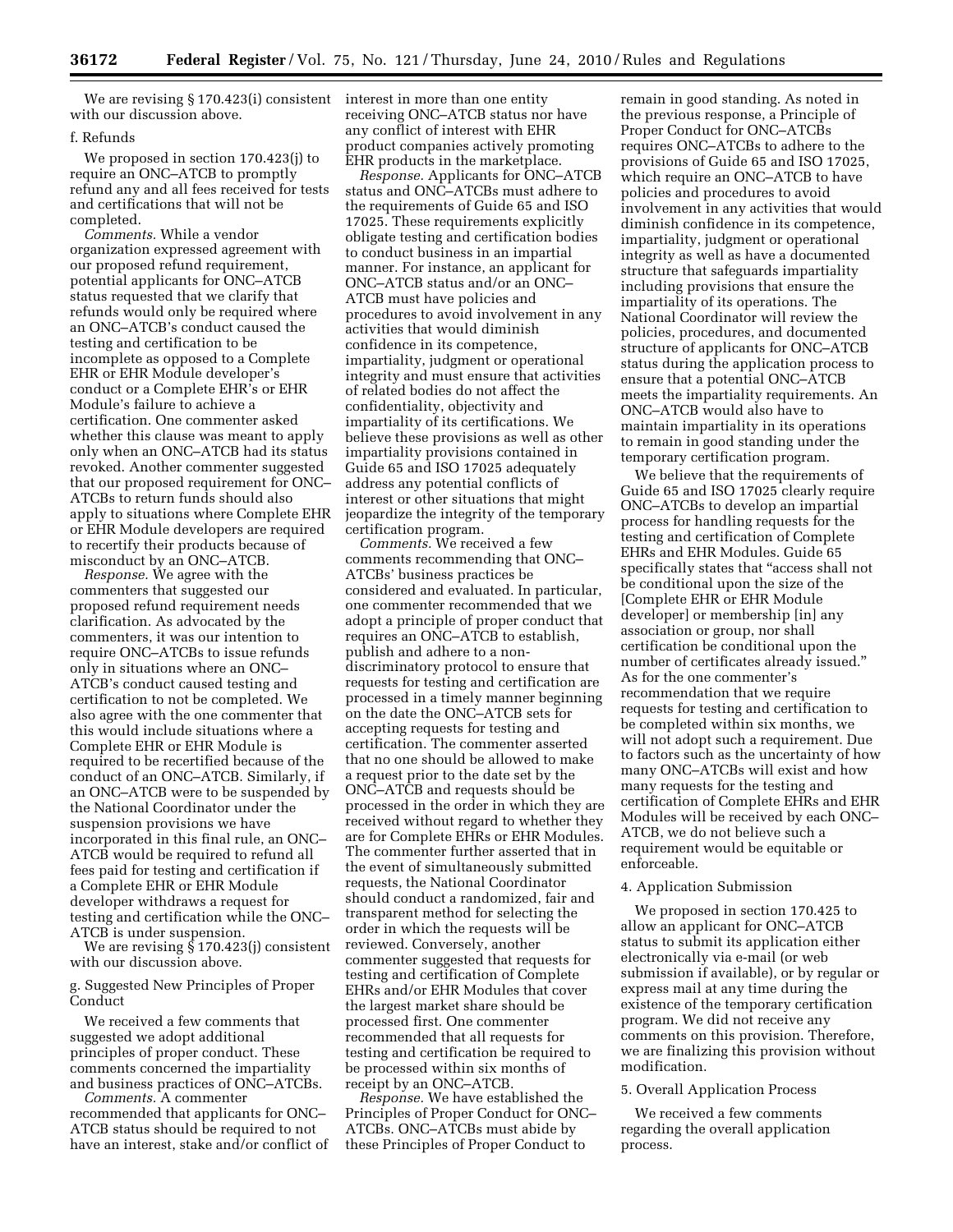*Comment.* One commenter suggested that applicants for ONC–ATCB status preferably be not-for-profit companies, while another commenter suggested that the number of applicants be limited to five.

*Response.* We believe it is appropriate to allow all qualified applicants to apply and obtain ONC–ATCB status. We believe that the more applicants that can obtain ONC–ATCBs status the more the market will benefit in terms of increased competition and more options for the testing and certification of Complete EHRs and EHR Modules. Restrictions on the number of applicants that can apply or requiring an applicant for ONC– ATCB status to be a not-for-profit entity will only limit these potential benefits.

*Comment.* A commenter recommended as part of the ONC–ATCB application process that an applicant indicate the testing site methods it is capable of supporting. The commenter reasoned that this would provide another basis for vendors to select an ONC–ATCB.

*Response.* An ONC–ATCB is required to provide the types of testing and certification methods that we have specified in § 170.457. We believe that an applicant will make such methods and any additional methods it offers known to the market as a means of attracting customers.

*Comment.* A commenter recommended that the temporary certification program serve as a ''test bed'' for the accreditation process so that the permanent certification program may limit the frequency with which applicants can reapply for ONC–ACB status.

*Response.* As discussed in the Proposed Rule, we are unable to establish an accreditation process for the temporary certification program due to the need to establish a certification program as soon as possible. Although we do not have sufficient time to establish an accreditation program, we believe that we have established sufficiently stringent requirements for ONC–ATCB applicants and ONC– ATCBs that, if an ONC–ATCB chose to apply for accreditation under the proposed permanent certification program, it would be well situated to successfully navigate the process.

## *F. Application Review, Application Reconsideration and ONC–ATCB Status*

We proposed in the Proposed Rule to review an application for ONC–ATCB status and, in most circumstances, issue a decision within 30 days. We proposed that if an application was rejected and certain criteria were met, an applicant could seek reconsideration of the denial.

We proposed that if an application were deemed satisfactory, we would make it publicly known that the applicant had achieved ONC–ATCB status and the ONC–ATCB would be able to begin testing and certifying consistent with the authorization granted by the National Coordinator. In association with these proposals, we specifically requested that the public comment on whether we should review an entire application at once or as proposed, in parts; and whether we should reconsider a twice deficient application for any reason besides a clear factual error.

#### 1. Review of Application

We proposed in section 170.430 that we would review applications in the order in which we received them, that the National Coordinator would review Part 1 of the application and determine whether Part 1 of the application was complete and satisfactory before proceeding to review Part 2 of the application, and that the National Coordinator would issue a decision within 30 days of receipt of an application submitted for the first time.

We proposed that the National Coordinator would be able to request clarification of statements and the correction of inadvertent errors or minor omissions. We proposed that the National Coordinator would identify any deficiencies in an application part and provide an applicant with an opportunity to both correct any deficiencies and submit a revised application in response to a deficiency notice on each part of the application. We further proposed that if the National Coordinator determined that a revised application still contained deficiencies, the applicant would be issued a denial notice related to that part of the application. We proposed that the denial notice would indicate that the applicant would no longer be considered for authorization under the temporary certification program, but that the applicant could request reconsideration of the decision in accordance with § 170.435. In association with these proposals, we specifically requested that the public comment on whether it would be preferable for applicants to have their entire application reviewed all at once and then issued a formal deficiency notice or whether we should, as proposed, review applications in parts.

We proposed that an application would be deemed satisfactory if it met all the application requirements. We further proposed that once the applicant was notified of this determination, the applicant would be able to represent

itself as an ONC–ATCB and begin testing and certifying Complete EHRs and EHR Modules consistent with its authorization.

*Comments.* A commenter requested that the National Coordinator clarify that an application will be deemed satisfactory based on the submission of an application that substantially or materially complied with the requirements set forth in regulation. Another commenter recommended that we develop an expeditious internal review and approval process for ONC– ATCB applications. The commenter suggested that this process include a fast-track reprocessing system, as necessary, to allow ONC–ATCB applicants to swiftly correct initial errors and deficiencies.

A commenter expressed agreement and support for the proposed process affording the National Coordinator discretion to request clarifications of statements or corrections of errors or omissions, but the commenter did not agree that such requests should be limited to only inadvertent or minor errors. The commenter reasoned that given the time constraints and complexity of the application process, the National Coordinator should be able to consider requesting clarifications or corrections in a collaborative process with applicants, as appropriate. The commenter also expressed general agreement with our proposal that an applicant be provided up to fifteen (15) days to respond to a formal deficiency notice. The commenter suggested, however, that considering the National Coordinator's opinion that few organizations will be able to meet the criteria in the temporary certification program, the National Coordinator should have the discretion to grant an extension beyond the 15 days upon a showing of good cause by the applicant. The commenter asserted that this proposal would provide flexibility and assist in ensuring that the process for approving ONC–ATCBs is successful.

We received two comments that expressed agreement with our proposal to review ONC–ATCB applications in parts and two comments recommending that we review the whole application before issuing a deficiency notice. One commenter recommended processing the application based on the request of the applicant or the needs of the reviewer. Both sides contended that their recommended method was more efficient and better for the applicant and reviewer. A couple of commenters requested that, if the review process were to remain a two part process, we make clear that each part of the application will be reviewed in its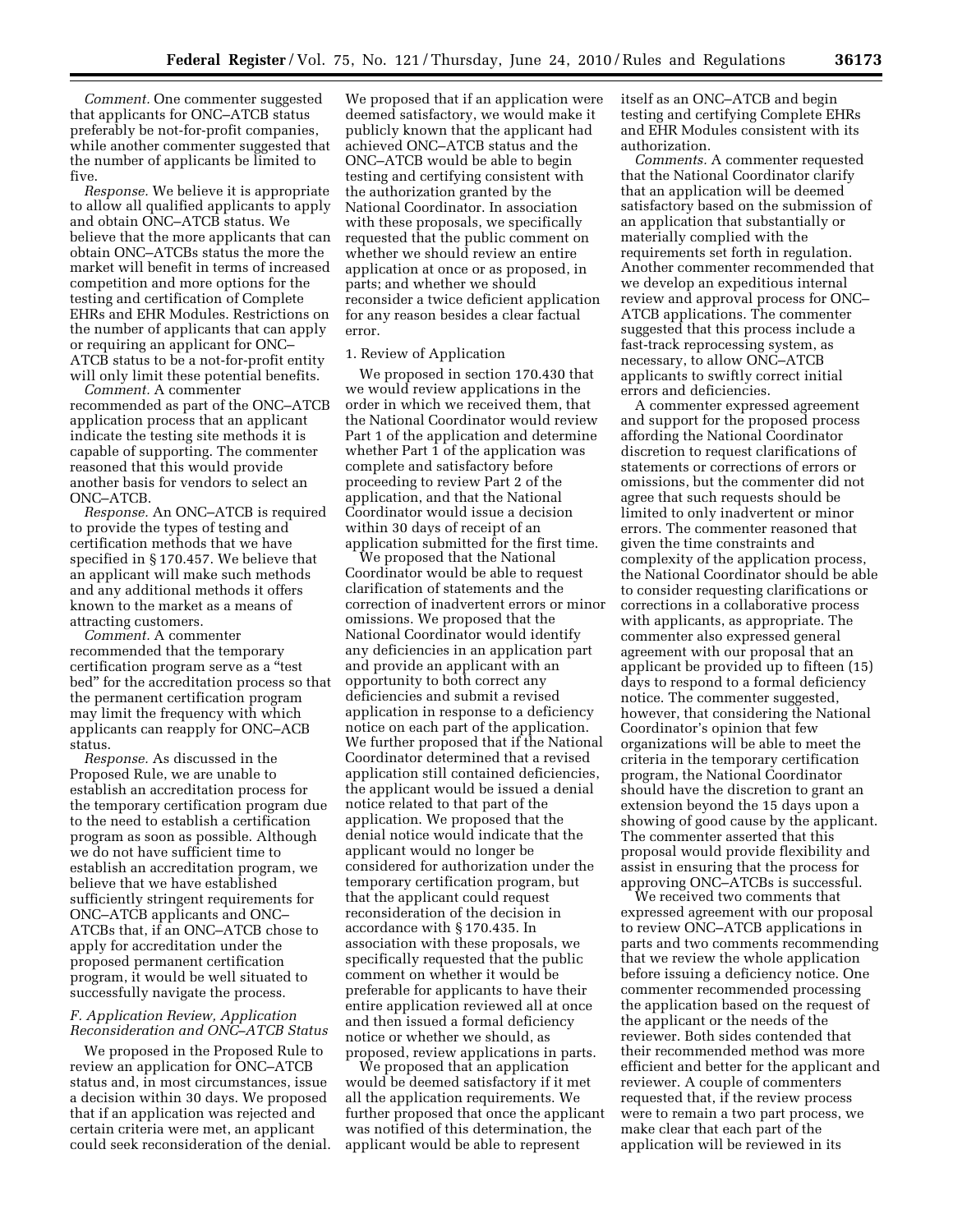entirety before a deficiency notice would be issued. One of the commenters also requested that we make clear that each part receives two review opportunities.

*Response.* We believe that applicants should be required to fully meet all the requirements of the application process to ensure that they are properly qualified to be an ONC–ATCB. We believe that our proposed process provides for a thorough and expeditious review of an application, which is in the best interest of all parties. We also believe that reviewing applications in two parts is the most efficient method, offers the most flexibility, and provides an applicant with the best opportunity to be successful. We do believe, however, that making some modifications to the application review process in response to comments will benefit both the applicants and the National Coordinator.

We agree with the commenter that additional clarity can be provided by specifically stating that the National Coordinator will review each part of the application in its entirety. Therefore, we have modified § 170.430(a)(2) to emphasize this point. We also can confirm that an applicant will have its initial Part 1 application reviewed and then have an opportunity to submit a revised application if necessary. Part 2 of an applicant's application will be given these same two opportunities for review only if Part 1 of the application is deemed satisfactory.

We agree with the commenter that the process for the National Coordinator to seek corrections of errors and omissions should be revised. Therefore, as recommended by the commenter, we are removing the words "inadvertent" and "minor" from § 170.430(b)(1). Although we anticipate that the National Coordinator would likely only seek correction of minor errors or omissions, these revisions provide the National Coordinator with more flexibility to allow an error or omission to be corrected instead of issuing a deficiency notice. This flexibility will be beneficial for both applicants and the National Coordinator considering the limited opportunities and short timeframes for correcting applications. In an effort to further increase the flexibility of the process, we are making additional revisions to § 170.430 in response to a commenter's recommendation. The commenter recommended that the National Coordinator should have the discretion, upon a showing of good cause by the applicant, to grant an extension beyond 15 days for an applicant to submit a revised

application in response to a deficiency notice.

We agree with the commenter's recommendation and are revising § 170.430 to allow an applicant for ONC–ATCB status to request an extension of the 15-day period to submit a revised application in response to a deficiency notice and to provide the National Coordinator with the option of granting an applicant's request for additional time to respond to a deficiency notice upon a showing of good cause by the applicant. In determining whether good cause exists, the National Coordinator will consider factors such as: change in ownership or control of the applicant organization; the unexpected loss of a key member of the applicant's personnel; damage to or loss of use of the applicant's facilities, working environment or other resources; or other relevant factors that would prevent the applicant from submitting a timely response to a deficiency notice.

We believe it is unnecessary to establish a predetermined length of time for a good cause extension in the regulation text. The length of time for an extension will be based on an applicant's particular circumstances that constitute good cause for an extension. For example, if an applicant lost a key member of its personnel, then the timeframe extension would reflect a reasonable period of time in which the applicant could remedy that particular issue.

We believe that another means of adding greater flexibility to the application review process as sought by the commenter is to provide the National Coordinator with the same ability to request clarification of statements and the correction of errors or omissions in a revised application as the National Coordinator can do prior to issuing a deficiency notice. Accordingly, we are revising § 170.430 to state that the National Coordinator may request clarification of statements and the correction of errors or omissions during the 15-day period provided for review of a revised application.

## 2. ONC–ATCB Application Reconsideration

We proposed in section 170.435 that an applicant may request that the National Coordinator reconsider a denial notice issued for each part of an application only if the applicant can demonstrate that a clear, factual error(s) was made in the review of the application part and that the error's correction could lead to the applicant obtaining ONC–ATCB status. We proposed that the National Coordinator

would have up to 15 days to consider a timely reconsideration request. We further proposed that if, after reviewing an applicant's reconsideration request, the National Coordinator determined that the applicant did not identify any factual errors or that correction of those factual errors would not remove all identified deficiencies in the application, the National Coordinator could reject the applicant's reconsideration request and that this decision would be final and not subject to further review.

In association with these proposals, we specifically requested that the public comment on whether there are instances, besides an applicant demonstrating that a clear, factual error was made in the review of its application and that the error's correction could lead to the applicant receiving ONC–ATCB status, in which the National Coordinator should reconsider an application that has been deemed deficient multiple times.

*Comments.* A commenter expressed agreement with our proposed ONC– ATCB application reconsideration process. Another commenter stated, however, that the National Coordinator should have discretion to reconsider an application that has been deemed deficient multiple times for reasons besides a clear factual error that could lead to the applicant receiving ONC– ATCB status. The commenter concluded that the National Coordinator is in the unique position to determine on a caseby-case basis whether multiple deficiencies should prevent reconsideration of a particular application. The commenter suggested that the National Coordinator should consider several factors in determining whether to reconsider an application that has been deemed deficient multiple times, including the severity and type of the deficiency, the implications of the deficiencies, the applicant's level of responsiveness and cooperation, and the remedial efforts taken by the applicant. The commenter also requested that, due to the differences between the proposed temporary and permanent certification programs and the timeframes associated with each, we consider applications for each program independently (*i.e.,* a reconsideration denial of an application under the temporary certification program would not impact an applicant's ability to apply to be an ONC–ACB under the permanent certification program).

*Response.* We appreciate the one commenter's expression of support for our proposals. We do not agree with the commenter that the National Coordinator should reconsider all twice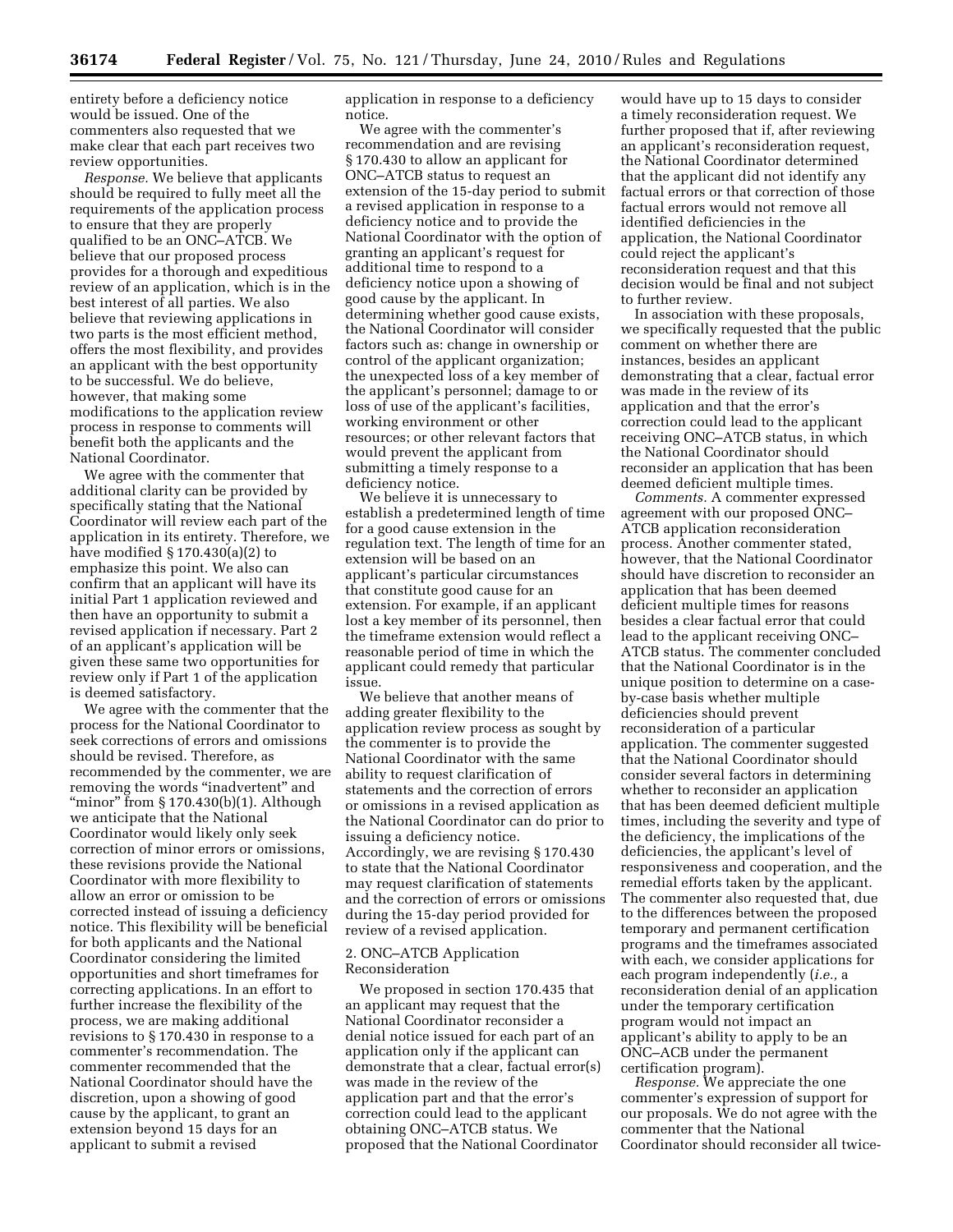deficient applications for any reason. Rather, we continue to believe that the National Coordinator should only reconsider an application if the applicant for ONC–ATCB status can demonstrate that there was a clear factual error in the review of its application that could lead to the applicant obtaining ONC–ATCB status. We believe that the application requirements and application review processes that we have proposed ensure that only qualified applicants are timely authorized to be ONC–ATCBs. The application requirements proposed are designed to ensure that applicants are qualified to both test and certify Complete EHRs and/or EHR Modules. Our review process is designed to establish the veracity of an application and to test and verify that an applicant has the necessary capabilities to be authorized to conduct the testing and certification sought by the applicant. Our review process is also designed to reach final decisions in a manner that will allow the temporary certification program to become operational in a timely manner. We believe the application review process contains sufficient opportunities for an applicant to demonstrate that it is qualified to be an ONC–ATCB, including opportunities under both Parts 1 and 2 of an application for the National Coordinator to request clarifications and corrections to the application, opportunities for an applicant to respond to a deficiency notice, and opportunities to request reconsideration of a denial notice if there is a clear, factual error that, if corrected, could lead to the applicant obtaining ONC–ATCB status. Accordingly, we have finalized this provision without modification.

We do, however, want to assure the commenter that a negative reconsideration decision regarding an application under the temporary certification program will not impact an applicant's ability to apply to be an ONC–ACB under the permanent certification program.

#### 3. ONC–ATCB Status

We proposed in section 170.440 that the National Coordinator will acknowledge and make publicly available the names of ONC–ATCBs, including the date each was authorized and the type(s) of testing and certification each has been authorized to perform. We proposed that each ONC– ATCB would be required to prominently and unambiguously identify on its Web site and in all marketing and communications statements (written and oral) the scope of its authorization. We also proposed that an ONC–ATCB

would not need to renew its status during the temporary certification program, but that an ONC–ATCB's status would expire upon the sunset of the temporary certification program in accordance with § 170.490.

*Comments.* A commenter expressed support for our proposal that an ONC– ATCB may only test and certify HIT that it is authorized to test and certify. Another commenter expressed an opinion that is important to the industry that the National Coordinator makes distinctions as to what a certifying body is approved to certify. One commenter recommended that our requirements related to marketing and communications be limited to the ONC– ATCB's Web site and all marketing and communications pertaining to its role in the testing and certification of EHRs and HIT. As currently written, the commenter contended that the requirements apply to all marketing and communications made by the entity even if unrelated to their ONC–ATCB status.

A commenter recommended that the authorization status of ONC–ATCBs should be limited to Stage 1 certification. Based on this recommendation, the commenter stated that the authorization should remain valid as long as Stage I incentives are available (*i.e.,* through 2014) and not expire upon the proposed sunset of the temporary certification program.

*Response.* We appreciate the support for our proposals and reiterate that, as proposed, an ONC–ATCB will only be able to test and certify Complete EHRs and/or EHR Modules consistent with the scope of authorization granted by the National Coordinator. Additionally, as proposed, the ONC–ATCB will have to prominently and unambiguously display the scope of authorization granted to it by the National Coordinator. To address the commenter's concern about the overreach of our proposed requirement that an ONC–ATCB "identify on its Web site and in all marketing and communications statements (written and oral) the scope of its authorization'' we have clarified the language to clearly state that the requirement only applies to activities conducted by the ONC– ATCB under the temporary certification program. Specifically, we have revised the provision to state, in relevant part, ''each ONC–ATCB must prominently and unambiguously identify the scope of its authorization on its Web site, and in all marketing and communications statements (written and oral) pertaining to its activities under the temporary certification program.''

We do not accept the commenter's recommendation to associate authorization and the expiration of authorization to the stages of meaningful uses. As previously noted, the temporary certification program will sunset on December 31, 2011, or if the permanent certification program is not fully constituted at that time, then upon a subsequent date that is determined to be appropriate by the National Coordinator. Therefore, the temporary certification program must be capable of conducting testing and certification for the applicable stage(s) of meaningful use.

#### *G. Testing and Certification of Complete EHRs and EHR Modules*

We proposed in the Proposed Rule the scope of authority granted to ONC– ATCBs by ONC authorization. We also specified which certification criteria or certification criterion ONC–ATCBs would be required to use to test and certify Complete EHRs and EHR Modules.

#### 1. Complete EHRs

We proposed in section 170.445 that to be authorized to test and certify Complete EHRs under the temporary certification program, an ONC–ATCB would need to be capable of testing and certifying Complete EHRs to all applicable certification criteria adopted by the Secretary at subpart C of part 170. We further proposed that an ONC– ATCB that had been authorized to test and certify Complete EHRs would also be authorized to test and certify all EHR Modules under the temporary certification program.

*Comments.* Commenters expressed agreement with our proposals that, in order to be authorized to test and certify Complete EHRs under the temporary certification program, an ONC–ATCB must be capable of testing and certifying Complete EHRs to all applicable certification criteria and that such an ONC–ATCB would also be authorized to test and certify all EHR Modules under the temporary certification program. One commenter recommended that we *require* ONC–ATCBs authorized to test and certify Complete EHRs to also test and certify EHR Modules.

*Response.* We appreciate the commenters' support for our proposals, but we do not adopt the one commenter's recommendation that we require an ONC–ATCB that is authorized to test and certify Complete EHRs to also test and certify EHR Modules. We clearly acknowledged in the preamble of the Proposed Rule and in our proposed regulatory provision that an ONC–ATCB authorized to test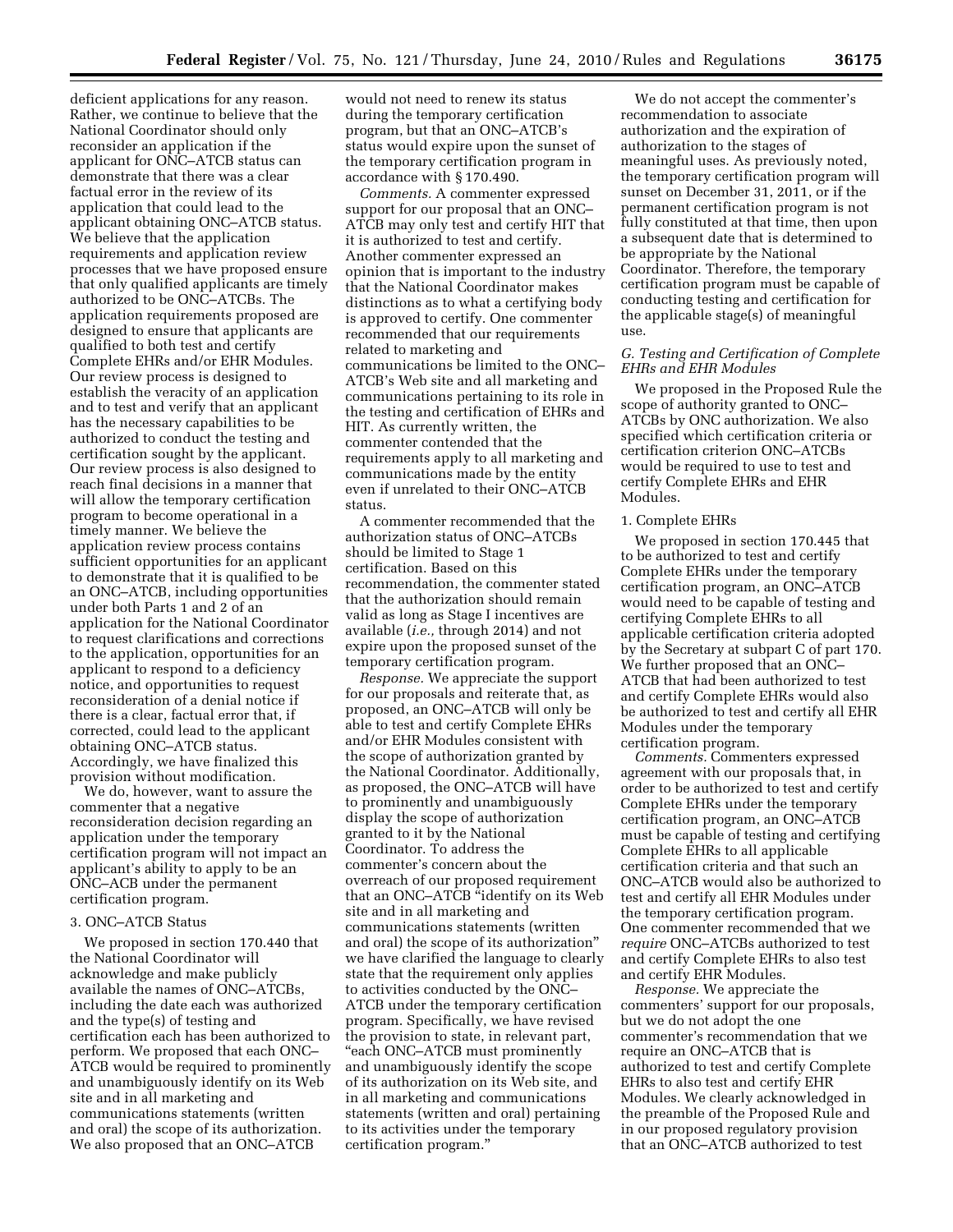and certify Complete EHRs would also have the capability and, more importantly, the authorization from the National Coordinator to test and certify EHR Modules. We do not, however, believe that we should regulate a private entity's business practices to require it to test and certify EHR Modules. An ONC–ATCB, despite authorization to do so, might have multiple business justifications for not testing and certifying EHR Modules, such as an insufficient number of qualified employees to conduct the testing and certification of EHR Modules in addition to conducting testing and certification of Complete EHRs, or that doing both would not be as profitable a business model.

Based on consideration of the comments received and review of the proposed provision, we are revising § 170.445(a) to state that ''An ONC– ATCB must test and certify Complete EHRs to all applicable certification criteria adopted by the Secretary at subpart C of this part.'' This revision is consistent with our description of testing and certification of Complete EHRs in the Proposed Rule preamble. It also makes explicit that ONC–ATCBs must not only be capable, but as with EHR Modules, are required to test and certify Complete EHRs to the applicable certification criteria adopted by the Secretary under subpart C of Part 170.

#### 2. EHR Modules

a. Applicable Certification Criteria or Criterion

We proposed in sections 170.450(a) and (b) that an ONC–ATCB must test and certify EHR Modules in accordance with the applicable certification criterion or criteria adopted by the Secretary at subpart C of part 170. In the preamble of the Proposed Rule, we clarified that a single certification criterion would encompass all of the specific capabilities referenced below the first paragraph level. For example, 45 CFR 170.302, paragraph ''(e)'' (the first paragraph level) identifies that this certification criterion relates to recording and charting vital signs. It includes three specific capabilities at  $(e)(1)$ ,  $(2)$ , and  $(3)$  (the second paragraph level): The ability to record, modify, and retrieve patients' vital signs; the ability to calculate body mass index (BMI); and the ability to plot and display growth charts. We stated that we viewed the entire set of specific capabilities required by paragraph "(e)" (namely,  $(e)(1)$ ,  $(2)$ , and  $(3)$ ) as one certification criterion. The specific capability to calculate BMI, for example, would not

be equivalent to one certification criterion.

*Comments.* We received two comments on our proposal. One commenter expressed agreement with our proposal, including the appropriateness of requiring an EHR Module to be capable of performing all the functions specified at the paragraph level of a certification criterion. The commenter reasoned that to allow testing and certification at a lower level (subparagraph) would result in a very large number of modules that would overcomplicate the certification program. The commenter stated that the only exception might be if there were a very large number of subparagraphs within a criterion or a very large number of criterion within a single objective (*e.g.,* if the number of quality measures remains very high). In that case, the commenter asserted that the module might be divided into two or more logically related groups. But in general, the commenter stated that having a range of 20–25 certification criteria, and therefore potential EHR Modules, was an appropriate level of granularity.

The other commenter stated that requiring a module to perform all of the listed functions or capabilities associated with a specific certification criterion would create a significant problem. In particular, the commenter stated that for the "drug-drug, drugallergy, drug-formulary checks'' certification criterion, there did not appear to be a single EHR Module in the current HIT marketplace that performs all of the four listed capabilities under the criterion. The commenter also surmised that the ''incorporate clinical lab-test results into EHR as structured data'' certification criterion may cause similar problems due to its multiple capabilities. Based on these considerations, the commenter recommended that we narrow the scope of EHR Module testing and certification to one of the capabilities or functions (subparagraphs) of a criterion. The commenter stated that this solution would necessitate that the ONC–ATCB provide modules that only perform such discrete functions with a ''conditional certification'' that carries the caveat that the module must be used in conjunction with other certified modules to offer full and complete functionality for the applicable criterion.

*Response.* We agree with the first commenter that, as proposed, EHR Modules should be tested and certified to the first paragraph level of a certification criterion, as described in the example above. We believe that this is the most appropriate level for testing and certification of EHR Modules

because, in most cases, this level of a criterion most fully represents the capabilities that are needed to perform the associated meaningful use objectives.

We believe that the specific concerns raised by the commenter related to the ''drug-drug, drug-allergy, drug-formulary checks'' criterion and the ''incorporate clinical lab-test results into EHR as structured data'' criterion are more appropriately suited for discussion and resolution in the forthcoming final rule to finalize the certification criteria adopted in the HIT Standards and Certification Criteria interim final rule.

We are finalizing paragraph (a) of § 170.450 without modification, but we are modifying § 170.450 to remove paragraph (b) because it is repetitive of the requirements set forth in paragraph (a).

b. Privacy and Security Testing and Certification

With respect to EHR Modules, we discussed in the Proposed Rule when ONC–ATCBs would be required to test and certify EHR modules to the privacy and security certification criteria adopted by the Secretary. We proposed that EHR Modules must be tested and certified to all privacy and security certification criteria adopted by the Secretary unless the EHR Module(s) is/ are presented for testing and certification in one of the following manners:

• The EHR Module(s) are presented for testing and certification as a precoordinated, integrated ''bundle'' of EHR Modules, which could otherwise constitute a Complete EHR. In such instances, the EHR Module(s) shall be tested and certified in the same manner as a Complete EHR. Pre-coordinated bundles of EHR Module(s) which include EHR Module(s) that would not be part of a local system and under the end user's direct control are excluded from this exception. The constituent EHR Modules of such an integrated bundle must be separately tested and certified to all privacy and security certification criteria;

• An EHR Module is presented for testing and certification, and the presenter can demonstrate to the ONC– ATCB that it would be technically infeasible for the EHR Module to be tested and certified in accordance with some or all of the privacy and security certification criteria; or

• An EHR Module is presented for testing and certification, and the presenter can demonstrate to the ONC– ATCB that the EHR Module is designed to perform a specific privacy and security capability. In such instances,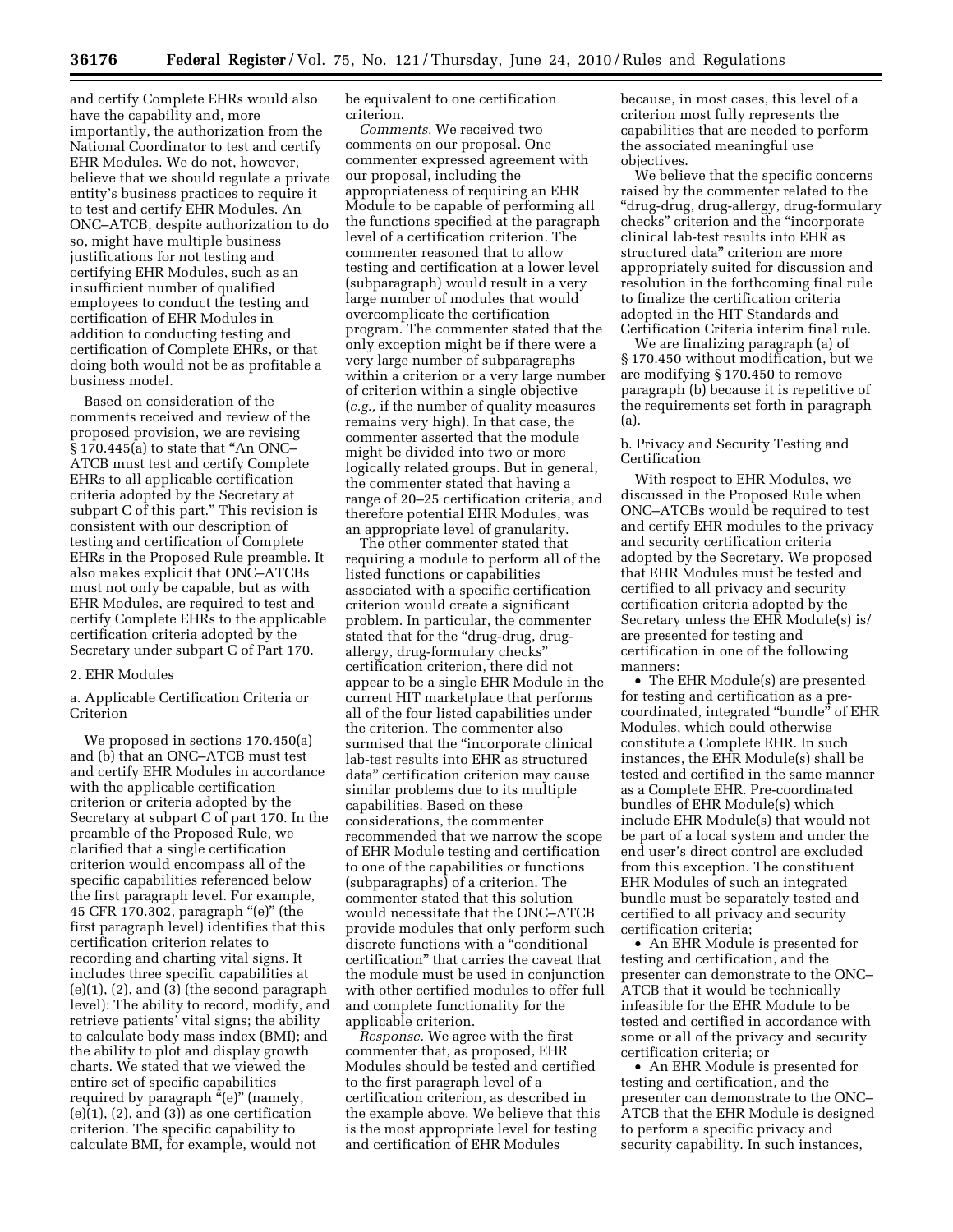the EHR Module may only be tested and certified in accordance with the applicable privacy and security certification criterion/criteria.

*Comments.* A number of commenters supported our proposed approach and agreed that EHR Modules should be tested and certified to all adopted privacy and security certification criteria unless there were justifiable reasons for which they should not. Other commenters suggested changes to one or more of the stated exceptions and posed questions for our consideration. Some commenters recommended that we deem certification criteria "addressable" similar to the Health Insurance Portability and Accountability Act (HIPAA) Security Rule's application of the word "addressable" to certain implementation specifications (in the HIPAA context) within a security standard (in the HIPAA context). Other commenters noted that with respect to the second exception, involving the demonstration that it would be technically infeasible for an EHR Module to be tested and certified to some or all privacy and security certification criteria, that the term ''inapplicable'' should be added as a condition in addition to ''technically infeasible.'' Another commenter stated that we should remove the third exception, involving the demonstration that an EHR Module is designed to perform a specific privacy and security capability, because, depending on how the privacy and security EHR Module is developed, it may also need to include certain capabilities, such as an audit log.

*Response.* We appreciate commenters' support for our proposed approach and the thoughtfulness of the responses. While we understand and appreciate the similarities some commenters saw with respect to the HIPAA Security Rule and leveraging the "addressable" concept, we do not believe that making each privacy and security certification criterion "addressable" in the way it is implemented under the HIPAA Security Rule is an appropriate approach for the purposes of testing and certifying EHR Modules.

In the context of the HIPAA Security Rule, HIPAA covered entities must assess whether each addressable implementation specification (in the HIPAA Security Rule) is a reasonable and appropriate safeguard in its environment. If a HIPAA covered entity determines that an addressable implementation specification is reasonable and appropriate, then the covered entity is required to implement it. If a HIPAA covered entity determines that an addressable implementation specification is not reasonable and

appropriate, the covered entity is required to: (1) document why it would not be reasonable and appropriate to implement the addressable implementation specification; and (2) implement an equivalent alternative measure if reasonable and appropriate. While this is a sensible approach for HIPAA covered entities, we do not believe that it translates well into the testing and certification of EHR Modules.

All HIPAA covered entities are required to comply with the HIPAA Security Rule with respect to their electronic protected health information, regardless of their size and resources. Accordingly, the HIPAA Security Rule provides for a flexible approach, allowing a HIPAA covered entity to implement safeguards that are reasonable and appropriate for its unique environment. We do not believe that this approach is appropriate for testing and certifying EHR Modules because one purpose of certification is to assure eligible professionals and eligible hospitals that an EHR Module includes a specified capability or set of capabilities. For these reasons, we believe that the proposed standard of ''technically infeasible'' is more appropriate than the HIPAA Security Rule's "addressable" concept for the purposes of testing and certifying EHR Modules. Thus, an EHR Module developer must satisfy each privacy and security criterion where it is technically feasible.

To complement our "technically infeasible'' standard, we agree with those commenters that recommended the addition of the word ''inapplicable'' to the second proposed exception. We believe that in some cases a privacy and security certification criterion may be inapplicable to an EHR Module while technically feasible to implement, and in other cases a privacy and security certification criterion may be applicable but technically infeasible to implement. For example, it may be technically feasible to implement an automatic logoff or emergency access capability for several types of EHR Modules, but such capabilities may be inapplicable given the EHR Module's anticipated function and/or point of integration.

We require that an EHR Module developer provide sufficient documentation to support a claim that a particular privacy and security certification criterion is inapplicable or that satisfying the certification criterion is technically infeasible. Based on this documentation, the ONC–ATCB should independently assess and make a reasonable determination as to whether the EHR Module should be exempt from having to include a particular privacy or security capability.

We also agree with the commenter that stated that we should remove the third exception and simply require all modules, if not included in a precoordinated integrated bundle, to follow the same approach. As a result, only the first and second exception will be included in the final rule. We recognize that, with respect to an EHR Module that is focused exclusively on providing one or more privacy and security capabilities, the remaining privacy and security certification criteria may be inapplicable or compliance with them may be technically infeasible. However, we do not believe it is prudent to presume that this will always be the case.

*Comments.* Several commenters asked for clarification on the circumstances under which the first exception we proposed applied in relation to a precoordinated, integrated ''bundle'' of EHR Modules, the carve out to this exception related to EHR Modules that were ''not be part of a local system,'' and our use of the term "end user."

*Response.* Overall, the premise behind the first exception is to release the general requirement that each individual EHR Module be tested and certified to all adopted privacy and security criteria. We believe that it would be pragmatic to release this requirement in situations where several EHR Module developers (*e.g.,* different vendors) or a single EHR Module developer presents a collection of EHR Modules as a pre-coordinated, integrated bundle to an ONC–ATCB for testing and certification. In these circumstances, the integrated bundle of EHR Modules would otherwise constitute a Complete EHR. Therefore, we clarify that in the circumstances where an integrated bundle of EHR Modules is presented for testing and certification and one or more of the constituent EHR Modules is/are demonstrably responsible for providing all of the privacy and security capabilities for the entire bundle of EHR Modules, that those other EHR Modules would be exempt from being tested and certified to adopted privacy and security certification criteria. To illustrate, four EHR Module developers each develop one EHR Module (EHR Modules A, B, C, and D) and form an affiliation. The EHR Module developers present their EHR Modules for testing and certification as an integrated bundle and identify that EHR Module "C" is responsible for providing the privacy and security capabilities for the rest of the entire bundle (EHR Modules A, B, and D). In this scenario, EHR Modules A, B, and D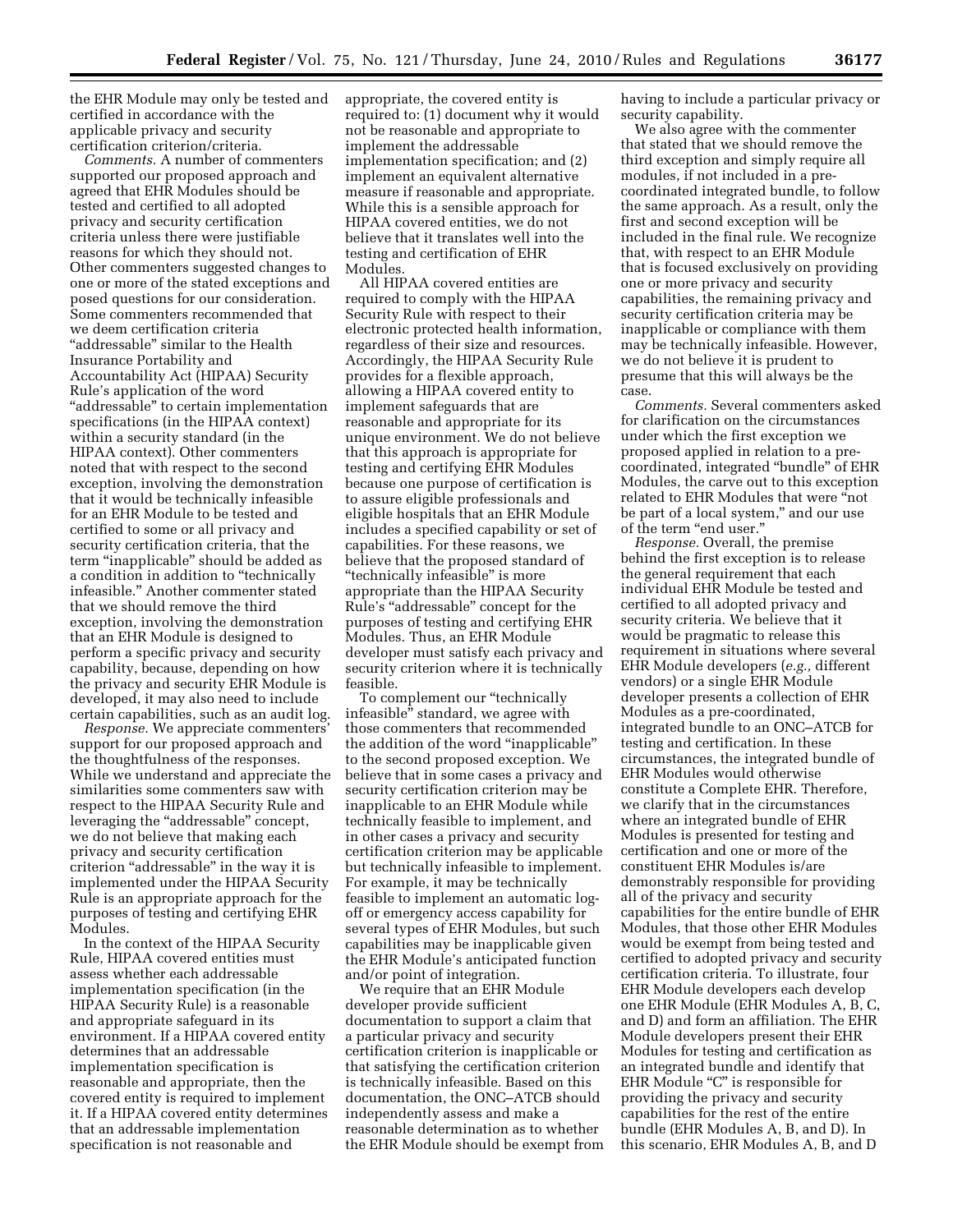would be exempt from also being tested and certified to the adopted privacy and security certification criteria.

With respect to the proposed carve out to this exception related to EHR Modules that were ''not be part of a local system," we sought to limit those circumstances where a group of EHR Module developers could claim that a collection of EHR Modules was an "integrated bundle," yet it would be technically infeasible for one or all of the EHR Modules in the collection to be demonstrably responsible for providing all of the privacy and security capabilities for the rest of the EHR Modules. We believe this would occur in situations where a presented ''integrated bundle'' of EHR Modules includes one or more services offered by different EHR Module developers that have been implemented on different technical architectures or hosted over the Internet on one or multiple different servers. In this situation we do not believe that it would be possible for one or more of the EHR Modules to be demonstrably responsible for providing all of the privacy and security capabilities for the rest of the EHR Modules. For example, we do not believe that it is possible, at the present time, for a web-based EHR Module to offer authentication for another EHR Module that may be installed on an eligible professional's laptop, nor do we believe that one or more web-based services could provide an audit log for actions that took place outside of that service.

We believe that with this additional clarity the explicit mention of the first exception's carve out is no longer necessary and have revised the first exception accordingly to include the clarifying concepts we discuss above. This revision has also resulted in the removal of the term "end user," which commenters requested we clarify. The entire provision, including the changes from both our responses above, will read:

EHR Modules shall be tested and certified to all privacy and security certification criteria adopted by the Secretary unless the EHR Module(s) is/ are presented for testing and certification in one of the following manners:

(1) The EHR Module(s) is/are presented for testing and certification as a pre-coordinated, integrated bundle of EHR Modules, which would otherwise meet the definition of and constitute a Complete EHR (as defined in 45 CFR 170.102), and one or more of the constituent EHR Modules is/are demonstrably responsible for providing all of the privacy and security

capabilities for the entire bundle of EHR Module(s); or

(2) An EHR Module is presented for testing and certification, and the presenter can demonstrate to the ONC– ATCB that a privacy and security certification criterion is inapplicable or that it would be technically infeasible for the EHR Module to be tested and certified in accordance with such certification criterion.

We would like to clarify two points related to integrated bundles of EHR Modules. First, an integrated bundle of EHR Modules will only qualify for this special treatment if, and only if, the integrated bundle would otherwise constitute a Complete EHR. In other words, three EHR Modules that have been integrated and ''bundled'' but do not meet the definition of Complete EHR, would not qualify for this specific certification. In those cases, we would view such a bundle as an EHR Module that provides multiple capabilities. Second, because an integrated bundle of EHR Modules would otherwise constitute a Complete EHR, we would treat it as a Complete EHR and when listing it as part of our master certified HIT products list, we would provide a designation, noting that it was an integrated bundle of EHR Modules.

*Comments.* A few commenters requested that we clarify whether there could be specific privacy and securityfocused EHR Modules. That is, in the context of the definition of EHR Module, whether we intended to permit EHR Modules to exist that only addressed one or more adopted privacy and security certification criteria. One commenter asked for clarification as to whether a specific privacy and securityfocused EHR Module would meet a certification criterion if its purpose was to call or assign the actual capability required by a certification criterion to another function or service.

*Response.* Yes, we believe that there could be specific privacy and securityfocused EHR Modules and do not preclude such EHR Modules from being presented for certification. However, with respect to the second comment and request for clarification, we believe that an EHR Module, itself, must be capable of performing a capability required by an adopted privacy and security certification criterion and that delegating the responsibility to another service or function would not be acceptable. In those cases there would be no proof that the EHR Module could actually perform the specific capability, only that it could tell something else to do it.

c. Identification of Certified Status

We proposed in section 170.450(d) to require ONC–ATCBs authorized to test and certify EHR Modules to clearly indicate the certification criterion or criteria to which an EHR Module has been tested and certified in the EHR Module's certification documentation.

*Comments.* We received two comments requesting that we standardize the certification documentation requirements or at least provide clear guidelines for certificate design. The commenters were concerned that if left to the discretion of ONC–ATCBs, the resulting certification certificates could look quite different and result in marketplace confusion. One commenter recommended that the certification certificate, which will figure prominently in EHR software vendor marketing, should be uniform in appearance and depict HHS authority and assurance.

*Response.* We agree with the commenters that certificate documentation should be designed in a way that does not lead to market confusion. Therefore, we are establishing a new Principle of Proper Conduct for ONC–ATCBs regarding the proper identification of Complete EHRs and EHR Modules. We further discuss the basis for this new Principle of Proper Conduct under the heading titled ''*O. Validity of Complete EHR and EHR Module Certification and Expiration of Certified Status*'' later in this section. Consistent with this decision, we are modifying proposed § 170.450 to remove paragraph (d). This modification will eliminate any potential redundancy with the new Principle of Proper Conduct on the proper identification of Complete EHRs and EHR Modules.

#### *H. The Testing and Certification of*  ''*Minimum Standards*''

In the Proposed Rule, we summarized the approach set forth in the HIT Standards and Certification Criteria interim final rule (75 FR 2014) to treat certain vocabulary code set standards as ''minimum standards.'' We noted that the establishment of ''minimum standards'' for specific adopted code sets would, in certain circumstances, allow a Complete EHR and/or EHR Module to be tested and certified to a permitted newer version of an adopted code set without the need for additional rulemaking. Additionally, we noted that this approach would enable Certified EHR Technology to be upgraded to a permitted newer version of a code set without adversely affecting its certified status.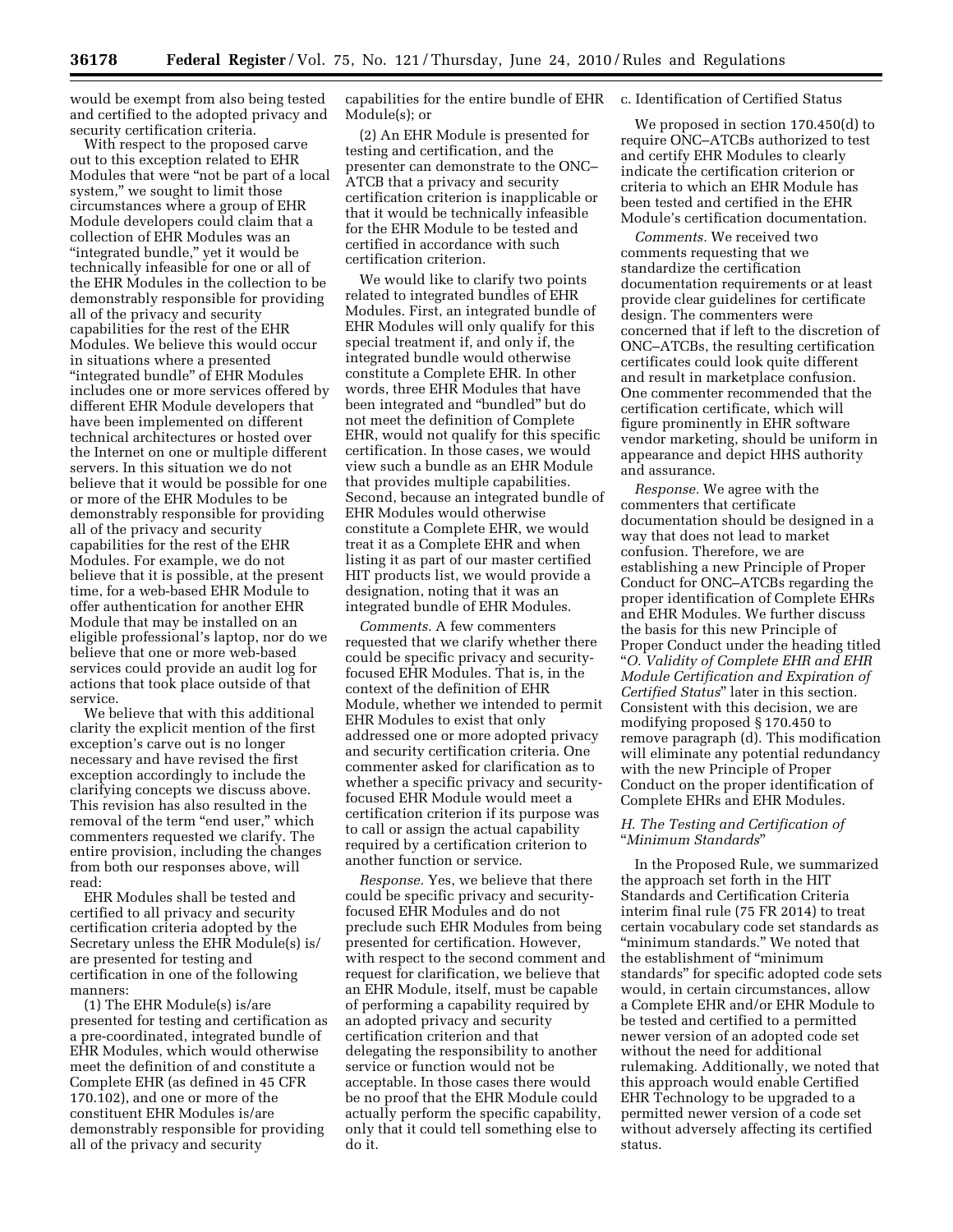At the end of this summary, we reiterated a previously identified limitation of the ''minimum standards'' approach with respect to significant revisions to adopted code sets. We stated that a newer version of an adopted ''minimum standard'' code set would be permitted for use in testing and certification unless it was a significant revision to a code set that represented a ''modification, rather than maintenance or a minor update of the code set.'' In those cases, we reiterated that the Secretary would likely proceed with notice and comment rulemaking to adopt a significantly revised code set standard.

We proposed two methods through which the Secretary could identify new versions of adopted ''minimum standard'' code sets. The first method would allow any member of the general public to notify the National Coordinator about a new version. Under the second method, the Secretary would proactively identify newly published versions. After a new version has been identified, a determination would be issued as to whether the new version constitutes maintenance efforts or minor updates of the adopted code set and consequently would be permitted for use in testing and certification. We further proposed that once the Secretary has accepted a new version of an adopted ''minimum standard'' code set that:

(1) Any ONC–ATCB may test and certify Complete EHRs and/or EHR Modules according to the new version;

(2) Certified EHR Technology may be upgraded to comply with the new version of an adopted minimum standard accepted by the Secretary without adversely affecting the certification status of the Certified EHR Technology; and

(3) ONC–ATCBs would not be required to test and certify Complete EHRs and/or EHR Modules according to the new version until we updated the incorporation by reference of the adopted version to a newer version.

Finally, we stated that for either method, we would regularly publish on a quarterly basis, either by presenting to the HIT Standards Committee or by posting a notification on our Web site, any Secretarial determinations that have been made with respect to ''minimum standard'' code sets. We requested public comment on the frequency of publication, any other approaches we should consider to identify newer versions of adopted code set standards, and whether both methods described above should be used.

*Comments.* Many commenters supported our proposed approaches.

These commenters also encouraged us to pursue both of the proposed approaches (notification of the National Coordinator by the general public and proactive identification by the Secretary). Some commenters recommended that we establish open lines of communication with the organizations responsible for maintaining identified ''minimum standard'' code sets in order to facilitate the process of identifying newer versions.

*Response.* We appreciate the commenters' support for our proposals. Based on this feedback, we have decided to adopt both of the approaches we have proposed. In addition, we expect to work, as appropriate, with the maintenance organizations for the "minimum standard" code sets, as well as the HIT Standards Committee, to identify new versions when they become available.

*Comments.* A few commenters recommended that ONC–ATCBs not be required to use an accepted newer version of a ''minimum standard'' code set for certification. Along those lines, a few other commenters recommended that there be a delay period between the Secretary's acceptance of a new version and when it would be required for testing and certification. One commenter noted that supporting multiple versions of standards should be avoided and that there would be differences in what was certified versus what was implemented, while another noted that even permitting the use of a minor update could affect interoperability. Some commenters specifically requested clarification regarding the timeline associated with the Secretary's acceptance of a newer version and its publication and what requirement there would be for its inclusion in testing and certification.

*Response.* We believe that some commenters misunderstood the implications of the Secretary's acceptance of a newer version of a ''minimum standard'' code set. We therefore clarify that if the Secretary accepts a newer version of a ''minimum standard'' code set, *nothing is required*  of ONC–ATCBs, Complete EHR or EHR Module developers, or the eligible professionals and eligible hospitals who have implemented Certified EHR Technology. In the Proposed Rule, we used a three-pronged approach in order to provide greater flexibility and accommodate industry practice with respect to code sets that must be maintained and frequently updated. The first prong would permit, but *not require,* ONC–ATCBs to use an accepted newer version of a ''minimum standard''

code set to test and certify Complete EHRs and/or EHR Modules if the accepted newer version has been incorporated into a product by a Complete EHR or EHR Module developer. In these instances, we believe this approach benefits Complete EHR or EHR Module developers because they would be able to adopt a newer version of a code set voluntarily and have their Complete EHR or EHR Module certified according to it, rather than having to use an older version for certification. The second prong would permit, but *not require,* eligible professionals and eligible hospitals who are already using Certified EHR Technology to receive an upgrade from their Complete EHR or EHR Module developer or voluntarily upgrade themselves to an accepted newer version of a ''minimum standard'' code set without adversely affecting the certification status of their Certified EHR Technology. Again, we believe this is a benefit to eligible professionals and eligible hospitals and provides greater flexibility. The third prong explicitly states that an ONC–ATCB would not be required to use any other version of a "minimum standard" code set beyond the one adopted at 45 CFR part 170 subpart B until the Secretary incorporates by reference a newer version of that code set.

We recognize that a few different versions of adopted ''minimum standards'' could all be implemented at the same time and before a subsequent rulemaking potentially changes what constitutes the "minimum." We also understand the point raised by the commenter who expressed concerns about this approach because it could potentially create a situation where there could be differences in what was certified versus what was implemented. Along those lines, we also appreciate the point made by the commenter that a minor update could affect interoperability. We acknowledge these concerns and considered them as part of our analysis in determining whether to adopt minimum standards and to permit such standards to be exceeded when newer versions had been made available for use. However, we would like to make clear that we provide this flexibility on a voluntary basis and believe that the benefit of accepting newer versions of a ''minimum standard'' (namely, enabling the HIT industry to keep pace with new code sets) outweighs any potential or temporary risk to interoperability.

In light of the discussion above, we do not believe it is necessary to change any of our proposals, and we hope the additional clarification above addresses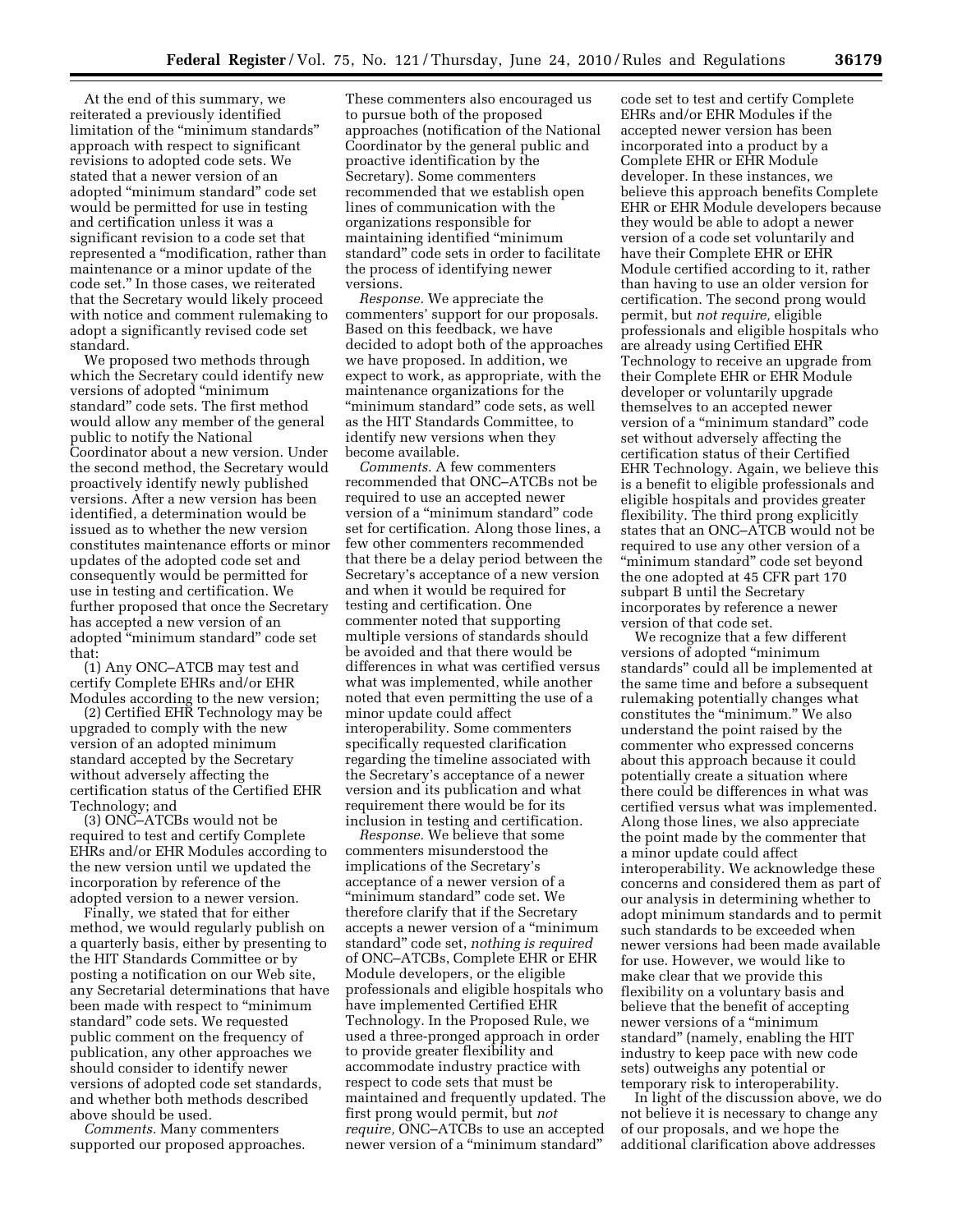the concerns and questions raised by commenters.

*Comments.* Some commenters requested that we clarify the process the Secretary would follow before accepting a newer version of an adopted ''minimum standard'' code set.

*Response.* We expect that after a new version of an adopted ''minimum standard'' code set has been identified (either through the general public's notification of the National Coordinator or the Secretary proactively identifying its availability), the National Coordinator would ask the HIT Standards Committee to assess and solicit public comment on the new version. We expect that the HIT Standards Committee would subsequently issue a recommendation to the National Coordinator which would identify whether the Secretary's acceptance of the newer version for voluntary implementation and testing and certification would burden the HIT industry, negatively affect interoperability, or cause some other type of unintended consequence. After considering the recommendation of the HIT Standards Committee, the National Coordinator would determine whether or not to seek the Secretary's acceptance of the new version of the adopted "minimum standard" code set. If the Secretary approves the National Coordinator's request, we would issue guidance on an appropriate but timely basis indicating that the new version of the adopted ''minimum standard'' code set has been accepted by the Secretary.

#### *I. Authorized Testing and Certification Methods*

We proposed in section 170.457 that, as a primary method, an ONC–ATCB would be required to be capable of testing and certifying Complete EHRs and/or EHR Modules at its facility. We also proposed that an ONC–ATCB would be required to have the capacity to test and certify Complete EHRs and/ or EHR Modules through one of the following secondary methods: at the site where the Complete EHR or EHR Module has been developed; or at the site where the Complete EHR or EHR Module resides; or remotely (*i.e.,*  through other means, such as through secure electronic transmissions and automated web-based tools, or at a location other than the ONC–ATCB's facilities).

*Comments.* We received many comments on our proposal. We received varying recommendations and proposals, but the majority of commenters did not agree with testing and certification at an ONC–ATCB's facility as the primary method.

Commenters noted that to require eligible professionals or eligible hospitals with self-developed Complete EHRs to physically move their Complete EHRs to another location for testing and certification would not only be burdensome but in many cases impossible. Instead, many commenters recommended that we require ONC– ATCBs to have the capacity to certify products through all of the secondary methods we proposed. Some commenters supported secondary methods without preference, while many commenters recommended that we require ONC–ATCBs to offer remote testing as the primary method because of its efficiency and low cost to Complete EHR and EHR Module developers. Commenters also noted that ONC–ATCBs could offer other methods, including performing testing and certification at an ONC–ATCB's facility. One commenter recommended that, as the primary method, ONC–ATCBs should be required to support testing and certification at the Complete EHR or EHR Module developer's site, which could include a development or deployment site. Another commenter stated that each method should be considered equal because different methods may be appropriate for different developers. Some commenters recommended that we clarify whether we expected Complete EHRs and EHR Modules to be "live" at customer sites before they can be tested and certified. The commenters asserted that such a prerequisite will significantly delay the roll out of customer upgrades.

*Response.* We appreciate the many options and preferences expressed by the commenters. We believe that in order to adequately and appropriately address the commenters' concerns, an ONC–ATCB must have the capacity to provide remote testing and certification for both development and deployment sites. A development site is the physical location where a Complete EHR or EHR Module was developed. A deployment site is the physical location where a Complete EHR or EHR Module resides or is being or has been implemented. As discussed in the Proposed Rule, remote testing and certification would include the use of methods that do not require the ONC–ATCB to be physically present at the development or deployment site. This could include the use of web-based tools or secured electronic transmissions. In addition to remote testing and certification, an ONC–ATCB may also offer testing and certification at its facility or at the physical location of a development or deployment site, but we are not requiring that an ONC–

ATCB offer such testing and certification. As indicated by commenters and our own additional research, the market currently utilizes predominantly remote methods for the testing and certification of HIT. On-site testing and certification was cited as costly and inefficient. Therefore, we are not requiring ONC–ATCBs to offer such testing and certification, but anticipate that some ONC–ATCBs will offer on-site testing and certification if there is a market demand. In response to those commenters who requested clarification, we also want to make clear that we do not believe that a Complete EHR or EHR Module must be ''live at a customer's site'' in order to qualify for testing and certification by an ONC– ATCB. As stated above, a Complete EHR or EHR Module could be tested and certified at a Complete EHR and/or EHR Module developer's development site. Consistent with this discussion, we have revised § 170.457 to require an ONC–ATCB to provide remote testing and certification for both development and deployment sites and have included the definitions of ''development site,'' ''deployment site,'' and ''remote testing and certification'' in § 170.402.

### *J. Good Standing as an ONC–ATCB, Revocation of ONC–ATCB Status, and Effect of Revocation on Certifications Issued by a Former ONC–ATCB*

We proposed in the Proposed Rule requirements that ONC–ATCBs would need to meet in order to maintain good standing under the temporary certification program, the processes for revoking an ONC–ATCB's status for failure to remain in good standing, the effects that revocation would have on a former ONC–ATCB, and the potential effects that revocation could have on certifications issued by the former ONC–ATCB.

#### 1. Good Standing as an ONC–ATCB

We proposed in section 170.460 that, in order to maintain good standing, an ONC–ATCB would be required to adhere to the Principles of Proper Conduct for ONC–ATCBs and refrain from engaging in other types of inappropriate behavior, such as misrepresenting the scope of its authorization or testing and certifying Complete EHRs and/or EHR Modules for which it was not given authorization. In order to maintain good standing, we also proposed that an ONC–ATCB would be expected to follow all applicable Federal and state laws.

*Comments.* Commenters expressed opinions that ONC–ATCBs should be expected to meet high standards for ethics and compliance, and therefore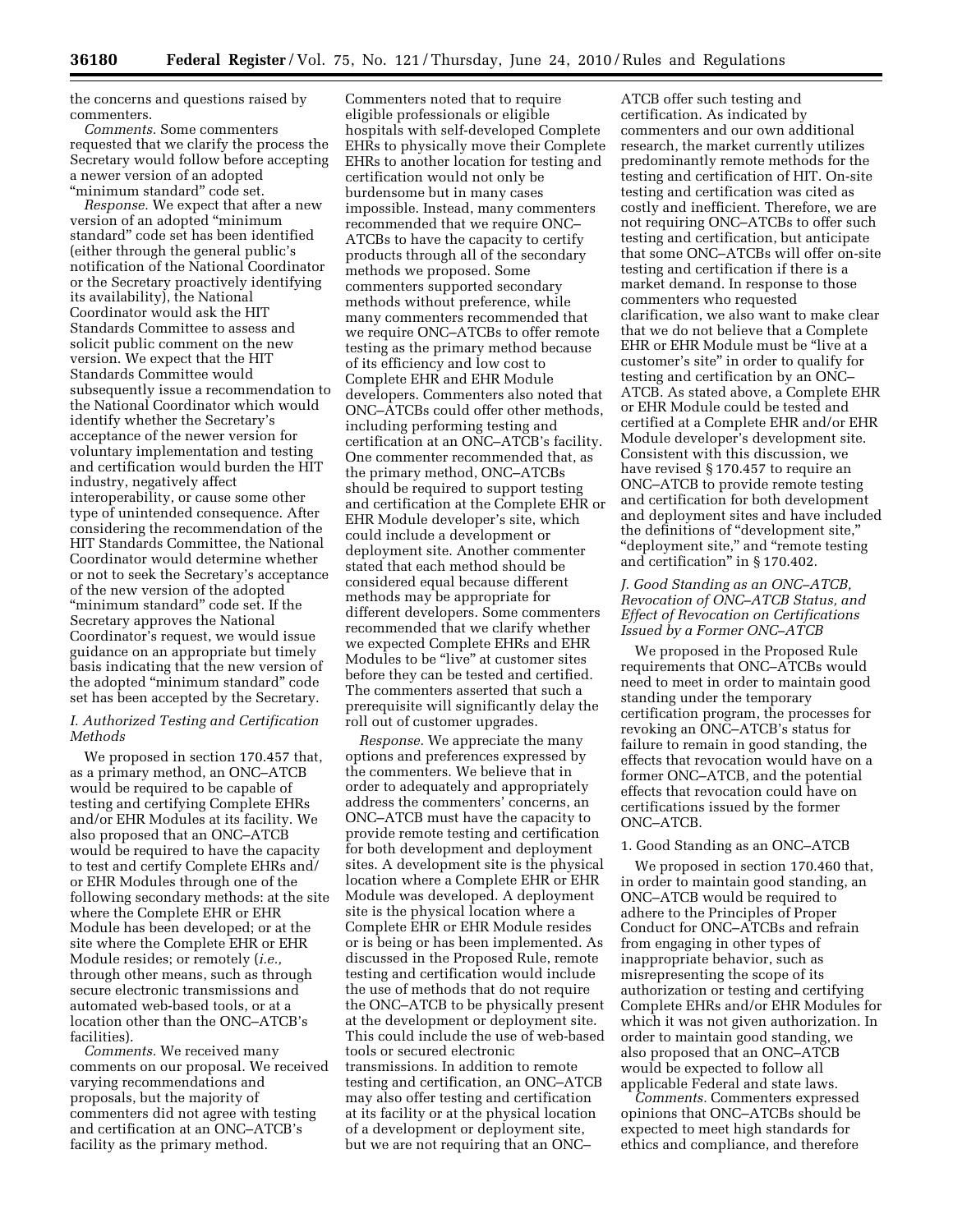were appreciative of our proposed standards of conduct for ONC–ATCBs. One commenter encouraged us to evaluate ONC–ATCBs' compliance with the Principles of Proper Conduct on an ongoing basis and at the time for reauthorization, particularly if either a Type-1 or Type-2 violation had occurred.

*Response.* We believe that our proposed Principles of Proper Conduct for ONC–ATCBs are essential to maintaining the integrity of the temporary certification program, as well as ensuring public confidence in the program and the Complete EHRs and EHR Modules that are tested and certified under the program. We intend to monitor compliance with the Principles of Proper Conduct for ONC– ATCBs on an ongoing basis by, among other means, following up on concerns expressed by Complete EHR and EHR Module developers and the general public. It is also expected that ONC– ATCBs will maintain relevant documentation of their compliance with the Principles of Proper Conduct for ONC–ATCBs because such documentation would be necessary, for instance, to rebut a notice of noncompliance with the Principles of Proper Conduct issued by the National Coordinator. We continue to believe that a violation of the Principles of Proper Conduct for ONC–ATCBs, a violation of law, or other inappropriate behavior must be promptly and appropriately addressed to maintain the program's integrity and the public's confidence in the program and the products that are certified. If a violation or other inappropriate behavior were to occur, it would be addressed in accordance with section 170.465. With consideration of the public comments received, we are finalizing section 170.460 without modification.

## 2. Revocation of ONC–ATCB Status

We proposed in section 170.465 that the National Coordinator could revoke an ONC–ATCB's status if it committed a Type-1 violation or if it failed to timely or adequately correct a Type-2 violation. We defined Type-1 violations to include violations of law or temporary certification program policies that threaten or significantly undermine the integrity of the temporary certification program. These violations include, but are not limited to: false, fraudulent, or abusive activities that affect the temporary certification program, a program administered by HHS or any program administered by the Federal government.

We defined Type-2 violations as noncompliance with § 170.460, which

would include without limitation, failure to adhere to the Principles of Proper Conduct for ONC–ATCBs and engaging in other inappropriate behavior. We proposed that if the National Coordinator were to obtain reliable evidence that an ONC–ATCB may no longer be in compliance with § 170.460, the National Coordinator would issue a noncompliance notification. We proposed that an ONC– ATCB would have an opportunity to respond and demonstrate that no violation occurred or that the alleged violation had been corrected. We further proposed that the National Coordinator would review the response and determine whether a violation had occurred and whether it had been adequately corrected.

We proposed that the National Coordinator could propose to revoke an ONC–ATCB's status if the National Coordinator has evidence that the ONC– ATCB committed a Type-1 violation. We proposed that the National Coordinator could propose to revoke an ONC–ATCB's status if the ONC–ATCB failed to rebut an alleged Type-2 violation with sufficient evidence showing that the violation did not occur or that the violation had been corrected, or if the ONC–ATCB did not submit a written response to a Type-2 noncompliance notification within the specified timeframe. We proposed that an ONC–ATCB would be able to continue its operations under the temporary certification program during the time periods provided for the ONC– ATCB to respond to a proposed revocation notice and the National Coordinator to review the response.

We proposed that the National Coordinator could revoke an ONC– ATCB's status if it is determined that revocation is appropriate after considering the ONC–ATCB's response to the proposed revocation notice or if the ONC–ATCB does not respond to a proposed revocation notice within the specified timeframe. We further proposed that a decision to revoke an ONC–ATCB's status would be final and not subject to further review unless the National Coordinator chose to reconsider the revocation.

We proposed that a revocation would be effective as soon as the ONC–ATCB received the revocation notice. We proposed that a testing and certification body that had its ONC–ATCB status revoked would be prohibited from accepting new requests for testing and certification and would be required to cease its current testing and certification operations under the temporary certification program. We further proposed that if a testing and

certification body had its ONC–ATCB status revoked for a Type-1 violation, it would be prohibited from reapplying for ONC–ATCB status under the temporary certification program for one year. If the temporary certification program sunset during this time, the testing and certification body would be prohibited from applying for ONC–ACB status under the permanent certification program for the remainder of the one year prohibition period.

We proposed that failure to promptly refund any and all fees for uncompleted tests and/or certifications of Complete EHRs and EHR Modules after the revocation of ONC–ATCB status would be considered a violation of the Principles of Proper Conduct for ONC– ATCBs. We proposed that the National Coordinator would consider such violations in the event that a testing and certification body reapplied for ONC– ATCB status under the temporary certification program or applied for ONC–ACB status under the permanent certification program.

In association with these proposals, we specifically requested that the public comment on two additional proposals. First, we requested that the public comment on whether the National Coordinator should consider proposing the revocation of an ONC–ATCB's status for repeatedly committing Type-2 violations even if the ONC–ATCB adequately corrected the violations each time. In conjunction with this request, we asked how many corrected Type-2 violations would be sufficient for proposing revocation of an ONC–ATCB and to what extent the frequency of these violations should be a consideration. Second, we requested that the public comment on whether the National Coordinator should also include a process to suspend an ONC– ATCB's status.

*Comments.* We received general support for our proposed revocation process with commenters encouraging us to take a stringent position regarding Type-1 and Type-2 violations out of fear that a lack of confidence in the qualifications or integrity of an ONC– ATCB could seriously undermine the temporary certification program's objectives. Commenters requested that vendors, self-developers and providers be notified if an ONC–ATCB is suspended, the National Coordinator proposes to revoke an ONC–ATCB's status, and/or an ONC–ATCB's status is revoked. One commenter recommended that there not be a ''broad'' categorical Type-1 violation bar on reapplying for ONC–ATCBs that had their status revoked, while other commenters suggested that we extend the timeframe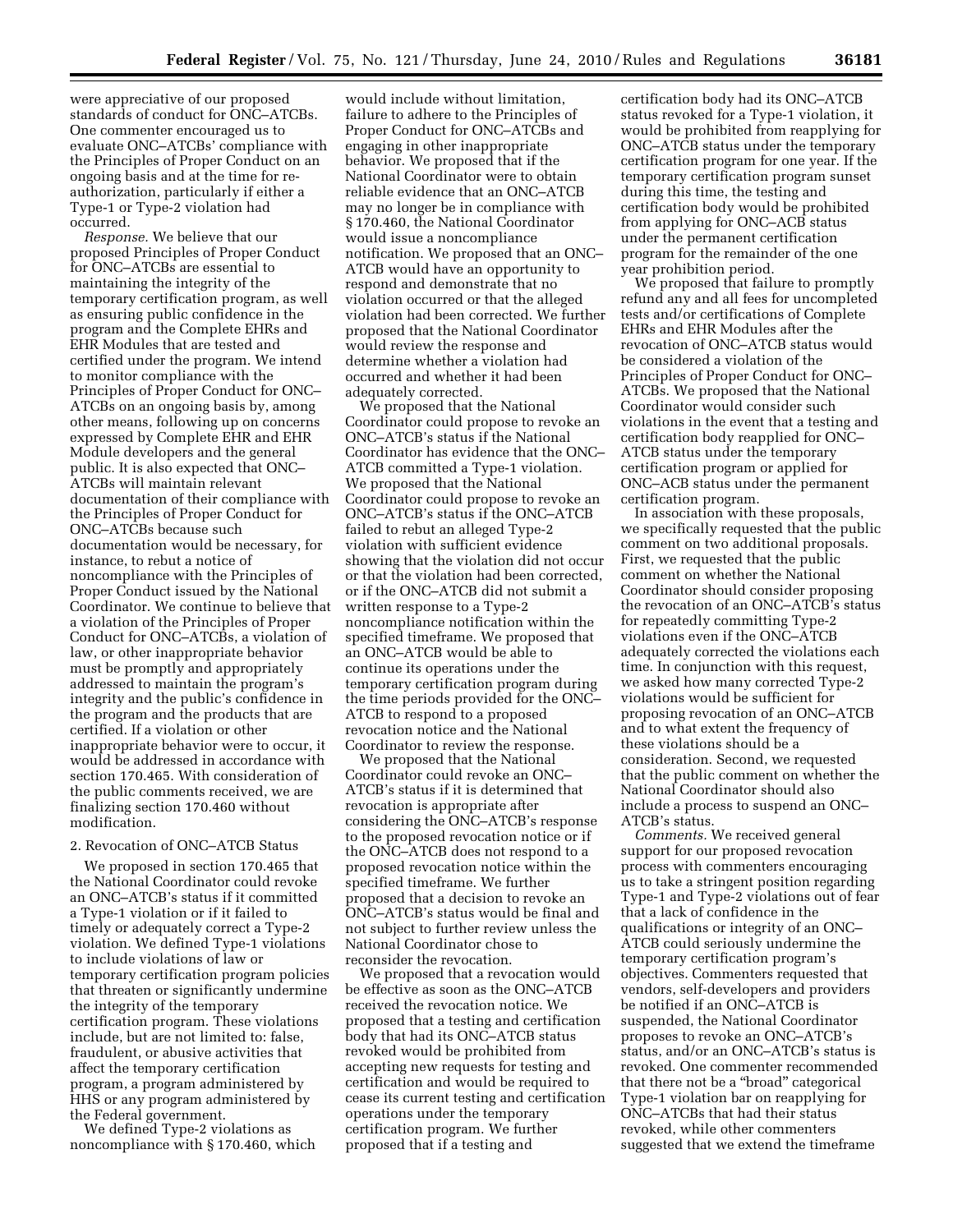for barring ONC–ATCBs that have committed Type-1 violations from reapplying to at least three years and to require that a "re-authorized" former ONC–ATCB serve a probationary period.

We received a few comments on whether we should revoke an ONC– ATCB's status under the temporary certification program for committing multiple Type-2 violations even if the violations were corrected. A couple of commenters suggested that an ONC– ATCB should have its status revoked for committing multiple violations. One commenter reasoned that if an ONC– ATCB committed three or more violations in the short time of the anticipated existence of the temporary certification program then it deserved to have its status revoked. Another commenter recommended that the National Coordinator retain the discretion to review and judge each situation as opposed to setting a certain threshold for automatic revocation.

We received multiple comments on our proposed alternative of a suspension process with all of the commenters suggesting that there could be value in a suspension process. One commenter stated that our goal should be first and foremost to protect the needs of product purchasers and patients. Commenters stated that suspension could be warranted in lieu of proposing revocation and/or during the period between a proposed revocation and a final decision on revocation. Some commenters recommended that an ONC–ATCB be allowed to continue operations during a suspension or be provided ''due process'' rights before being suspended, while others suggested that allowing an ONC–ATCB to continue during instances where an investigation is ongoing and violations are being resolved could jeopardize the industry's confidence level in the certification process. One commenter suggested that an ONC–ATCB be allowed to continue operations unless the alleged violation would or could adversely impact patient safety and/or quality of care.

*Response.* We do not believe that it is appropriate to initiate revocation proceedings against an ONC–ATCB for any amount of corrected Type-2 violations under the temporary certification program. We did not originally propose to initiate revocation proceedings for multiple corrected Type-2 violations, but requested public comment on the possibility. Commenters appeared to agree that initiating revocation proceedings against an ONC–ATCB for committing multiple Type-2 violations, even if corrected, was

an acceptable proposition under certain conditions. While we agree that committing multiple Type-2 violations, even if corrected, is cause for concern, it would be difficult to establish a sufficiently objective and equitable standard for initiating revocation proceedings on that basis against an ONC–ATCB. As evidenced by the comments, it is difficult to determine the appropriate number of corrected Type-2 violations that would lead to revocation proceedings. An ONC–AT could commit and correct two Type-2 violations involving a missed training or a timely update to ONC on a key personnel change. In such a situation, we do not believe that automatically initiating revocation proceedings would be warranted. We also do not believe it would be appropriate to adopt the one commenter's recommendation to allow the National Coordinator to use discretion to address such instances. This would not give an ONC–ATCB sufficient notice of what Type-2 violation, even if corrected, could lead to revocation proceedings nor an indication of the amount or frequency of the violations that could lead to revocation proceedings. Therefore, we believe that an ONC–ATCB should remain in good standing if it sufficiently corrects a Type-2 violation, no matter how many times an ONC–ATCB commits a Type-2 violation. Such violations will be a matter of public record that may influence Complete EHR and EHR Module developers' decisions on which ONC–ATCB to select for the testing and certification of their Complete EHRs and/or EHR Modules.

We believe that Type-1 violations as described are not too ''broad'' in that they must also "threaten or significantly undermine the integrity of the temporary certification program.'' In such cases, we believe that barring a former ONC–ATCB from reapplying for ONC–ATCB status for one year is an appropriate remedy under the temporary certification program, which we do not anticipate lasting beyond December 31, 2011. As noted in the Proposed Rule, a Type-1 violation could significantly undermine the public's faith in our temporary certification program. Therefore, removing the ONC– ATCB from the program is an appropriate remedy. The 1-year bar on reapplying will allow the former ONC– ATCB sufficient time to address the reasons for the Type-1 violation before reapplying. We will, however, reconsider the appropriate length of a bar on reapplying for ONC–ACB status and whether a probationary period

would be appropriate for the permanent certification program when we finalize the permanent certification program.

We agree with the commenters that suspension could be an effective way to protect purchasers of certified products and ensure patient health and safety. As a result, we agree with the commenter and believe that the National Coordinator should have the ability to suspend an ONC–ATCB's operations under the temporary certification program when there is reliable evidence indicating that the ONC–ATCB committed a Type-1 or Type-2 violation and that the continued testing and certification of Complete EHRs and/or EHR Modules could have an adverse impact on patient health or safety. As mentioned in the Proposed Rule, the National Coordinator's process for obtaining reliable evidence would involve one or more of the following methods: Fact-gathering; requesting information from an ONC–ATCB; contacting an ONC–ATCB's customers; witnessing an ONC–ATCB perform testing or certification; and/or reviewing substantiated complaints.

Due to the disruption a suspension may cause for an ONC–ATCB, and more so for the market, we believe that suspension is appropriate in only the limited circumstances described above and have revised § 170.465 to provide the National Coordinator with the discretion to suspend an ONC–ATCB's operations accordingly. An ONC–ATCB would first be issued a notice of proposed suspension. Upon receipt of a notice of proposed suspension, an ONC–ATCB will be permitted up to 3 days to submit a written response to the National Coordinator explaining why its operations should not be suspended. The National Coordinator will be permitted up to 5 days to review the ONC–ATCB's response and issue a determination. In the determination, the National Coordinator will either rescind the proposed suspension, suspend the ONC–ATCB's operations until it has adequately corrected a Type-2 violation, or propose revocation in accordance with § 170.465(c) and suspend the ONC–ATCB's operations for the duration of the revocation process. The National Coordinator may also make any one of the above determinations if an ONC–ATCB fails to submit a timely response to a notice of proposed suspension. A suspension will become effective upon an ONC–ATCB's receipt of a notice of suspension. We believe that this process addresses the commenters' concerns regarding due process and maintaining the industry's confidence in the temporary certification program by not allowing an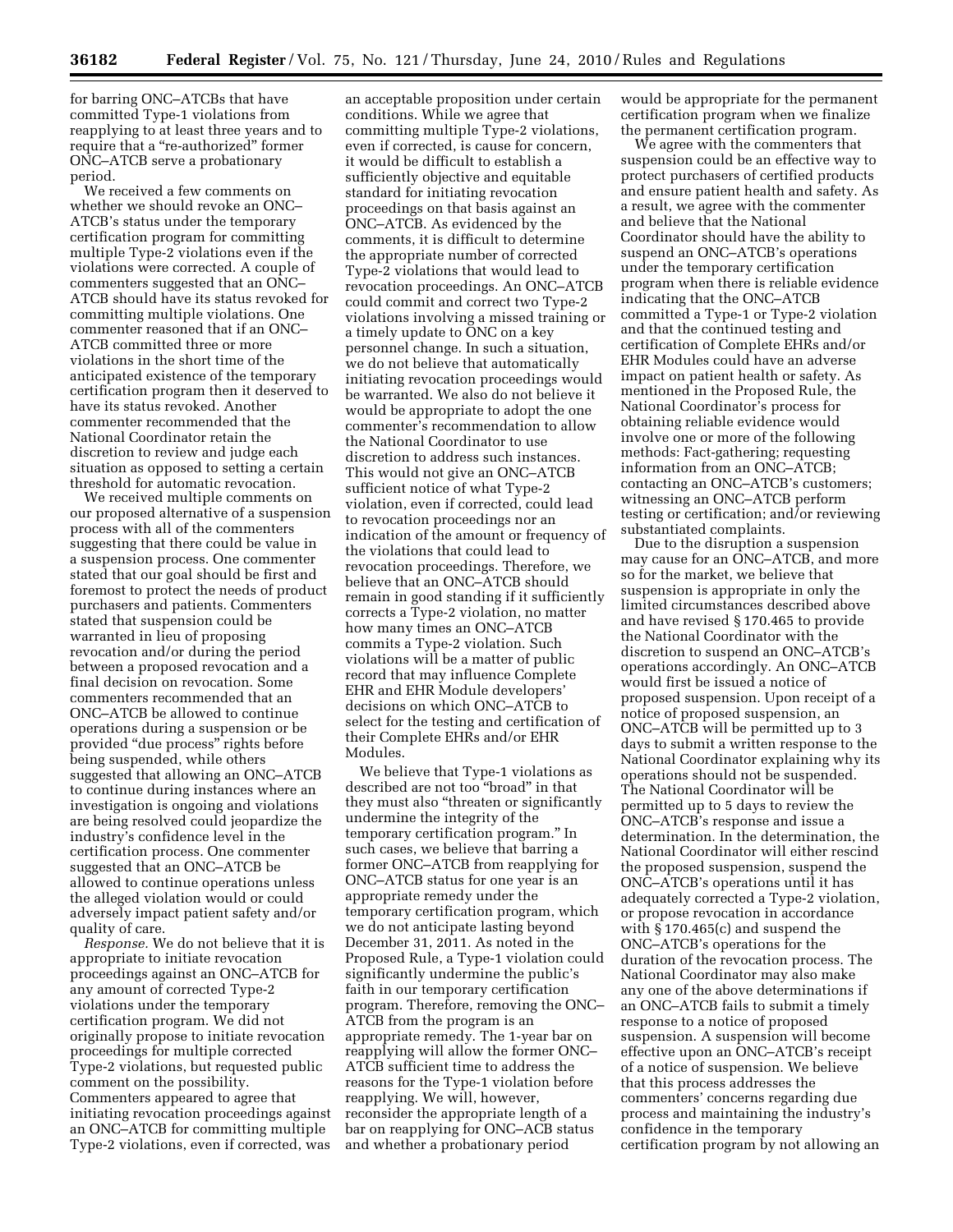ONC–ATCB to continue operations while an investigation is ongoing and/ or violations are being resolved related to the patient health or safety.

As discussed in a previous section of this preamble, we have revised § 170.423(j) to clarify that an ONC– ATCB would have to refund any fees paid by a Complete EHR or EHR Module developer that seeks to withdraw a request for testing and certification while an ONC–ATCB is suspended.

We intend to provide public notification via our Web site and list serve if an ONC–ATCB is suspended, issued a notice proposing its revocation, and/or has its status revoked. We also note that we revised § 170.465(c)(1) to state that ''[t]he National Coordinator may propose to revoke an ONC–ATCB's status if the National Coordinator has reliable evidence that the ONC–ATCB committed a Type-1 violation.'' The term "reliable" was inadvertently left out of the Proposed Rule.

#### 3. Effect of Revocation on Certifications Issued by a Former ONC–ATCB

We proposed in section 170.470 to allow the certified status of Complete EHRs and/or EHR Modules certified by an ONC–ATCB that subsequently had its status revoked to remain intact unless a Type-1 violation was committed that called into question the legitimacy of the certifications issued by the former ONC–ATCB. In such circumstances, we proposed that the National Coordinator would review the facts surrounding the revocation of the ONC–ATCB's status and publish a notice on ONC's Web site if the National Coordinator believed that Complete EHRs and/or EHR Modules were fraudulently certified by a former ONC– ATCB and the certification process itself failed to comply with regulatory requirements. We further proposed that if the National Coordinator determined that Complete EHRs and/or EHR Modules were improperly certified, the ''certified status'' of affected Complete EHRs and/or EHR Modules would remain intact for 120 days after the National Coordinator published the notice. We specifically requested that the public comment on our proposed approach and the timeframe for recertification.

*Comments.* Multiple commenters expressed agreement and understanding with the need to protect the integrity of the temporary certification program by ensuring the legitimacy of certifications issued by a former ONC–ATCB and requiring recertification of Complete EHRs and/or EHR Modules where it is found that they were improperly certified. Many commenters stated,

however, that we should determine whether an improperly certified product negatively and substantially affected the performance of a Complete EHR or EHR Module in achieving a meaningful use objective before requiring recertification. Other commenters stated that ''good faith'' eligible professionals and eligible hospitals who can demonstrate meaningful use with a previously certified Complete EHR or EHR Module should continue to qualify for payments under the Medicare and Medicaid EHR Incentive Programs. Commenters further stated that providers should be allowed to replace the previously certified product when new certification criteria have been finalized for the affected meaningful use criteria, or when their own strategic and technical requirements necessitate an upgrade, whichever comes first. Commenters contended that the only overriding factor that should require recertification is if there is a demonstrable risk to patient safety from the use of improperly certified Complete EHRs and/or EHR Modules.

A few commenters expressed concerns about the potential negative financial impact recertification would have on Complete EHR and EHR Module developers, eligible professionals and eligible hospitals as well as the potential for legal liability related to eligible professionals and eligible hospitals making attestations to federal and state agencies that they are using Certified EHR Technology.

Some commenters agreed with our 120-day proposal, while many commenters recommended 6, 9, 12, and 18-month ''grace periods'' for improperly certified Complete EHRs and/or EHR Modules. One commenter recommended an extension of the 120 day grace period if there were less than 3 ONC–ATCBs at the time of decertification. One commenter noted that the revocation process through potential decertification of Complete EHRs and/or EHR Modules could take longer than the life of the temporary certification program and likely overlap with the issuance of new standards and certification criteria, which itself will require "recertification" under the permanent certification program.

*Response.* In instances where the National Coordinator determines that Complete EHRs and/or EHR Modules were improperly certified, we believe that recertification is necessary to maintain the integrity of the temporary certification program and to ensure the efficacy and safety of certified Complete EHRs and EHR Modules. By requiring recertification, eligible professionals and eligible hospitals as well as

Complete EHR and EHR Module developers can have confidence in the temporary certification program and, more importantly, in the Complete EHRs and EHR Modules that are certified under the program. As we stated in the Proposed Rule, we believe it would be an extremely rare occurrence for an ONC–ATCB to have its status revoked and for the National Coordinator to determine that Complete EHRs and/or EHR Modules were improperly certified. If such events were to occur, the regulatory provisions enable the National Coordinator to focus recertification on specific Complete EHRs and/or EHR Modules that were improperly certified in lieu of requiring recertification of all Complete EHRs and EHR Modules tested and certified by the former ONC–ATCB.

In this regard, the National Coordinator has a statutory responsibility to ensure that Complete EHRs and EHR Modules certified under the temporary certification program are in compliance with the applicable certification criteria adopted by the Secretary. We do not believe that the alternatives suggested by the commenters, such as whether a ''good faith'' eligible professional or eligible hospital can demonstrate meaningful use with a previously certified Complete EHR or EHR Module, would enable the National Coordinator to fulfill this statutory responsibility. Consequently, if the National Coordinator determines that a Complete EHR or EHR Module was improperly certified, then retesting and recertification by an ONC–ATCB are the only means by which to ensure that the Complete EHR or EHR Module satisfies the certification criteria. Moreover, an attestation by a Complete EHR or EHR Module developer and/or user of a Complete EHR or EHR Module would not be an acceptable alternative to retesting and recertification because the National Coordinator could not sufficiently confirm that all applicable certification criteria are met.

We appreciate the concerns expressed by commenters related to the potential financial burden of recertification, the potential legal liability for providers attesting to the use of Certified EHR Technology, and the perceived insufficient amount of time to have a Complete EHR and/or EHR Modules recertified. We believe, however, that some of these concerns may be unfounded. Any decertification of a Complete EHR or EHR Module will be made widely known to the public by ONC through publication on our Web site and list serve, which we believe will help eligible professionals or eligible hospitals identify whether the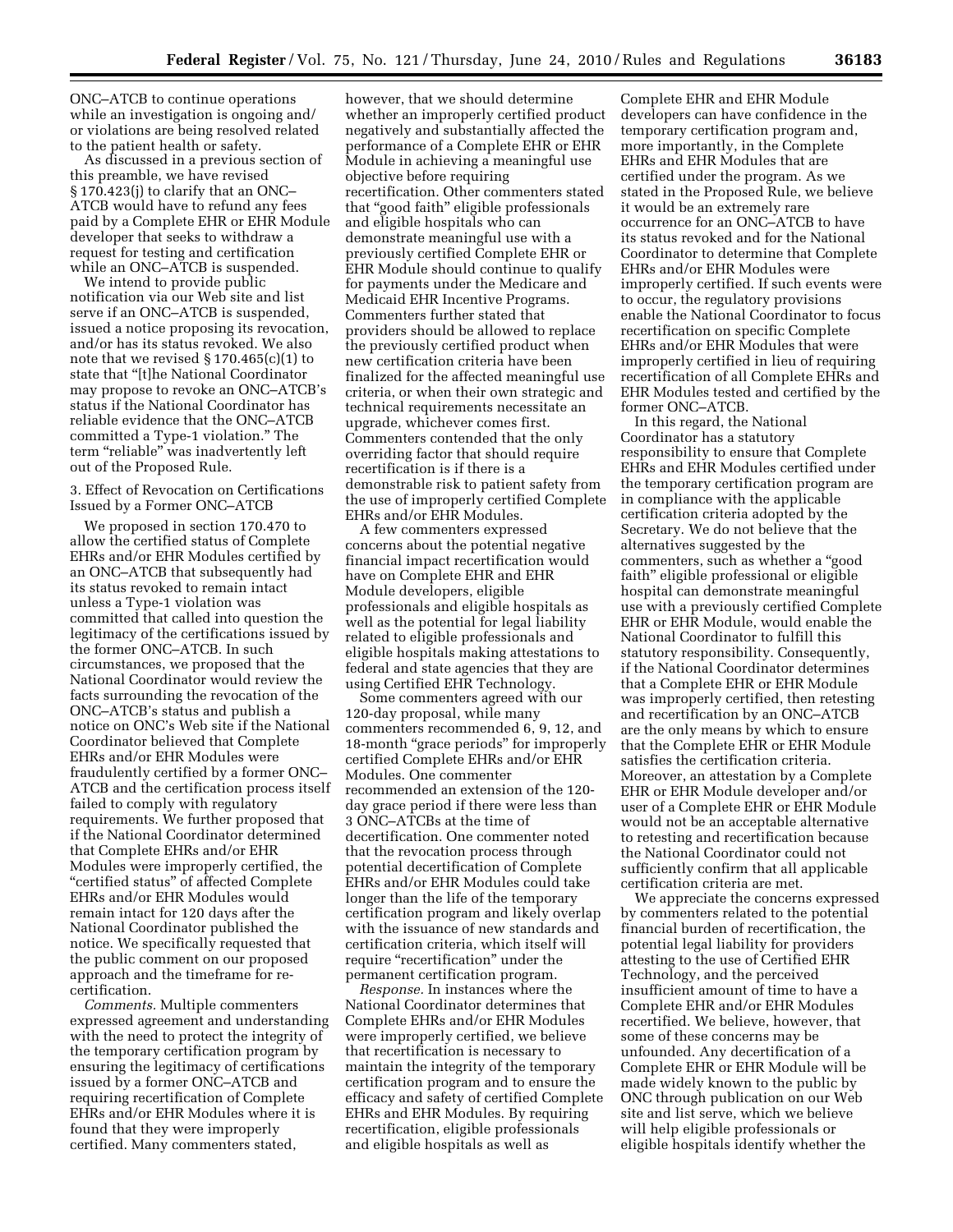certified status of their Certified EHR Technology is still valid. We also believe that programmatic steps, such as identifying ONC–ATCB(s) that could be used for retesting and recertification, could be taken to assist Complete EHR and/or EHR Module developers with achieving timely and cost effective recertifications. Most importantly, in the rare circumstance that recertification is required, we believe that the need to protect the public from potentially unsafe Complete EHRs and/or EHR Modules outweighs the concerns expressed by the commenters. Accordingly, we are finalizing this provision without modification.

#### *K. Sunset of the Temporary Certification Program*

We proposed in section 170.490 that the temporary certification program would sunset on the date when the National Coordinator authorized at least one ONC–ACB under the permanent certification program. We further proposed that on the date the sunset occurred, ONC–ATCBs under the temporary certification program would be prohibited from accepting new requests to certify Complete EHRs or EHR Modules. ONC–ATCBs would, however, be able to complete the processing of Complete EHRs and EHR Modules that were being tested and certified at the time the sunset occurred. We clarified that ONC–ATCBs would be able to review any pending applications that they had received prior to the termination date of the temporary certification program and complete the certification process for those Complete EHRs and EHR Modules.

We requested that the public comment on whether we should establish a set date for the temporary certification program to sunset, such as 12/31/2011, instead of a date that depends on a particular action—the authorization of at least one ONC–ACB. We noted that a set date would provide certainty and create a clear termination point for the temporary certification program by indicating to any ONC– ATCBs and other certification bodies that in order to be authorized to certify Complete EHRs and/or EHR Modules after 12/31/2011, they would need to be accredited and reapply to become ONC– ACBs. We further noted that one potential downside to a set date would be the possibility that it would temporarily prevent certifications from being issued during the time period it takes potential ONC–ACB applicants to get accredited and receive their authorizations from the National Coordinator.

*Comments.* Commenters recommended various methods and means for ending the temporary certification program. The predominant suggestion from commenters was to devise a method for ending the temporary certification program that would limit the amount of uncertainty for vendors, self-developers, and providers. In this regard, multiple commenters recommended a date certain with 12/31/2011 being the only date specified by commenters. Commenters reasoned that a set date would give the industry and market a target for planning purposes. Many commenters, however, stated that a set date was only viable if there were at least one ONC–ACB. Some commenters recommended that there be two ONC– ACBs and some also requested that we ensure that there are one or two accredited testing labs before we sunset the temporary certification program. Commenters contended that having more than one ONC–ACB would help prevent a backlog and potential monopolies.

Multiple commenters recommended that we tie the certification programs with the meaningful use stages (*i.e.,* use the temporary certification program for Stage 1 and the permanent certification program for Stage 2 and beyond) and allow the temporary certification program to continue to certify for Stage 1 until it was no longer needed. One commenter recommended that the temporary certification program should be phased out only after it has been determined that a significant percentage of the industry is ready to move to Stage 2 of the Medicare and Medicaid EHR Incentive Programs.

One commenter proposed that there be a period of overlap of up to a year between the temporary certification program and the permanent certification program to enable ONC–ATCBs to complete the testing and certification of products that were presented prior to the beginning of the permanent certification program. As part of the proposal, the commenter stated that products not completely tested and certified by an ONC–ATCB by the end date would need to be resubmitted under the permanent certification program.

Another commenter recommended that the rules for the transition period must be flexible enough to accommodate an ONC–ATCB to apply to become a testing lab and/or an ONC– ACB under the permanent certification program.

*Response.* The commenters' recommendation to link the certification programs to the proposed stages of

meaningful use illustrates a misunderstanding of the purpose of the certification programs. Consistent with statutory instruction, the primary purpose of the certification programs is to ensure that Complete EHRs, EHR Modules, and possibly other HIT, meet the standards, implementation specifications, and certification criteria adopted by the Secretary. We have proposed a temporary certification program in order to ensure that Certified EHR Technology will be available for the start of the Medicare and Medicaid EHR Incentive Programs and to allow sufficient time for the development of a more rigorous permanent certification program. Linking the temporary certification program to a proposed stage of meaningful use could cause the program to last longer than is necessary, which would be inconsistent with the purpose of the program.

We agree with the majority of commenters that we should strive to achieve as much certainty as possible for the market while also ensuring the existence of a sufficient supply of authorized testing and/or certification bodies so as to enable eligible hospitals and eligible providers to achieve meaningful use. Therefore, we have modified our proposed timeframe such that the temporary certification program will sunset on December 31, 2011, or if the permanent certification program is not fully constituted at that time, then upon a subsequent date that is determined to be appropriate by the National Coordinator. On and after the temporary certification program sunset date, ONC–ATCBs will be prohibited from accepting new requests to test and certify Complete EHRs or EHR Modules. ONC–ATCBs will, however, be permitted up to six months after the sunset date to complete all testing and certification activities associated with requests for testing and certification of Complete EHRs and/or EHR Modules received prior to the sunset date.

We believe that our proposal provides the appropriate balance between market certainty and ensuring that there remains a body authorized to test and certify Complete EHRs and EHR Modules. We believe that many applicants will seek to become ONC– ACBs and that there is sufficient flexibility in the transition to the permanent certification program for ONC–ATCBs either to apply to become ONC–ACBs or to become accredited testing labs. We further believe that applicants will be motivated by business dynamics, such as capturing an increased market share, to become authorized as soon as possible under the permanent certification program.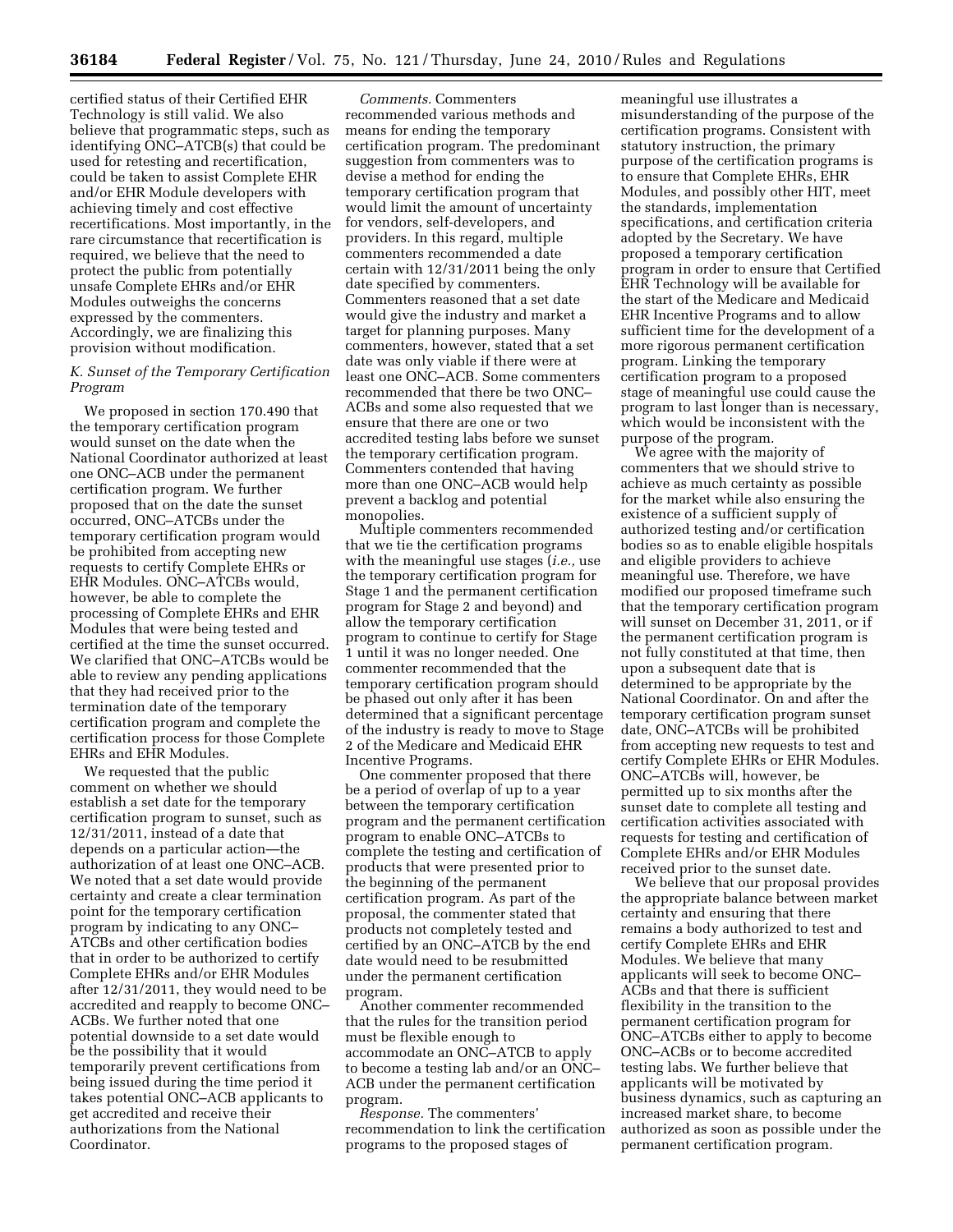Therefore, we believe that there will be multiple ONC–ACBs by December 31, 2011.

In the event that the National Coordinator is unable to begin the permanent certification program on January 1, 2012, we believe it is appropriate for the temporary certification program to remain operational until the National Coordinator determines that the permanent certification program is fully constituted. As stated above, keeping the temporary certification program operational will help ensure that a body authorized to test and certify Complete EHRs and EHR Modules remains available. This flexibility provided to the National Coordinator will help to alleviate the "consumer" concerns expressed by commenters related to the potential existence of backlogs or monopolies at the start of the permanent certification program. In determining whether the proposed permanent certification program is fully constituted, the National Coordinator will consider whether there are a sufficient number of ONC–ACBs and accredited testing laboratories to address the current market demand. For example, if multiple ONC–ATCBs exist, but only one ONC–ACB has been authorized and no testing laboratories are accredited (or alternatively one or more testing laboratories exist, but no ONC–ACBs), and the Secretary will soon issue newly adopted standards, implementation specifications and certification criteria, then it is unlikely that the permanent certification program would be considered fully constituted. We believe this approach sufficiently addresses the concerns expressed by various commenters and provides the most assurance to the market, particularly for Complete EHR and EHR Module developers that seek testing and certification of Complete EHRs and/or EHR Modules.

Consistent with our original proposal, we are allowing ONC–ATCBs to complete the processing of all requests for the testing and certification of Complete EHRs and/or EHR Modules received prior to the sunset date. By completing the processing of a request, we expect that all testing and certification activities would be completed including the issuance of a certification, if appropriate. We are limiting the time to complete the processing of requests to a period of six months after the sunset date of the temporary certification program. We agree with the commenter that a limitation is necessary to bring finality to the temporary certification program. We believe that six months is a more

appropriate period than ''up to a year'' because, as previously stated, we anticipate the next set of standards, implementation specifications, and certification criteria to be published in late summer of 2012. Therefore, market confusion can be avoided by ending all vestiges of the temporary certification program before the start of testing and certification to newly adopted standards, implementation specifications, and certification criteria. If the testing and certification of a Complete EHR or EHR Module is not completed prior to the end of the 6 month period, the Complete EHR or EHR Module would have to be resubmitted for testing and certification under the permanent certification program.

#### *L. Recognized Certification Bodies as Related to the Physician Self-Referral Prohibition and Anti-Kickback EHR Exception and Safe Harbor Final Rules*

The physician self-referral prohibition exception and anti-kickback statute safe harbor for donations of EHR software (42 CFR 411.357(w) and 42 CFR 1001.952(y), respectively) include among their conditions a provision that donated software must be interoperable and that, for purposes of the exception and safe harbor, software is deemed to be interoperable ''if a certifying body recognized by the Secretary has certified the software within no more than 12 months prior to the date it is provided to the [recipient].'' This final rule addresses the process in which the Secretary recognizes a certifying body. As to the process, we requested comment in the Proposed Rule on whether we should construe the proposed ''authorization'' process for ONC–ATCBs and ONC–ACBs as the Secretary's method for "recognizing" certification bodies.

*Comments.* The vast majority of commenters supported replacing the Secretary's current method for "recognizing" certification bodies with the proposed ''authorization'' process for ONC–ATCBs and ONC–ACBs. The commenters reasoned that our proposal offered consistency and efficiency for all stakeholders involved. Only one commenter recommended that the current process for "recognizing" certification bodies not be superseded by the proposed ''authorization'' process, but that commenter did so based on a concern expressed by multiple commenters. The concern was over whether the proposed "authorization" process would negatively affect donations of ''certified EHRs'' currently in progress, including the invalidation of existing investments and the

disruption of pending and executed contracts as well as ongoing EHR installations. To address these concerns, some commenters recommended that EHRs certified by a ''recognized certification body'' continue to be permitted for donation under the exception and safe harbor if they still satisfied the parameters set by the physician self-referral prohibition exception and anti-kickback statute safe harbor final rules. The commenters also recommended that the subsequent ''rollout'' of EHR installations to physician offices should be deemed to qualify for the exception and safe harbor based on certification status as of the original purchase date, regardless of the date of actual installation in physician offices.

Some commenters recommended that the term of recognition for certified EHR technology under the exception and safe harbor should be equal to the ''certification time period of two (2) years, and not 12 months as currently specified.'' Another commenter recommended that any EHR certified by the Certification Commission for Health Information Technology (CCHIT) should continue to qualify for the exception and safe harbor at least through the end of Stage 1 of the Medicare and Medicaid EHR Incentive Programs.

One commenter noted that the physician self-referral prohibition exception and anti-kickback statute safe harbor final rules define "interoperability" and that an EHR's ability to be interoperable is a factor in its ability to be donated under those rules. The commenter requested that the National Coordinator clarify and provide guidance on the standards and interoperability requirements to which ONC–ATCBs and ONC–ACBs would test and certify EHRs for purposes of the exception and safe harbor.

A commenter recommended that we clarify that Complete EHRs and EHR Modules that are certified under the temporary or permanent certification programs *may* be deemed interoperable and *may* qualify for the physician selfreferral prohibition exception or the anti-kickback statute safe harbor for EHR donations. The commenter also recommended that we state that Complete EHRs and EHR Modules will also be required to meet other regulatory provisions outlined in 42 CFR 411.351 *et seq.* or 1001.952 in order to qualify for the exception or safe harbor (*e.g.,* an EHR must be used for any patient without regard to payer status). The commenter proposed that we include a new requirement that a certifying body cannot certify EHRs or EHR Modules if they unnecessarily limit or restrict their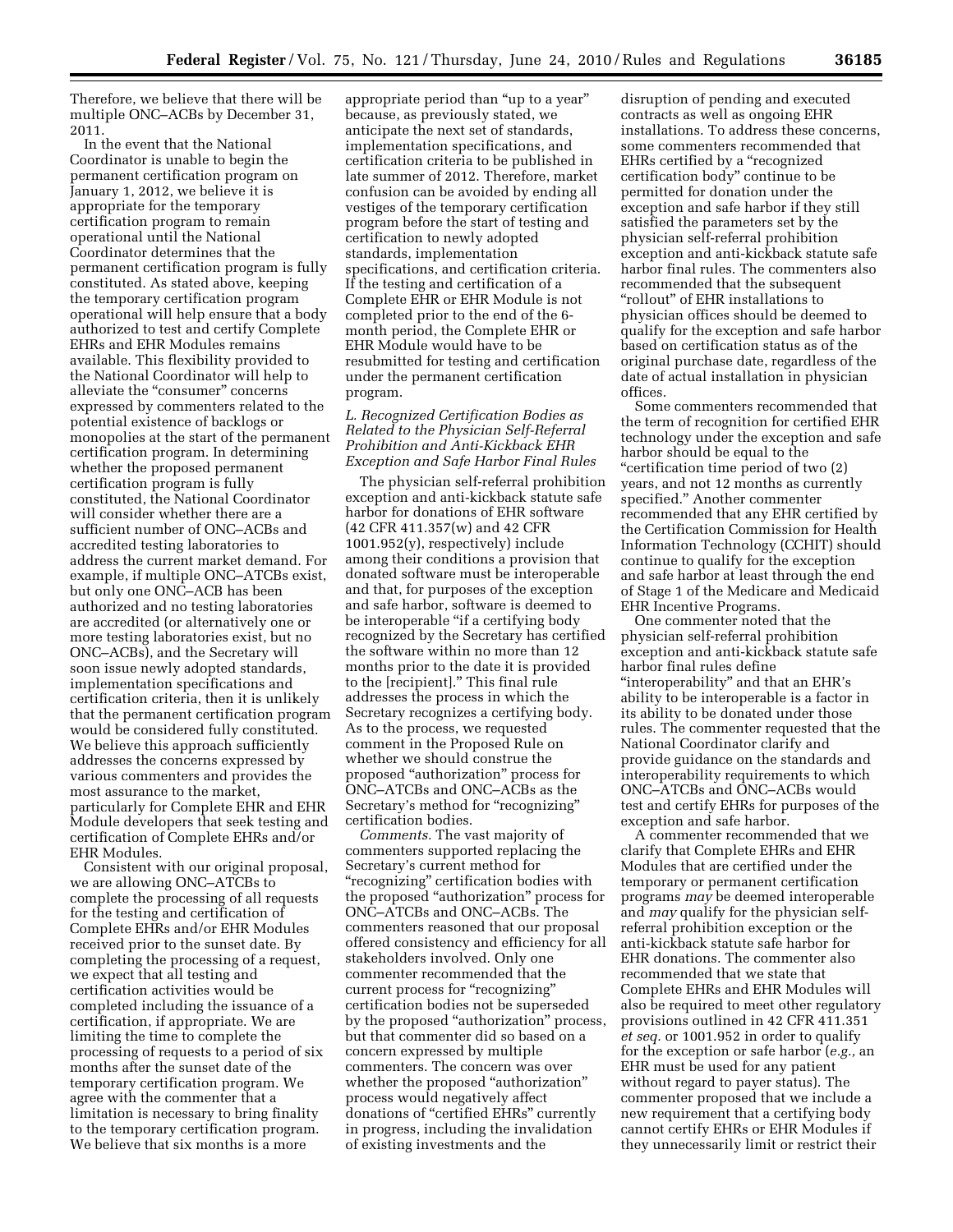use or compatibility with other HIT (*e.g.,* if an entity binds physicians to a particular entity to receive the EHR or the EHR Module, or uses a combination of certified EHR Modules that do not work together).

*Response.* We appreciate the commenters' support for our proposal to incorporate the current "recognition" of certification bodies into the ONC–ATCB and ONC–ACB ''authorization'' processes. We agree with commenters that folding the "recognition" process into the ONC–ATCB and ONC–ACB "authorization" processes will lead to greater clarity and consistency for all stakeholders. Accordingly, the ONC– ATCB and ONC–ACB ''authorization'' processes will constitute the Secretary's ''recognition'' of a certification body.

This final rule only addresses the issue of how the Secretary recognizes a certifying body. It does not address issues related to the application of the exception or safe harbor, as those issues are beyond the scope of this final rule and are better directed to CMS and OIG, respectively. As noted in the Proposed Rule, CCHIT is the only organization that has both applied for and been granted ''recognized certification body'' status under ONC's Certification Guidance Document (CGD). As implied in the Proposed Rule and the CGD, all ''recognized certification bodies'' will lose their status upon the effective date of this final rule. As a result, they will need to reapply to become an ONC– ATCB (and in the future an ONC–ACB) in order to be a ''recognized certification body'' after the effective date of this final rule. Loss of ''recognized'' status under the CGD upon the effective date of this final rule does not impact the fact that certifications made by CCHIT while recognized under the CGD were made by a ''recognized certification body.''

With respect to the request for clarification regarding the standards and interoperability requirements to which ONC–ATCBs and ONC–ACBs would test and certify Complete EHRs and EHR Modules, we clarify that we will not adopt different or additional certification criteria to which Complete EHRs or EHR Modules must be tested and certified in order to meet the deeming provision, and we do not expect ONC–ATCBs and ONC–ACBs to use different certification criteria to test and certify Complete EHRs and EHR Modules. We believe that the certification criteria adopted by the Secretary specify several important interoperability requirements and build the foundation for more advanced interoperability in the future. It is also important to note that regardless of whether EHRs certified in 2009 or 2010

by a ''recognized certification body'' qualify for donation under the EHR exception and safe harbor, these EHRs will not meet the definition of Certified EHR Technology and therefore must be recertified by an ONC–ATCB in order to be used by an eligible professional or eligible hospital to demonstrate meaningful use.

All other issues raised by commenters are outside the scope of this rulemaking and in many cases would require notice and comment rulemaking in order to be appropriately addressed.

#### *M. Grandfathering*

Grandfathering would essentially involve a determination by the National Coordinator that existing EHR systems developed by vendors and selfdevelopers, as well as those systems being used by providers in a possible modified state, are equivalent to the definition of Certified EHR Technology and thus are capable of being used to achieve meaningful use. Although we did not propose or discuss the concept of grandfathering in the Proposed Rule, several commenters made recommendations on the subject.

*Comments.* On all three recent meaningful use related rulemakings (the HIT Standards and Certification Criteria interim final rule, the Medicare and Medicaid EHR Incentive Programs proposed rule, and the HIT Certification Programs proposed rule), HHS received comments related to the concept of ''grandfathering'' existing EHRs in some form or another. Some comments requested that we deem all CCHITcertified EHRs from 2008 onward to be Certified EHR Technology. Others requested that we deem all existing EHRs regardless of whether these EHRs had been certified by CCHIT. In both cases, these commenters argued that this would enable eligible professionals and eligible hospitals who were early adopters to possess HIT that met the definition of Certified EHR Technology right away. One commenter offered a variant to this suggestion by adding a qualification that we should only deem EHRs if the EHR currently in the possession of an eligible professional or eligible hospital could enable them to meet some (at least 5) number of meaningful use objectives. While other commenters using this same line of reasoning believed that an EHR should qualify for grandfathering if it could enable an eligible professional or eligible hospital to meet all applicable objectives and measures, but that such certification would only be valid until the temporary certification program was operational. One commenter specifically recommended that ONC establish a

petition process whereby an individual eligible professional or eligible hospital could apply directly to ONC for a waiver to use a non-certified EHR to qualify for meaningful use.

*Response.* We believe that this final rule is the most appropriate rulemaking to address comments on grandfathering. The definition of Certified EHR Technology specified by Congress at section 3000 of the PHSA set forth clear parameters that dictate when HIT will be considered Certified EHR Technology. To be Certified EHR Technology, HIT must first meet the definition of a Qualified EHR, which in turn must be certified pursuant to the certification program(s) established under section 3001(c)(5) by the National Coordinator as meeting standards adopted under section 3004 by the Secretary. Certification is used to provide consumers with assurance and confidence that the product or service they seek to purchase and use will work as expected and will include the capabilities for which it was purchased.

While grandfathering may appear convenient in that it would allow eligible professionals and eligible hospitals to use the HIT they already have in place, we believe that in this context grandfathering is inappropriate and would be inconsistent with the statutory requirements for Certified EHR Technology specified in the PHSA. Grandfathering provides neither assurance nor confidence for eligible professionals and eligible hospitals that their existing HIT will have the capacity to support their attempts to meet meaningful use Stage 1 objectives and measures. In this regard, we do not believe that the variations to ''grandfathering'' some commenters suggested (that an EHR should be grandfathered if it could enable an eligible professional or eligible hospital to meet some or all applicable meaningful use objectives and measures) are valid approaches. Conversely, we believe those approaches are risky from a programmatic perspective with respect to the potential for fraud, and from an eligible professional or eligible hospital's perspective in that they would have no demonstrable proof that their EHR possessed the capabilities necessary to meet the certification criteria adopted by the Secretary. More importantly, if we were to permit grandfathering according to the logic expressed by these commenters, the only way we, and the commenters, would be able to tell if an EHR should legitimately be deemed grandfathered would be if the eligible professional or eligible hospital had successfully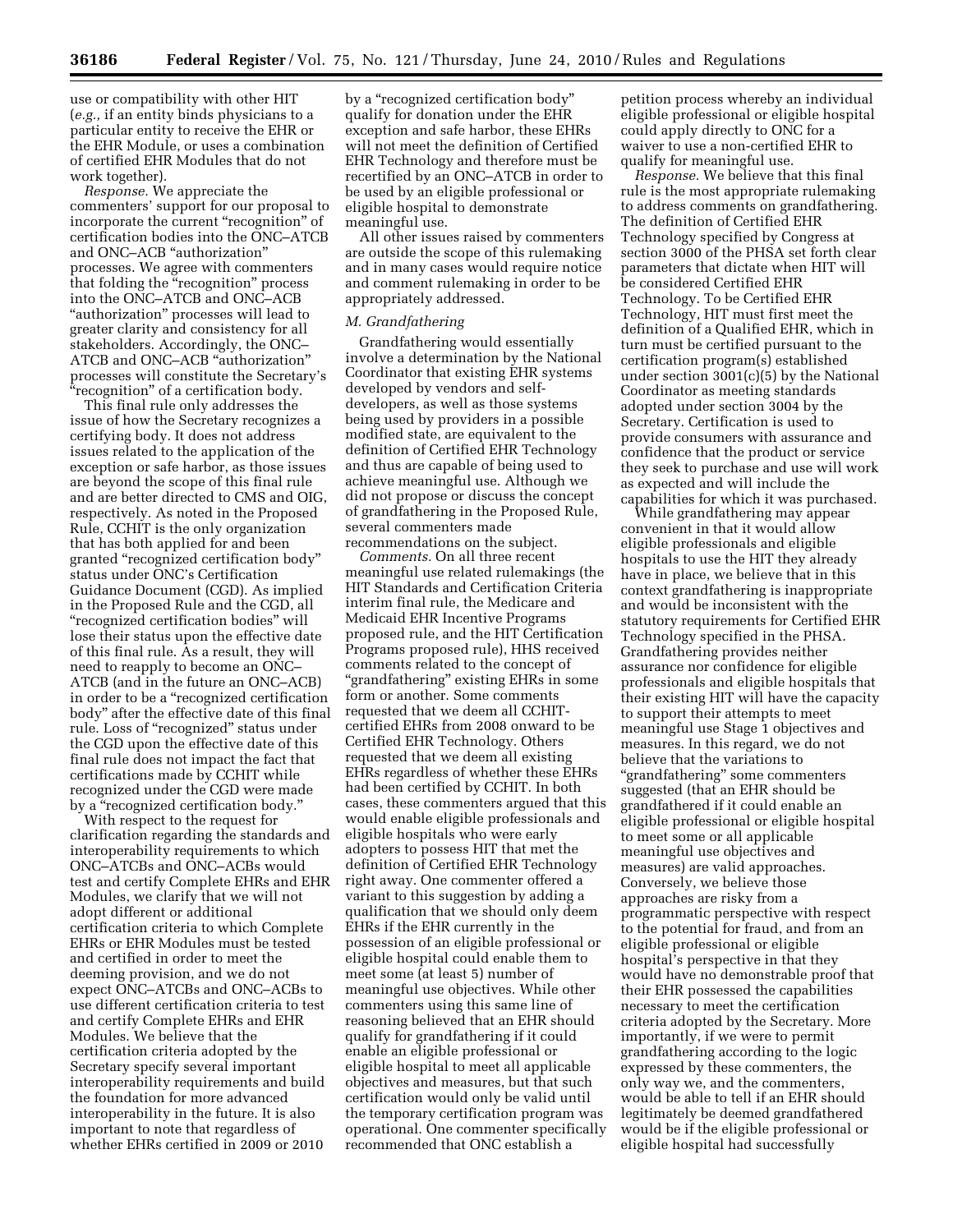achieved meaningful use. We question whether commenters would be willing to take the risk of attempting meaningful use without the certainty of knowing that their EHR provided the capabilities they would need to attempt to achieve it.

Furthermore, while a deeming of this sort may address a very short term need of existing HIT users, we believe it would significantly undercut our longterm policy goals and objectives, as well as provide eligible professionals and eligible professionals with a false sense of security. Without the assurances provided by the testing and certification process, grandfathering would require HHS to permit eligible professionals and eligible hospitals to use HIT that may be incapable from the start of supporting their achievement of meaningful use Stage 1. Along those lines, we do not believe that the petition and waiver process a commenter suggested is a feasible option because HHS would incur the risk that eligible professionals and eligible hospitals would fail to achieve meaningful use Stage 1 because their existing HIT is incapable of meeting the applicable objectives and measures even though we had deemed it ''certified.''

#### *N. Concept of* ''*Self-Developed*''

We stated in the Proposed Rule that we interpreted the HIT Policy Committee's use of the word "selfdeveloped'' to mean a Complete EHR or EHR Module that has been designed, modified, or created by, or under contract for, a person or entity that will assume the total costs for its testing and certification and will be a primary user of the Complete EHR or EHR Module. We noted that self-developed Complete EHRs and EHR Modules could include brand new Complete EHRs or EHR Modules developed by a health care provider or their contractor. We further noted that it could also include a previously purchased Complete EHR or EHR Module which is subsequently modified by the health care provider or their contractor and where such modifications are made to capabilities addressed by certification criteria adopted by the Secretary. We specifically stated that we would limit the scope of ''modification'' to only those capabilities for which the Secretary has adopted certification criteria because other capabilities (*e.g.,*  a different graphical user interface (GUI)) would not affect the underlying capabilities a Complete EHR or EHR Module would need to include in order to be tested and certified. Accordingly, we stated that we would only refer to the Complete EHR or EHR Module as

"self-developed" if the health care provider paid the total costs to have the Complete EHR or EHR Module tested and certified.

*Comments.* Multiple hospitals and hospital associations requested that we clarify the definition of ''self-developed'' to include an indication of the extent to which modifications can be made to previously certified Complete EHRs or EHR Modules without requiring a system to be certified as "selfdeveloped.'' The commenters noted that we have clearly stated that eligible professionals and eligible hospitals bear full responsibility for making certified EHR Modules work together. Therefore, the commenters contended that providers must have the ability to make needed modifications to certified EHR Modules to achieve that purpose. The commenters stated that often there is a need for custom configurations or settings within the parameters of certified EHRs, including modifications that may be necessary to ensure that the EHR works properly when implemented within an organization's entire HIT environment. The commenters further stated that such modifications may affect, or even enhance, the capabilities addressed by the certification criteria by providing additional and specific decision-support functions or allowing for additional quality improvement activities. The commenters asserted that as long as the system can still perform the function for which it was originally certified, these modifications should not trigger the need for a self-developed certification, even if the changes are made to the capabilities addressed by the certification criteria.

The commenters stated clarity was needed due to the substantial resources that will be required for certification of self-developed systems. In addition, commenters stated that, for legal compliance purposes, clarity will allow providers to confidently submit attestations to federal and state agencies about the certification status of the Certified EHR Technology they use.

*Response.* We understand the unique needs and requirements eligible professionals and eligible hospitals have with respect to successfully implementing and integrating HIT into operational environments. We provided a description of the term "selfdeveloped'' in the Proposed Rule's preamble for two reasons. First, in order to provide greater clarity for stakeholders regarding who would be responsible for the costs associated with testing and certification and, second, to clearly differentiate in our impact analysis those Complete EHRs and EHR Modules that would be certified once

and most likely sold to many eligible professionals and eligible hospitals from those that would be certified once and used primarily by the person or entity who paid for the certification. We believe that many commenters were not concerned about the fact that brand new, built from scratch self-developed Complete EHRs and EHR Modules would need to be tested and certified. Rather, it appeared that commenters were concerned about whether any modification to an *already certified*  Complete EHR or EHR Module, including those that would be enhancements or required to integrate several EHR Modules, would invalidate a certification or certifications and consequently require the eligible professional or eligible hospital to seek a new certification because it would be considered self-developed. We believe this concern stems from the following statement we made in the preamble of the Proposed Rule.

Self-developed Complete EHRs and EHR Modules could include brand new Complete EHRs or EHR Modules developed by a health care provider or their contractor. It could also include a previously purchased Complete EHR or EHR Module which is subsequently modified by the health care provider or their contractor and where such modifications are made to capabilities addressed by certification criteria adopted by the Secretary. We limit the scope of ''modification'' to only those capabilities for which the Secretary has adopted certification criteria because other capabilities (*e.g.,* a different graphical user interface (GUI)) would not affect the underlying capabilities a Complete EHR or EHR Module would need to include in order to be tested and certified.

In response to these concerns, we would like to further clarify the intent of our statements, specifically the statement that a self-developed Complete EHR or EHR Module ''could also include a previously purchased Complete EHR or EHR Module which is subsequently modified by the health care provider or their contractor and where such modifications are made to capabilities addressed by certification criteria adopted by the Secretary.'' We agree with commenters that not every modification would or should constitute a modification such that a Complete EHR or EHR Module's certified status would become invalid. We provided an example in the proposed rule, quoted above, that spoke to modifications not related to any of the capabilities addressed by certification criteria adopted by the Secretary. We did not, however, provide any additional information regarding what we would consider an appropriate or inappropriate modification to an already certified Complete EHR or EHR Module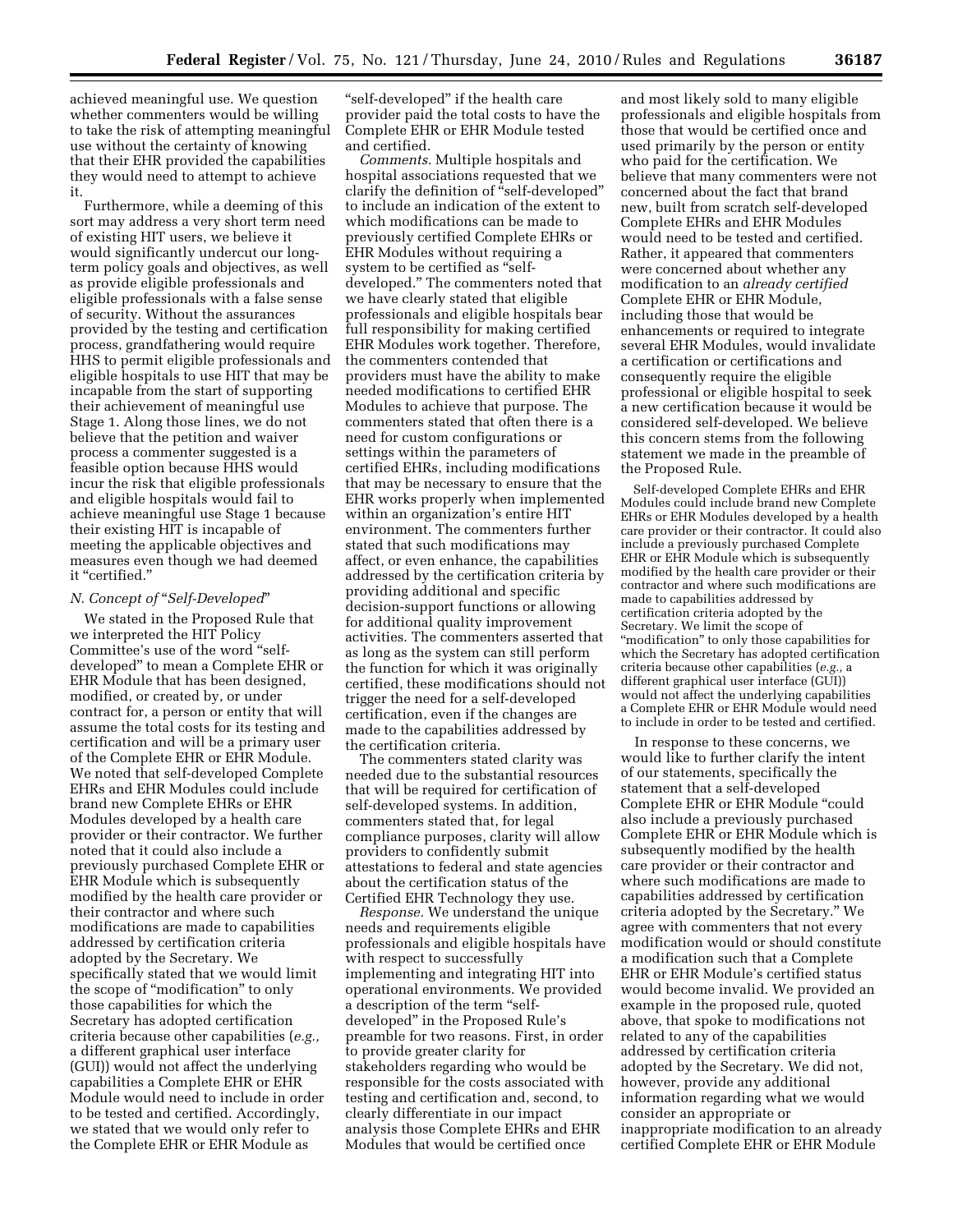and now take the opportunity to provide *O. Validity of Complete EHR and EHR*  that clarification.

We recognize that a certified Complete EHR or certified EHR Module may not automatically work ''out of the box'' once it is implemented in an operational environment. We also cautioned eligible professionals and eligible hospitals in the HIT Standards and Certification Criteria interim final rule that, if they chose to use EHR Modules to meet the definition of Certified EHR Technology, they alone would be responsible for properly integrating multiple EHR Modules. Given that many of the certification criteria adopted by the Secretary express minimum capabilities, which may be added to or enhanced by eligible professionals and eligible hospitals to meet their health care delivery needs (*e.g.,* more than five rules could be added to the clinical decision support capability), we believe that it is unrealistic to expect that the certified capabilities of a Complete EHR or EHR Module will remain 100% unmodified in all cases. As a result, we believe it is possible for an eligible professional or eligible hospital to modify a Complete EHR or EHR Module's certified capability provided that due diligence is taken to prevent such a modification from adversely affecting the certified capability or precluding its proper operation. While we cannot review every eligible professional and eligible hospital's use of Certified EHR Technology and every potential modification that may be made to determine whether such modification may have invalidated a Complete EHR or EHR Module's certification, we strongly urge eligible professionals and eligible hospitals to consider the following. Certification is meant to provide assurance that a Complete EHR or EHR Modules will perform according to the certification criteria to which they were tested and certified. Any modification to a Complete EHR or EHR Module after it has been certified has the potential to jeopardize the proper operation of the Complete EHR or EHR Module and thus the eligible professional or eligible hospital's ability to achieve meaningful use. If an eligible professional or eligible hospital would like absolute assurance that any modifications made did not impact the proper operation of certified capabilities, they may find it prudent to seek to have the Complete EHR or EHR Module(s) retested and recertified.

## *Module Certification and Expiration of Certified Status*

In the Proposed Rule, we discussed the validity of ''certified status'' of Complete EHRs and EHR Modules, as well as the expiration of that status as it related to the definition of Certified EHR Technology. We stated that certification represented ''a snapshot, a fixed point in time, where it has been confirmed that a Complete EHR or EHR Module has met all applicable certification criteria adopted by the Secretary.'' We went on to say that as the Secretary adopts new or modified certification criteria, the previously adopted set of certification criteria would no longer constitute all of the applicable certification criteria to which a Complete EHR or EHR Module would need to be tested and certified. Thus, we clarified that after the Secretary has adopted new or modified certification criteria, a previously certified Complete EHR or EHR Module's certification would no longer be valid for purposes of meeting the definition of Certified EHR Technology. In other words, because new or modified certification criteria had been adopted, previously issued certifications would no longer indicate that a Complete EHR or EHR Module possessed all of the capabilities necessary to support an eligible professional's or eligible hospital's achievement of meaningful use. Accordingly, we noted that Complete EHRs and EHR Modules that had been certified to the previous set of adopted certification criteria would no longer constitute ''Certified EHR Technology.''

We also discussed that the planned two-year schedule for updates to meaningful use objectives and measures and correlated certification criteria created a natural expiration with respect to the validity of a previously certified Complete EHR's or EHR Module's certified status and its continued ability to be used to meet the definition of Certified EHR Technology. We stated that after the Secretary has adopted new or modified certification criteria, previously certified Complete EHRs and EHR Modules must be retested and recertified in order to continue to qualify as Certified EHR Technology.

We offered further clarification by stating that regardless of the year and meaningful use stage at which an eligible professional or eligible hospital enters the Medicare or Medicaid EHR Incentive Program, the Certified EHR Technology that would need to be used would have to include the capabilities necessary to meet the most current certification criteria adopted by the

Secretary at 45 CFR part 170 subpart C in order to meet the definition of Certified EHR Technology. Finally, we asked for public comment on the best way to assist eligible professionals and eligible hospitals who begin meaningful use in 2013 or 2014 (at Stage 1) in identifying Complete EHRs and/or EHR Modules that have been certified to the most current set of adopted certification criteria and therefore could be used to meet the definition of Certified EHR Technology.

*Comments.* Several commenters disagreed with our position. Other commenters agreed and contended that Certified EHR Technology should always be as up-to-date and as current as possible. Of those commenters that disagreed, their concerns focused on two areas: The validity/expiration of certified status and how eligible professionals and eligible hospitals who adopt Certified EHR Technology in the year before we anticipate updating adopted standards, implementation specifications, and certification criteria for a future stage of meaningful use would be affected.

Commenters asserted that some certification criteria were unlikely to change between meaningful use stages and that a Complete EHR or EHR Module's certification should remain valid and not expire until the Secretary had adopted updated certification criteria. These commenters requested that ONC only make changes to certification criteria on a cyclical basis and only when necessary for meaningful use or to advance interoperability. Finally, within the context of their responses, many of these commenters signaled favorable support for our proposal to include ''differential certification'' in the permanent certification program. In that regard, some commenters noted that we should not require Complete EHRs and EHR Modules certified under the purview of the temporary certification program to be fully retested and recertified once the permanent certification program has been initiated.

A number of commenters expressed concerns about our position and contended that it required eligible professionals and eligible hospitals who adopt Certified EHR Technology in 2012 (to attempt meaningful use Stage 1) to upgrade their Certified EHR Technology twice in two years (according to the proposed meaningful use stage staggering) in order to continue to be eligible for meaningful use incentives during 2013 when they would only still have to meet meaningful use Stage 1. Some of these commenters viewed this as a penalty and disagreed with our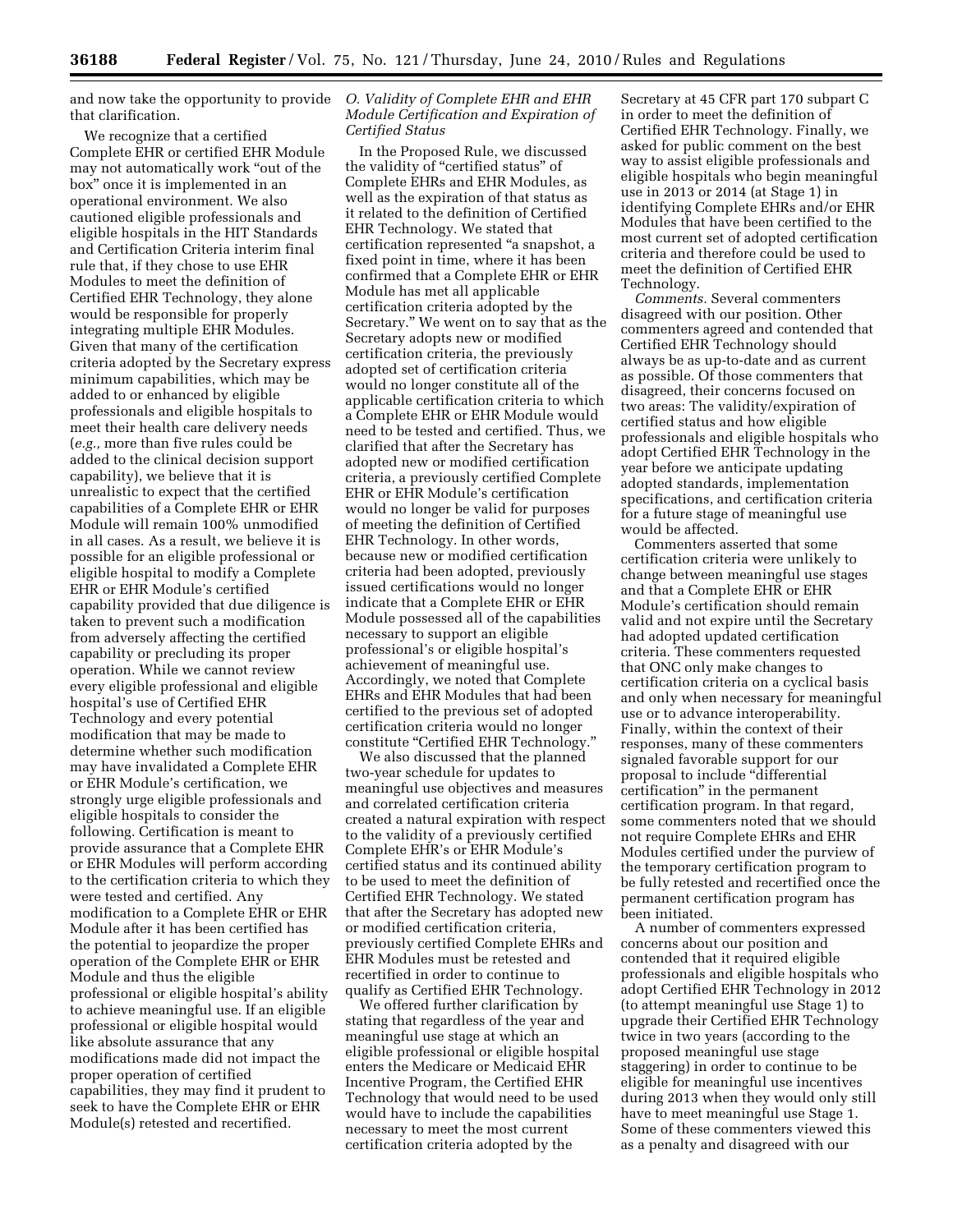position that eligible professionals and eligible hospitals should have to use Certified EHR Technology that had been certified to the most recently adopted certification criteria. Additionally, these commenters conveyed their belief that it is not in the best interest of eligible professionals and eligible hospitals to require that they use Certified EHR Technology that includes more advanced capabilities than are necessary to qualify for the meaningful use stage that they are attempting to meet. Finally, one commenter requested that we offer a graphical depiction to more clearly convey our position.

*Response.* We appreciate commenters' support for our proposal for differential certification. Because this concept is solely relevant to the policies of the permanent certification program, we do not address it in this final rule.

As previously mentioned in both the HIT Standards and Certification Criteria interim final rule and the Medicare and Medicaid EHR Incentive Programs proposed rule, ONC and CMS anticipate that the requirements for meaningful use will be adjusted every two years. We do not expect to adopt certification criteria more frequently than every two years. In its proposed rule (75 FR 1854), CMS also indicated that ''[t]he stages of criteria of meaningful use and how they are demonstrated are described further in this proposed rule and will be updated in subsequent proposed rules to reflect advances in HIT products and infrastructure. *This could include updates to the Stage 1 criteria in future rulemaking.*'' (Emphasis added.)

We believe that commenters who expressed concerns and objected to our discussion of the expiration/validity of a Complete EHR or EHR Module's certified status did not account for the real possibility that the requirements for an eligible professional or eligible hospital to meet meaningful use Stage 1 in 2013 (or 2014) could be different and possibly more demanding than they were for meaningful use Stage 1 in 2012. Contrary to some commenters' assumptions, it is possible that while establishing the objectives and measures for meaningful use Stage 2 (in a subsequent rulemaking) that CMS could revise what it means to meet meaningful use Stage 1 in 2013. Consequently, such revisions could include additional requirements, based on advances in HIT, beyond the requirements that will be established in the forthcoming final rule that specifies what meaningful use Stage 1 will require in 2011 and 2012. Therefore, the potential remains that an eligible professional or eligible hospital who becomes a meaningful user in 2012 would need additional, not currently

present, capabilities from Certified EHR Technology in order to meet meaningful use Stage 1 requirements in 2013.

In this regard, and consistent with the caveat many commenters articulated, we identified that an eligible professional or eligible hospital would no longer be able to assert that a Complete EHR or EHR Module's certification was valid for purposes of satisfying the definition of Certified EHR Technology in subsequent years for at least two reasons: (1) The certification criteria related to particular capabilities had been modified; and/or (2) the standard(s) and implementation specification(s) associated with a certification criterion had been modified (newly adopted or replaced). With respect to either of these two reasons, in order for a Complete EHR or EHR Module to continue to meet the definition of Certified EHR Technology, it would need to be retested and recertified to the new certification criteria or newly adopted standards and/or implementation specifications for the subsequent years for which they had been adopted. Only then would an eligible professional or eligible hospital be able to assert that it continues to possess a Complete EHR or EHR Module with a valid certification that could be used to meet the definition of Certified EHR Technology. For example, a Complete EHR would need to be retested and recertified as being compliant with a newly adopted standard for the 2013/2014 certification period in order for a Complete EHR developer, an eligible professional, or an eligible hospital to validly assert that the certification issued for the Complete EHR enables it to meet the definition of Certified EHR Technology. As we stated in the Proposed Rule, if the previously certified Complete EHR were not retested and recertified as being compliant with the newly adopted standard, it would not ''lose its certification.'' However, the previous certification would no longer enable the Complete EHR to meet the definition of Certified EHR Technology. Many commenters recognized this fact by indicating that in situations where interoperability was a focus, retesting and recertification would be needed and justified. With respect to the validity of a Complete EHR or EHR Module's certification, we ask commenters to consider how they would expect to meet a subsequent stage of meaningful use without the technical capabilities necessary to do so. A Complete EHR or EHR Module's certification is only as good as the capabilities that can be associated with that certification. If the

Secretary adopts new standards, implementation specifications, or certification criteria, a Complete EHR or EHR Module may no longer provide a valid set of capabilities to satisfy the definition of Certified EHR Technology or support an eligible professional's or eligible hospital's attempt to achieve a particular meaningful use stage.

Accordingly, and because the HITECH Act requires eligible professionals and eligible hospitals to use Certified EHR Technology in order to qualify for incentive payments, we reaffirm our previous position. Regardless of the year and meaningful use stage at which an eligible professional or eligible hospital enters the Medicare or Medicaid EHR Incentive Program, the Certified EHR Technology that they would need to use would have to include the capabilities necessary to meet the most current certification criteria adopted by the Secretary at 45 CFR 170 subpart C. We believe that this position takes into account the best interests of eligible professionals and eligible hospitals. It will also serve to assure eligible professionals and eligible hospitals who implement HIT that meets the definition of Certified EHR Technology that they will have the requisite technical capabilities to attempt to achieve meaningful use. Just as important, this position ensures that *all* Certified EHR Technology will have been tested and certified to the same standards and implementation specifications and provide the same level of interoperability, which would not be the case if we were to permit different variations of Certified EHR Technology to exist.

To further address concerns raised by the commenters, we clarify that if the temporary certification program sunsets on December 31, 2011 and the permanent certification program is fully constituted at the start of 2012, Complete EHRs and EHR Modules that were previously certified by ONC– ATCBs to the 2011/2012 certification criteria adopted by the Secretary will not need to be retested and recertified as having met the certification criteria for those years. In other words, the fact that the permanent certification program had replaced the temporary certification program would not automatically invalidate certifications that were previously issued by ONC–ATCBs pursuant to the 2011/2012 certification criteria.

However, we reiterate for commenters what we stated in the Proposed Rule (75 FR 11351): "[S]ince a new certification program would exist, which would include different processes, we emphasize that Complete EHRs and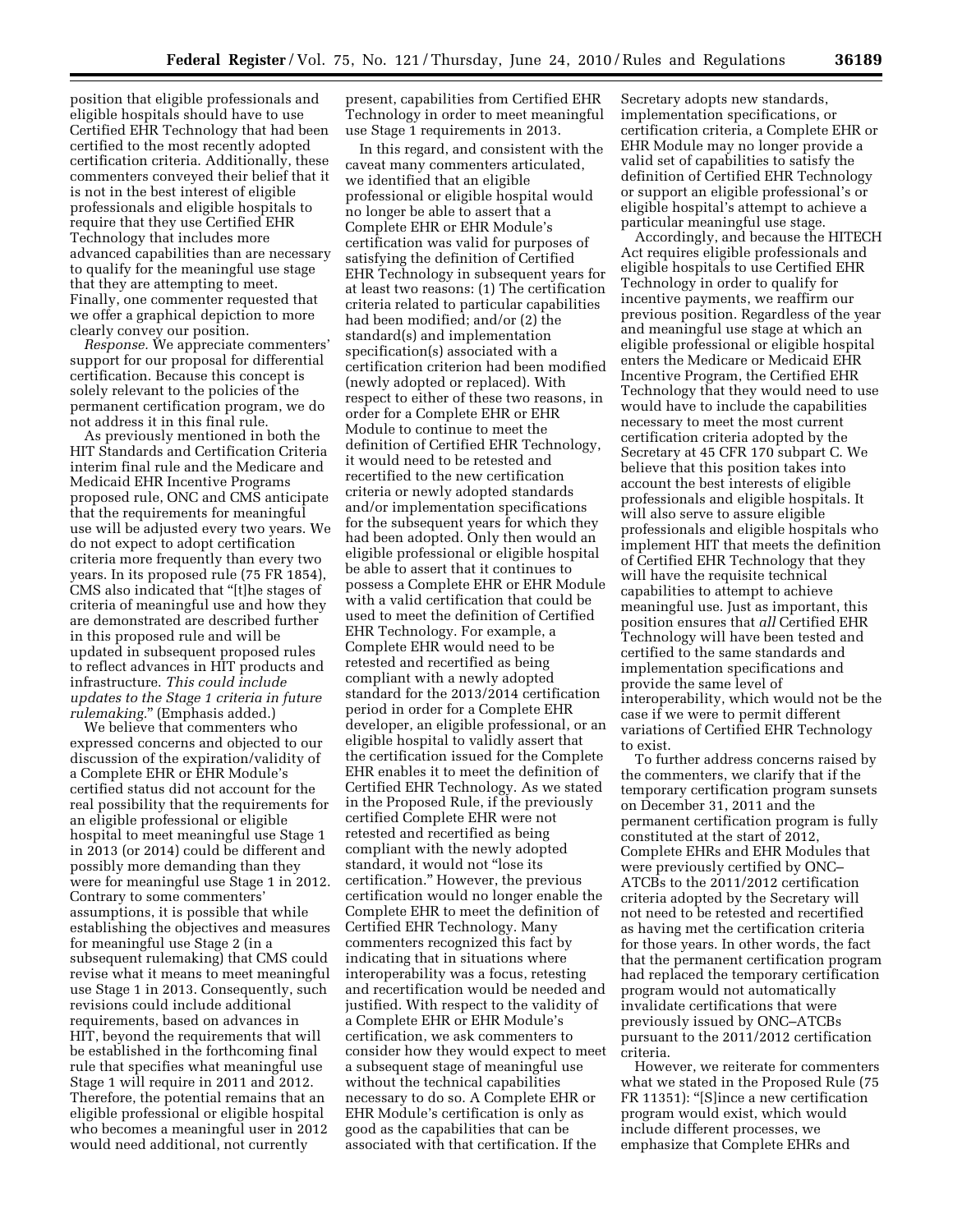EHR Modules tested and certified under the temporary certification program by an ONC–ATCB would need to be tested and certified according to the permanent certification program once the Secretary adopts certification criteria to replace, amend, or add to previously adopted certification criteria.'' Thus, once the permanent certification program is fully constituted and after the Secretary has adopted additional or revised certification criteria (which we expect will occur

approximately two years from now), *all*  Complete EHRs and EHR Modules that were previously certified under the temporary certification program by ONC–ATCBs will need to be tested by an accredited testing laboratory and certified by an ONC–ACB. Pursuant to our discussion regarding the sunset of the temporary certification program combined with the two year cycle on which we expect to adopt certification criteria, we anticipate the testing and certification of Complete EHRs and EHR Modules to the 2013/2014 certification criteria would need to begin by mid-2012 in order for Complete EHRs and EHR Modules to be retested and recertified prior to the start of the next meaningful use reporting period.

We provide the following illustration overlaid on CMS's proposed staggered payment year/adoption year chart for the Medicare program to more clearly convey the discussion above. This illustration would also be applicable to the Medicaid program.

| First payment year | Payment year                                                                                                                                                                               |      |                                                                                                                                                               |                      |  |  |  |  |  |
|--------------------|--------------------------------------------------------------------------------------------------------------------------------------------------------------------------------------------|------|---------------------------------------------------------------------------------------------------------------------------------------------------------------|----------------------|--|--|--|--|--|
|                    | 2011                                                                                                                                                                                       | 2012 | 2013                                                                                                                                                          | 2014                 |  |  |  |  |  |
|                    | Complete EHRs and EHR Modules certified by ONC-<br>ATCBs or ONC-ACBs <sup>1</sup> to certification criteria adopted<br>for 2011 & 2012 meet the definition of Certified EHR<br>Technology. |      | Complete EHRs and EHR Modules certified by ONC-<br>ACBs to certification criteria adopted for 2013 & 2014<br>meet the definition of Certified EHR Technology. | Stage 2.<br>Stage 2. |  |  |  |  |  |

*Comments.* In response to our question about how to best indicate to eligible professionals and eligible hospitals those Complete EHRs and/or EHR Modules certified to the most current set of adopted certification criteria (which could be used to meet the definition of Certified EHR Technology), several commenters offered suggestions regarding ''labeling'' conventions for Complete EHRs and EHR Modules. Overall, commenters indicated that specific "labeling" parameters would help clarify the ''currency'' of a Complete EHR or EHR Module's certification and whether the certification was valid. These commenters offered a variety of suggested techniques, including identifying Complete EHRs and EHR Modules according to: the applicable meaningful use stage they could be used for; the month and year they had been tested and certified; and the year associated with the most current set of adopted standards, implementation specifications, and certification criteria. Additionally, in light of the EHR Module ''bundle'' concept we proposed with respect to when EHR Modules need to be tested and certified to adopted privacy and security criteria, one commenter recommended that we assign specific "labeling" constraints to certifications issued to pre-coordinated,

integrated bundles of EHR Modules. Another comment suggested ''labeling'' constraints be assigned when a Complete EHR or EHR Module had been tested at an eligible professional or eligible hospital's site (*e.g.,* at the hospital where the Complete EHR is deployed).

*Response.* We agree with the commenters who requested more specific requirements surrounding how a Complete EHR or EHR Module's certified status should be represented and communicated and believe that it will provide the most benefit to eligible professionals and eligible hospitals who are interested in easily identifying Complete EHRs and EHR Modules that have been tested and certified by an ONC–ATCB. In fact, Guide 65, Section 14, requires evidence of policies and procedures for use and display of certificates (*e.g.,* logos). We proposed and, as discussed above, will require applicants for ONC–ATCB status to provide the National Coordinator with a copy of their policies related to the use and display of certificates. We believe that the most effective method to ensure that the certified status of a Complete EHR or EHR Module is appropriately represented and communicated is through the addition of a new principle to the Principles of Proper Conduct for ONC–ATCBs. This new Principle of Proper Conduct will also provide additional clarity for applicants in terms of the information that the National Coordinator expects to be contained in the copy of the policies and procedures associated with the use and display of

certificates submitted by an applicant as part of its application.

Accordingly, we also believe that this new Principle of Proper Conduct for ONC–ATCBs related to how a Complete EHR or EHR Module's certification is communicated is a logical extension of our proposals, is similar to the requirement we place on ONC–ATCBs with respect to how they represent themselves, and provides more specificity and clarity around requirements to which ONC–ATCBs would already be subject. The new Principle of Proper Conduct requires that:

• All certifications must require that a Complete EHR or EHR Module developer conspicuously include the following text on its Web site and in all marketing materials, communications statements, and other assertions related to the Complete EHR or EHR Module's certification:

Æ ''This [Complete EHR or EHR Module] is 201[X]/201[X] compliant and has been certified by an ONC–ATCB in accordance with the applicable certification criteria adopted by the Secretary of Health and Human Services. This certification does not represent an endorsement by the U.S. Department of Health and Human Services or guarantee the receipt of incentive payments.''; and

The information an ONC–ATCB is required to report to the National Coordinator for the specific Complete EHR or EHR Module at issue.

• A certification issued to an integrated bundle of EHR Modules shall be treated the same as a certification

<sup>&</sup>lt;sup>1</sup> If the permanent certification program is fully constituted and the temporary certification program sunsets on 12/31/2011, all new requests made after 12/31/2011 for certification of Complete EHRs or EHR Modules to the 2011/2012 certification criteria will be processed by an ONC–ACB.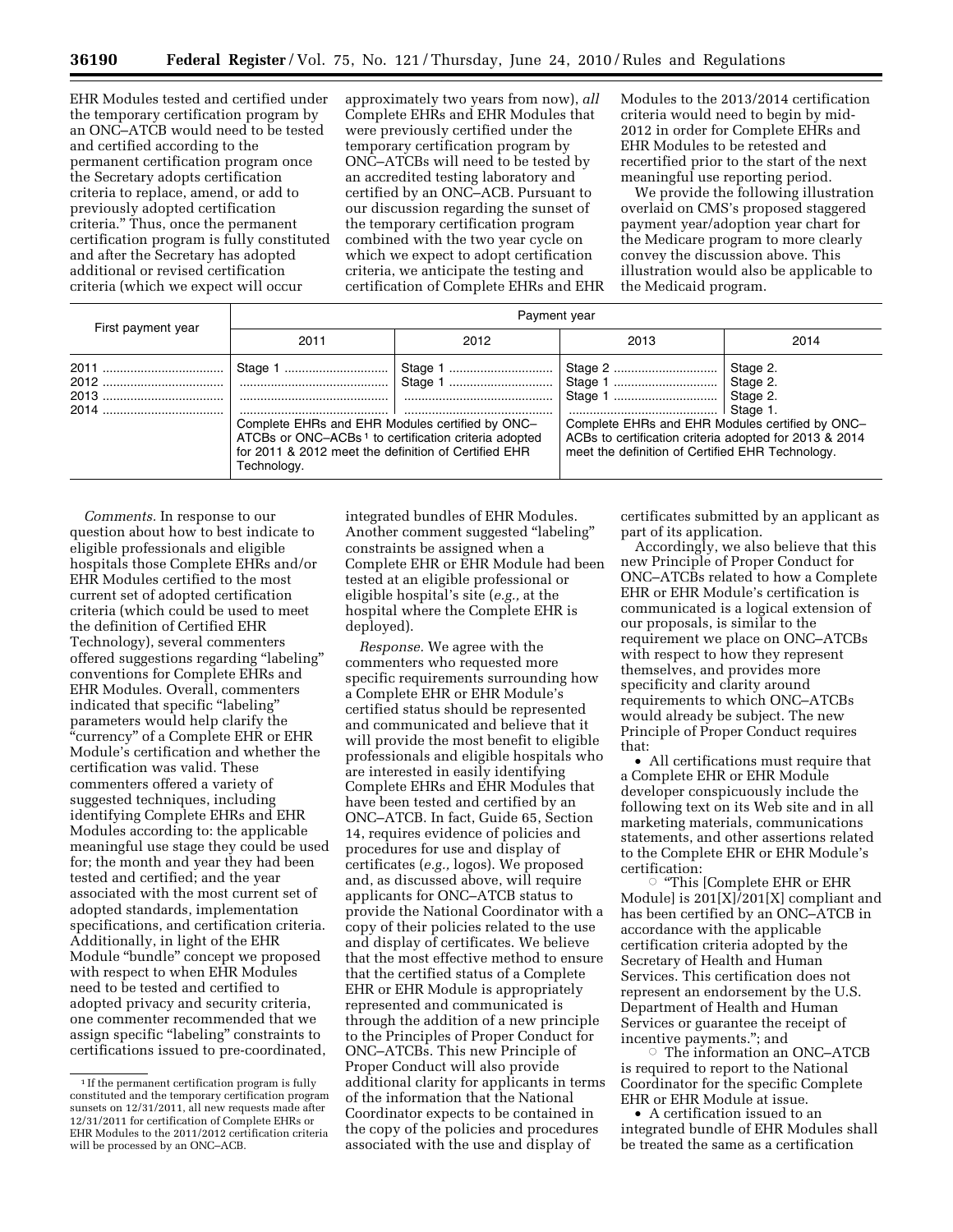issued to a Complete EHR for the purposes of the above requirement except that it must also indicate each EHR Module that comprises the bundle.

With respect to the requirement that includes " $201[X]/20'[X]$ ," we expect ONC–ATCBs to put the years ''2011/ 2012'' where we have provided for variability in the date range and have only provided this flexibility in the rare circumstance that the temporary certification program does not sunset according to the schedule that we have discussed. Given our clarifications about the validity of a Complete EHR or EHR Module's certification, we believe that it would be inappropriate and misleading to adopt an identification requirement solely associated with meaningful use stages. We also believe that it would be inappropriate to constrain a particular certification based on whether the certification could be attributed to a particular entity at a particular location. While unlikely, we do not want to presume that such a certified Complete EHR or EHR Module would or could not be useful to another eligible professional or eligible hospital.

We do, however, agree with the commenter who suggested the specific constraint for a bundle of EHR Modules. Such bundles, by their very nature, would otherwise constitute a Complete EHR and therefore must be integrated in such a way in order to even be tested and certified as a bundle. In the case of a bundle of EHR Modules, the bundle is greater than the sum of each individual EHR Module, and for that reason, we would like to clarify that EHR Modules, once certified as part of a bundle, would not separately inherit a certification just because they were certified as part of a bundle. For example, if EHR Modules A, B, C, and D, are certified as an integrated bundle, EHR Module C would not on its own be certified, just by virtue of the fact that it was part of a certified bundle. If an EHR Module developer wanted to make EHR Module C available for uses outside the bundle, then they would have to seek to have EHR Module C separately tested and certified.

*Comments.* Several commenters requested that we clarify whether every single updated version of a Complete EHR or EHR Module would need to be retested and recertified in order to have a valid certification and whether there would be a mechanism available to accommodate routine changes and product maintenance without the need to fully retest and recertify each instantiation of a previously certified Complete EHR or EHR Module. Some of these commenters stressed that they provide bug-fixes and other

maintenance upgrades to customers on a regular basis and that those versions are normally denoted by a new ''dot release'' (*e.g.,* version 7.1.1 when 7.1 received certification).

*Response.* We understand that Complete EHR and EHR Module developers will conduct routine maintenance. We also recognize that at times Complete EHR and EHR Module developers will provide new or modified capabilities to either make the Complete EHR or EHR Module perform more efficiently and/or to improve user experiences related to certain functionality (*e.g.,* a new graphical user interface (GUI)). Our main concern, as we stated in the preamble, is whether these changes adversely affect the capabilities to which a Complete EHR or EHR Module has already been tested and certified and whether those changes are such that the Complete EHR or EHR Module would no longer support an eligible professional or eligible hospital's achievement of meaningful use. Accordingly, we clarify that a previously certified Complete EHR or EHR Module may be updated for routine maintenance or to include new capabilities that both affect capabilities related and unrelated to the certification criteria adopted by the Secretary without its certification becoming invalid.2 However, we do not believe that it would be wise to simply permit a Complete EHR or EHR Module developer to claim without any verification that the routine maintenance or new/modified capabilities included in a new version did not adversely affect the proper functioning of the previously certified capabilities. We believe that an ONC– ATCB should, at a minimum, review an attestation submitted by a Complete EHR or EHR Module developer indicating the changes that were made, the reasons for those changes, and other such information and supporting documentation that would be necessary to properly assess the potential effects the new version would have on previously certified capabilities.

As a result, we have added to both § 170.445 and § 170.450 a requirement

that an ONC–ATCB must accept requests for an updated version of a previously certified Complete EHR or EHR Module to inherit the previously certified Complete EHR or EHR Module's issued certification without being retested and recertified. However, the Complete EHR or EHR Module developer must submit an attestation as described above in the form and format specified by the ONC–ATCB that the newer version does not adversely affect the proper functionality of previously certified capabilities. Upon receipt of the attestation, an ONC–ATCB would be permitted to determine whether the updates and/or modifications are such that the new version would adversely affect previously certified capabilities and therefore need to be retested and recertified, or whether to grant certified status to the new version derived from the previously certified Complete EHR or EHR Module.

If the ONC–ATCB awards a certification to a newer version of a previously certified Complete EHR or EHR Module, we expect the ONC–ATCB to include this issued certification in its weekly report to the National Coordinator. We note that aside from specifying an ONC–ATCB must provide this mechanism and review the submitted attestation, we do not specify the fees or any other processes an ONC– ATCB may determine necessary before granting certified status to a newer version of a previously certified Complete EHR or EHR Module based on the submitted attestation.

#### *P. General Comments*

We received comments that were not attributable to a specific provision or proposal in the Proposed Rule, but were still within the scope of the temporary certification program. These comments were on such matters as the timing of the temporary certification program, the use of elements in the proposed permanent certification program for the temporary certification program, the potential for a backlog of requests for testing and certification, the costs of testing and certification, the use and testing of open source Complete EHRs or EHR Modules, and the safety of Complete EHRs and EHR Modules.

*Comments.* One commenter suggested that we not implement the temporary certification program. Rather, the commenter suggested that we proceed straight to implementing the permanent certification program. Some other commenters suggested we were moving too fast, while still other commenters suggested we were not moving fast enough in implementing the temporary certification program. Some commenters

<sup>2</sup>We understand that Complete EHR and EHR Module developers typically consider a ''minor version release'' to be, for example, a version number change from 3.0 to 3.1 and consider a "major version release" to be, for example, a version number change from 4.0 to 5.0. In providing for this flexibility, we do not presume the version numbering schema that a Complete EHR or EHR Module developer may choose to utilize. As a result, we do not preclude a Complete EHR or EHR Module developer from submitting an attestation to an ONC–ATCB for a Complete EHR or EHR Module whose version number may represent a minor or major version change.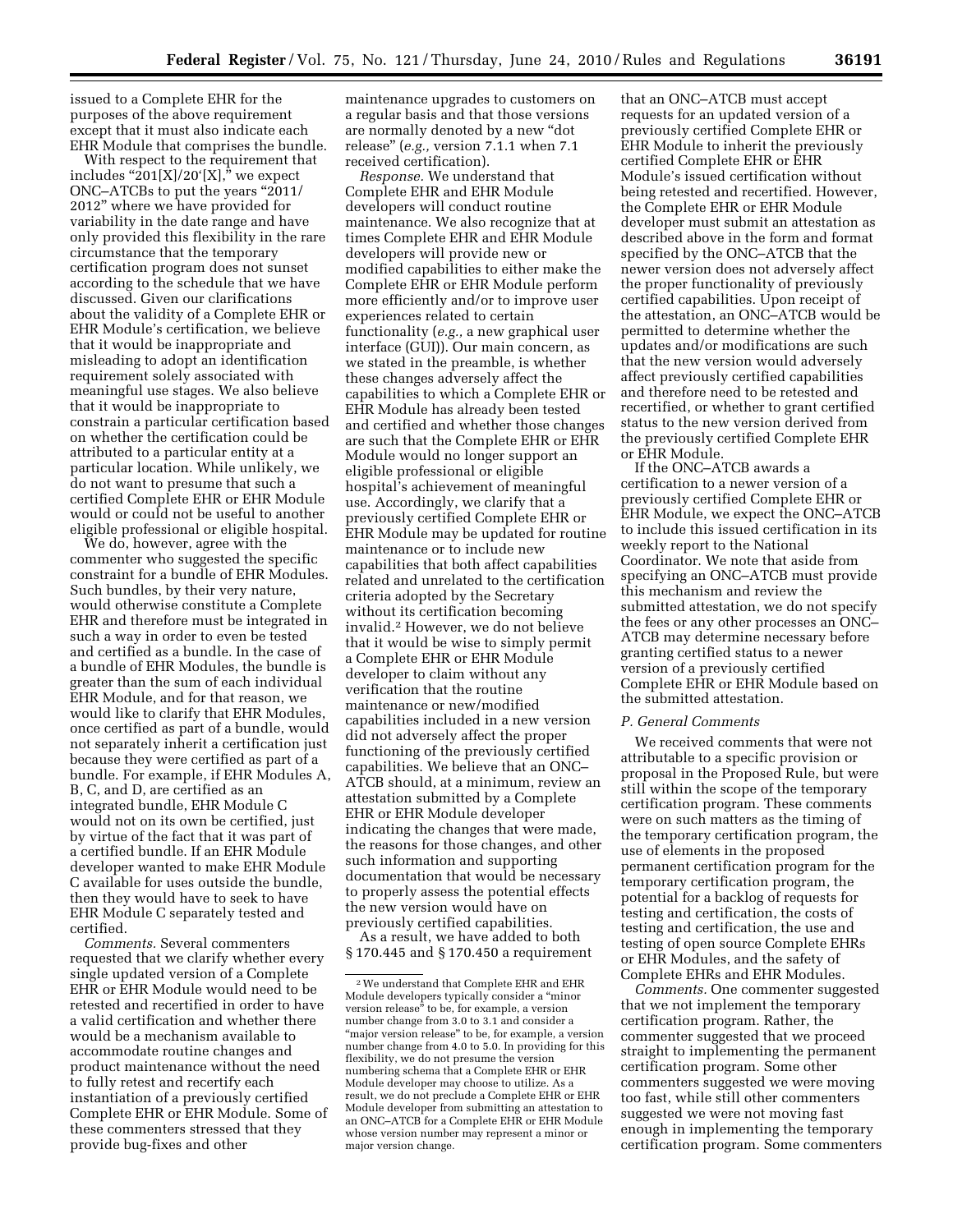suggested utilizing elements that we proposed for the permanent certification program, such as accreditation and post market surveillance in the temporary certification program.

*Response.* We discussed in detail the urgency for establishing the temporary certification program, particularly the need for making Certified EHR Technology available so that eligible professionals and eligible hospitals would have the ability to attempt to achieve meaningful use Stage 1. In discussing this urgency and the differences between the temporary certification program and the permanent certification program, we explained how there was not sufficient time to implement such elements as accreditation and post market surveillance. If we were to attempt to establish an accreditation process, Certified EHR Technology would likely not be available in a timely manner. Further, the limited time that we anticipate the temporary certification program being in existence prevents us from establishing a post market surveillance program. By the time we would be able to establish and get results from a post market surveillance program, the temporary certification program will likely have sunset.

*Comments.* Commenters requested that we prevent testing and certification monopolies and backlogs of requests for testing and certification. Commenters also requested that we mandate pricing for testing and certification or at least establish a reasonable fee requirement.

*Response.* We believe that through the policies we have established in this final rule that the temporary certification program is inclusive of as many potential applicants for ONC– ATCB status as possible and that we have created an environment that is likely to result in multiple ONC–ATCBs. Further, we believe that multiple ONC– ATCBs and market dynamics, particularly competition, will address the commenters' concerns about potential monopolies, appropriate costs for testing and certification, and the timely and efficient processing of requests for the testing and certification of Complete EHRs and EHR Modules. Guide 65 also requires ONC–ATCBs to make their services accessible to all applicants whose activities fall within its declared field of operation (*i.e.,* the temporary certification program), including not having any undue financial or other conditions. As noted throughout this rule, an ONC–ATCB must be in compliance with Guide 65 to remain in good standing under the temporary certification program.

*Comments.* One commenter requested that we only allow the testing and certification of open source Complete EHRs and EHR Modules under the temporary certification program and exclude proprietary Complete EHRs and EHR Modules. Commenters also inquired as to how we would test open source Complete EHRs and EHR Modules.

*Response.* We do not agree with the commenter that the temporary certification program should be limited to only open source Complete EHRs and EHR Modules. Proprietary Complete EHRs and EHR Modules will likely be widely purchased and/or utilized by the HIT market and we see no valid reason to exclude them from the temporary certification program. Open source Complete EHRs and EHR Modules will be tested and certified in the same manner as proprietary Complete EHRs and EHR Modules under the temporary certification program.

*Comments.* A few commenters expressed concern over the potential safety risks that could be associated with poorly planned, implemented, and used EHR technology and suggested that patient safety should be considered in the same context as the speed with which we develop and implement the temporary certification program.

*Response.* We understand and are acutely aware of the concerns expressed by the commenters regarding patient health and safety. We believe that the temporary certification program has been sufficiently constituted to ensure that ONC–ATCBs will competently test and certify Complete EHRs and EHR Modules. Further, we have established a process in the temporary certification program that the National Coordinator could use to immediately suspend an ONC–ATCB's ability to perform testing and certification if there is reliable evidence indicating that allowing an ONC–ATCB to continue its testing and certification processes would pose an adverse risk to patient health and safety.

#### *Q. Comments Beyond the Scope of This Final Rule*

In response to the Proposed Rule, some commenters chose to raise issues that are beyond the scope of our proposals. We do not summarize or respond to those comments in this final rule. However, we will review the comments and consider whether other actions may be necessary, such as addressing the comments in the permanent certification program's rulemaking or clarifying program operating procedures, based on the information or suggestions in the comments.

#### **IV. Provisions of the Final Regulation**

For the most part, this final rule incorporates the provisions of the Proposed Rule. Those provisions of this final rule that differ from the Proposed Rule are as follows:

• In §170.401, we added "the requirements that ONC–ATCBs must follow to remain in good standing'' to properly identify that this subpart contains requirements that ONC–ATCBs must follow to remain in good standing under the temporary certification program. This reference was inadvertently left out of the Proposed Rule.

• In § 170.402, we added the definitions of "development site," ''deployment site,'' and ''remote testing and certification.''

• In  $\S 170.405(b)$ , we added "or ONC-ATCB'' to clarify that either an applicant for ONC–ATCB status or an ONC–ATCB may, when necessary, utilize the specified correspondence methods. This reference was inadvertently left out of the Proposed Rule.

• In §170.423, in response to public comments, we added a new Principle of Proper Conduct designated as paragraph (k). The new Principle of Proper Conduct will require ONC–ATCBs to ensure that all Complete EHRs and EHR Modules are properly identified and marketed.

• In § 170.423(e), we modified the language to require that ONC–ATCBs ''[u]se test tools and test procedures approved by the National Coordinator for the purposes of assessing Complete EHRs and/or EHR Modules compliance with the certification criteria adopted by the Secretary.''

• In § 170.423(h), we have specified that an ONC–ATCB will be additionally required to report the clinical quality measures to which a Complete EHR or EHR Module has been tested and certified and, where applicable, any additional software a Complete EHR or EHR Module relied upon to demonstrate its compliance with a certification criterion or criteria adopted by the Secretary.

• In § 170.423(i), in response to comments, we made revisions to clarify that an ONC–ATCB must retain all records related to tests and certifications according to ISO Guide 65 and ISO 17025 for the duration of the temporary certification program and provide copies of the final results of all completed tests and certifications to ONC at the conclusion of testing and certification activities under the temporary certification program.

• In § 170.423(j), we made revisions to clarify that an ONC–ATCB will only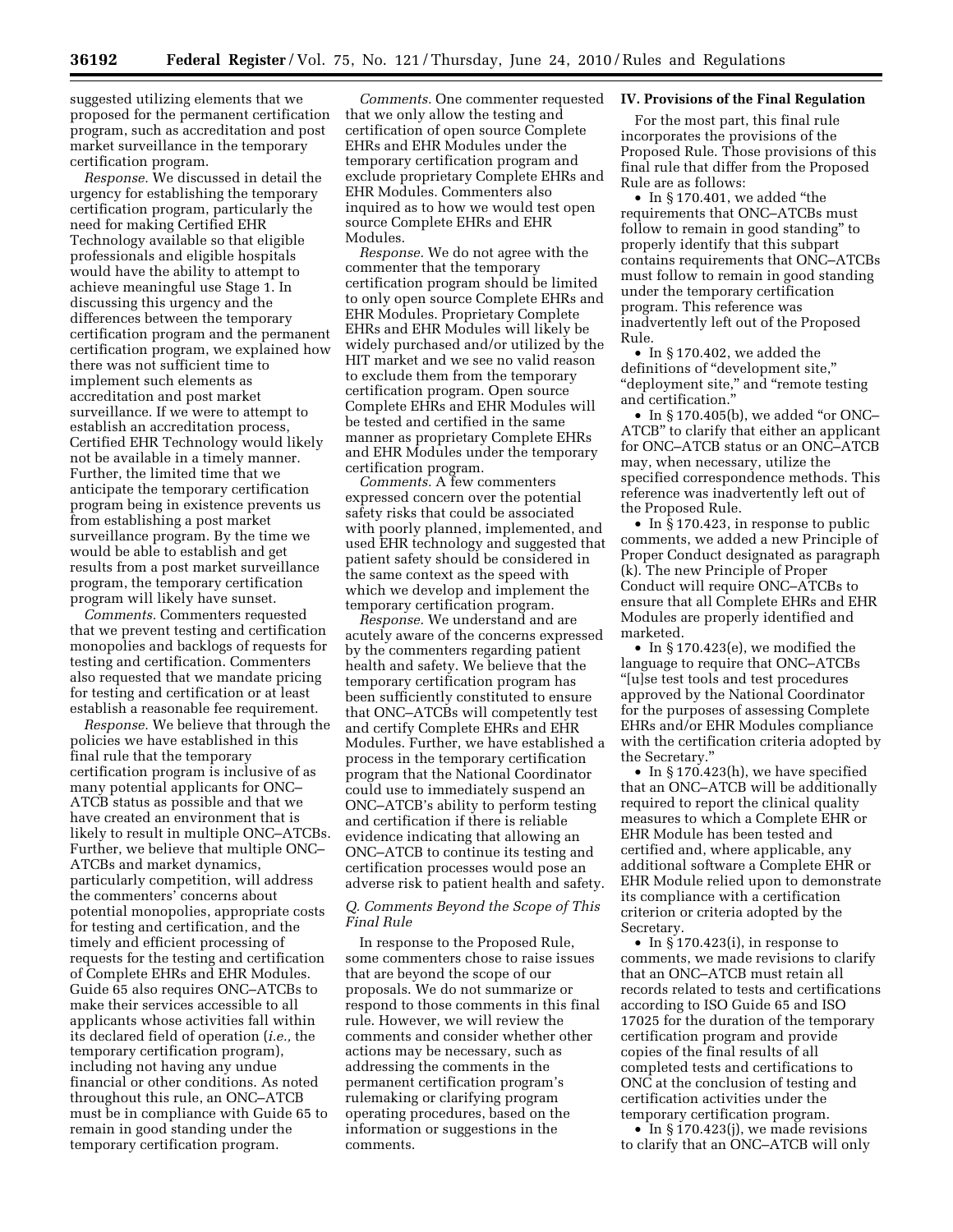be responsible for issuing refunds in situations where the ONC–ATCB's conduct caused testing and certification to be suspended and a request for testing and certification is withdrawn, and in instances where the ONC– ATCB's conduct caused the testing and certification not to be completed or necessitated the recertification of Complete EHRs or EHR Modules it had previously certified.

• In §170.430(a)(2), to provide clarity in response to public comments, we have stated that the National Coordinator will review each part of the application ''in its entirety.''

• In  $\S 170.430(b)(1)$ , we have removed the terms "inadvertent" and "minor" in response to public comment.

• In §170.430(c), to respond to public comments, we have revised paragraph (c)(1) to allow an applicant for ONC– ATCB status to request an extension of the 15-day period provided to submit a revised application in response to a deficiency notice. We have revised paragraph (c)(2) to state that the National Coordinator can grant an applicant's request for an extension of the 15-day period based on a finding of good cause. We have also revised paragraph (c)(3) to permit the National Coordinator to request clarification of statements and the correction of errors or omissions in a revised application during the 15-day period that the National Coordinator has to review a revised application.

• In §170.440(b), to respond to public comments, we have revised the paragraph to state, in relevant part, ''Each ONC–ATCB must prominently and unambiguously identify the scope of its authorization on its Web site, and in all marketing and communications statements (written and oral) pertaining to its activities under the temporary certification program.''

• In §170.445(a), we revised the paragraph to state that ''An ONC–ATCB must test and certify Complete EHRs to all applicable certification criteria adopted by the Secretary at subpart C of this part.'' This revision addresses public comments and ensures consistent requirements for ONC–ATCBs with regard to testing and certification requirements for Complete EHRs and EHR Modules. An ONC–ATCB must not just be capable of conducting the applicable testing and certification, but they are required to perform the appropriate testing and certification.

• In §170.445, we re-designated paragraph (b) as paragraph (d). We then added a new provision, designated as paragraph (b), which states that an ONC–ATCB must provide the option for a Complete EHR to be tested and

certified solely to the applicable certification criteria adopted by the Secretary at subpart C of this part. We also added another new provision, designated as paragraph (c), that requires an ONC–ATCB to accept requests for an updated version of a previously certified Complete EHR to inherit the previously certified Complete EHR issued certification without being retested and recertified.

• In § 170.450, we removed proposed paragraphs (b) and (d) because they are redundant of other regulatory requirements within this subpart. We then added a new provision, designated as paragraph (b), which states that an ONC–ATCB must provide the option for an EHR Module or a bundle of EHR Modules to be tested and certified solely to the applicable certification criteria adopted by the Secretary at subpart C of this part. We also added another new provision, designated as paragraph (d), that requires an ONC–ATCB to accept requests for an updated version of a previously certified EHR Module or bundle of EHR Modules to inherit the previously certified EHR Module or bundle of EHR Modules issued certification without being retested and recertified.

• In §170.450(c), we revised the paragraph to state that EHR Modules shall be tested and certified to all privacy and security certification criteria adopted by the Secretary unless the EHR Module(s) is/are presented for testing and certification in one of the following manners: (1) The EHR Module(s) is/are presented for testing and certification as a pre-coordinated, integrated bundle of EHR Modules, which would otherwise meet the definition of and constitute a Complete EHR (as defined in 45 CFR 170.102), and one or more of the constituent EHR Modules is/are demonstrably responsible for providing all of the privacy and security capabilities for the entire bundle of EHR Module(s); or (2) An EHR Module is presented for testing and certification, and the presenter can demonstrate and provide documentation to the ONC–ATCB that a privacy and security certification criterion is inapplicable or that it would be technically infeasible for the EHR Module to be tested and certified in accordance with such certification criterion.

• In §170.457, we revised the section to require that an ONC–ATCB provide remote testing and certification for both development and deployment sites.

• In §170.465, we revised the section to provide the National Coordinator with the discretion to suspend an ONC– ATCB's operations if there is reliable

evidence indicating that the ONC–ATCB has committed a Type-1 or Type-2 violation and that the continued testing and certification of Complete EHRs and/ or EHR Modules by the ONC–ATCB could have an adverse impact on patient health or safety. An ONC–ATCB will have 3 days to respond to a notice of proposed suspension by explaining in writing why its operations should not be suspended. The National Coordinator will be permitted up to 5 days to review the response and issue a determination to the ONC–ATCB. The National Coordinator will make a determination to either rescind the proposed suspension, suspend the ONC–ATCB until it has adequately corrected a Type-2 violation, or propose revocation in accordance with § 170.465(c) and suspend the ONC–ATCB's operations for the duration of the revocation process. The National Coordinator may also make any one of the above determinations if an ONC–ATCB fails to submit a timely response to a notice of proposed suspension. A suspension will become effective upon an ONC–ATCB's receipt of a notice of suspension.

• In  $\S 170.465(c)(1)$  we revised the provision to state that ''[t]he National Coordinator may propose to revoke an ONC–ATCB's status if the National Coordinator has reliable evidence that the ONC–ATCB committed a Type-1 violation." The term "reliable" was inadvertently left out of the Proposed Rule.

• In §170.490, we revised the section to state that the temporary certification program will sunset on December 31, 2011, or if the permanent certification program is not fully constituted at that time, then upon a subsequent date that is determined to be appropriate by the National Coordinator. We clarified that ONC–ATCBs will be prohibited from accepting new requests to test and certify Complete EHRs or EHR Modules ''on and after the temporary certification program sunset date.'' We also revised the section to state that ONC–ATCBs are permitted up to six months after the sunset date to complete all testing and certification activities associated with requests for testing and certification of Complete EHRs and/or EHR Modules received prior to the sunset date.

• We added § 170.499 to incorporate by reference ISO/IEC Guide 65:1996 and ISO/IEC 17025:2005.

#### **V. Technical Correction to § 170.100**

We are making a technical correction to § 170.100. We inadvertently left out a citation to section 3001(c)(5) of the PHSA, which provides the statutory basis for the National Coordinator to establish certification program(s) for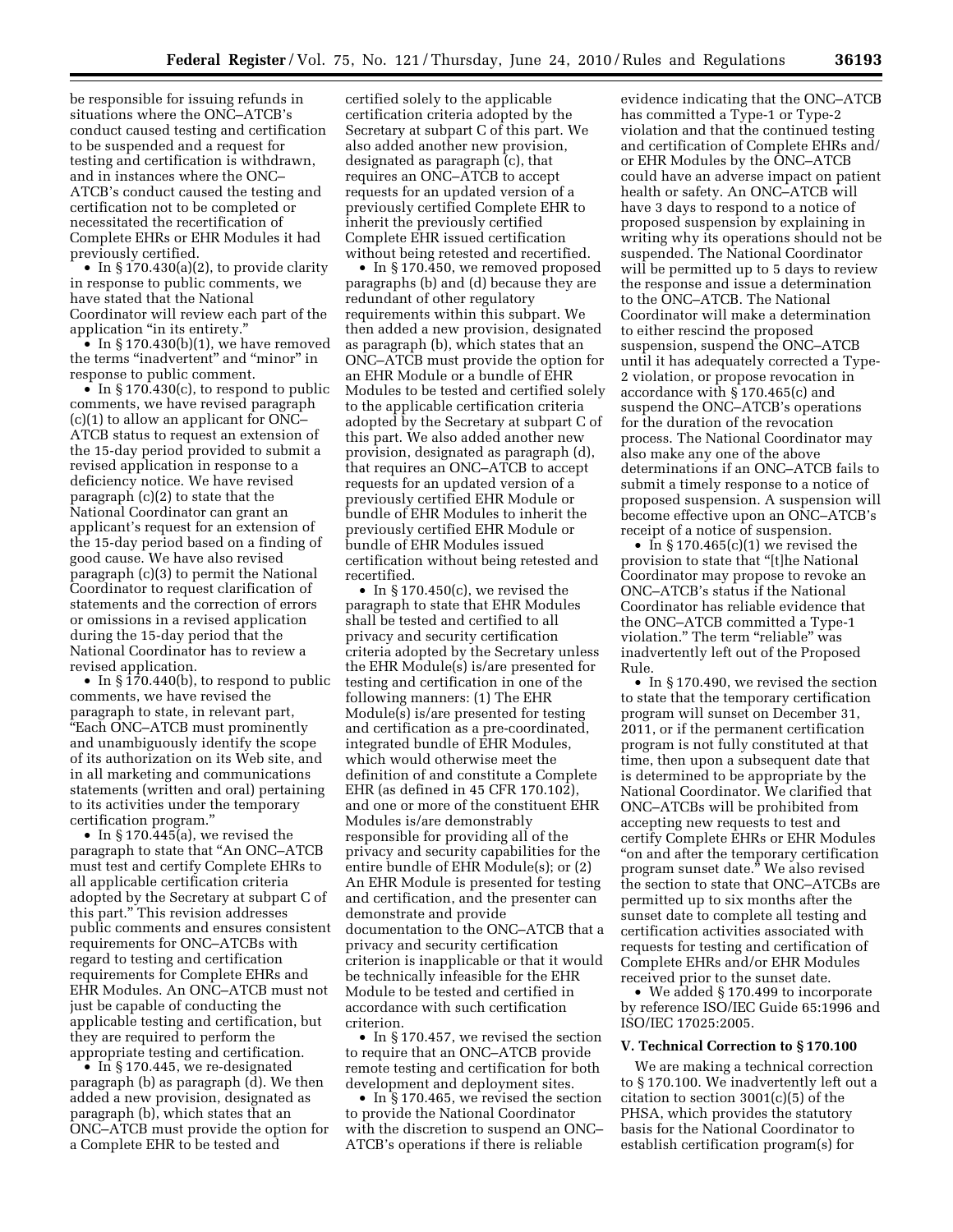HIT. We have revised § 170.100 to include reference to this statutory authority.

#### **VI. Waiver of the 30-Day Delay in the Effective Date**

We ordinarily provide a 30-day delay in the effective date of a final rule as required by section 553(d) of the Administrative Procedure Act (APA). 5 U.S.C. § 553(d). However, we can waive the 30-day delay in the effective date if the Secretary finds, for good cause, that the delay is impracticable, unnecessary, or contrary to the public interest, and includes a statement of the finding and the reasons in the rule issued. The Secretary finds that good cause exists to waive the 30-day delay in the effective date of this final rule. A delayed effective date would be contrary to the public interest because it would restrict the ability of eligible professionals and eligible hospitals to adopt and implement Certified EHR Technology.

As previously discussed, the HITECH Act provides incentive payments beginning in 2011 under the Medicare and Medicaid programs for eligible professionals and eligible hospitals that demonstrate meaningful use of Certified EHR Technology. The rules promulgated by ONC and CMS establish the regulatory framework through which eligible professionals and eligible hospitals may seek to qualify for those incentive payments. The Medicare and Medicaid EHR Incentive Programs proposed rule would establish meaningful use Stage 1 beginning in 2011. The HIT Standards and Certification Criteria interim final rule adopted certification criteria that directly support the proposed meaningful use Stage 1 objectives. This final rule establishes a temporary certification program that will allow Complete EHRs and EHR Modules to be tested and certified to the adopted certification criteria.

As a result, Certified EHR Technology will not be available to eligible professionals and eligible hospitals until the temporary certification program begins. Eligible professionals and eligible hospitals will need time to select, adopt, and implement Certified EHR Technology before they attempt to demonstrate meaningful use in 2011. In addition, before testing and certification can begin, ONC must review and deem satisfactory applications that are submitted by organizations that seek ONC–ATCB status. A delayed effective date for this final rule would delay the process for making Certified EHR Technology available to eligible professionals and eligible hospitals

prior to the proposed beginning of meaningful use Stage 1 in 2011.

Several commenters voiced their strong concern that the temporary certification program needs to be established immediately so as to enable organizations to apply and be authorized to serve as ONC–ATCBs, to enable Complete EHR and EHR Module developers to have their Complete EHRs and/or EHR Modules certified, and to enable eligible professionals and eligible hospitals to obtain and implement Certified EHR Technology that will support their achievement of meaningful use. These commenters encouraged us to take immediate steps to issue this final rule and to permit organizations to apply for ONC–ATCB status. These commenters explained that it is necessary to have ONC–ATCBs in place as soon as possible in order for them to be positioned and prepared to test and certify Complete EHRs and EHR Modules in a timely manner.

For the reasons stated above, we believe that a delayed effective date for this final rule would be contrary to the public interest. Therefore, we find there is good cause to waive the 30-day delay in the effective date of this final rule.

## **VII. Collection of Information Requirements**

In accordance with section 3507(j) of the Paperwork Reduction Act of 1995 (PRA), 44 U.S.C. 3501 *et seq.,* the information collection included in this final rule has been submitted for emergency approval to OMB.

The two information collections specified under sections A and B below were previously published in the **Federal Register** as part of the Proposed Rule and HHS invited interested persons to submit comments on any aspect of each of the two information collections, including the following: (1) Necessity and utility of the information collection; (2) the accuracy of the estimate of the burden; (3) ways to enhance the quality, utility, and clarity of the information to be collected; and (4) ways to minimize the burden of collection without reducing the quality of the collected information.

The final rule contains one new information collection requirement pertaining to records retention and disclosure to ONC that was inadvertently left out of the Proposed Rule, but included in the emergency request to OMB. Please refer to section C below for this new information collection.

*A. Collection of Information: Application for ONC–ATCB Status Under the Temporary Certification Program* 

Section 170.420 requires an applicant for ONC–ATCB status to submit to the National Coordinator a completed application. The application consists of two parts. Part 1 requires an applicant to submit general identifying information, complete self audits to Guide 65 and ISO 17025, and agree to adhere to the Principles of Proper Conduct for ONC–ATCBs. Part 2 requires an applicant to complete a proficiency examination. The proficiency examination is not, however, considered ''information'' for PRA collection purposes because it falls under the exception to the definition of information at 5 CFR 1320.3(h)(7). We estimated in the Proposed Rule that there would be no more than 3 applicants for ONC–ATCB status. We also assumed that these applicants would be familiar with the relevant requirements found in Guide 65 and ISO 17025 and would have a majority, if not all, of the documentation requested in the application already developed and available before applying for ONC–ATCB status. Therefore, with the exception of completing a proficiency examination, we concluded that an applicant would only spend time collecting and assembling already developed information to submit with their application. Based on these assumptions, we estimated that it would take approximately:

• 10 minutes for an applicant to provide the general identifying information requested in the application;

• 2 hours to complete the Guide 65 self audit and assemble associated documentation;

• 2 hours to complete the ISO 17025 self audit and assemble associated documentation; and

• 20 minutes to review and agree to the ''Principles of Proper Conduct for ONC–ATCBs.''

*Comments.* One commenter expressed a concern that we had underestimated the potential burden hours associated with applying for the temporary certification program. The commenter cited that while they had significant familiarity with testing and certification, their organization was not totally conformant to both Guide 65 and ISO 17025. The commenter stated that it had taken 120 hours to perform a gap analysis and that it would take approximately another several hundred more hours to properly conform to our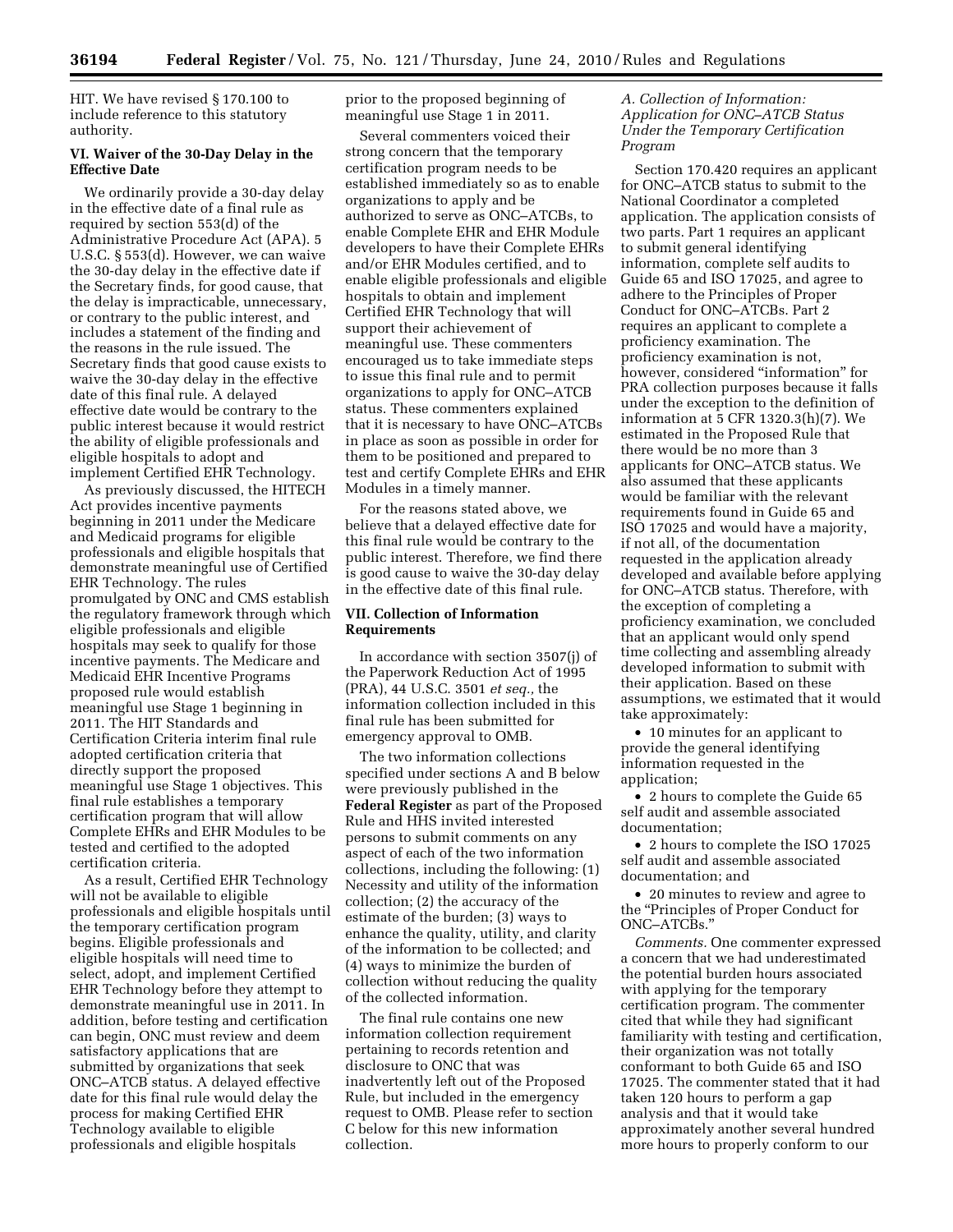proposed requirements in order to be ready to apply for ONC–ATCB status.

*Response.* We agree with this commenter. As noted, we previously assumed and based on that assumption, estimated that applicants for ONC– ATCB status would already be conformant with Guide 65 and ISO 17025 and would have ''in hand'' the documentation we requested copies of as part of the ONC–ATCB application (''conformant applicants''). Given this commenter's analysis, we believe that it is reasonable to expect that one or two potential applicants for ONC–ATCB

status (''partially conformant applicants'') may need to perform more upfront work than other potential applicants. As a result, we have revised our estimates below to account for the fact that, at most, two potential applicants may need to perform more upfront work to prepare to apply for ONC–ATCB status and to account for the fact that we now anticipate that there may be up to five applicants for ONC–ATCB status.

In consultation with NIST, we believe that the 120 hours to perform a gap analysis is reasonable and have

#### ESTIMATED ANNUALIZED BURDEN HOURS

estimated that the remaining time it may take a potential applicant to become conformant with both Guide 65 and ISO 17025 would be a maximum of 280 hours. Thus, in order to be ready to apply for ONC–ATCB status, we believe that it will take approximately a maximum of 400 hours for a potential applicant to become conformant with Guide 65 and ISO 17025 and have equally distributed the burden among these two requirements. Our revised analysis is expressed in the table below.

| Type of respondent                                     | Form name            | Number<br>of respondents | Number of<br>responses per<br>respondent | Burden hours<br>per<br>response | Total burden<br>hours |
|--------------------------------------------------------|----------------------|--------------------------|------------------------------------------|---------------------------------|-----------------------|
| Partially Conformant Applicant    ONC-ATCB Application | ONC-ATCB Application |                          |                                          | 4.5<br>400.5                    | 13.5<br>801           |
| Total                                                  |                      |                          |                                          |                                 | 814.5                 |

#### *B. Collection of Information: ONC– ATCB Collection and Reporting of Information Related to Complete EHR and/or EHR Module Certifications*

Section 170.423(h) requires an ONC– ATCB to provide ONC, no less frequently than weekly, a current list of Complete EHRs and/or EHR Modules that have been tested and certified as well as certain minimum information about each certified Complete EHR and/ or EHR Module.

We did not receive any comments on this collection of information. We have, however, specified in this final rule two additional reporting elements that must be submitted by ONC–ATCBs on a weekly basis (*i.e.,* clinical quality

measures to which a Complete EHR or EHR Module has been tested and certified and, where applicable, any additional software a Complete EHR or EHR Module relied upon to demonstrate its compliance with a certification criterion or criteria adopted by the Secretary). ONC–ATCBs will be capturing these additional reporting elements in conjunction with the other information we request that they report on a weekly basis. Consequently, we do not believe that the reporting of these two additional elements will increase the reporting burden for ONC–ATCBs.

Based on our new estimate that there may be up to 5 applicants that apply for ONC–ATCB status, we have revised our overall annual burden estimate. In doing

#### ESTIMATED ANNUALIZED BURDEN HOURS

so, we have maintained our prior assumptions. For the purposes of estimating the potential burden, we assume that all of the estimated applicants will apply and become ONC– ATCBs. We also assume that ONC– ATCBs will report weekly (*i.e.,*  respondents will respond 52 times per year). Finally, we assume that the information collections will be accomplished through electronic data collection and storage, which will be part of the normal course of business for ONC–ATCBs. Therefore, with respect to this proposed collection of information, the estimated burden is limited to the actual electronic reporting of the information to ONC.

| Type of respondent | Number of<br>respondents | Number of<br>responses per<br>respondent | Average<br>burden hours<br>per response | Total burden<br>hours |
|--------------------|--------------------------|------------------------------------------|-----------------------------------------|-----------------------|
|                    |                          | 52                                       |                                         | 260                   |

## *C. Collection of Information: ONC– ATCB Retention of Testing and Certification Records and the Submission of Copies of Records to ONC*

Section 170.423(i) requires ONC– ATCBs to retain all records related to tests and certifications according to Guide 65 and ISO 17025 for the duration of the temporary certification program and provide copies of the final results of all completed tests and certifications to ONC at the conclusion of testing and certification activities

under the temporary certification program.

We do not believe that there are any specific recordkeeping burdens associated with this requirement. Based on our consultations with NIST, we understand that it is standard industry practice to retain records related to testing and certification. Therefore, we believe that the only burden attributable to our requirement is associated with the submission of copies to ONC of the

final results of all completed tests and certifications.

For the purposes of estimating the potential burden, we assume that all of the estimated number of applicants for the temporary certification program (*i.e.,*  five) will become ONC–ATCBs. For calculation purposes, we also assume that each ONC–ATCB will incur the same burden. We assume that on average each ONC–ATCB will test and certify an equal amount of ONC's estimate of the maximum amount of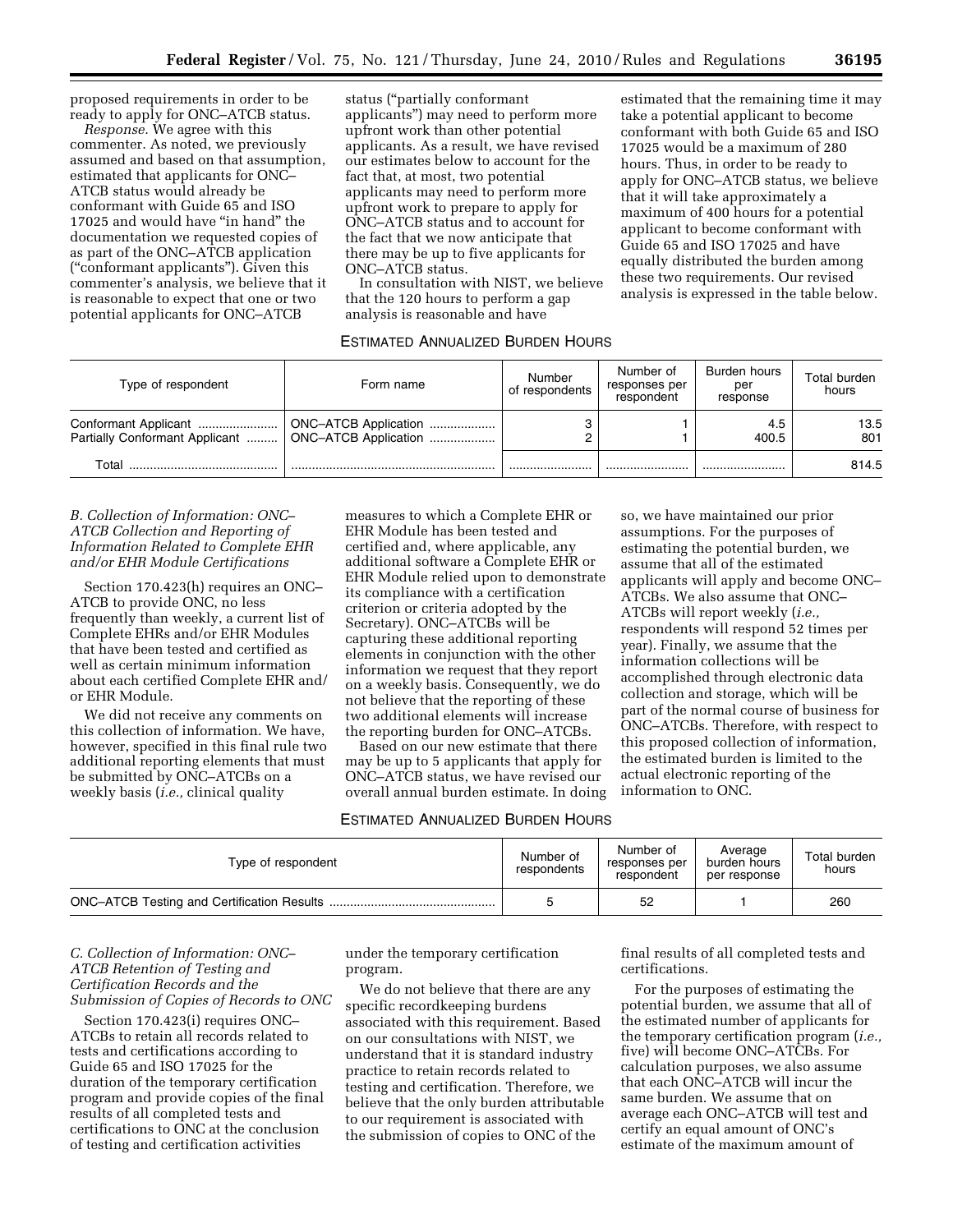Complete EHRs and EHR Modules that will be tested and certified under the temporary certification program as specified in the regulatory impact analysis of this final rule. We estimate the equal amount of Complete EHRs and/or EHR Modules that will be tested and certified by each of the 5 estimated

ONC–ATCBs to be approximately 205. Finally, we assume that an ONC–ATCB will submit copies of the final results of all completed tests and certifications to ONC by either electronic transmission or paper submission. In either instance, we believe that an ONC–ATCB will spend a similar amount of time and

effort in organizing, categorizing and submitting the requested information. We estimate that this amount of time will be approximately 8 hours for each ONC–ATCB. Our estimates are expressed in the table below.

#### ESTIMATED ANNUALIZED BURDEN HOURS

| Type of respondent | Number of<br>respondents | Number of<br>responses per<br>respondent | Average<br>burden hours<br>per response | Total burden<br>hours |
|--------------------|--------------------------|------------------------------------------|-----------------------------------------|-----------------------|
|                    |                          |                                          |                                         | 40                    |

#### **VIII. Regulatory Impact Analysis**

#### *A. Introduction*

We have examined the impacts of this final rule as required by Executive Order 12866 on Regulatory Planning and Review (September 30, 1993, as further amended), the Regulatory Flexibility Act (RFA) (5 U.S.C. 601 *et seq.*), section 202 of the Unfunded Mandates Reform Act of 1995 (2 U.S.C. 1532), Executive Order 13132 on Federalism (August 4, 1999), and the Congressional Review Act (5 U.S.C. 804(2)).

Executive Order 12866 directs agencies to assess all costs and benefits of available regulatory alternatives and, if regulation is necessary, to select regulatory approaches that maximize net benefits (including potential economic, environmental, public health and safety effects, distributive impacts, and equity). A regulatory impact analysis (RIA) must be prepared for major rules with economically significant effects (\$100 million or more in any one year). Based on the analysis of costs and benefits that follows, we have determined that this final rule covering the temporary certification program is not an economically significant rule because we estimate that the overall costs and benefits associated with the temporary certification program, including the costs associated with the testing and certification of Complete EHRs and EHR Modules, to be less than \$100 million per year. Nevertheless, because of the public interest in this final rule, we have prepared an RIA that to the best of our ability presents the costs and benefits of the final rule.

### *B. Why is this rule needed?*

As stated in earlier sections of this final rule, section 3001(c)(5) of the PHSA provides the National Coordinator with the authority to establish a certification program or

programs for the voluntary certification of HIT. This final rule is needed to outline the processes by which the National Coordinator would exercise this authority to authorize certain organizations to test and certify Complete EHRs and/or EHR Modules. Once certified, Complete EHRs and EHR Modules will be able to be used by eligible professionals and eligible hospitals as, or be combined to create, Certified EHR Technology. Eligible professionals and eligible hospitals who seek to qualify for incentive payments under the Medicare and Medicaid EHR Incentive Programs are required by statute to use Certified EHR Technology.

#### *C. Executive Order 12866—Regulatory Planning and Review Analysis*

#### 1. Comment and Response

*Comments.* A few commenters expressed concerns that the costs we attributed in the Proposed Rule related to the testing and certification of Complete EHRs and EHR Modules were too high, unrealistic, and unreliable. One commenter requested that we remove our cost estimates because they believed they were based on a monopolistic pricing structure. Other commenters indicated that we should regulate the pricing related to testing and certification in order to ensure that prices were not exorbitant and did not preclude smaller Complete EHR and EHR Module developers from being able to attain certification for their product.

*Response.* We understand the commenters' concerns; however, we have a responsibility to put forth a good faith effort to estimate the potential costs associated with this final rule. Part of that effort includes using the best available data to inform our assumptions and estimates. While we were open to revising our cost estimates in response to public comment, in no instance did a commenter provide alternative estimates or reference additional information from which we

could base revisions. Conversely, we believe that commenters who expressed concerns about the potential costs, largely did so from the perspective of stating a request that we ensure the costs for testing and certification were not prohibitively high.

While we understand these commenters' perspectives, we do not believe that it is appropriate to dictate the minimum or maximum amount an ONC–ATCB should be able to charge for testing and certifying a Complete EHR or EHR Module. However, as evidenced by the increase in our estimate of the number of ONC–ATCB applicants under the temporary certification program, it is our hope that multiple ONC–ATCBs will be authorized and will compete for market share. As a result of expected increased competition among ONC– ATCBs, we believe there could also be increased downward pressure on the costs associated with testing and certification. If that cost pressure occurs, we believe that the upper ranges of the cost estimates we provide in this final rule could be overestimates.

*Comments.* Some commenters questioned our estimates related to the number of EHR Modules we expected to be tested and certified. One commenter suggested that the number of selfdeveloped EHR Modules should be much higher than we estimated. Other commenters expressed that this rule needed to account for other costs associated with testing and certification (*e.g.,* reprogramming a Complete EHR or EHR Module) and not just the costs associated with the application process and for Complete EHRs and EHR Modules to be tested and certified.

*Response.* This final rule is one of three coordinated rulemakings. Each of these rulemakings accounts for its specific effects. In the HIT Standards and Certification *Criteria interim final rule (75 FR 2038), we summarized these effects as follows:*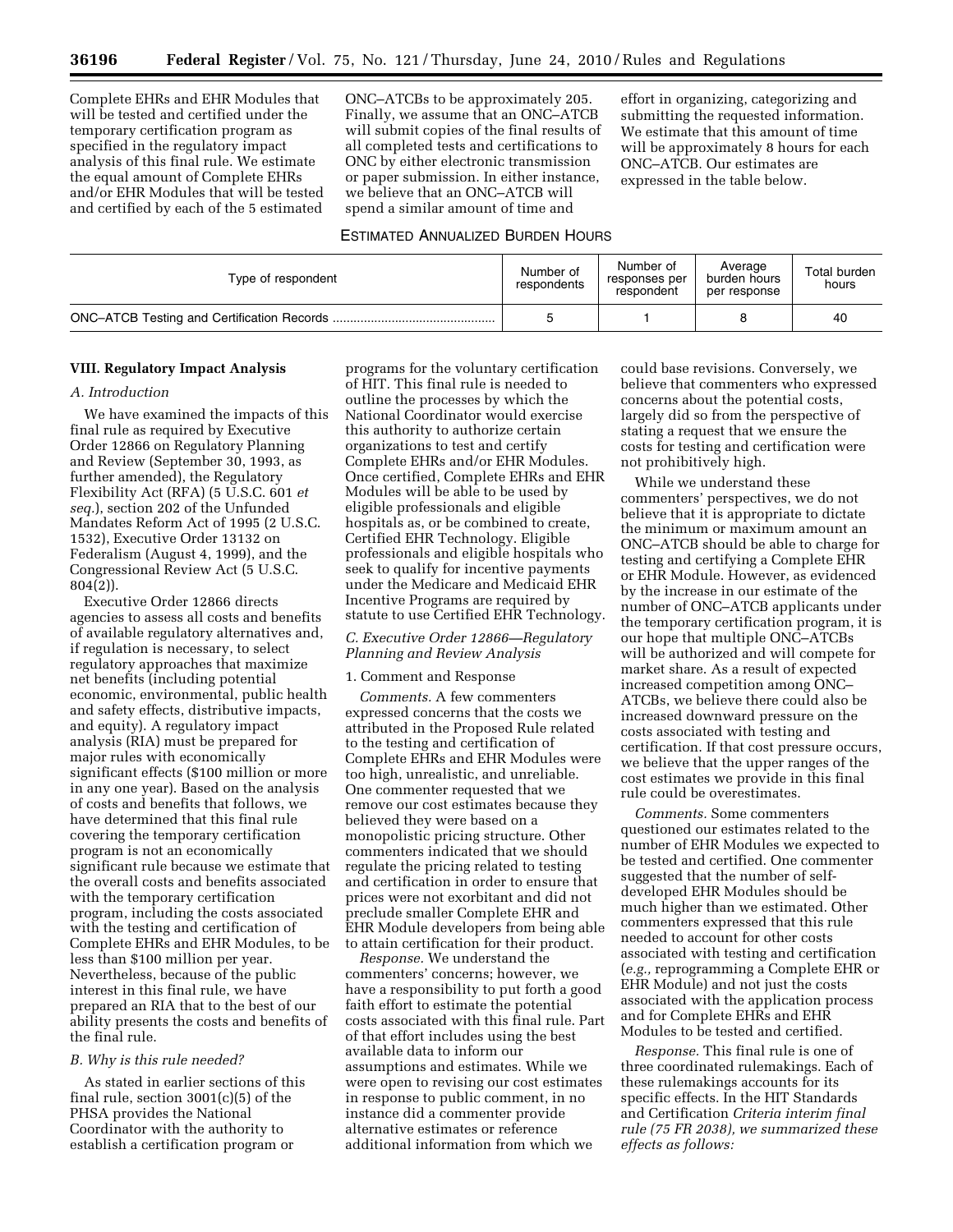While there is no bright line that divides the effects of this interim final rule and the other two noted above, we believe that each analysis properly focuses on the direct effects of the provisions it creates. This interim final rule estimates the costs commercial vendors, open source developers, and relevant Federal agencies will incur to prepare Complete EHRs and EHR Modules to be tested and certified to adopted standards, implementation specifications, and certification criteria. The Medicare and Medicaid EHR Incentive Programs proposed rule estimates the impacts related to the actions taken by eligible professionals or eligible hospitals to become meaningful users, including purchasing or selfdeveloping Complete EHRs or EHR Modules. The HIT Certification Programs proposed rule estimates the testing and certification costs for Complete EHRs and EHR Modules.

As result, we estimate in this final rule, as we had before, the effects of the application process for ONC–ATCB status and the costs for Complete EHRs and EHR Modules to be tested and certified by ONC–ATCBs. With respect to EHR Modules, especially selfdeveloped EHR Modules, we agree with those commenters regarding our estimates and have provided revised estimates that factor in a potential larger number of self-developed EHR Modules. While neither commenter who offered this concern related to EHR Modules provided any data to substantiate their claims, we determined that this revision was necessary because we had previously grouped self-developed Complete EHRs and EHR Modules together. Upon further review and other comments addressed above regarding EHR Modules, we believe that in order to provide a more accurate estimate, self-developed Complete EHRs and EHR Modules should be separately accounted for. We believe our prior estimates related to self-developed Complete EHRs and EHR Modules are more appropriately attributable to the number of self-developed Complete EHRs. Accordingly, we have developed new estimates (captured in the discussion and tables below) for the number of self-developed EHR Modules that we believe will be presented for testing and certification.

#### 2. Executive Order 12866 Final Analysis

As required by Executive Order 12866, we have examined the economic implications of this rule as it relates to the temporary certification program. Executive Order 12866 directs agencies to assess all costs and benefits of available regulatory alternatives and, when regulation is necessary, to select regulatory approaches that maximize net benefits (including potential economic, environmental, public health

and safety, and other advantages; distributive impacts; and equity). Executive Order 12866 classifies a regulation as significant if it meets any one of a number of specified conditions, including having an annual effect on the economy of \$100 million, or in a material way adversely affecting the economy, a sector of the economy, competition, or jobs. While this rule is therefore not "economically significant," as defined by Executive Order 12866, OMB has determined that this rule constitutes a ''significant regulatory action'' as defined by Executive Order 12866 because it raises novel legal and policy issues.

a. Temporary Certification Program Estimated Costs

i . Application Process for ONC–ATCB Status

### Applicant Costs

As discussed under the collection of information section, we have increased our estimate of the number of applicants we expect will apply for ONC–ATCB status. In the Proposed Rule, we stated that we anticipated that there would be no more than 3 applicants for ONC– ATCB status. Based on the comments received, we now believe that there may be up to 5 applicants for ONC–ATCB status. In addition, we believe that up to 2 of these applicants will not have the level of preparedness that we originally estimated for all potential applicants for ONC–ATCB status.

As part of the temporary certification program, an applicant will be required to submit an application and complete a proficiency exam. We do not believe that there will be an appreciable difference in the time commitment an applicant for ONC–ATCB status will have to make based on the type of authorization it seeks (*i.e.,* we believe the application process and time commitment will be the same for applicants seeking authorization to conduct the testing and certification of either Complete EHRs or EHR Modules). We do, however, believe that there will be a distinction between applicants based on their level of preparedness. For the purposes of estimating applicant costs, we have divided applicants into two categories, ''conformant applicants'' and ''partially conformant applicants.'' We still believe, after reviewing comments, that there will be three ''conformant applicants'' and that these applicants will have reviewed the relevant requirements found in the ISO/ IEC standards and will have a majority, if not all, of the documentation requested in the application already developed and available before applying

for ONC–ATCB status. Therefore, with the exception of completing a proficiency examination, we believe "conformant applicants" will only spend time collecting and assembling already developed information to submit with their application. Conversely, we believe that there will be up to two ''partially conformant applicants'' and that these applicants will spend significantly more time establishing their compliance with Guide 65 and ISO 17025. Based on our assumptions, review of comments, and consultations with NIST, we anticipate that it will take a ''conformant applicant'' approximately 28.5 hours and a ''partially conformant applicant'' approximately 424.5 hours to complete the application and submit the requested documentation. Our estimates include the time discussed above in our collection of information section and approximately up to 24 hours for all applicants to complete the proficiency examination—8 hours (1 full work day) to complete section 1 (demonstration of technical expertise related to Complete EHRs and/or EHR Modules); 6 hours to complete section 2 (demonstration of test tool identification); and 10 hours to complete section 3 (demonstration of proper use of test tools and understanding of test results). Moreover, after consulting with NIST we assume that:

• An employee equivalent to the Federal Salary Classification of GS–9 Step 1 could provide the general information requested in the application and accomplish the paperwork duties associated with the application;

• An employee equivalent to the Federal Salary Classification of GS–15 Step 1 would be responsible for conducting the self audits and agreeing to the ''Principles of Proper Conduct for ONC–ATCBs''; and

• An employee or employees equivalent to the Federal Salary Classification of GS–15 Step 1 would be responsible for completing the proficiency examination.

We have taken these employee assumptions and utilized the corresponding employee hourly rates for the locality pay area of Washington, D.C. as published by the U.S. Office of Personnel Management (OPM), to calculate our cost estimates. We have also calculated the costs of an employee's benefits while completing the application. We have calculated these costs by assuming that an applicant expends thirty-six percent (36%) of an employee's hourly wage on benefits for the employee. We have concluded that a 36% expenditure on benefits is an appropriate estimate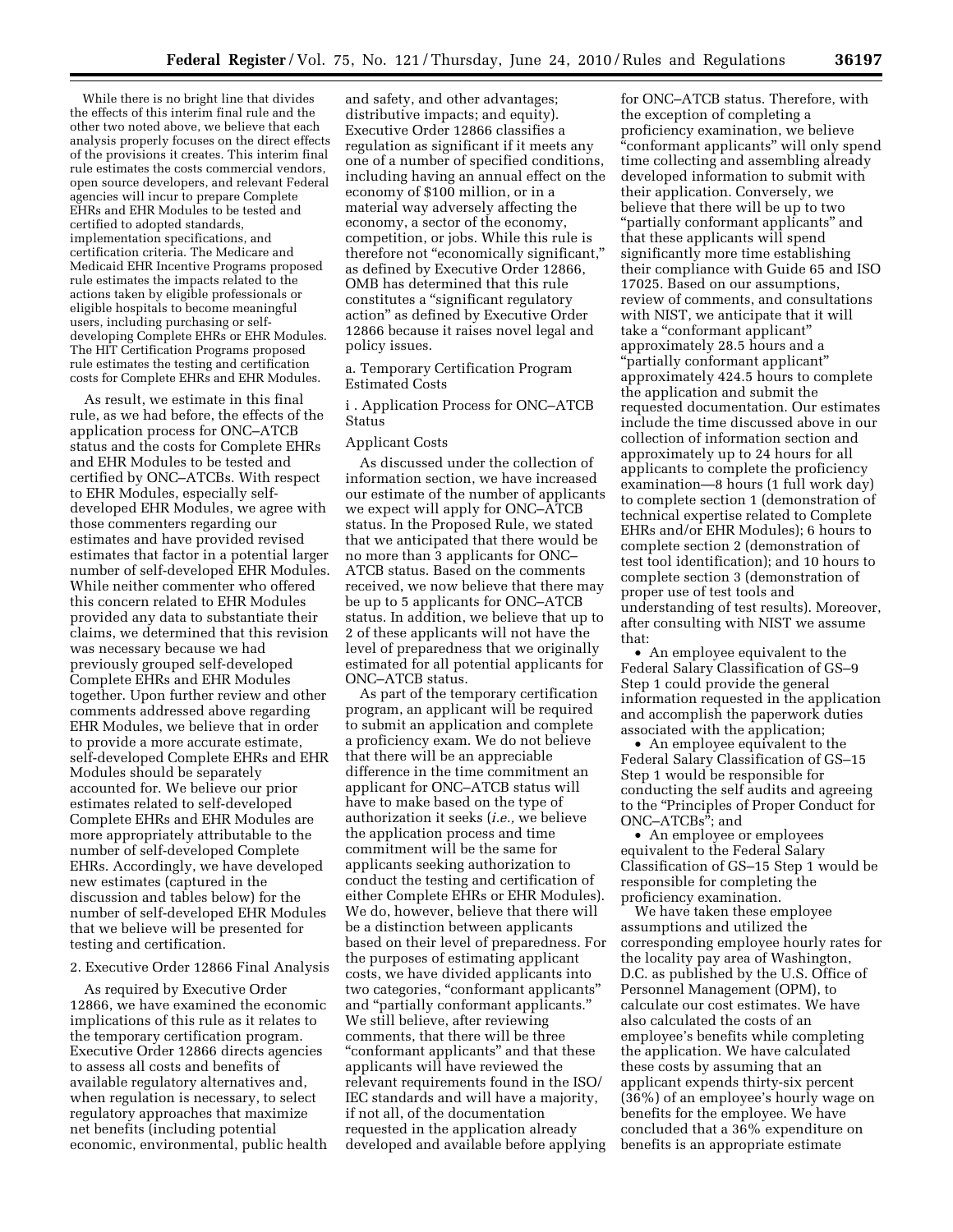because it is the routine percentage used calculations are expressed in Tables 1 by HHS for contract cost estimates. Our and 2 below.

| Application requirement               |                        |                         | Burden hours                         |                                 | Cost of                          | Cost per applicant      |                                      |  |
|---------------------------------------|------------------------|-------------------------|--------------------------------------|---------------------------------|----------------------------------|-------------------------|--------------------------------------|--|
|                                       | Employee<br>equivalent | Conformant<br>applicant | Partially<br>conformant<br>applicant | Employee<br>hourly wage<br>rate | employee<br>benefits<br>per hour | Conformant<br>applicant | Partially<br>conformant<br>applicant |  |
| General Identifying In-<br>formation. | $GS-9$ Step 1          | 10/60                   | 10/60                                | \$22.39                         | \$8.06                           | \$5.07                  | \$5.07                               |  |
| Self Audits and Docu-<br>mentation.   | GS-15 Step 1           | 4                       | 400                                  | 59.30                           | 21.35                            | 322.60                  | 32,260,00                            |  |
| Principles of Proper<br>Conduct.      | GS-15 Step 1           | 20/60                   | 20/60                                | 59.30                           | 21.35                            | 26.89                   | 26.89                                |  |
| Proficiency Examina-<br>tion.         | GS-15 Step 1           | 24                      | 24                                   | 59.30                           | 21.35                            | 1,935.60                | 1.935.60                             |  |
| Total Cost Per Ap-<br>plication.      |                        |                         |                                      |                                 |                                  | \$2,290.16              | \$34,227.56                          |  |

TABLE 2—TEMPORARY CERTIFICATION PROGRAM: TOTAL APPLICANT COST

| Type of applicant | Anticipated<br>number of<br>applicants | Cost of<br>application per<br>applicant (\$) | Total cost<br>estimate (\$) |
|-------------------|----------------------------------------|----------------------------------------------|-----------------------------|
|                   | 3<br>∩                                 | \$2,290.16<br>34.227.56                      | \$6,870.48<br>68.455.12     |
|                   |                                        |                                              | 75,325.60                   |

We based our cost estimates on the amount of applicants that we believe will apply over the life of the temporary certification program. We assume that all applicants will apply during the first year of the program and thus all application costs should be attributed to the first year of the program. However, based on our projection that the temporary certification program will last approximately two years and that one or two applicants may choose to apply in the second year, the annualized cost of the application process will be \$37,663.

#### Costs to the Federal Government

We have estimated the cost to develop the ONC–ATCB application, including the development and administration of the proficiency examination to be \$34,618 based on the 495 hours we believe it will take to develop the application, prepare standard operating procedures as well as create the requisite pools of questions for the proficiency examinations. More specifically, we believe it will take 360 hours of work of a Federal Salary Classification GS–14 Step 1 employee located in Washington, DC to develop the proficiency examination, 80 hours of work by the same employee to develop the standard operation procedures and the actual application, and 55 hours to score all the exams and handle related administrative tasks.

We also anticipate that there will be costs associated with reviewing applications under the temporary certification program. We expect that a GS–15 Step 1 employee will review the applications and the National Coordinator (or designated representative) will issue final decisions on all applications. We anticipate that it will take approximately 40 hours to review and reach a final decision on each application. This estimate assumes a satisfactory application (*i.e.,* no formal deficiency notifications) and includes the time necessary to verify the information in each application, assess the results of the proficiency examination, and prepare a briefing for the National Coordinator. We estimate the cost for the application review process, which we anticipate will include the review of 5 applications, to be \$16,900.

As a result, we estimate the Federal government's overall cost of administering the entire application process, for the length of the temporary certification program, at approximately \$51,518. Based on our projection that the temporary certification program will last approximately two years and that one or two applicants may choose to apply in the second year, the annualized cost to the Federal government for administering the entire application process will be \$25,759.

As previously noted, we will also post the names of applicants granted ONC– ATCB status on our Web site. We believe that there will be minimal cost associated with this action and have calculated the potential cost to be approximately \$260 on an annual basis for posting and maintaining the information on our Web site (a maximum of 5 hours of work for a Federal Salary Classification GS–12 Step 1 employee located in Washington, DC).

ii. Testing and Certification of Complete EHRs and EHR Modules

Section 3001(c)(5)(A) of the PHSA indicates that certification is a voluntary act; however, due to the fact that the Medicare and Medicaid EHR Incentive Programs require eligible professionals and eligible hospitals to use Certified EHR Technology in order to qualify for incentive payments, we anticipate that a significant portion of Complete EHR and EHR Module developers will seek to have their HIT tested and certified.

In Tables 3 through 8 below, we estimate the costs for Complete EHRs and EHR Modules to be tested and certified under the temporary certification program. As discussed in the HIT Standards and Certification Criteria interim final rule, and to remain consistent with our previous estimates (75 FR 2039), we believe that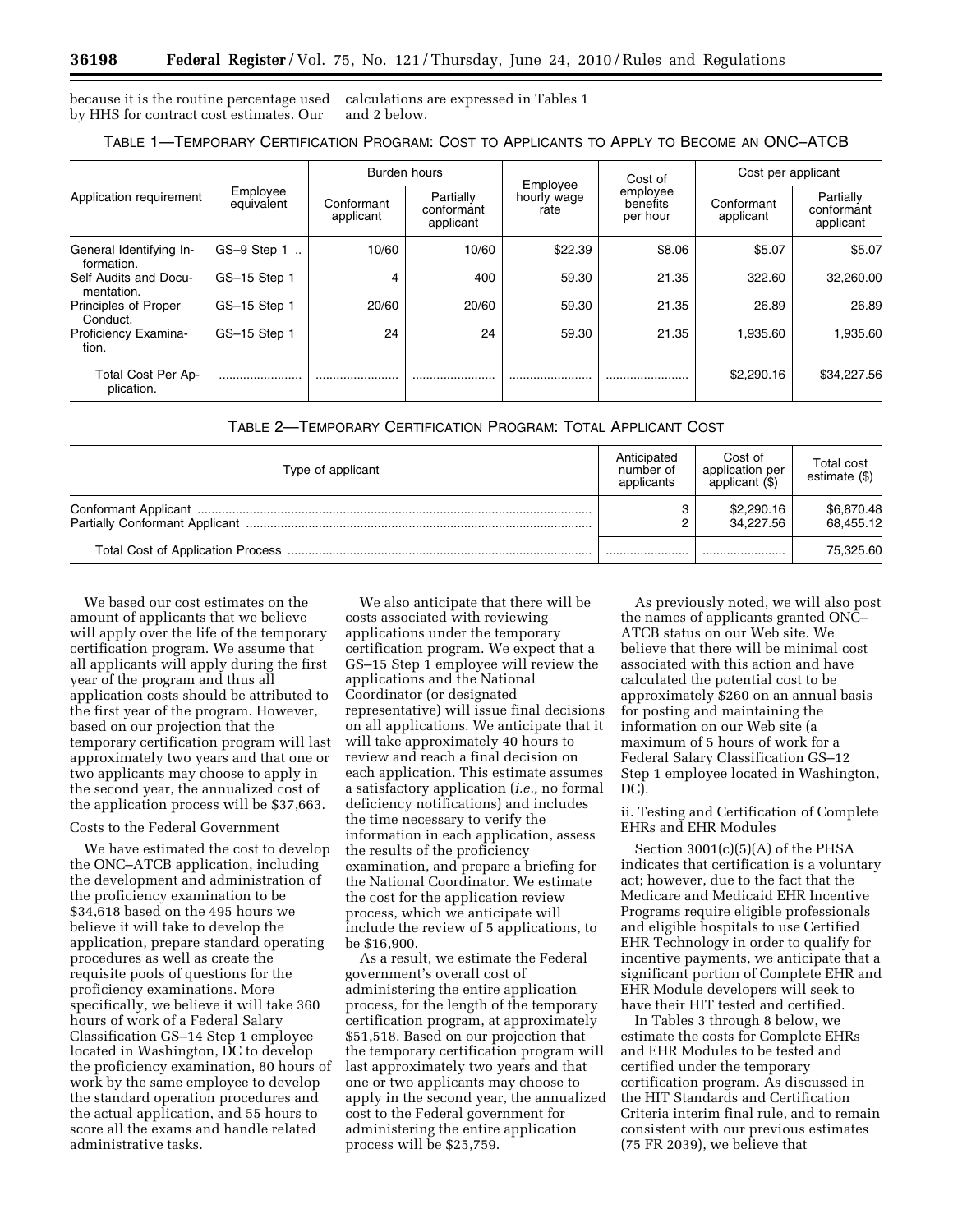approximately 93 commercial/open source Complete EHRs and 50 EHR Modules will be tested and certified under our proposed temporary certification program. In addition to these costs, we also take into account what we believe will be the costs incurred by a percentage of eligible professionals and eligible hospitals who themselves will incur the costs associated with the testing and certification of their self-developed Complete EHR or EHR Module(s).

With respect to the potential for eligible professionals to seek testing and certification for a self-developed Complete EHR, DesRoches found that only 5% of physicians are in large practices of over 50 doctors.3 Of these large practices, 17% use an ''advanced EHR system'' that could potentially be tested and certified if it were selfdeveloped (we assume that smaller physician practices do not have the resources to self-develop a Complete EHR). We are unaware of any reliable data on the number of large practices who may have a self-developed Complete EHR for which they would seek to be tested and certified. As a result, we offer the following estimate based on currently available data. We believe that the total number of eligible professionals in large practices who both possess an IT staff with the resources to develop and support a Complete EHR and would seek to have such a self-developed Complete EHR tested and certified will be low—no more than 10%. By taking CMS's estimate in its proposed rule of approximately 450,000 eligible professionals (75 FR 1960) we multiply through by the numbers above (450,000  $\times$  .05  $\times$  .17  $\times$  .10) and then divide by a practice size of at least 50 which yields approximately 8 self-developed Complete EHRs designed for an ambulatory setting that could be submitted for testing and certification. Additionally, we believe that a reasonable estimate for the number of large practices with the IT staff and resources to self-develop an EHR Module and that would seek to have such an EHR Module tested and certified can also be derived from the calculation above but with a few differences. We start with the total number of large practices from the calculation above (∼77). We then assume an average number (1.1) of selfdeveloped EHR Modules for this group of large practices and further refine this

estimate by providing low and high probability assumptions (10% and 70%, respectively) to represent the likelihood that any one of these large practices possess a self-developed EHR Module that they would seek to have tested and certified. Given that no commenter provided data to further support this estimate, we believe that our maximum number of self-developed EHR Modules estimate is generous. While we do not dispute that practice sizes smaller than 50 could also possess self-developed EHR Modules, we believe those smaller practices will be the exception, not the rule, and that separately calculating a total for these smaller practices would produce a negligible amount of EHR Modules to add to our overall range.

With respect to eligible hospitals, similar to eligible professionals, we believe that only large eligible hospitals would have the IT staff and resources available to possess a self-developed Complete EHR that they would seek to have tested and certified. Again, we are unaware of any reliable data on the number of eligible hospitals who may have a self-developed Complete EHR for which they would seek to be tested and certified. Further, we believe that with respect to EHR Modules the probability varies across different types of eligible hospitals regarding their IT staff resources and ability to self-develop an EHR Module and seek to have it tested and certified. As a result, we offer the following estimates based on currently available data. We have based our calculations on the Medicare eligible hospital table CMS provided in its proposed rule (Table 38) (75 FR 1980) which conveys hospital IT capabilities according to three levels of adoption by hospital size according to the 2007 AHA annual survey. These three levels included: (1) Hospitals which had already implemented relatively advanced systems that included CPOE systems for medications; (2) hospitals which had implemented more basic systems through which lab results could be shared, but not CPOE for medications; and (3) hospitals starting from a base level either CPOE or lab reporting. CMS indicated that CPOE for medication standard was chosen because expert input indicated that the CPOE standard in the proposed meaningful use definition will be the hardest one for hospitals to meet.

As stated above, we believe that only large hospitals (defined in Table 38 as those with 400+ beds) would have the IT staff and resources to develop, support, and seek the testing and certification of a self-developed Complete EHR. CMS indicated that 331 large hospitals had met either "level 1"

or "level 2." As a result, we estimate that approximately 10% of these large eligible hospitals have a self-developed Complete EHR and would seek to have it tested and certified. We believe that this estimate is generous and that a good portion of the eligible professionals and eligible hospitals who would likely seek to qualify for incentive payments with self-developed Complete EHRs would only do so for meaningful use Stage 1. After meaningful use Stage 1 we anticipate that the number of eligible professionals and eligible hospitals who would incur the costs of testing and certification themselves will go down because the effort involved to maintain a Complete EHR may be time and cost prohibitive as the Secretary continues to adopt additional certification criteria to support future stages of meaningful use.

With respect to self-developed EHR Modules, we believe the probability varies across different types of eligible hospitals (CAHs, Small/Medium, and Large) regarding their IT staff resources and ability to self-develop EHR Modules. For each hospital type (identified in Table 38) we provide an estimate of the average number of selfdeveloped EHR Modules we believe each type of eligible hospital would seek to have tested and certified. Again, we believe that our high average number of self-developed EHR Modules is generous.

Due to the fact that an ONC–ATCB will be responsible for testing and certifying Complete EHRs and/or EHR Modules, we have combined the costs for testing and certification because we believe they would be difficult to independently estimate. Our cost range for the testing and certification of Complete EHRs and EHR Modules includes consideration of how the testing and certification will be conducted (*i.e.,* by remote testing and certification, on-site testing and certification, or at the ONC–ATCB and for the complexity of an EHR Module).

On July 14, 2009, CCHIT testified in front of the HIT Policy Committee on the topic of EHR certification, including the certification of EHR Modules. CCHIT estimated that ''EHRcomprehensive'' according to CCHIT certification criteria would have testing and certification costs that would range from approximately \$30,000 to \$50,000. CCHIT also estimated that the testing and certification of EHR Modules would range from approximately \$5,000 to \$35,000 depending on the scope of the testing and certification. We believe that these estimates provide a reasonable foundation and have used them for our cost estimates. However, we assume that competition in the testing and

<sup>3</sup> DesRoches, CM *et al.* Electronic Health Records in Ambulatory Care—A National Survey of Physicians, New England Journal of Medicine July 2008; 359:50–60.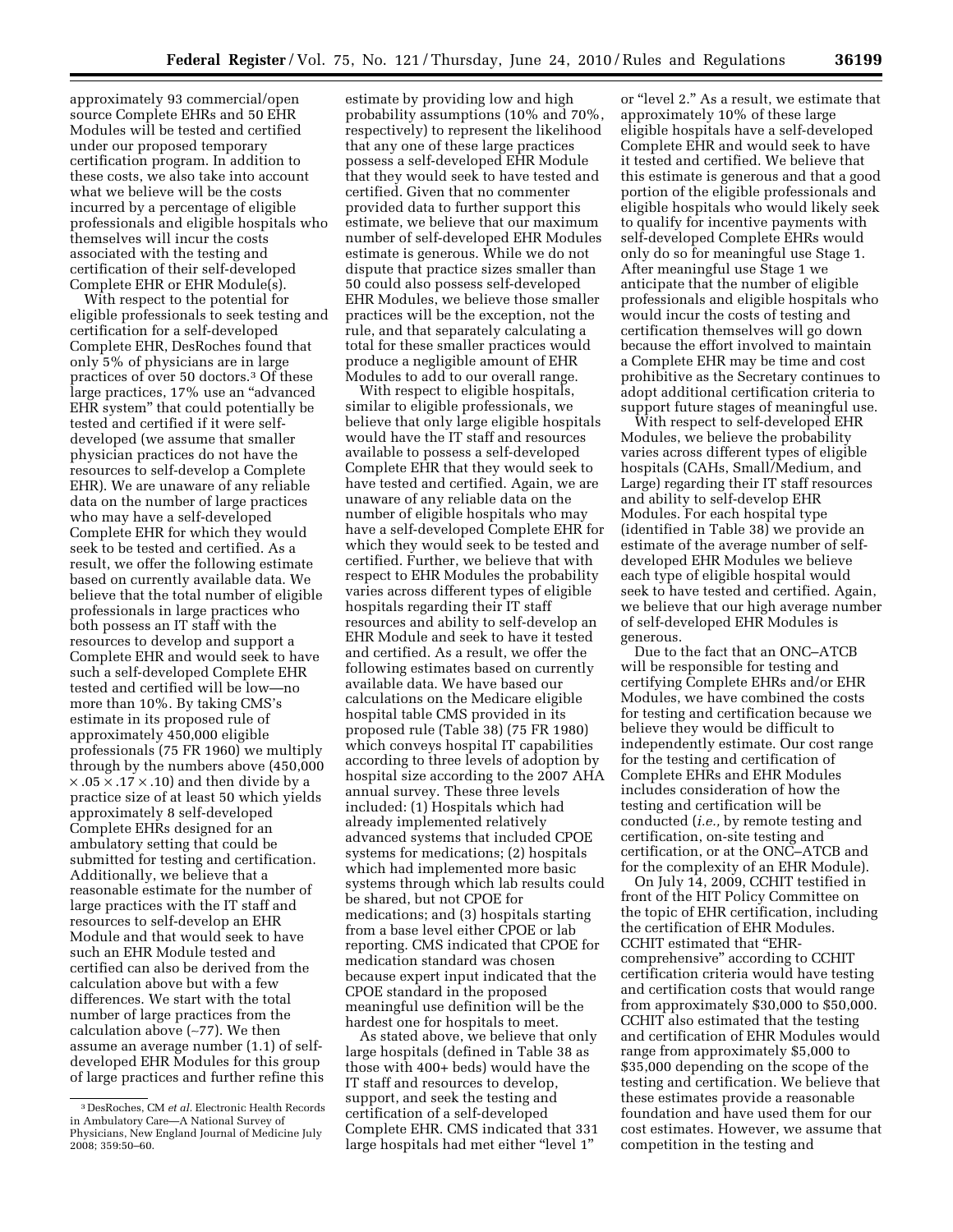certification market will reduce the costs of testing and certification as estimated by CCHIT but we are unable to provide a reliable estimate at this time of what the potential reduction in costs might be. The following tables represent our cost estimates for the preceding discussion and include:

• Commercial/Open Source Complete EHRs and EHR Modules—Table 3;

• Self-developed Complete EHRs— Table 4;

• Number of Self-developed EHR Modules by eligible professionals in large practices—Table 5;

• Number of Self-developed EHR Modules by type of eligible hospital— Table 6; and

• Total costs associated with selfdeveloped EHR Modules—Table 7.

## TABLE 3—TEMPORARY CERTIFICATION PROGRAM: ESTIMATED COSTS FOR TESTING & CERTIFICATION OF COMMERCIAL/ OPEN SOURCE COMPLETE EHRS AND EHR MODULES

| Type  | Number<br>tested and |                 | Cost per complete EHR/EHR module<br>(\$M) |                | Total cost for all complete EHRs/EHR<br>modules over 3-year period (\$M) |                                                         |               |  |
|-------|----------------------|-----------------|-------------------------------------------|----------------|--------------------------------------------------------------------------|---------------------------------------------------------|---------------|--|
|       | certified            | LOW             | Hiah                                      | Mid-point      | Low                                                                      | Hiah<br>\$2.79<br>\$4.65<br>0.25<br>1.75<br>3.04<br>6.4 | Mid-point     |  |
|       | 93<br>50             | \$0.03<br>0.005 | \$0.05<br>0.035                           | \$0.04<br>0.02 |                                                                          |                                                         | \$3.72<br>1.0 |  |
| Total | 143                  |                 |                                           |                |                                                                          |                                                         | 4.72          |  |

## TABLE 4—TEMPORARY CERTIFICATION PROGRAM: ESTIMATED COSTS FOR TESTING & CERTIFICATION OF SELF-DEVELOPED COMPLETE EHRS

| Type                                                                   | Number<br>tested and | Cost per complete EHR<br>(SM) |                                                                                                       |           | Total cost for all complete EHRs over 3-<br>year period (\$M) |     |                  |
|------------------------------------------------------------------------|----------------------|-------------------------------|-------------------------------------------------------------------------------------------------------|-----------|---------------------------------------------------------------|-----|------------------|
|                                                                        | certified            | Low                           | High<br>High<br>Mid-point<br>Low<br>\$0.24<br>\$0.4<br>\$0.04<br>\$0.05<br>0.05<br>0.04<br>0.9<br>1.5 | Mid-point |                                                               |     |                  |
| Self Developed Complete EHRs Am-<br>Self-Developed Complete EHRs Inpa- | 8                    | \$0.03                        |                                                                                                       |           |                                                               |     | \$0.32           |
|                                                                        | 30                   | 0.03                          |                                                                                                       |           |                                                               |     | 1.2 <sub>1</sub> |
| Total                                                                  | 38                   |                               |                                                                                                       |           | 1.14                                                          | 1.9 | 1.52             |

In Table 5 below, we provide our estimate for the number of potential self-developed EHR Modules large

practices of eligible professionals could seek to have tested and certified.

## TABLE 5—TEMPORARY CERTIFICATION PROGRAM: ESTIMATED NUMBER OF SELF-DEVELOPED EHR MODULES DESIGNED FOR AN AMBULATORY SETTING BY ELIGIBLE PROFESSIONALS IN LARGE PRACTICES

| Eligible professional practice type | Number of<br>large<br>practices | % with EHR<br>module<br>(low) | % with EHR<br>module<br>(high) | Average<br>number of<br>EHR mod-<br>ules, if any | Min number<br>of EHR<br>modules | Max number<br><b>EHR</b><br>modules |
|-------------------------------------|---------------------------------|-------------------------------|--------------------------------|--------------------------------------------------|---------------------------------|-------------------------------------|
| Large                               |                                 | 10                            | 70                             | 1.25                                             | 10                              | 67                                  |

In Table 6 below, we provide our estimate for the number of potential self-developed EHR Modules varied by hospital type that eligible hospitals could seek to have tested and certified.

## TABLE 6—TEMPORARY CERTIFICATION PROGRAM: ESTIMATED NUMBER OF SELF-DEVELOPED EHR MODULES DESIGNED FOR AN INPATIENT SETTING STRATIFIED BY TYPE OF ELIGIBLE HOSPITAL

| Type of eligible hospital | Number of<br><b>EHs</b> | % with EHR<br>module<br>(low) | % with EHR<br>module<br>(high) | Average<br>number of<br>EHR mod-<br>ules, if any | Min number<br>of EHR<br>modules | Max number<br><b>EHR</b><br>modules |
|---------------------------|-------------------------|-------------------------------|--------------------------------|--------------------------------------------------|---------------------------------|-------------------------------------|
| CAH<br>S/M                | 518<br>1951             |                               | 10<br>15                       | 1.1<br>1.5                                       | 146                             | 57<br>439                           |
| Large                     | 331                     | 25                            | 70                             | 2.0                                              | 166                             | 463                                 |
| Total                     | 2800                    |                               |                                |                                                  | 318                             | 959                                 |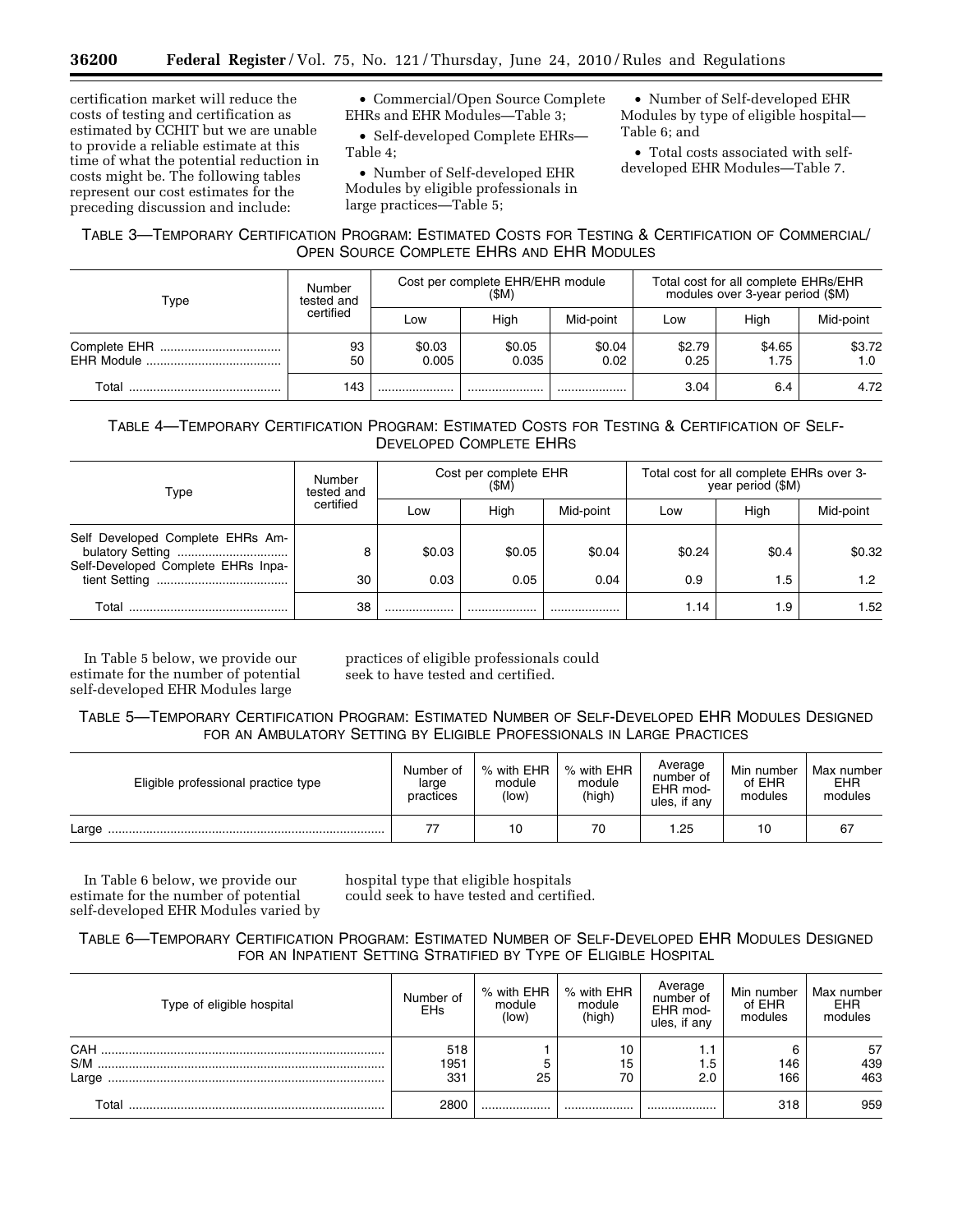In Table 7 below, we provide our estimate for the total testing and

certification costs associated with the minimum and maximum number of

self-developed EHR Modules from Table 5 and Table 6.

## TABLE 7—TEMPORARY CERTIFICATION PROGRAM: ESTIMATED COSTS FOR TESTING & CERTIFICATION OF ALL SELF-DEVELOPED EHR MODULES

|                                                  | Number                                                                                                                                                | Cost per EHR module (\$M) |           |  | Total cost for all EHR modules over 3-<br>year period (\$M) |                |                 |  |
|--------------------------------------------------|-------------------------------------------------------------------------------------------------------------------------------------------------------|---------------------------|-----------|--|-------------------------------------------------------------|----------------|-----------------|--|
| Self-developed EHR modules                       | tested and<br>High<br>Mid-point<br>certified<br>Low<br>Low<br>328<br>\$0.005<br>\$0.035<br>\$0.02<br>\$1.64<br>1026<br>0.005<br>0.02<br>0.035<br>5.13 | Hiah                      | Mid-point |  |                                                             |                |                 |  |
| Min No. of EHR Modules<br>Max No. of EHR Modules |                                                                                                                                                       |                           |           |  |                                                             | \$11.5<br>35.9 | \$6.56<br>20.52 |  |
| Total                                            |                                                                                                                                                       | .                         |           |  | 6.77                                                        | 47.4           | 27.1            |  |

Our estimates cover anticipated testing and certification costs under the temporary certification program from 2010 through some portion of 2012 as we expect the permanent certification program to be operational by 2012. However, because we cannot predict the exact date at which ONC–ATCBs will finish any remaining tests and certifications in their queue, we believe that it is reasonable to assume the possibility that 2012 costs for testing and certification could be considered as

part of the temporary certification program.

Consistent with our estimates in the HIT Standards and Certification Criteria interim final rule (75 FR 2041) about when Complete EHRs and EHR Modules will be prepared for testing and certification to the certification criteria adopted by the Secretary for meaningful use Stage 1, we anticipate that they will be tested and certified in the same proportions. Therefore, we believe that of the total number of Complete EHRs and EHR Modules that we have

estimated (commercial, open source, and self-developed), 45% will be tested and certified in 2010, 40% will be tested and certified in 2011, and 15% will be tested and certified in 2012. Table 8 below represents this proportional distribution of the estimated costs we calculated for the testing and certification of Complete EHRs and EHR Modules to the certification criteria adopted to support meaningful use Stage 1 under the temporary certification program as expressed in Table 3 above.

TABLE 8—DISTRIBUTED TOTAL COSTS FOR THE TESTING AND CERTIFICATION OF COMPLETE EHRS AND EHR MODULES TO STAGE 1 MU BY YEAR (3-YEAR PERIOD)—TOTALS ROUNDED

| Year          | Ratio | Total low<br>cost<br>estimate<br>(SM) | Total high<br>cost<br>estimate<br>(SM) | Total aver-<br>age cost<br>estimate<br>(\$M) |
|---------------|-------|---------------------------------------|----------------------------------------|----------------------------------------------|
| 2010          | 45%   | \$4.93                                | \$25.07                                | \$15.00                                      |
| 2011          | 40%   | 4.38                                  | 22.28                                  | 13.34                                        |
| 2012          | 15%   | l.64                                  | 8.36                                   | 5.00                                         |
| 3-Year Totals |       | 10.95                                 | 55.7                                   | 33.34                                        |

## iii. Costs for Collecting, Storing, and Reporting Certification Results

#### Costs to ONC–ATCBs

Under the temporary certification program, ONC–ATCBs will be required to provide ONC, no less frequently than weekly, an up-to-date list of Complete EHRs and/or EHR Modules that have been tested and certified as well as certain minimum information about each certified Complete EHR and/or EHR Module.

As stated in the collection of information section, we will require the reporting of this information on a weekly basis and that it will take ONC– ATCBs about an hour to prepare and electronically transmit the information to ONC each week (*i.e.,* respondents will respond 52 times per year). As also noted in the collection of information

section, we have specified in this final rule two additional reporting elements that must be submitted by ONC–ATCBs on a weekly basis (*i.e.,* clinical quality measures to which a Complete EHR or EHR Module has been tested and certified and, where applicable, any additional software a Complete EHR or EHR Module relied upon to demonstrate its compliance with a certification criterion or criteria adopted by the Secretary). ONC–ATCBs will be capturing these additional reporting elements in conjunction with the other information we request that they report on a weekly basis. Consequently, we do not believe that the reporting of these two additional elements will increase the reporting burden or costs for ONC– ATCBs.

We believe that an employee equivalent to the Federal Classification

of GS–9 Step 1 could complete the transmissions of the requested information to ONC. We have utilized the corresponding employee hourly rate for the locality pay area of Washington, D.C., as published by OPM, to calculate our cost estimates. We have also calculated the costs of the employee's benefits while completing the transmissions of the requested information. We have calculated these costs by assuming that an ONC–ATCB or ONC–ACB expends thirty-six percent (36%) of an employee's hourly wage on benefits for the employee. We have concluded that a 36% expenditure on benefits is an appropriate estimate because it is the routine percentage used by HHS for contract cost estimates. Our cost estimates are expressed in Table 9 below.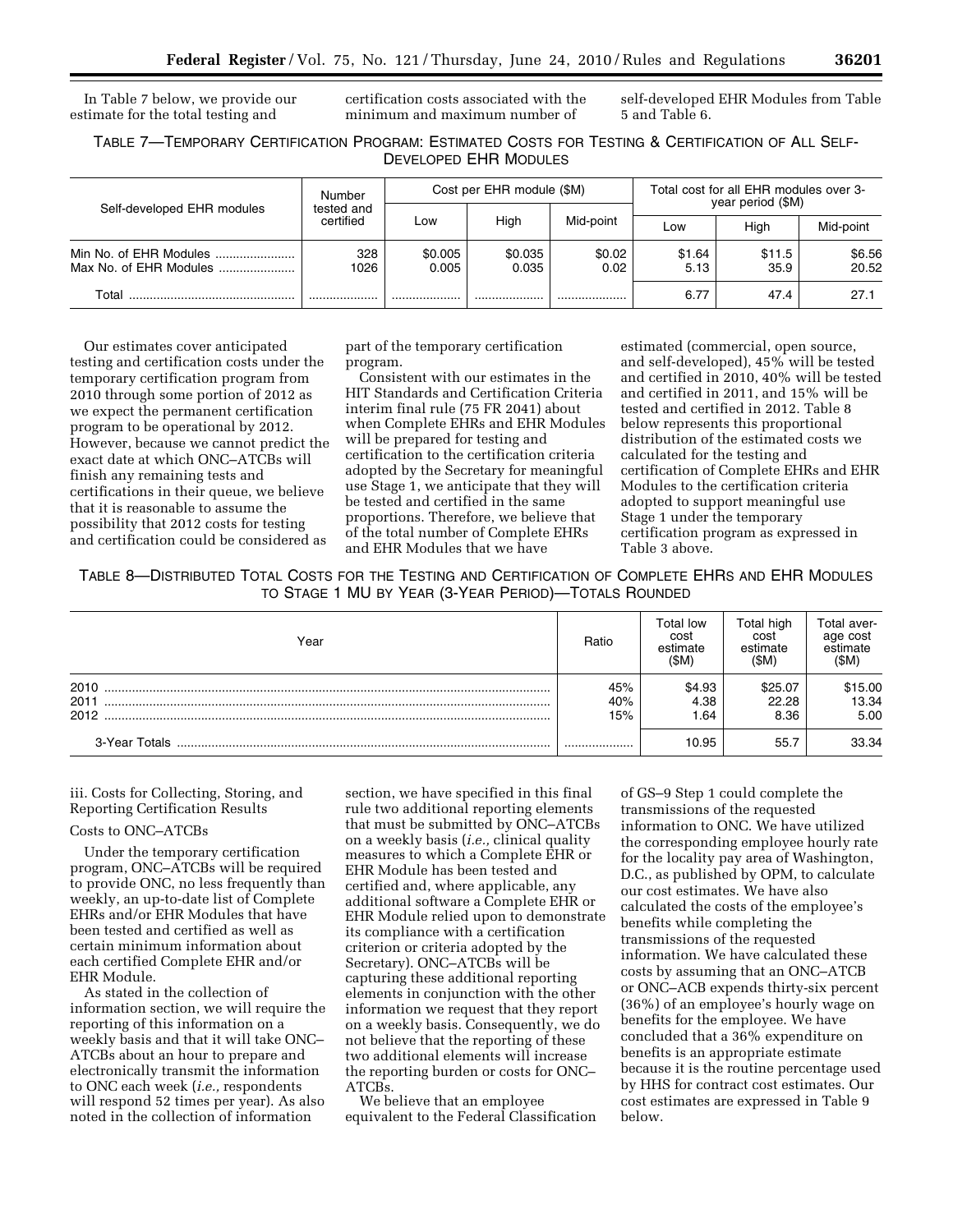| Program requirement                   | Employee equivalent | Annual burden<br>hours per<br>ONC-ATCB | Emplovee<br>hourly wage<br>rate | Employee<br>benefits hourly<br>cost | Total cost per<br>ONC-ATCB |
|---------------------------------------|---------------------|----------------------------------------|---------------------------------|-------------------------------------|----------------------------|
| <b>ONC-ATCB Certification Results</b> | GS-9 Step 1         | 52                                     | \$22.39                         | \$8.06                              | \$1,583.40                 |

TABLE 9—ANNUAL COSTS FOR AN ONC–ATCB TO REPORT CERTIFICATIONS TO ONC

To estimate the highest possible cost, we assume that all of the estimated applicants (*i.e.,* five) that we anticipate will apply under the temporary certification program will become ONC– ATCBs. Therefore, we estimate the total annual reporting cost under the temporary certification program to be \$7,917.

We believe that the requirement for ONC–ATCBs to retain certification records for the length of the temporary certification program is in line with common industry practices and, consequently, does not represent additional costs to ONC–ATCBs as a result of this final rule.

#### Costs to the Federal Government

As stated previously in this final rule, we will post a comprehensive list of all certified Complete EHRs and EHR Modules on our Web site. We believe that there will be minimal cost associated with this action and have calculated the potential cost, including weekly updates, to be \$8,969 on an annualized basis. This amount is based on 173 hours of yearly work of a Federal Salary Classification GS–12 Step 1 employee located in Washington, DC.

iv. Costs for Retaining Records and Providing Copies to ONC

#### Costs to ONC–ATCBs

Under the temporary certification program, ONC–ATCBs will be required to retain all records related to tests and certifications according to Guide 65 and ISO 17025 for the duration of the temporary certification program and provide copies of the final results of all completed tests and certifications to ONC at the conclusion of testing and certification activities under the temporary certification program.

We do not believe that there are any specific recordkeeping or capital costs associated with this requirement. Based on our consultations with NIST, we understand that it is standard industry practice to retain records related to testing and certification. Therefore, we believe that the only costs attributable to our requirement are those associated with the submission of copies to ONC of the final results of all completed tests and certifications.

As stated in the collection of information section, we estimate that each ONC–ATCB will incur the same burden and, assuming that there are 5 ONC–ATCBs, will test and certify, at most, approximately 205 Complete EHRs and/or EHR Modules under the temporary certification program. We also assume that an ONC–ATCB will submit copies of the final results of all completed tests and certifications to ONC by either electronic transmission or paper submission. In either instance, we believe that an ONC–ATCB will spend a similar amount of time and effort in organizing, categorizing and

submitting the requested information. We estimate that this amount of time will be approximately 8 hours for each ONC–ATCB.

Based on our own assumptions and consultations with NIST, we believe that an employee equivalent to the Federal Classification of GS–9 Step 1 could organize, categorize, and submit the final results of all completed tests and certifications either by electronic transmission or through paper submission of photocopies to ONC. We have taken this employee assumption and utilized the corresponding employee hourly rate for the locality pay area of Washington, DC, as published by the U.S. Office of Personnel Management, to calculate the cost estimates. We have also calculated the costs of the employee's benefits while organizing, categorizing, and submitting the final results. We have calculated these costs by assuming that an ONC–ATCB will expend thirty-six percent (36%) of an employee's hourly wage on benefits for the employee. We have concluded that a 36% expenditure on benefits is an appropriate estimate because it is the routine percentage used by HHS for contract cost estimates. Our calculations are expressed in the table below.

| Program requirement                             | Employee equivalent | Burden hours<br>per ONC-<br>ATCB | Employee<br>hourly wage<br>rate | Emplovee<br>benefits hourly<br>cost | Total cost per<br>ONC-ATCB |
|-------------------------------------------------|---------------------|----------------------------------|---------------------------------|-------------------------------------|----------------------------|
| Submission of Testing and Certification Records | GS-9 Step 1<br>     |                                  | \$22.39                         | \$8.06                              | \$243.60                   |

To estimate the highest possible cost, we assume that all of the estimated applicants (*i.e.,* five) that we anticipate will apply under the temporary certification program will become ONC– ATCBs. Therefore, we estimate the total cost for submitting the requested records at the conclusion of testing and certification activities under the temporary certification program to be \$1,218.00.

Costs to the Federal Government

We anticipate that ONC will simply receive copies of the final results of all completed tests and certifications. Therefore, we believe the Federal government will only incur negligible costs.

b. Temporary Certification Program Benefits

We believe that several benefits will accrue from the establishment of the temporary certification program. The

temporary certification program will allow for the rapid influx of Complete EHRs and EHR Modules to be tested and certified at a sufficient pace for eligible professionals and eligible hospitals to adopt and implement Certified EHR Technology for meaningful use Stage 1 and thus potentially qualify for incentive payments under the CMS Medicare and Medicaid EHR Incentive Programs proposed rule. The time between the temporary certification program and the permanent certification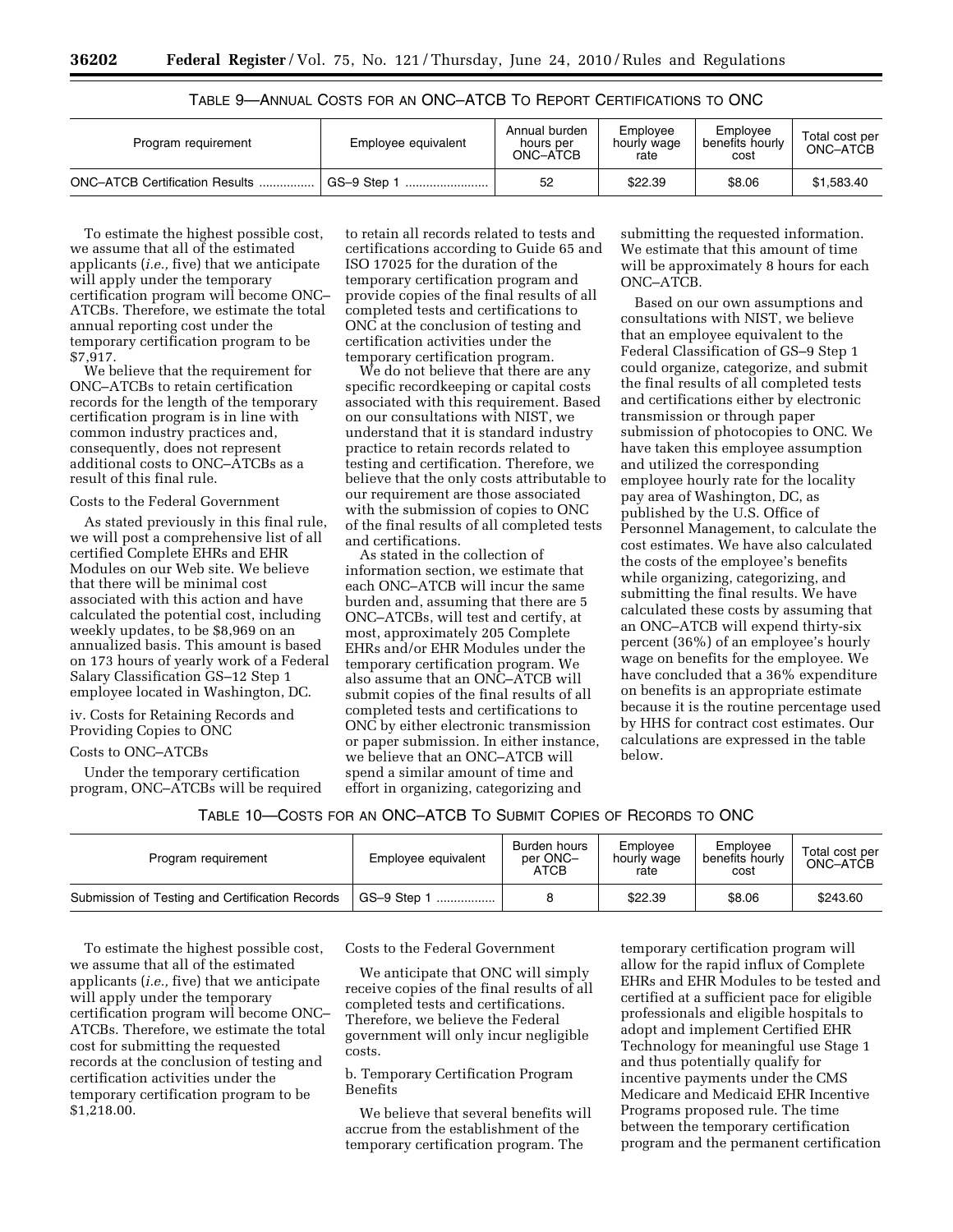program will permit the HIT industry the time it needs for accredited testing laboratories to come forward, for an ONC-authorized accreditor to be approved and for additional applicants for ONC–ACB status to come forward. We further believe that the temporary certification program will meet our overall goals of accelerating health IT adoption and increasing levels of interoperability. At this time, we cannot predict how fast all of these savings will occur or their precise magnitude as they are partly dependent on future final rules for meaningful use and the subsequent standards and certification criteria adopted by the Secretary.

#### *D. Regulatory Flexibility Act*

The RFA requires agencies to analyze options for regulatory relief of small businesses if a rule has a significant impact on a substantial number of small entities. For more information on the Small Business Administration's (SBA's) size standards, see the SBA's Web site.4 For purposes of the RFA, small entities include small businesses, nonprofit organizations, and small governmental jurisdictions. When conducting a RFA we are required to assess the potential effects of our rule on small entities and to make every effort to minimize the regulatory burden that might be imposed on small entities. We believe that the entities that are likely to be directly affected by this final rule are applicants for ONC–ATCB status. Furthermore, we believe that these entities would either be classified under the North American Industry Classification System (NAICS) codes 541380 (Testing Laboratories) or 541990 (Professional, Scientific and Technical Services).5 We believe that there will be up to 5 applicants for ONC–ATCB status. According to the NAICS codes identified above, this would mean SBA size standards of \$12 million and \$7 million in annual receipts, respectively.6 Because this segment of the HIT industry is in a nascent stage and is comprised of very few entities, we have been unable to find reliable data from which to determine what realistic annual receipts would be. However, based on our total estimates for Complete EHRs and EHR Modules to be tested and certified, we assume that

the annual receipts of any one ONC– ATCB could be in the low millions of dollars. Moreover, it is unclear, whether these entities may be involved in other testing and certification programs which would increase their annual receipts and potentially place them outside the SBA's size standards.

We believe that we have established the minimum amount of requirements necessary to accomplish our policy goals and that no appropriate regulatory alternatives could be developed to lessen the compliance burden for applicants for ONC–ATCB status as well as ONC–ATCBs once they have been granted such status by the National Coordinator. Moreover, we believe that this final rule will create direct positive effects for entities because their attainment of ONC–ATCB status will permit them to test and certify Complete EHRs and/or EHR Modules. Thus, we expect that their annual receipts will increase as a result of becoming an ONC–ATCB.

We did not receive any comments related to our RFA analysis during the comment period available for the temporary certification program. As a result, we examined the economic implications of this final rule and have concluded that it will not have a significant impact on a substantial number of small entities. The Secretary certifies that this final rule will not have a significant impact on a substantial number of small entities.

#### *E. Executive Order 13132—Federalism*

Executive Order 13132 establishes certain requirements that an agency must meet when it promulgates a rule that imposes substantial direct requirement costs on State and local governments, preempts State law, or otherwise has federalism implications.

Nothing in this final rule imposes substantial direct requirement costs on State and local governments, preempts State law or otherwise has federalism implications. We are not aware of any State laws or regulations that conflict with or are impeded by our temporary certification program, and we did not receive any comments to the contrary in response to the Proposed Rule.

#### *F. Unfunded Mandates Reform Act of 1995*

Title II of the Unfunded Mandates Reform Act of 1995 (Pub. L. 104–4) requires cost-benefit and other analyses before any rulemaking if the rule includes a ''Federal mandate that may result in the expenditure by State, local, and tribal governments, in the aggregate, or by the private sector, of \$100,000,000 or more (adjusted annually for inflation)

in any 1 year.'' The current inflationadjusted statutory threshold is approximately \$133 million. We did not receive any comments related to the temporary certification program on our analysis presented in the Proposed Rule. Therefore, we have determined that this final rule will not constitute a significant rule under the Unfunded Mandates Reform Act, because it imposes no mandates.

OMB reviewed this final rule.

## **List of Subjects in 45 CFR Part 170**

Computer technology, Electronic health record, Electronic information system, Electronic transactions, Health, Health care, Health information technology, Health insurance, Health records, Hospitals, Incorporation by reference, Laboratories, Medicaid, Medicare, Privacy, Reporting and recordkeeping requirements, Public health, Security.

■ For the reasons set forth in the preamble, 45 CFR subtitle A, subchapter D, part 170, is amended as follows:

#### **PART 170—HEALTH INFORMATION TECHNOLOGY STANDARDS, IMPLEMENTATION SPECIFICATIONS, AND CERTIFICATION CRITERIA AND CERTIFICATION PROGRAMS FOR HEALTH INFORMATION TECHNOLOGY**

■ 1. The authority citation for part 170 is revised to read as follows:

**Authority:** 42 U.S.C. 300jj–11; 42 U.S.C 300jj–14; 5 U.S.C. 552.

■ 2. Revise § 170.100 to read as follows:

#### **§ 170.100 [Amended]**

The provisions of this subchapter implement sections 3001(c)(5) and 3004 of the Public Health Service Act.

■ 3. In § 170.102, add in alphabetical order the definition of ''Day or Day(s)'' to read as follows:

#### **§ 170.102 Definitions.**

\* \* \* \* \* *Day or Days* means a calendar day or calendar days.

\* \* \* \* \* ■ 4. Add a new subpart D to part 170 to read as follows:

## **Subpart D—Temporary Certification Program for HIT**

- Sec.<br>170.400 Basis and scope.
- 170.401 Applicability.
- 
- 170.402 Definitions.<br>170.405 Corresponde Correspondence.
- 
- 170.410 Types of testing and certification.<br>170.415 Application prerequisite.
- 170.415 Application prerequisite.<br>170.420 Application. Application.
- 170.423 Principles of proper conduct for ONC–ATCBs.

<sup>4</sup>*http://sba.gov/idc/groups/public/documents/ sba*\_*homepage/serv*\_*sstd*\_*tablepdf.pdf.* 

<sup>5</sup>*See* 13 CFR 121.201

 $^{\rm 6}$  The SBA references that annual receipts means ''total income'' (or in the case of a sole proprietorship, "gross income") plus "cost of goods sold'' as these terms are defined and reported on Internal Revenue Service tax return forms. *http:// www.sba.gov/idc/groups/public/documents/ sba*\_*homepage/guide*\_*to*\_*size*\_*standards.pdf.*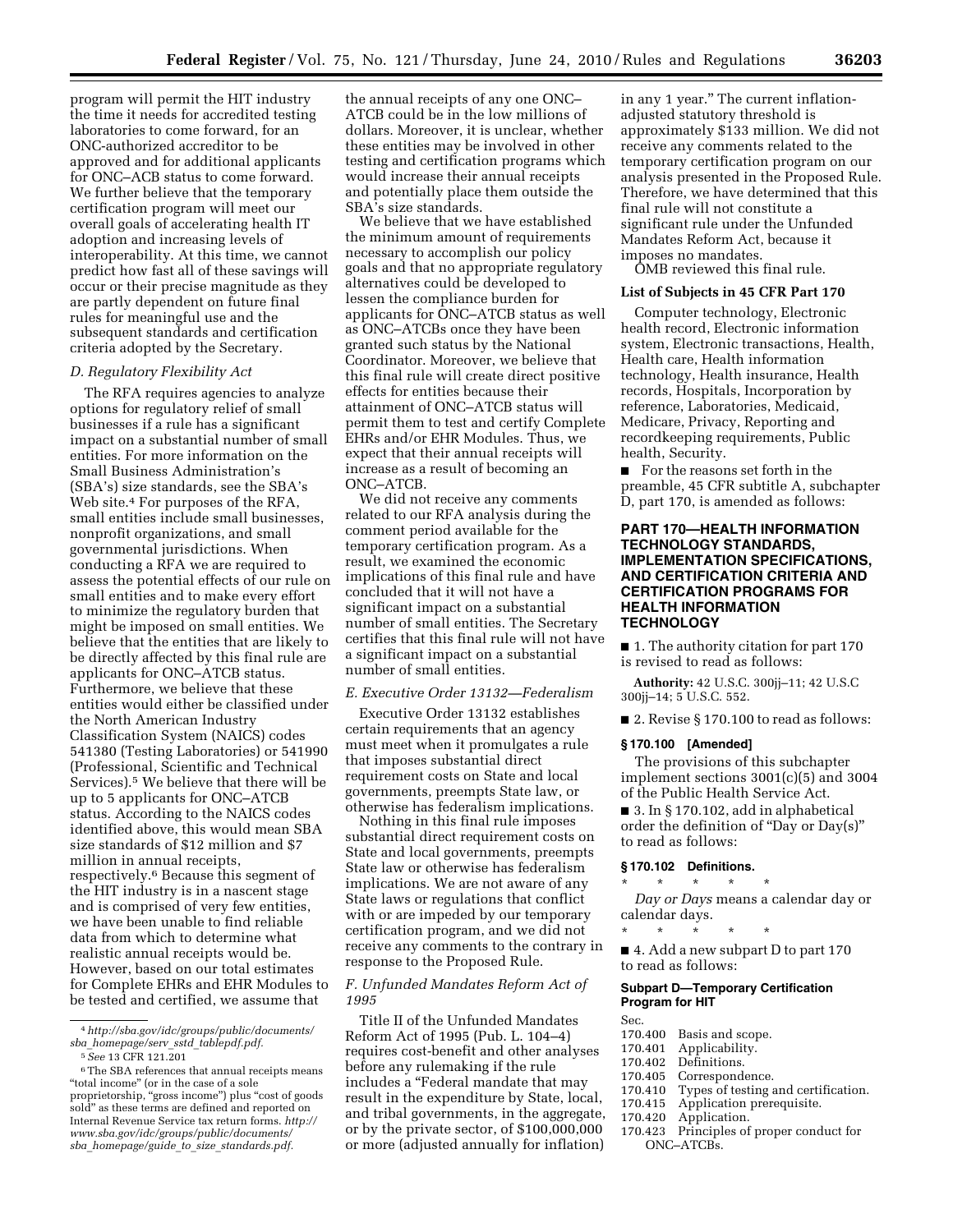- 170.425 Application submission.
- 170.430 Review of application.
- 170.435 ONC–ATCB application reconsideration.
- 170.440 ONC–ATCB status.
- 170.445 Complete EHR testing and certification.
- 170.450 EHR Module testing and certification.
- 170.455 Testing and certification to newer versions of certain standards.
- 170.457 Authorized testing and certification methods.
- 170.460 Good standing as an ONC–ATCB.
- 170.465 Revocation of authorized testing
- and certification body status. 170.470 Effect of revocation on the
- certifications issued to complete EHRs and EHR Modules. 170.490 Sunset of the temporary
- certification program.
- 170.499 Incorporation by reference.

#### **Subpart D—Temporary Certification Program for HIT**

#### **§ 170.400 Basis and scope.**

This subpart implements section 3001(c)(5) of the Public Health Service Act, and sets forth the rules and procedures related to the temporary certification program for health information technology administered by the National Coordinator for Health Information Technology.

#### **§ 170.401 Applicability.**

This subpart establishes the processes that applicants for ONC–ATCB status must follow to be granted ONC–ATCB status by the National Coordinator, the processes the National Coordinator will follow when assessing applicants and granting ONC–ATCB status, the requirements that ONC–ATCBs must follow to remain in good standing, and the requirements of ONC–ATCBs for testing and certifying Complete EHRs and/or EHR Modules in accordance with the applicable certification criteria adopted by the Secretary in subpart C of this part.

## **§ 170.402 Definitions.**

For the purposes of this subpart: *Applicant* means a single organization or a consortium of organizations that seeks to become an ONC–ATCB by requesting and subsequently submitting an application for ONC–ATCB status to the National Coordinator.

*Deployment site* means the physical location where a Complete EHR or EHR Module resides or is being or has been implemented.

*Development site* means the physical location where a Complete EHR or EHR Module was developed.

*ONC–ATCB or ONC–Authorized Testing and Certification Body* means an organization or a consortium of organizations that has applied to and

been authorized by the National Coordinator pursuant to this subpart to perform the testing and certification of Complete EHRs and/or EHR Modules under the temporary certification program.

*Remote testing and certification*  means the use of methods, including the use of web-based tools or secured electronic transmissions, that do not require an ONC–ATCB to be physically present at the development or deployment site to conduct testing and certification.

#### **§ 170.405 Correspondence.**

(a) Correspondence and communication with the National Coordinator shall be conducted by email, unless otherwise necessary. The official date of receipt of any e-mail between the National Coordinator and an applicant for ONC–ATCB status or an ONC–ATCB is the day the e-mail was sent.

(b) In circumstances where it is necessary for an applicant for ONC– ATCB status or an ONC–ATCB to correspond or communicate with the National Coordinator by regular or express mail, the official date of receipt will be the date of the delivery confirmation.

#### **§ 170.410 Types of testing and certification.**

Applicants may seek authorization from the National Coordinator to perform the following types of testing and certification:

(a) Complete EHR testing and

certification; and/or (b) EHR Module testing and certification.

#### **§ 170.415 Application prerequisite.**

Applicants must request in writing an application for ONC–ATCB status from the National Coordinator. Applicants must indicate:

(a) The type of authorization sought pursuant to § 170.410; and

(b) If seeking authorization to perform EHR Module testing and certification, the specific type(s) of EHR Module(s) they seek authorization to test and certify. If qualified, applicants will only be granted authorization to test and certify the types of EHR Modules for which they seek authorization.

#### **§ 170.420 Application.**

The application for ONC–ATCB status consists of two parts. Applicants must complete both parts of the application in their entirety and submit them to the National Coordinator for the application to be considered complete.

(a) *Part 1.* An applicant must provide all of the following:

(1) General identifying information including:

(i) Name, address, city, state, zip code, and Web site of applicant; and

(ii) Designation of an authorized representative, including name, title, phone number, and e-mail address of the person who will serve as the applicant's point of contact.

(2) Documentation of the completion and results of a self-audit against all sections of ISO/IEC Guide 65:1996 (incorporated by reference in § 170.499), and the following:

(i) A description of the applicant's management structure according to section 4.2 of ISO/IEC Guide 65:1996;

(ii) A copy of the applicant's quality manual that has been developed according to section 4.5.3 of ISO/IEC Guide 65:1996;

(iii) A copy of the applicant's policies and approach to confidentiality according to section 4.10 of ISO/IEC Guide 65:1996;

(iv) A copy of the qualifications of each of the applicant's personnel who oversee or perform certification according to section 5.2 of ISO/IEC Guide 65:1996;

(v) A copy of the applicant's evaluation reporting procedures according to section 11 of ISO/IEC Guide 65:1996; and

(vi) A copy of the applicant's policies for use and display of certificates according to section 14 of ISO/IEC Guide 65:1996.

(3) Documentation of the completion and results of a self-audit against all sections of ISO/IEC 17025:2005 (incorporated by reference in § 170.499), and the following:

(i) A copy of the applicant's quality system document according to section 4.2.2 of ISO/IEC 17025:2005;

(ii) A copy of the applicant's policies and procedures for handling testing nonconformities according to section 4.9.1 of ISO/IEC 17025:2005; and

(iii) The qualifications of each of the applicant's personnel who oversee or conduct testing according to section 5.2 of ISO/IEC 17025:2005.

(4) An agreement, properly executed by the applicant's authorized representative, that it will adhere to the Principles of Proper Conduct for ONC– ATCBs.

(b) *Part 2.* An applicant must submit a completed proficiency examination.

#### **§ 170.423 Principles of proper conduct for ONC–ATCBs.**

An ONC–ATCB shall:

(a) Operate its certification program in accordance with ISO/IEC Guide 65:1996 (incorporated by reference in § 170.499) and testing program in accordance with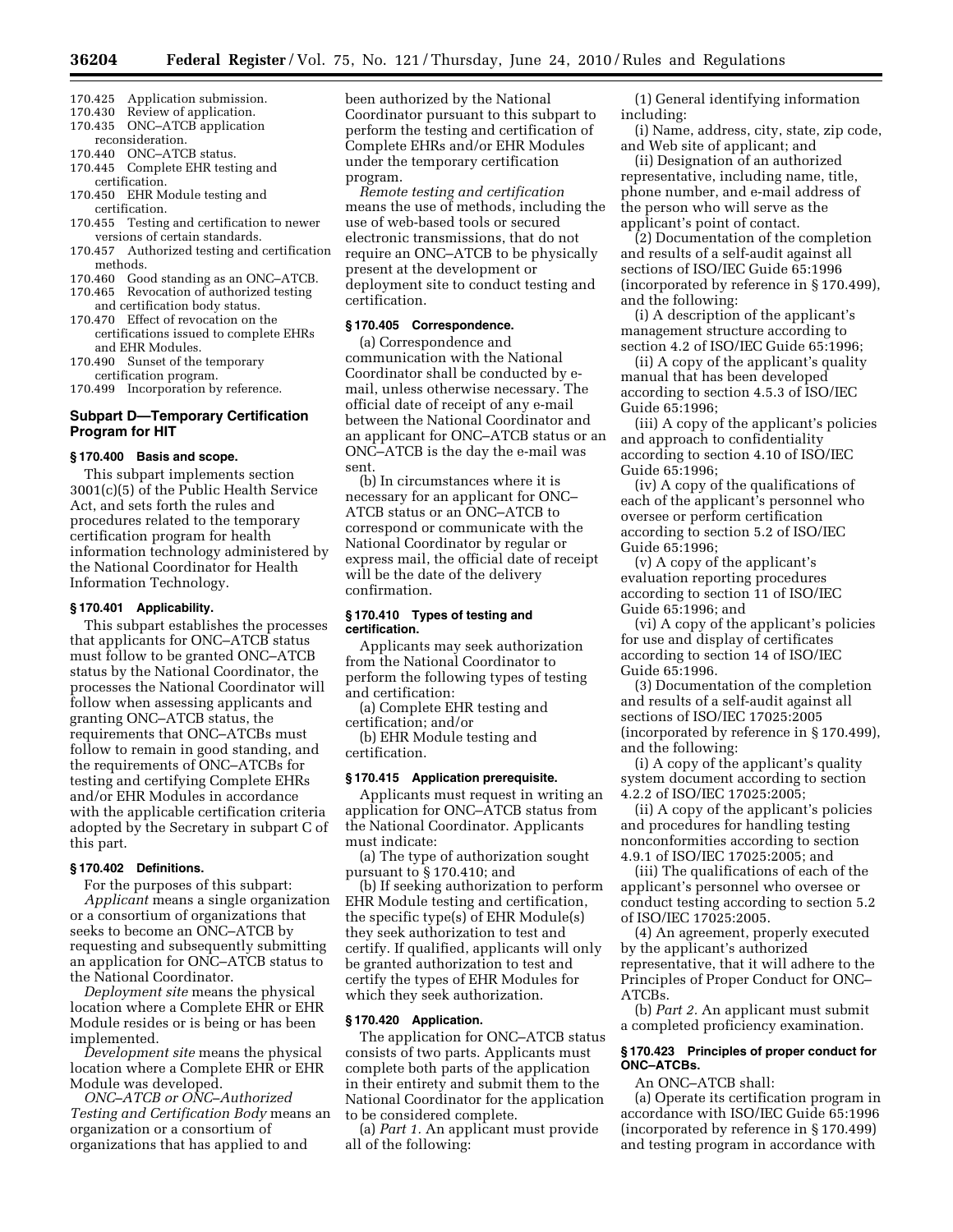ISO/IEC 17025:2005 (incorporated by reference in § 170.499);

(b) Maintain an effective quality management system which addresses all requirements of ISO/IEC 17025:2005 (incorporated by reference in § 170.499);

(c) Attend all mandatory ONC training and program update sessions;

(d) Maintain a training program that includes documented procedures and training requirements to ensure its personnel are competent to test and certify Complete EHRs and/or EHR Modules;

(e) Use test tools and test procedures approved by the National Coordinator for the purposes of assessing Complete EHRs and/or EHR Modules compliance with the certification criteria adopted by the Secretary;

(f) Report to ONC within 15 days any changes that materially affect its:

(1) Legal, commercial, organizational, or ownership status;

(2) Organization and management, including key testing and certification personnel;

(3) Policies or procedures;

(4) Location;

(5) Facilities, working environment or other resources;

(6) ONC authorized representative (point of contact); or

(7) Other such matters that may otherwise materially affect its ability to test and certify Complete EHRs and/or EHR Modules;

(g) Allow ONC, or its authorized agents(s), to periodically observe on site (unannounced or scheduled) during normal business hours, any testing and/ or certification performed to demonstrate compliance with the requirements of the temporary certification program;

(h) Provide ONC, no less frequently than weekly, a current list of Complete EHRs and/or EHR Modules that have been tested and certified which includes, at a minimum:

(1) The vendor name (if applicable);

(2) The date certified;

(3) The product version;

(4) The unique certification number or other specific product identification;

(5) The clinical quality measures to which a Complete EHR or EHR Module has been tested and certified;

(6) Where applicable, any additional software a Complete EHR or EHR Module relied upon to demonstrate its compliance with a certification criterion or criteria adopted by the Secretary; and

(7) Where applicable, the certification criterion or criteria to which each EHR Module has been tested and certified.

(i) Retain all records related to tests and certifications according to ISO/IEC Guide 65:1996 (incorporated by

reference in § 170.499) and ISO/IEC 17025:2005 (incorporated by reference in § 170.499) for the duration of the temporary certification program and provide copies of the final results of all completed tests and certifications to ONC at the conclusion of testing and certification activities under the temporary certification program;

(j) Promptly refund any and all fees received for:

(1) Requests for testing and certification that are withdrawn while its operations are suspended by the National Coordinator;

(2) Testing and certification that will not be completed as a result of its conduct; and

(3) Previous testing and certification that it performed if its conduct necessitates the recertification of Complete EHRs and/or EHR Modules;

(k) Ensure adherence to the following requirements when issuing a certification to Complete EHRs and/or EHR Modules:

(1) All certifications must require that a Complete EHR or EHR Module developer conspicuously include the following text on its Web site and in all marketing materials, communications statements, and other assertions related to the Complete EHR or EHR Module's certification:

(i) ''This [Complete EHR or EHR Module] is 201[X]/201[X] compliant and has been certified by an ONC–ATCB in accordance with the applicable certification criteria adopted by the Secretary of Health and Human Services. This certification does not represent an endorsement by the U.S. Department of Health and Human Services or guarantee the receipt of incentive payments.''; and

(ii) The information an ONC–ATCB is required to report to the National Coordinator under paragraph (h) of this section for the specific Complete EHR or EHR Module at issue;

(2) A certification issued to an integrated bundle of EHR Modules shall be treated the same as a certification issued to a Complete EHR for the purposes of paragraph (k)(1) of this section except that it must also indicate each EHR Module that comprises the bundle; and

(3) A certification issued to a Complete EHR or EHR Module based on applicable certification criteria adopted by the Secretary at subpart C of this part must be separate and distinct from any other certification(s) based on other criteria or requirements.

## **§ 170.425 Application submission.**

(a) An applicant for ONC–ATCB status must submit its application either electronically via e-mail (or web submission if available), or by regular or express mail.

(b) An application for ONC–ATCB status may be submitted to the National Coordinator at any time during the existence of the temporary certification program.

#### **§ 170.430 Review of application.**

(a) *Method of review and review timeframe.* 

(1) Applications will be reviewed in the order they are received.

(2) The National Coordinator will review Part 1 of the application in its entirety and determine whether Part 1 of the application is complete and satisfactory before proceeding to review Part 2 of the application in its entirety.

(3) The National Coordinator is permitted up to 30 days to review an application (submitted for the first time) upon receipt.

(b) *Application deficiencies.*  (1) If the National Coordinator identifies an area in an application that requires the applicant to clarify a statement or correct an error or omission, the National Coordinator may contact the applicant to make such clarification or correction without issuing a deficiency notice. If the National Coordinator has not received the requested information after five days, the applicant may be issued a deficiency notice specifying the error, omission, or deficient statement.

(2) If the National Coordinator determines that deficiencies in either part of the application exist, the National Coordinator will issue a deficiency notice to the applicant and return the application. The deficiency notice will identify the areas of the application that require additional information or correction.

(c) *Revised application.* 

(1) An applicant is permitted to submit a revised application in response to a deficiency notice. An applicant may request an extension for good cause from the National Coordinator of the 15 day period provided in paragraph (c)(2) of this section to submit a revised application.

(2) In order to continue to be considered for ONC–ATCB status, an applicant's revised application must address the specified deficiencies and be received by the National Coordinator within 15 days of the applicant's receipt of the deficiency notice unless the National Coordinator grants an applicant's request for an extension of the 15-day period based on a finding of good cause. If a good cause extension is granted, then the revised application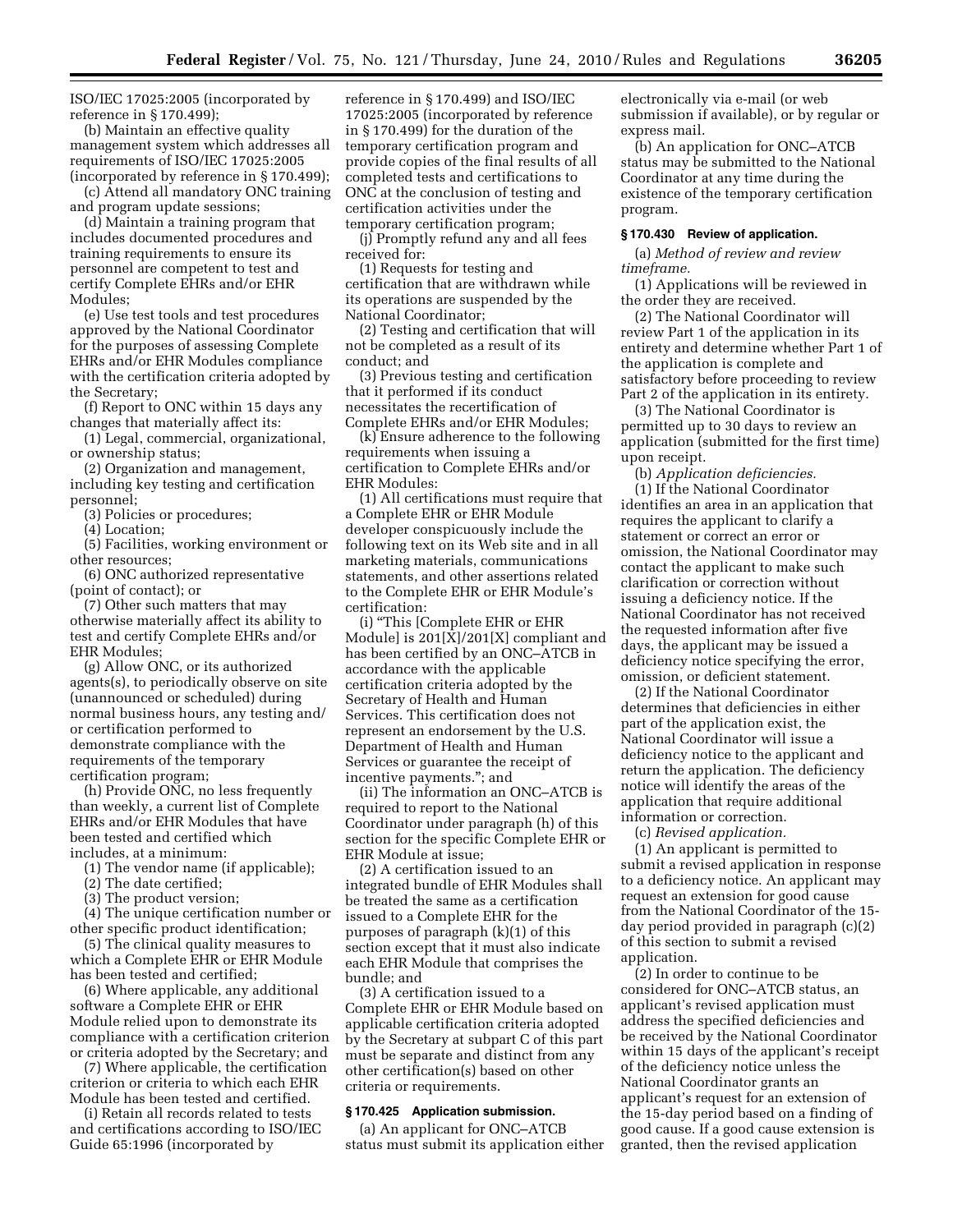must be received by the end of the extension period.

(3) The National Coordinator is permitted up to 15 days to review a revised application once it has been received and may request clarification of statements and the correction of errors or omissions in a revised application during this time period.

(4) If the National Coordinator determines that a revised application still contains deficiencies, the applicant will be issued a denial notice indicating that the applicant will no longer be considered for authorization under the temporary certification program. An applicant may request reconsideration of a denial in accordance with § 170.435.

(d) *Satisfactory application.* 

(1) An application will be deemed satisfactory if it meets all application requirements, including a passing score on the proficiency examination.

(2) The National Coordinator will notify the applicant's authorized representative of its satisfactory application and its successful achievement of ONC–ATCB status.

(3) Once notified by the National Coordinator of its successful achievement of ONC–ATCB status, the applicant may represent itself as an ONC–ATCB and begin testing and certifying Complete EHRs and/or EHR Modules consistent with its authorization.

#### **§ 170.435 ONC–ATCB application reconsideration.**

(a) An applicant may request that the National Coordinator reconsider a denial notice issued for each part of an application only if the applicant can demonstrate that clear, factual errors were made in the review of the applicable part of the application and that the errors' correction could lead to the applicant obtaining ONC–ATCB status.

(b) *Submission requirement.* An applicant is required to submit, within 15 days of receipt of a denial notice, a written statement to the National Coordinator contesting the decision to deny its application and explaining with sufficient documentation what factual errors it believes can account for the denial. If the National Coordinator does not receive the applicant's submission within the specified timeframe, its reconsideration request may be rejected.

(c) *Reconsideration request review.* If the National Coordinator receives a timely reconsideration request, the National Coordinator is permitted up to 15 days from the date of receipt to

review the information submitted by the applicant and issue a decision.

(d) *Decision.* 

(1) If the National Coordinator determines that clear, factual errors were made during the review of the application and that correction of the errors would remove all identified deficiencies, the applicant's authorized representative will be notified of the National Coordinator's decision to reverse the previous decision(s) not to approve part of the applicant's application or the entire application.

(i) If the National Coordinator's decision to reverse the previous decision(s) affected part 1 of an application, the National Coordinator will subsequently review part 2 of the application.

(ii) If the National Coordinator's decision to reverse the previous decision(s) affected part 2 of an application, the applicant's authorized representative will be notified of the National Coordinator's decision as well as the applicant's successful achievement of ONC–ATCB status.

(2) If, after reviewing an applicant's reconsideration request, the National Coordinator determines that the applicant did not identify any factual errors or that correction of those factual errors would not remove all identified deficiencies in the application, the National Coordinator may reject the applicant's reconsideration request.

(3) *Final decision.* A reconsideration decision issued by the National Coordinator is final and not subject to further review.

## **§ 170.440 ONC–ATCB status.**

(a) *Acknowledgement and publication.* The National Coordinator will acknowledge and make publicly available the names of ONC–ATCBs, including the date each was authorized and the type(s) of testing and certification each has been authorized to perform.

(b) *Representation.* Each ONC–ATCB must prominently and unambiguously identify the scope of its authorization on its Web site, and in all marketing and communications statements (written and oral) pertaining to its activities under the temporary certification program.

(c) *Renewal.* ONC–ATCB status does not need to be renewed during the temporary certification program.

(d) *Expiration.* The status of all ONC– ATCBs will expire upon the sunset of the temporary certification program in accordance with § 170.490.

#### **§ 170.445 Complete EHR testing and certification.**

(a) An ONC–ATCB must test and certify Complete EHRs to all applicable certification criteria adopted by the Secretary at subpart C of this part.

(b) An ONC–ATCB must provide the option for a Complete EHR to be tested and certified solely to the applicable certification criteria adopted by the Secretary at subpart C of this part.

(c) *Inherited certified status.* An ONC–ATCB must accept requests for a newer version of a previously certified Complete EHR to inherit the previously certified Complete EHR's certified status without requiring the newer version to be retested and recertified.

(1) Before granting certified status to a newer version of a previously certified Complete EHR, an ONC–ATCB must review an attestation submitted by the developer of the Complete EHR to determine whether the newer version has adversely affected any previously certified capabilities.

(2) An ONC–ATCB may grant certified status to a newer version of a previously certified Complete EHR if it determines that previously certified capabilities have not been adversely affected.

(d) An ONC–ATCB that has been authorized to test and certify Complete EHRs is also authorized to test and certify all EHR Modules under the temporary certification program.

#### **§ 170.450 EHR module testing and certification.**

(a) When testing and certifying EHR Modules, an ONC–ATCB must test and certify in accordance with the applicable certification criterion or certification criteria adopted by the Secretary at subpart C of this part.

(b) An ONC–ATCB must provide the option for an EHR Module or a bundle of EHR Modules to be tested and certified solely to the applicable certification criteria adopted by the Secretary at subpart C of this part.

(c) *Privacy and security testing and certification.* EHR Modules shall be tested and certified to all privacy and security certification criteria adopted by the Secretary unless the EHR Module(s) is/are presented for testing and certification in one of the following manners:

(1) The EHR Module(s) is/are presented for testing and certification as a pre-coordinated, integrated bundle of EHR Modules, which would otherwise meet the definition of and constitute a Complete EHR (as defined in 45 CFR 170.102), and one or more of the constituent EHR Modules is/are demonstrably responsible for providing all of the privacy and security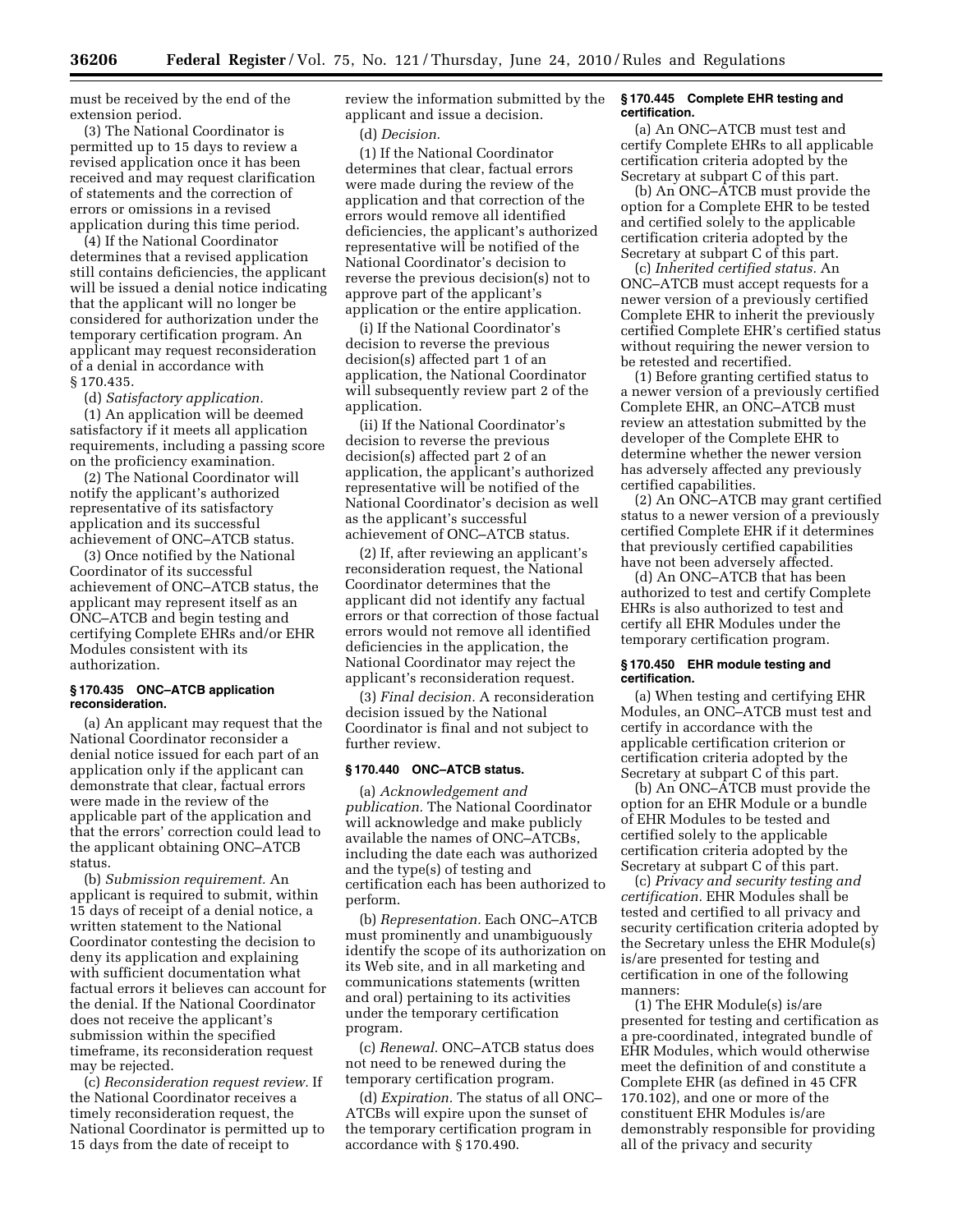capabilities for the entire bundle of EHR Module(s); or

(2) An EHR Module is presented for testing and certification, and the presenter can demonstrate and provide documentation to the ONC–ATCB that a privacy and security certification criterion is inapplicable or that it would be technically infeasible for the EHR Module to be tested and certified in accordance with such certification criterion.

(d) *Inherited certified status.* An ONC–ATCB must accept requests for a newer version of a previously certified EHR Module or bundle of EHR Modules to inherit the previously certified EHR Module's or bundle of EHR Modules certified status without requiring the newer version to be retested and recertified.

(1) Before granting certified status to a newer version of a previously certified EHR Module or bundle of EHR Modules, an ONC–ATCB must review an attestation submitted by the developer of the EHR Module or presenter of the bundle of EHR Modules to determine whether the newer version has adversely affected any previously certified capabilities.

(2) An ONC–ATCB may grant certified status to a newer version of a previously certified EHR Module or bundle of EHR Modules if it determines that previously certified capabilities have not been adversely affected.

#### **§ 170.455 Testing and certification to newer versions of certain standards.**

(a) ONC–ATCBs may test and certify Complete EHRs and EHR Module to a newer version of certain identified minimum standards specified at subpart B of this part if the Secretary has accepted a newer version of an adopted minimum standard.

(b) Applicability of an accepted new version of an adopted minimum standard.

(1) ONC–ATCBs are not required to test and certify Complete EHRs and/or EHR Modules according to newer versions of an adopted minimum standard accepted by the Secretary until the incorporation by reference provision of the adopted version is updated in the **Federal Register** with a newer version.

(2) Certified EHR Technology may be upgraded to comply with newer versions of an adopted minimum standard accepted by the Secretary without adversely affecting the certification status of the Certified EHR Technology.

#### **§ 170.457 Authorized testing and certification methods.**

An ONC–ATCB must provide remote testing and certification for both development and deployment sites.

#### **§ 170.460 Good standing as an ONC– ATCB.**

An ONC–ATCB must maintain good standing by:

(a) Adhering to the Principles of Proper Conduct for ONC–ATCBs;

(b) Refraining from engaging in other types of inappropriate behavior, including an ONC–ATCB misrepresenting the scope of its authorization as well as an ONC–ATCB testing and certifying Complete EHRs and/or EHR Modules for which it does not have authorization; and

(c) Following all other applicable Federal and state laws.

#### **§ 170.465 Revocation of authorized testing and certification body status.**

(a) *Type-1 violations.* The National Coordinator may revoke an ONC– ATCB's status for committing a Type-1 violation. Type-1 violations include violations of law or temporary certification program policies that threaten or significantly undermine the integrity of the temporary certification program. These violations include, but are not limited to: False, fraudulent, or abusive activities that affect the temporary certification program, a program administered by HHS or any program administered by the Federal government.

(b) *Type-2 violations.* The National Coordinator may revoke an ONC– ATCB's status for failing to timely or adequately correct a Type-2 violation. Type-2 violations constitute noncompliance with § 170.460.

(1) *Noncompliance notification.* If the National Coordinator obtains reliable evidence that an ONC–ATCB may no longer be in compliance with § 170.460, the National Coordinator will issue a noncompliance notification with reasons for the notification to the ONC– ATCB requesting that the ONC–ATCB respond to the alleged violation and correct the violation, if applicable.

(2) *Opportunity to become compliant.*  After receipt of a noncompliance notification, an ONC–ATCB is permitted up to 30 days to submit a written response and accompanying documentation that demonstrates that no violation occurred or that the alleged violation has been corrected.

(i) If the ONC–ATCB submits a response, the National Coordinator is permitted up to 30 days from the time the response is received to evaluate the response and reach a decision. The

National Coordinator may, if necessary, request additional information from the ONC–ATCB during this time period.

(ii) If the National Coordinator determines that no violation occurred or that the violation has been sufficiently corrected, the National Coordinator will issue a memo to the ONC–ATCB confirming this determination.

(iii) If the National Coordinator determines that the ONC–ATCB failed to demonstrate that no violation occurred or to correct the area(s) of noncompliance identified under paragraph (b)(1) of this section within 30 days of receipt of the noncompliance notification, then the National Coordinator may propose to revoke the ONC–ATCB's status.

(c) *Proposed revocation.* 

(1) The National Coordinator may propose to revoke an ONC–ATCB's status if the National Coordinator has reliable evidence that the ONC–ATCB committed a Type-1 violation; or

(2) The National Coordinator may propose to revoke an ONC–ATCB's status if, after the ONC–ATCB has been notified of a Type-2 violation, the ONC– ATCB fails to:

(i) To rebut the finding of a violation with sufficient evidence showing that the violation did not occur or that the violation has been corrected; or

(ii) Submit to the National Coordinator a written response to the noncompliance notification within the specified timeframe under paragraph (b)(2).

(d) *Suspension of an ONC–ATCB's operations.* 

(1) The National Coordinator may suspend the operations of an ONC– ATCB under the temporary certification program based on reliable evidence indicating that:

(i) The ONC–ATCB committed a Type-1 or Type-2 violation; and

(ii) The continued testing and certification of Complete EHRs and/or EHR Modules by the ONC–ATCB could have an adverse impact on the health or safety of patients.

(2) If the National Coordinator determines that the conditions of paragraph (d)(1) have been met, an ONC–ATCB will be issued a notice of proposed suspension.

(3) Upon receipt of a notice of proposed suspension, an ONC–ATCB will be permitted up to 3 days to submit a written response to the National Coordinator explaining why its operations should not be suspended.

(4) The National Coordinator is permitted up to 5 days from receipt of an ONC–ATCB's written response to a notice of proposed suspension to review the response and make a determination.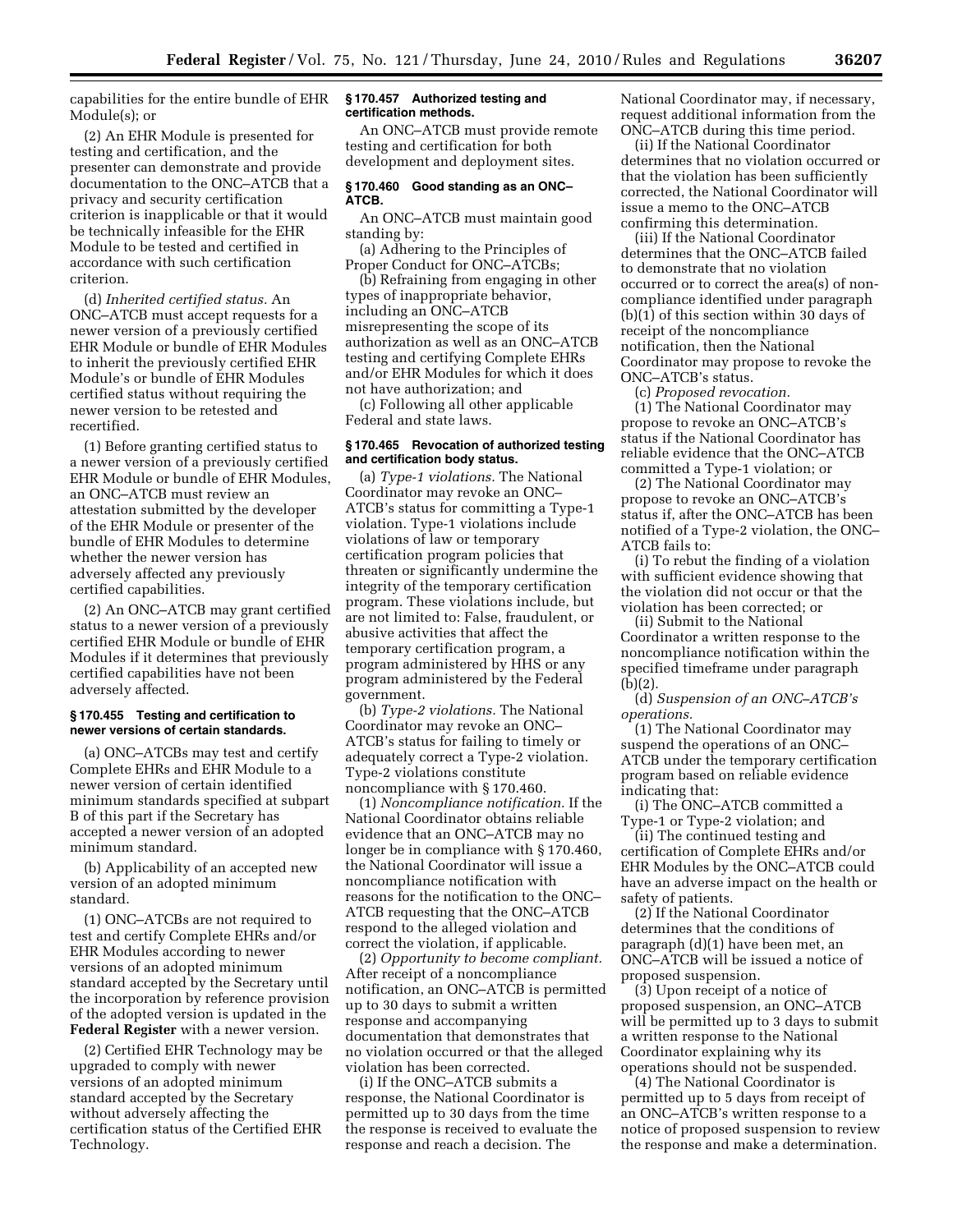(5) The National Coordinator may make one of the following determinations in response to the ONC– ATCB's written response or if the ONC– ATCB fails to submit a written response within the timeframe specified in paragraph (d)(3):

(i) Rescind the proposed suspension; or

(ii) Suspend the ONC–ATCB's operations until it has adequately corrected a Type-2 violation; or

(iii) Propose revocation in accordance with § 170.465(c) and suspend the ONC–ATCB's operations for the duration of the revocation process.

(6) A suspension will become effective upon an ONC–ATCB's receipt of a notice of suspension.

(e) *Opportunity to respond to a proposed revocation notice.* 

(1) An ONC–ATCB may respond to a proposed revocation notice, but must do so within 10 days of receiving the proposed revocation notice and include appropriate documentation explaining in writing why its status should not be revoked.

(2) Upon receipt of an ONC–ATCB's response to a proposed revocation notice, the National Coordinator is permitted up to 30 days to review the information submitted by the ONC– ATCB and reach a decision.

(3) Unless suspended, an ONC–ATCB will be permitted to continue its operations under the temporary certification program during the time period provided for the ONC–ATCB to respond to the proposed revocation notice and the National Coordinator to review the response.

(f) *Good standing determination.* If the National Coordinator determines that an ONC–ATCB's status should not be revoked, the National Coordinator will notify the ONC–ATCB's authorized representative in writing of this determination.

(g) *Revocation.* 

(1) The National Coordinator may revoke an ONC–ATCB's status if:

(i) A determination is made that revocation is appropriate after considering the information provided by the ONC–ATCB in response to the proposed revocation notice; or

(ii) The ONC–ATCB does not respond to a proposed revocation notice within the specified timeframe in paragraph (d)(1) of this section.

(2) A decision to revoke an ONC– ATCB's status is final and not subject to further review unless the National Coordinator chooses to reconsider the revocation.

(h) *Extent and duration of revocation.* 

(1) The revocation of an ONC–ATCB is effective as soon as the ONC–ATCB receives the revocation notice.

(2) A testing and certification body that has had its ONC–ATCB status revoked is prohibited from accepting new requests for testing and certification and must cease its current testing and certification operations under the temporary certification program.

(3) A testing and certification body that has had its ONC–ATCB status revoked for a Type-1 violation is prohibited from reapplying for ONC– ATCB status under the temporary certification program for one year. If the temporary certification program sunsets during this time, the testing and certification body is prohibited from applying for ONC–ACB status under the permanent certification program for the time that remains within the one year prohibition.

(4) The failure of a testing and certification body that has had its ONC– ATCB status revoked, to promptly refund any and all fees for tests and/or certifications of Complete EHRs and EHR Modules not completed will be considered a violation of the Principles of Proper Conduct for ONC–ATCBs and will be taken into account by the National Coordinator if the testing and certification body reapplies for ONC– ATCB status under the temporary certification program or applies for ONC–ACB status under the permanent certification program.

#### **§ 170.470 Effect of revocation on the certifications issued to complete EHRs and EHR Modules.**

(a) The certified status of Complete EHRs and/or EHR Modules certified by an ONC–ATCB that had it status revoked will remain intact unless a Type-1 violation was committed that calls into question the legitimacy of the certifications issued by the former ONC–ATCB.

(b) If the National Coordinator determines that a Type-1 violation occurred that called into question the legitimacy of certifications conducted by the former ONC–ATCB, then the National Coordinator would:

(1) Review the facts surrounding the revocation of the ONC–ATCB's status; and

(2) Publish a notice on ONC's Web site if the National Coordinator believes that Complete EHRs and/or EHR Modules were improperly certified by the former ONC–ATCB.

(c) If the National Coordinator determines that Complete EHRs and/or EHR Modules were improperly certified, the certification status of affected Complete EHRs and/or EHR Modules would only remain intact for 120 days after the National Coordinator publishes

the notice. The certification status of the Complete EHR and/or EHR Module can only be maintained thereafter by being re-certified by an ONC–ATCB in good standing.

#### **§ 170.490 Sunset of the temporary certification program.**

(a) The temporary certification program will sunset on December 31, 2011, or if the permanent certification program is not fully constituted at that time, then upon a subsequent date that is determined to be appropriate by the National Coordinator. On and after the temporary certification program sunset date, ONC–ATCBs will be prohibited from accepting new requests to test and certify Complete EHRs or EHR Modules.

(b) ONC–ATCBs are permitted up to six months after the sunset date to complete all testing and certification activities associated with requests for testing and certification of Complete EHRs and/or EHR Modules received prior to the sunset date.

#### **§ 170.499 Incorporation by reference.**

(a) Certain material is incorporated by reference into this subpart with the approval of the Director of the Federal Register under 5 U.S.C. 552(a) and 1 CFR part 51. To enforce any edition other than that specified in this section, the Department of Health and Human Services must publish notice of change in the **Federal Register** and the material must be available to the public. All approved material is available for inspection at the National Archives and Records Administration (NARA). For information on the availability of this material at NARA, call 202–741–6030 or go to *http://www.archives.gov/ federal*\_*register/* 

*code*\_*of*\_*federal*\_*regulations/ ibr*\_*locations.html*. Also, it is available for inspection at U.S. Department of Health and Human Services, Office of the National Coordinator for Health Information Technology, Hubert H. Humphrey Building, Suite 729D, 200 Independence Ave, SW., Washington, DC 20201, call ahead to arrange for inspection at 202–690–7151, and is available from the source listed below.

(b) International Organization for Standardization, Case postale 56, CH·1211, Geneve 20, Switzerland, telephone +41–22–749–01–11, *http:// www.iso.org*.

(1) ISO/IEC 17025 General Requirements for the Competence of Testing and Calibration Laboratories (Second Edition), May 15, 2005, IBR approved for § 170.420 and § 170.423.

(2) ISO/IEC GUIDE 65 General Requirements for Bodies Operating Product Certification Systems (First